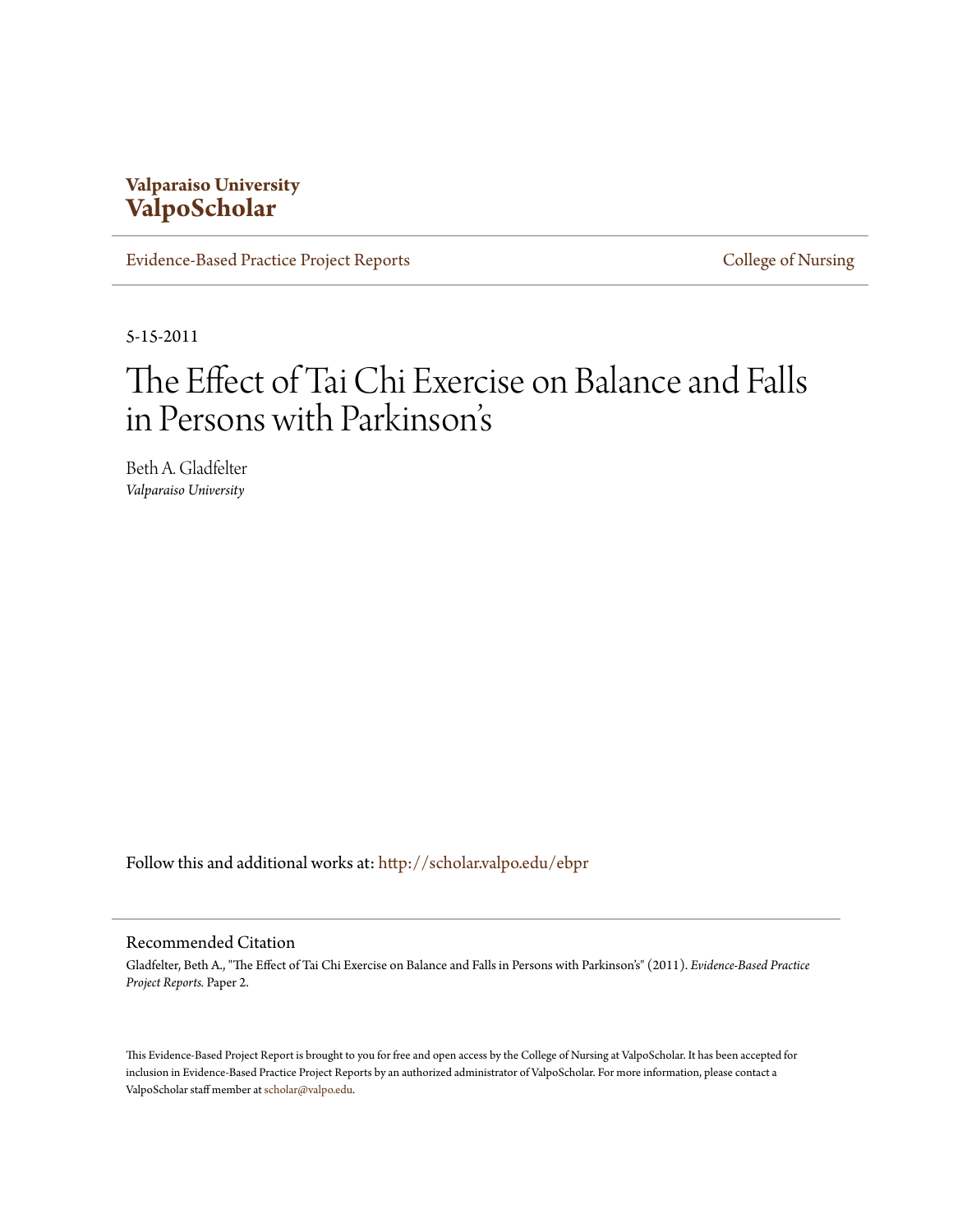

# THE EFFECT OF TAI CHI EXERCISE ON BALANCE AND FALLS IN

# PERSONS WITH PARKINSON'S DISEASE

by

### **BETH A. GLADFELTER**

### **EVIDENCE-BASED PRACTICE PROJECT REPORT**

Submitted to the College of Nursing

of Valparaiso University,

Valparaiso, Indiana

in partial fulfillment of the requirements

For the degree of

### **DOCTOR OF NURSING PRACTICE**

2011

 $\frac{f_{\mu}}{\text{Date}}$ **Student** 

Advisor (Mark 5/18/11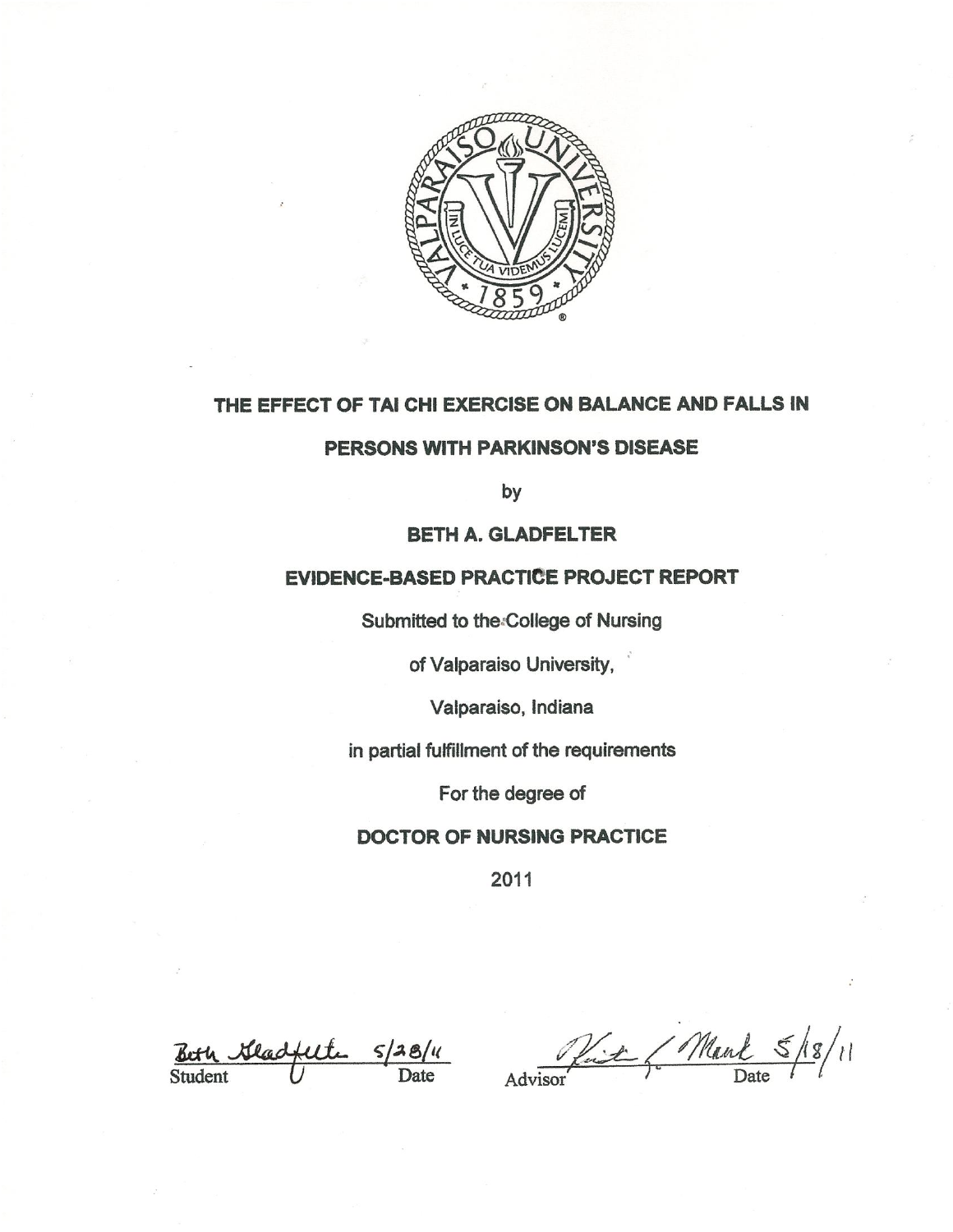**© COPYRIGHT**

# **BETH A. GLADFELTER**

**2011**

**ALL RIGHTS RESERVED**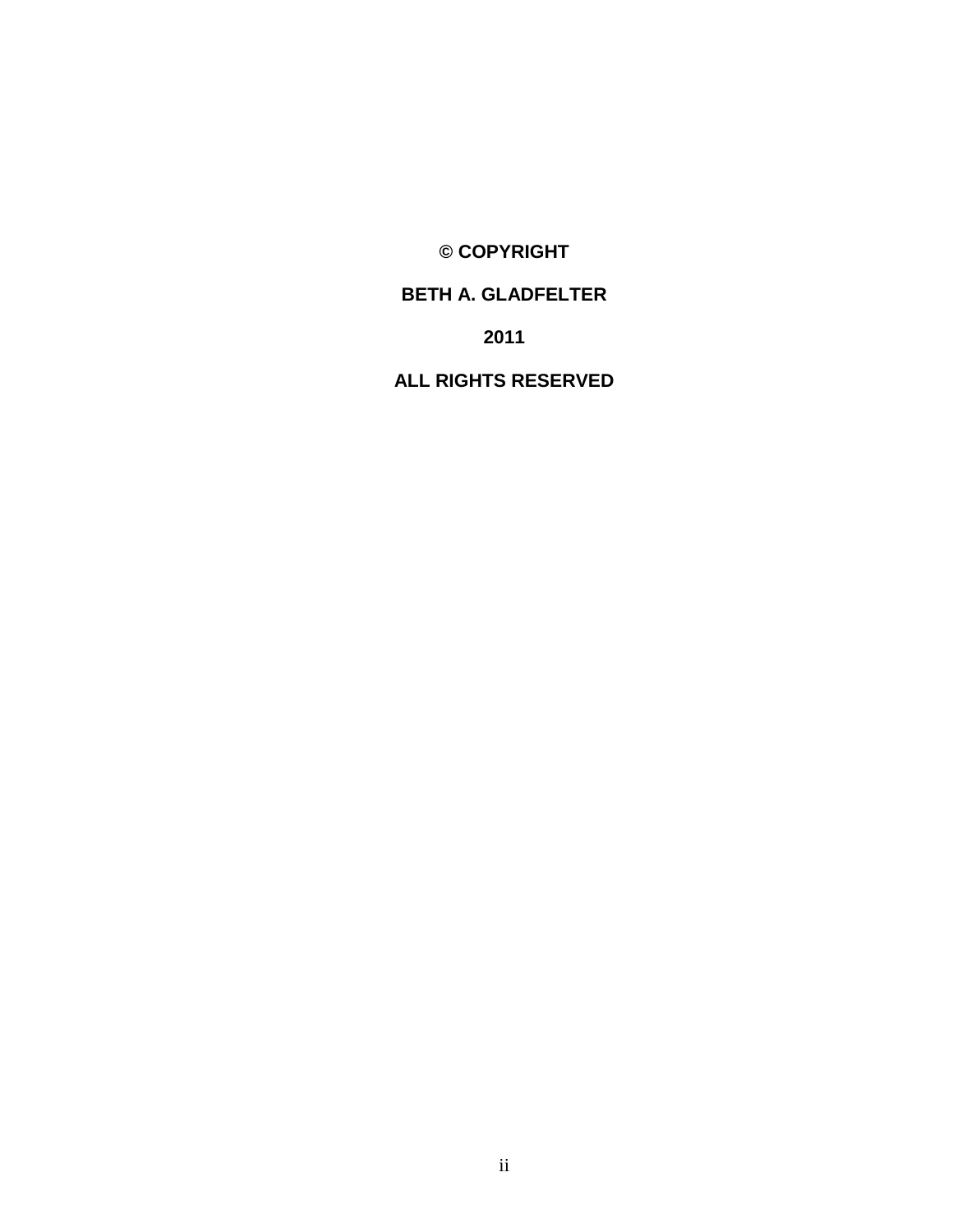# **DEDICATION**

This project is dedicated to my loving, patient husband and family that were so supportive and understanding during this long arduous process. I thank you and love you all so very much.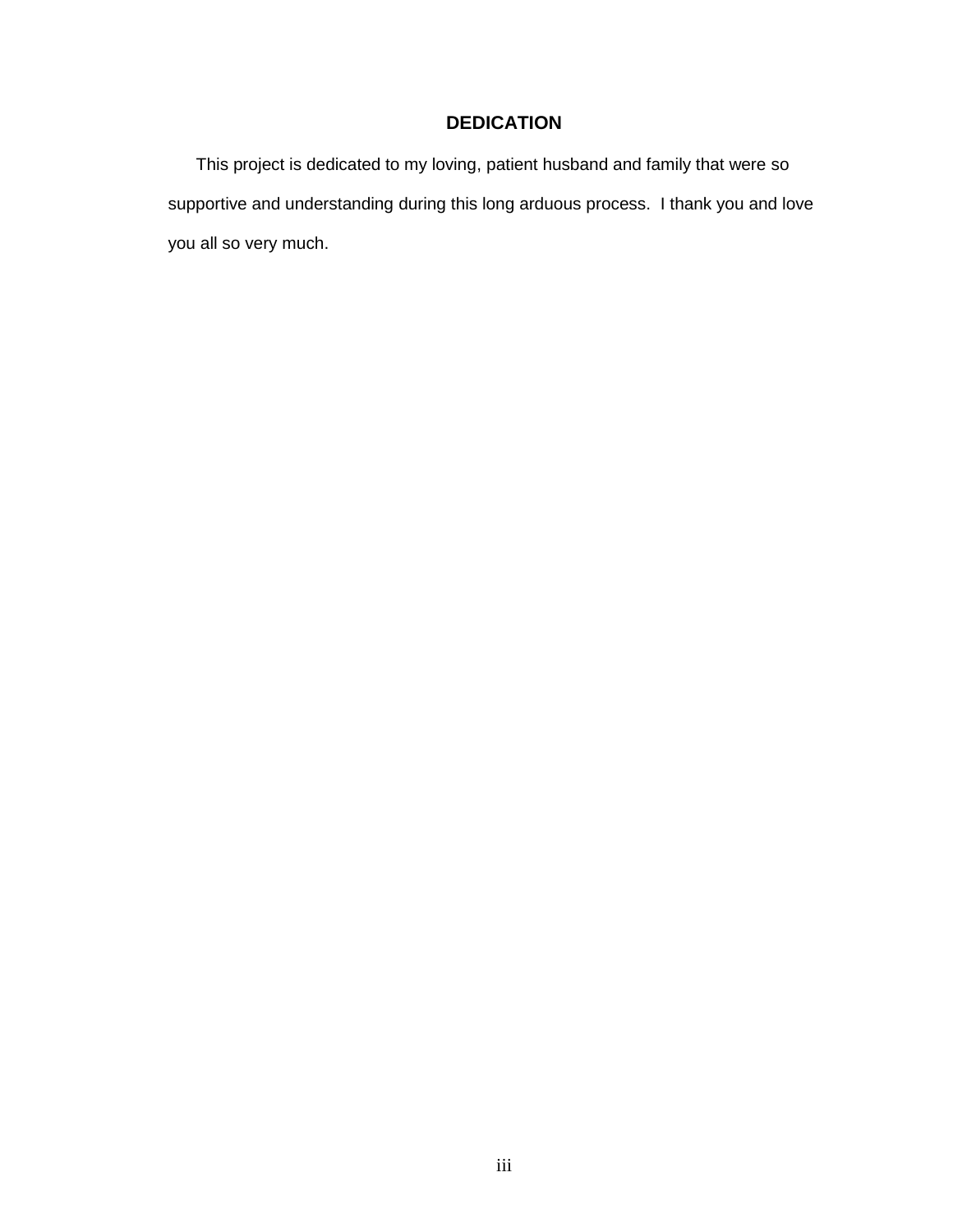### **ACKNOWLEDGMENTS**

This project would not have been possible without the help of my advisor, Dr. Kris Mauk. She was extremely knowledgeable and invaluable during each step of the EBP project. I would also like to thank IU Health Goshen for allowing me to use their facility to implement the project as well as Norma Monik and Kathy Steffen, the Tai Chi instructors that donated much of their time. I am grateful to those that volunteered to participate in the Tai Chi classes and the comparison group so this project could be completed.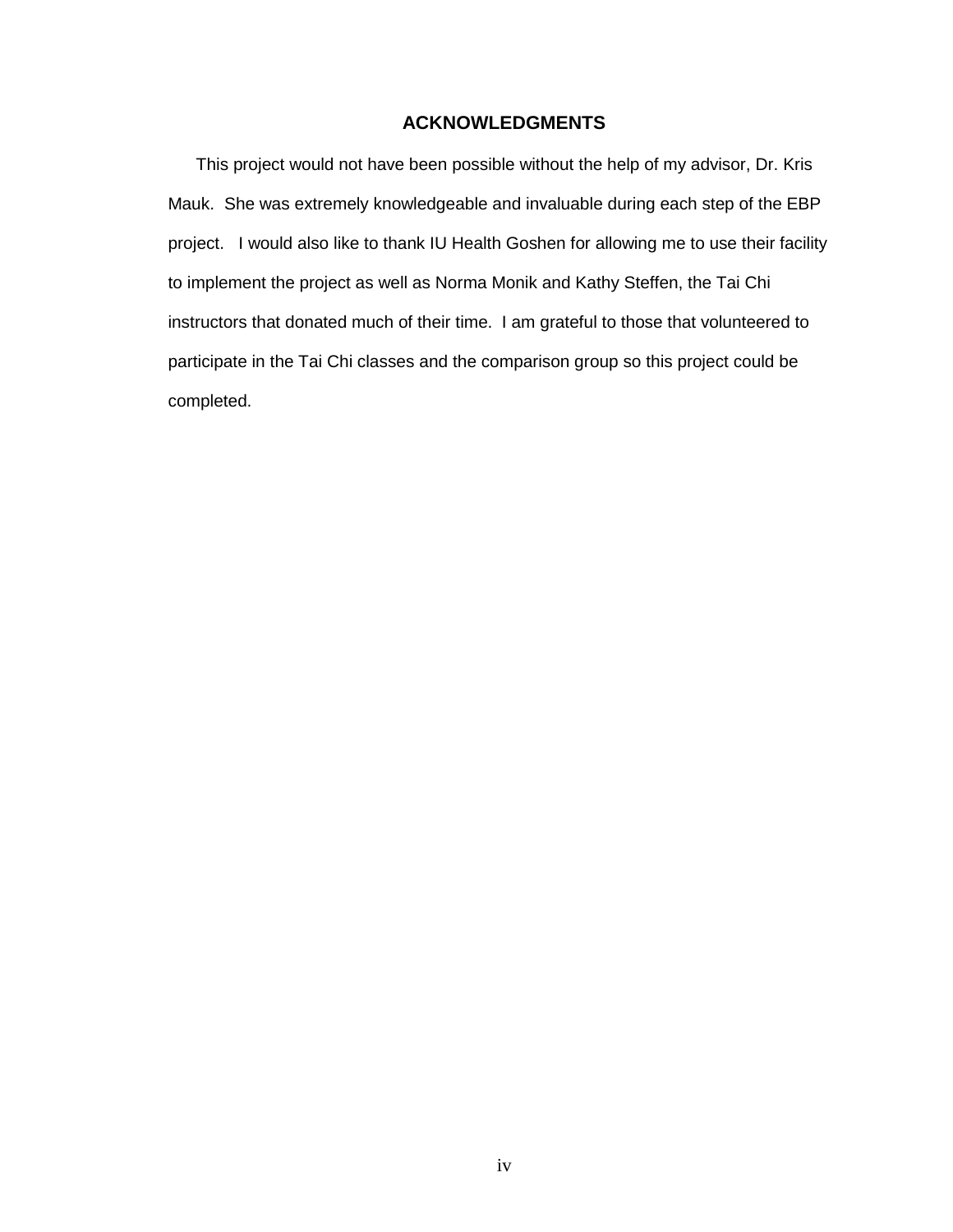# **TABLE OF CONTENTS**

| <b>Chapter</b><br>Page                                       |
|--------------------------------------------------------------|
|                                                              |
|                                                              |
|                                                              |
|                                                              |
|                                                              |
|                                                              |
| <b>CHAPTERS</b>                                              |
|                                                              |
| CHAPTER 2 – Theoretical Framework and Review of Literature 9 |
|                                                              |
|                                                              |
|                                                              |
|                                                              |
|                                                              |
|                                                              |
| <b>APPENDICES</b>                                            |
|                                                              |
|                                                              |
|                                                              |
|                                                              |
|                                                              |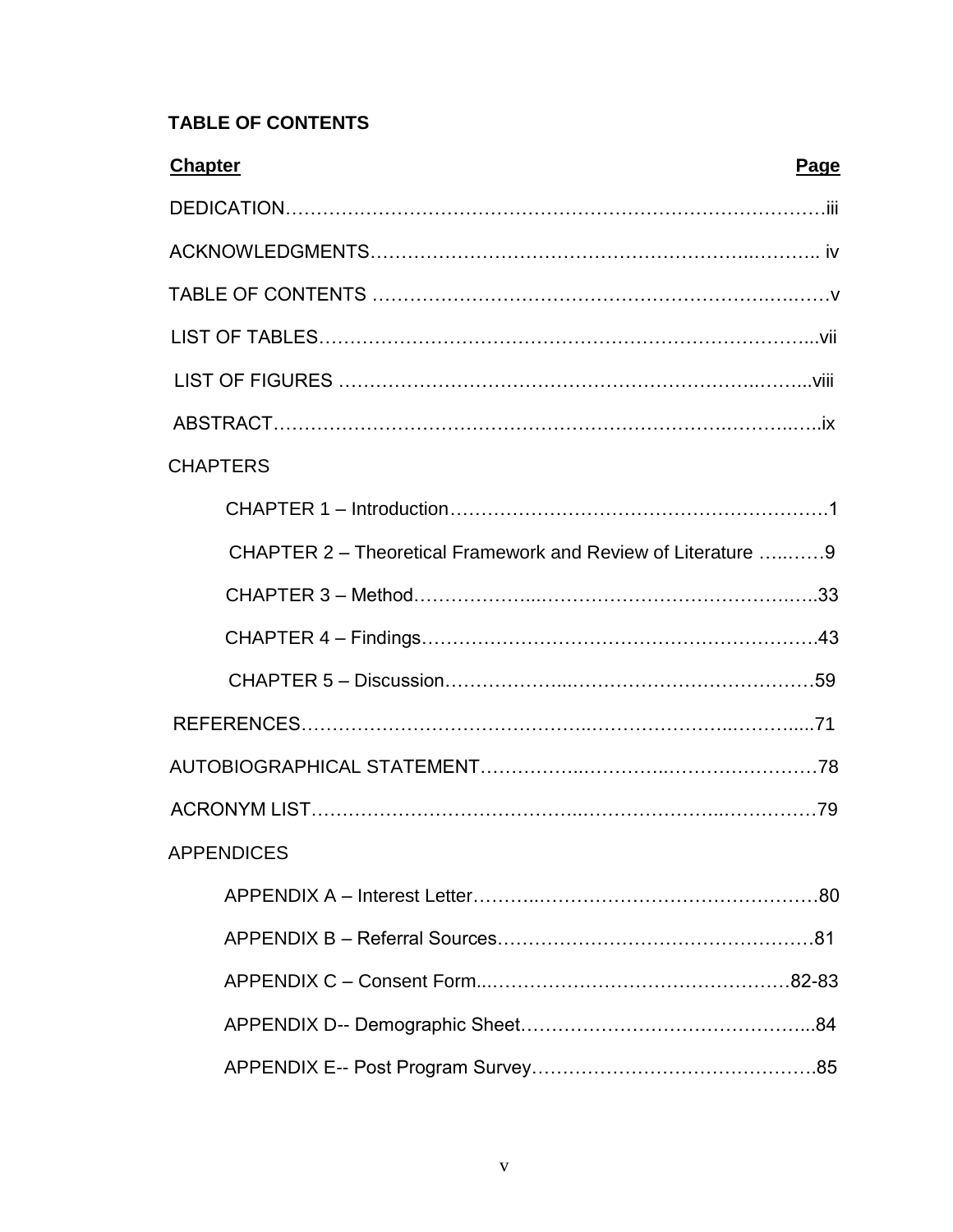|--|--|--|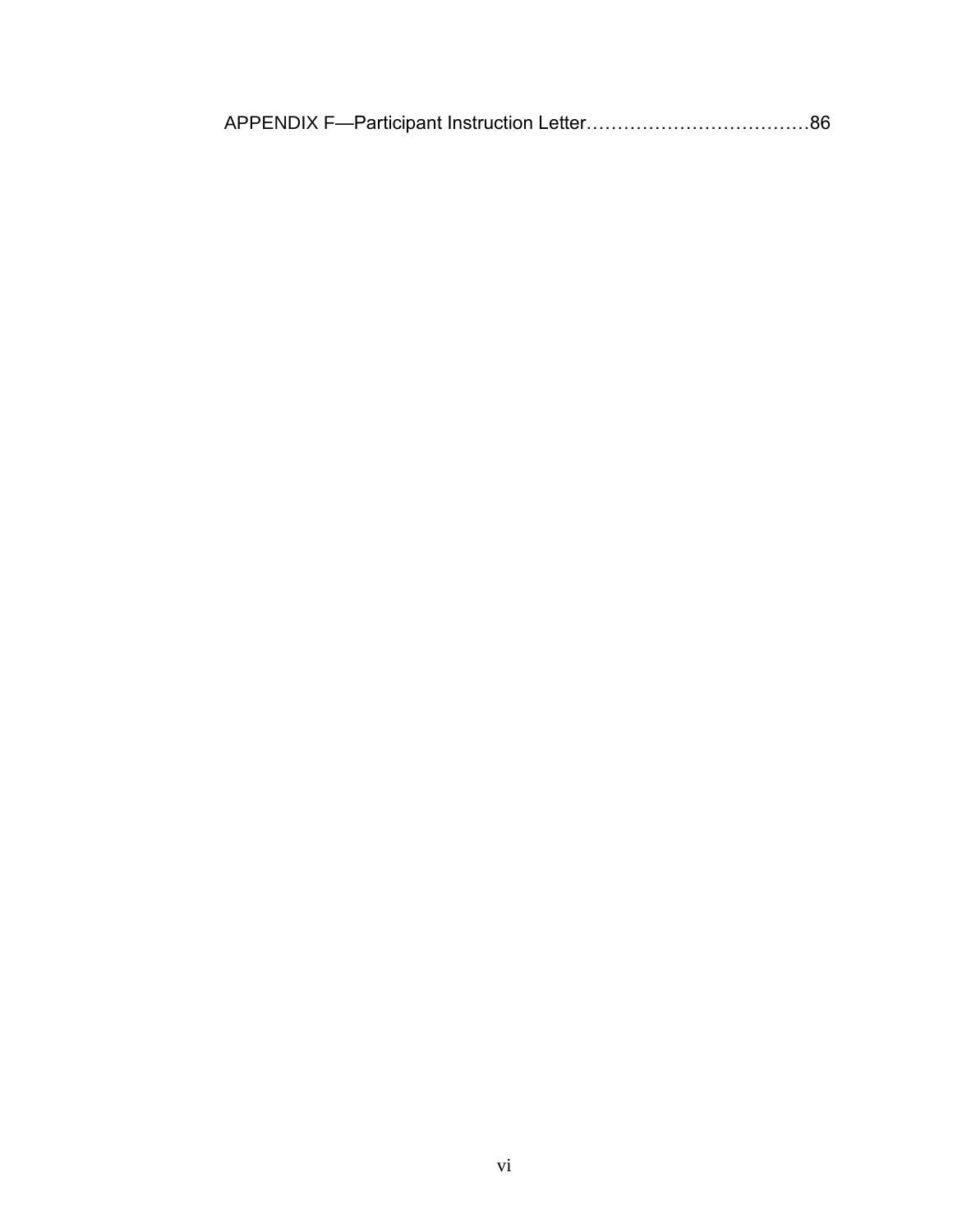# **LIST OF TABLES**

| <b>Table</b> | Page                                                                   |
|--------------|------------------------------------------------------------------------|
|              | Table 2.1 Stage-Based Interventions with                               |
|              | Table 2.2 Levels of the Evidence from the Appraisal of Literature18-19 |
|              | Table 2.3 Summary of Clinical Studies of Tai Chi                       |
|              |                                                                        |
|              |                                                                        |
|              |                                                                        |
|              |                                                                        |
|              |                                                                        |
|              |                                                                        |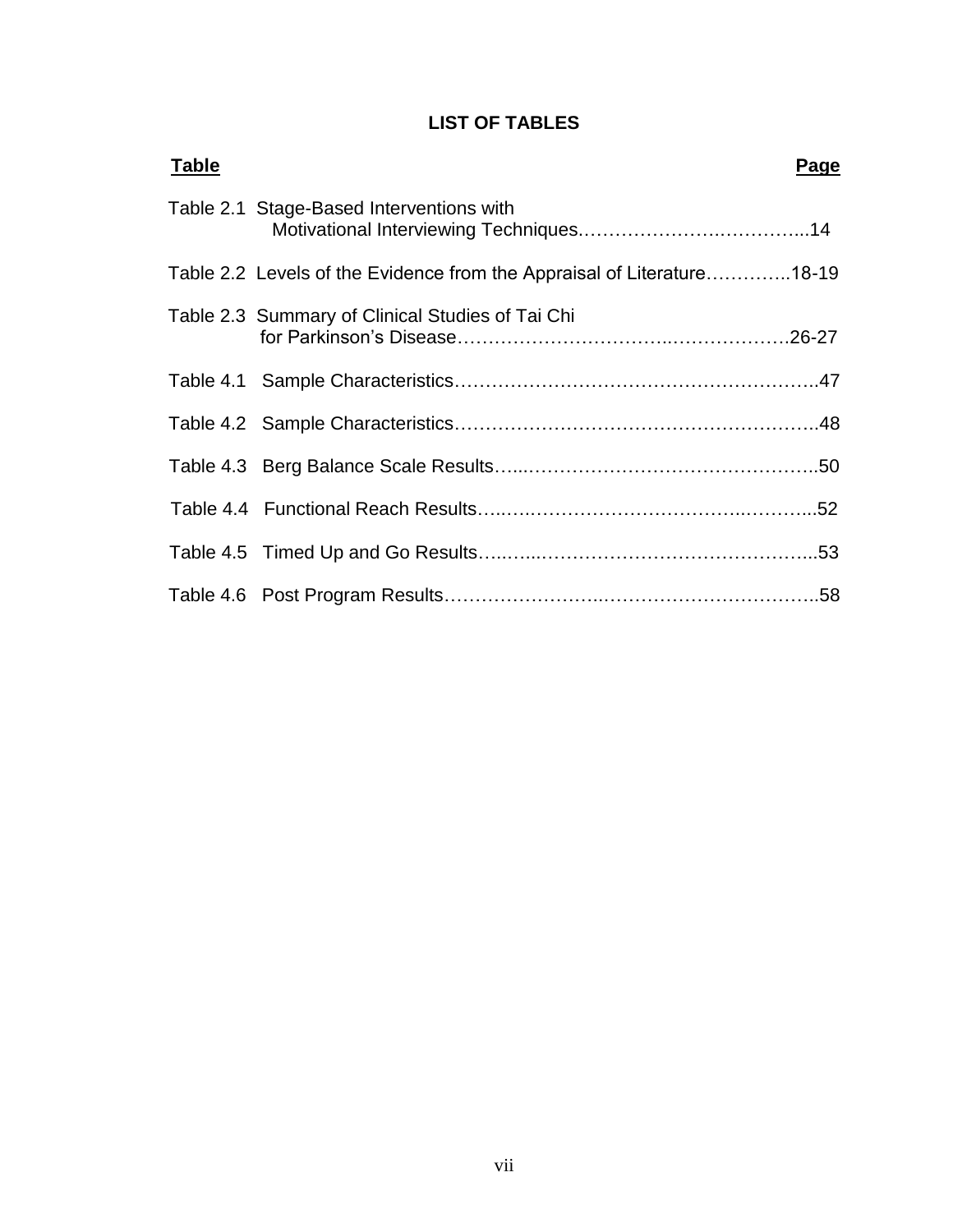# **LIST OF FIGURES**

| <u>Figure</u> | Page |
|---------------|------|
|               |      |
|               |      |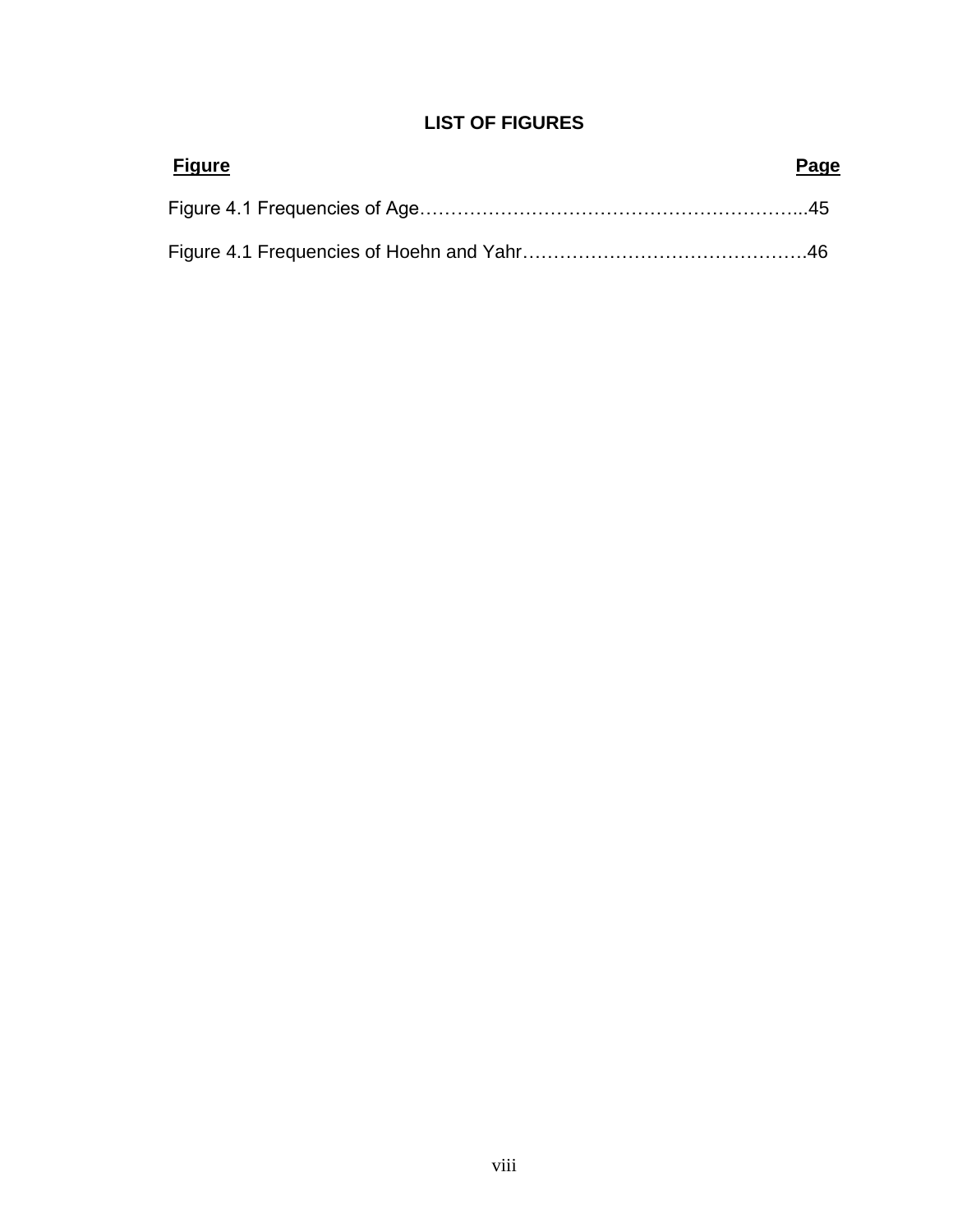#### **ABSTRACT**

Parkinson's disease (PD) is a neurodegenerative disease that progresses to impair one's gait and balance, often causing falls and subsequent disability. Current management of PD is aimed at treating the symptoms but is not effective in treating the underlying cause, nor does typical treatment effectively improve postural stability. Exercise can decrease symptoms of the disease and lessen disability. Providers need to find alternatives to the costly physical therapy that is prescribed to treat progressive and debilitating PD. Tai Chi (TC) has been shown to offer an enjoyable exercise routine that participants want to maintain. There is evidence to support the use of TC as a form of exercise as beneficial in improving balance, reducing falls and promoting quality of life in those with PD (Hackney & Earhart, 2008; Klein & Rivers, 2006; Li et al, 2007). The purpose of this evidence-based practice project was to establish a TC program for persons with PD in a small health system. The Stetler model and the Transtheoretical model of change were used to guide this project. The program developed was 12 weeks in length with two TC sessions of one hour per week. The 20 interested participants that met inclusion criteria were randomized into either the intervention or comparison group. Modified Yang Style TC was taught to 12 persons with PD ages 57 - 89 with Hoehn and Yahr Stages I - IV. All participants also kept an exercise and fall history during the 12 week project. Outcome measures to evaluate balance and quality of life were completed pre and post intervention on both groups and included: a) the Berg Balance Scale, b) the Functional Reach Test, c) the Timed Up and Go, and d) the Parkinson's Disease Quality of Life Questionairre-39. The data was analyzed using the SPSS 18.0 statistical package. Paired *t*-tests demonstrated a significant difference in the intervention group for all three pre and post intervention balance measures but did not for falls and quality of life. Findings suggested that TC can be a safe, cost effective exercise for persons with PD to improve balance.

*Keywords*: balance, exercise, falls, Parkinson's disease, Tai Chi, Taiji

ix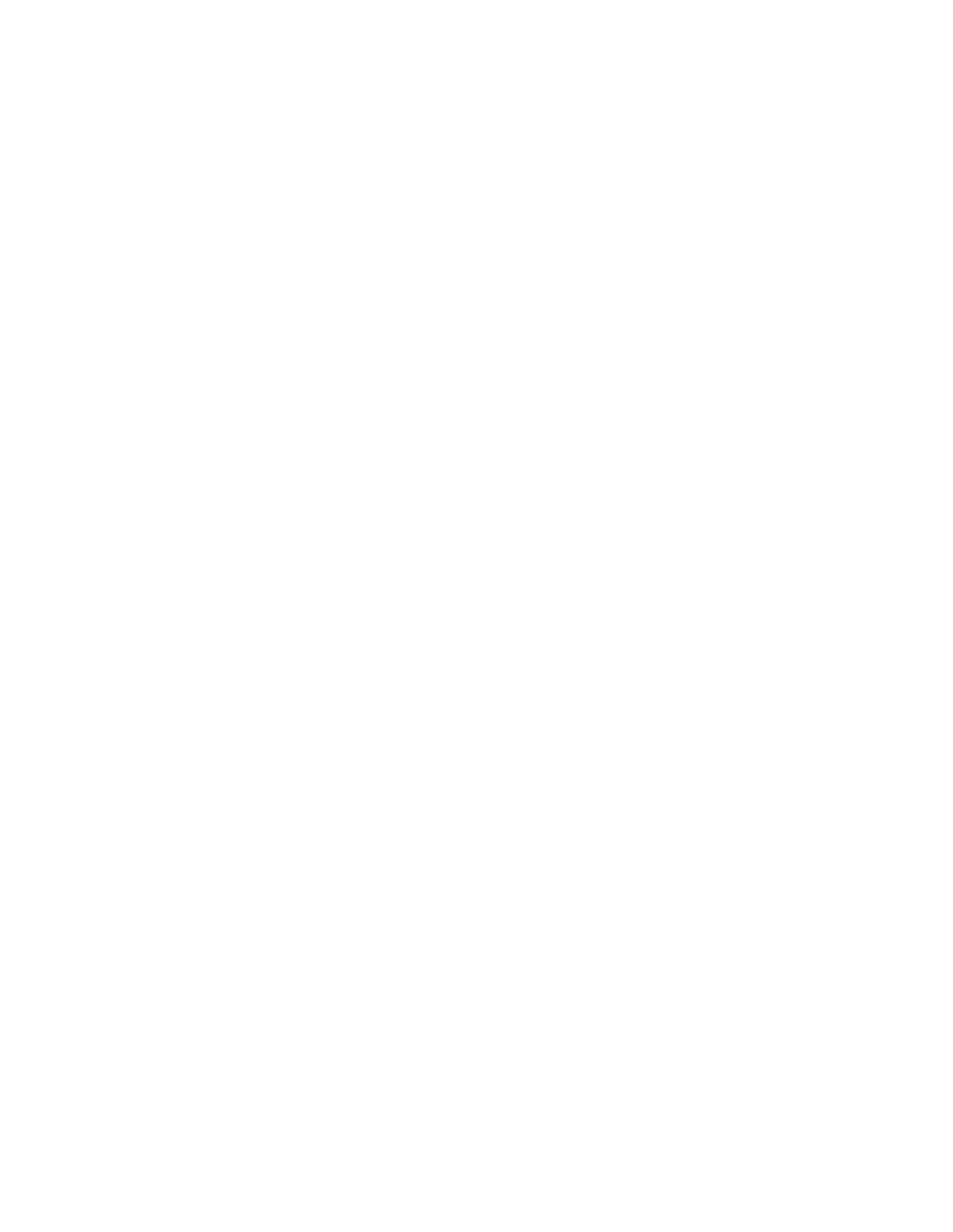### **CHAPTER 1**

### **INTRODUCTION**

 The current healthcare crisis demands new approaches, more effective interventions and improved delivery of services to optimize the health and wellbeing, quality of life, and functional capacity of patients (Bryant-Lukosius & DiCenso, 2004). The Institute of Medicine (IOM) calls for patient care to be safe, high quality, cost effective, efficient, timely, equitable and patient centered. The IOM proposes that change occurs based on several recommendations with one being evidence-based practice (IOM, 2001). Evidence-based practice (EBP) is defined as the reliable and well thought-out use of current best research evidence in combination with clinical expertise and patient values to direct decisions made by health care professionals (Sacket, Strauss, & Richardson, 2000).

 The transition to the Doctorate in Nursing Practice (DNP) is a response to the healthcare needs in this country and was developed to assist in a resolution to the crisis. The DNP is intended not only to improve the healthcare of the individual, but also a way to affect the health care system as a whole. This requires competence in translating research in practice, evaluating evidence, applying research in decision-making, and implementing viable clinical innovations to change practice (AACN, 2010). The advanced practice nurse (APN) with a DNP focuses on providing leadership for evidence-based practice. This paper is an exemplar of this leadership. The purpose of this paper is to describe an EBP project that develops and then evaluates a program for possible practice change.

#### **Background**

Parkinson's disease (PD) is a progressive neurological disease that results in significant functional limitations leading to impaired gait and balance, falls and eventually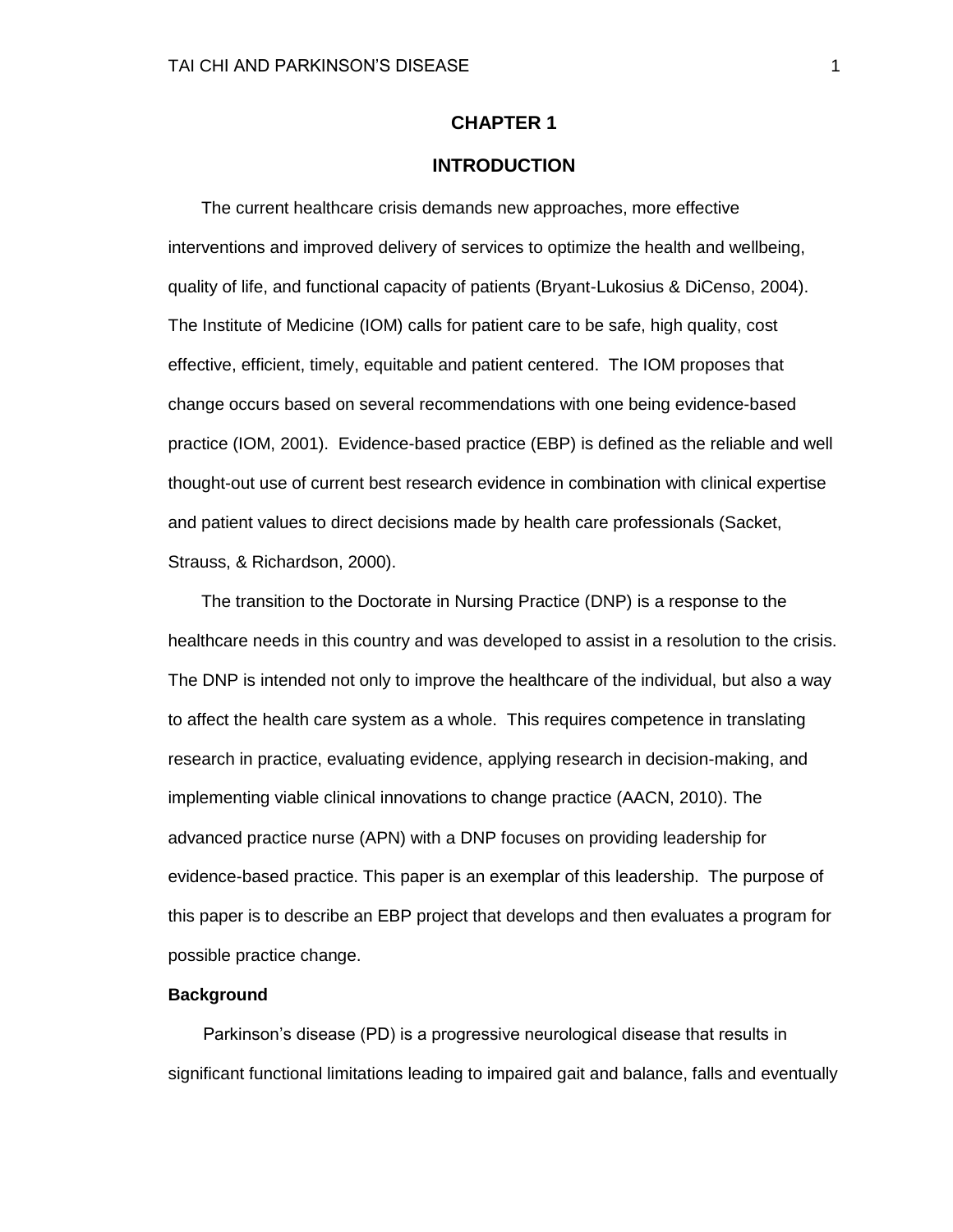#### TAI CHI AND PARKINSON'S DISEASE 2

to disability (Parkinson's Disease Foundation, 2010). The lack of balance tends to result greater postural instability and therefore an increased number of falls. Current medications and surgical interventions have little effect on postural stability and falls. The disease's main symptoms are: impaired gait, rigidity, bradykinesia or slowness of movements, tremors, poor balance, diminished expression, and kyphotic or stooped posture. Onset of the disease can range from ages 40 to 70 years. PD affects over one million individuals in the United States (Parkinson's Disease Foundation, 2010).

PD is caused by a decreased amount of the neurotransmitter dopamine (Jankovic, 2008). The imbalance of the dopamine chemical worsens the symptoms of PD and eventually causes the inability to complete easy activities of daily living. PD often leads to the need for the person to be placed in a care facility outside the home (Crizzle & Newhouse, 2006).

At this time no treatment has been discovered to slow or stop the progression of this disease. Instead, therapy is directed at treating the symptoms that are most bothersome to the individual with PD (Jankovic, 2008). For this reason, there is no standard or "best" treatment for PD. The typical treatment approaches are medication and surgical therapy. Other treatment approaches are general lifestyle modifications such as rest and exercise, physical therapy, and speech therapy (Parkinson's Disease Foundation, 2010). Research shows that the improvement from physical therapy lasts six months after the last treatment (Cutson, Laub & Schenkman, 1995). Deterioration in enhanced motor performance begins when the program is completed. A therapy that is successful at decreasing the detrimental effects of PD is necessary, one that would be continued on a regular basis, not for short periods like physical therapy.

 Exercise has been demonstrated to be beneficial in slowing the progression of the symptoms of PD and reducing the impairment of the disease (Kluding & McGinnis, 2006). Research also indicates that exercise can increase the dopamine level in the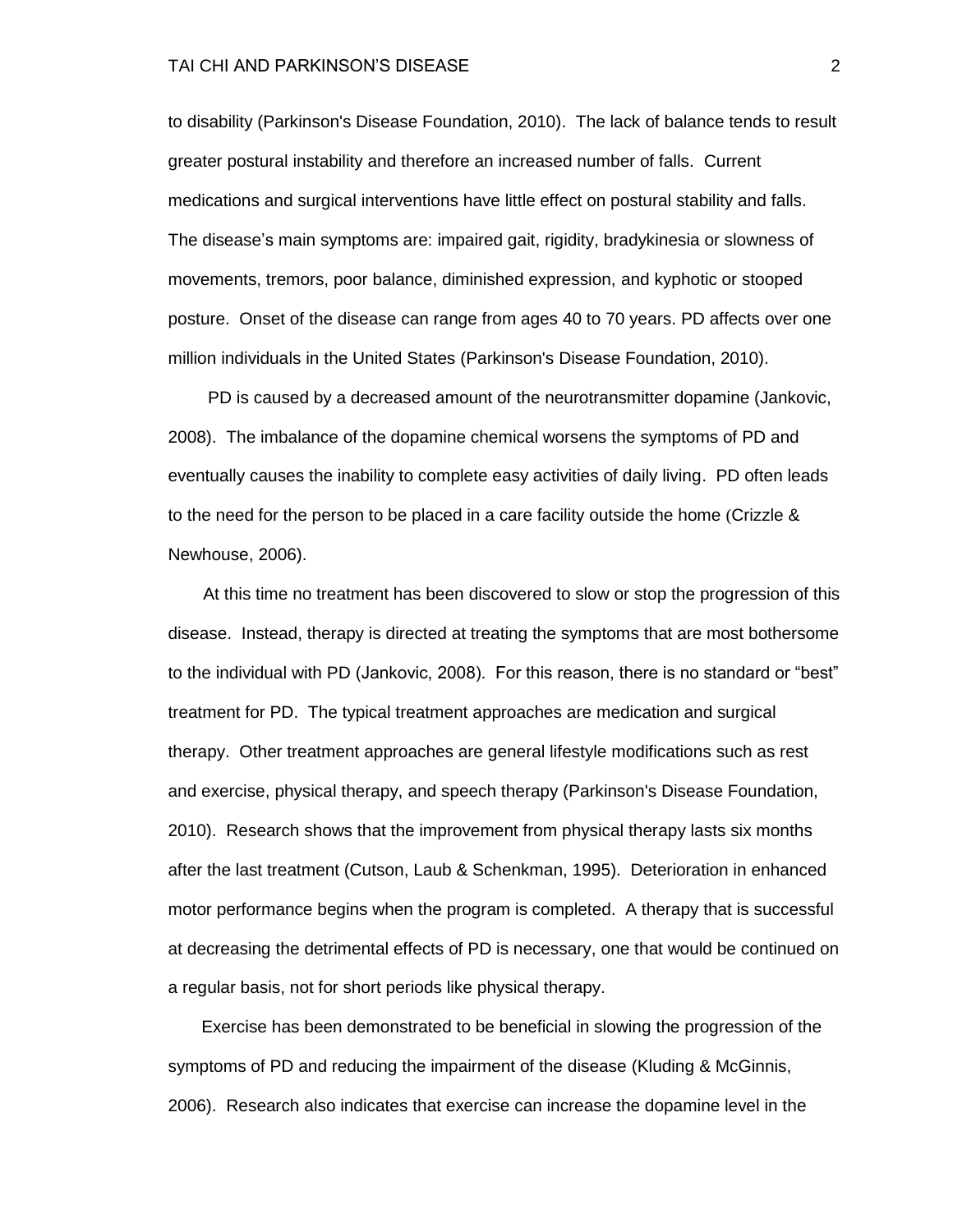brain which then increases functional independence in those with PD (Sasco, Paffenbarger, Gendre,& Wing, 1992). Difficulty with balance is the indicator that PD is progressing and is the symptom that distinguishes the levels of the Hoehn and Yahr (1967) PD staging scale.

 Tai Chi (TC) is a mind-body exercise that began in China but is rapidly growing in popularity in the West. The Yang style has become the most popular form of TC (Li, Fisher, Harmer & Shirai, 2003). Recent surveys confirm that over 5 million Americans are practicing TC and the number is growing (Wayne & Kaptchuk, 2008b). Several studies show that TC is safe and effective, even for the frail and elderly, and has the potential to be incorporated more often into health care. The Yang style is considered to be the gentlest and most suitable form for the elderly (Li et al., 2003). The extent of the integration and adoption of TC by health care providers will depend on evidence-based findings on its usefulness and safety for various populations and diseases (Wayne & Kaptchuk, 2008a). There is a growing body of clinical research to support the use of TC for many health related issues and many studies are currently ongoing.

There has been an increase in the number of studies completed to appraise TC for prevention and a rehabilitative option for several health problems such as: balance and postural stability, muscle strength and flexibility (Wayne & Kaptchuk, 2008b). Tai Chi is an exercise that is applicable for adults and patients with chronic disease, such as PD (Wong, Lin, Chou, Tang, & Wong, 2001). It is a "series of graceful movements linked together in a continuous sequence so that the body is constantly shifting from foot to foot, with a lower center of gravity" (Wong et al., 2001, p. 608). TC provides training that improves muscle strength through stationary and moving exercises while addressing the need to control balance over a constantly changing base of support (Li et al., 2003). TC also uses deep breathing and mental concentration during the moves to strive for synchronization between the body and brain. It also improves balance because of the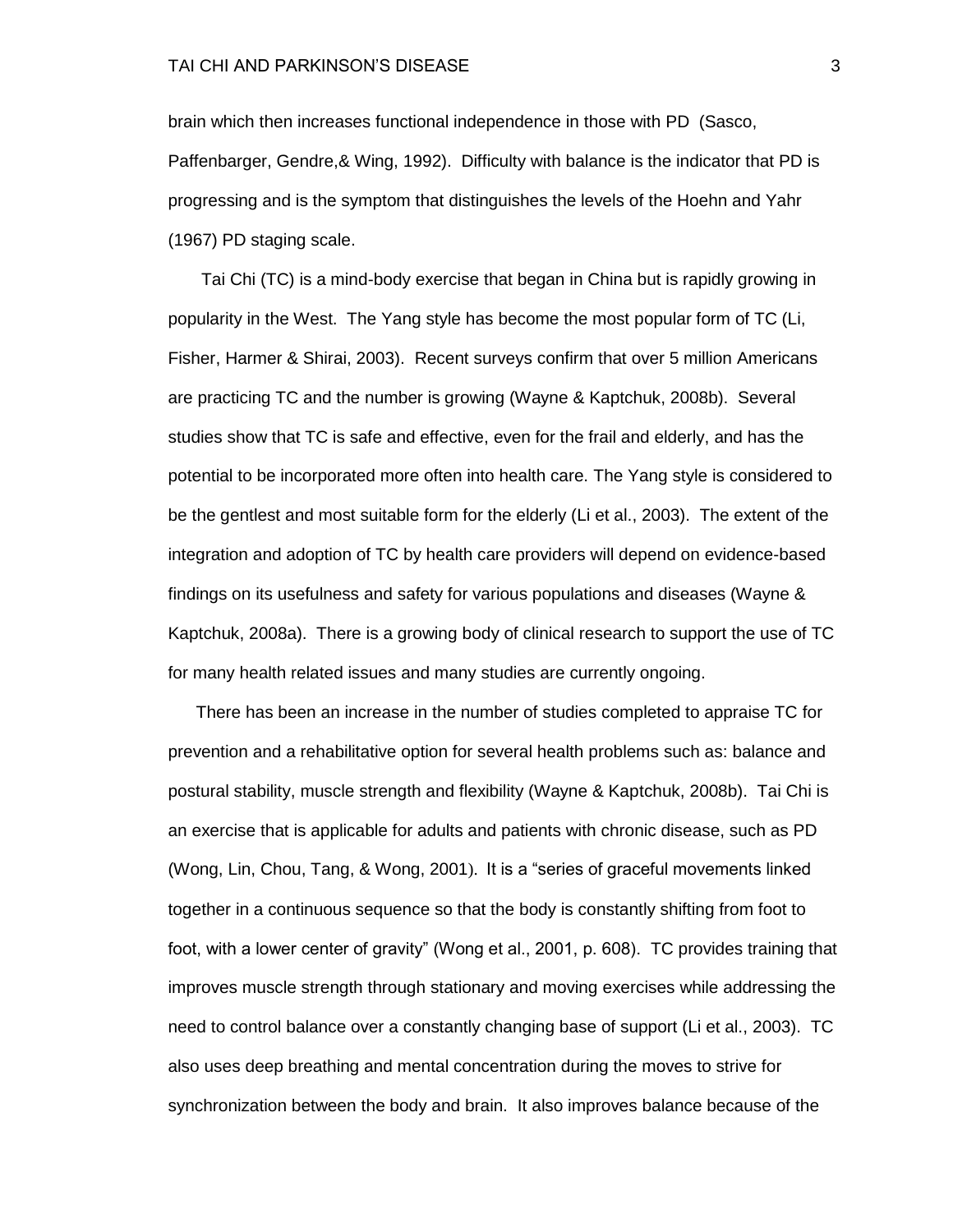#### TAI CHI AND PARKINSON'S DISEASE 4

limb to limb coordination and the coordination used between the upper and lower movements. In addition, the training of TC is likely to improve the response of the older adult in near fall situations (Li, et al., 2003).

 A positive aspect of using this form of exercise in the elderly and those with chronic disease is that TC movements can be performed while standing, sitting walking or lying down (Wong, et al., 2001). Also, TC is executed without the aerobic and physically demanding aspect of other types of exercise, making it suitable for the population with PD. It is a slow form of exercise that is controlled with continuous weight shifting with several postures (Wayne & Kaptchuk, 2008b).

 Tai Chi has also been found to be a low-cost form of exercise because no equipment is needed, just a facility to run the class, a qualified instructor and handout materials to help the participant learn and practice the moves (Li, et al., 2008). Also the length of the class can be adjusted for the needs of the population, allowing for its flexibility (Kromagata & Newton, 2003).

#### **Statement of the Problem**

The PD patient has primary deficits that define the disease. At onset, the classic symptoms are bradykinesia, rest tremor and rigidity, and progress to difficulties with balance that contribute to falls (Cutson, Laub, & Schenkman, 1995). In addition to the primary impairments, there are also secondary symptoms that occur from the immobility the disease causes (Kluding & McGinnis, 2006). The immobility contributes to the deficits of poor balance and postural instability the PD patient is already experiencing.

 Postural instability is the hallmark of PD and the major cause of falls, often resulting in worsening physical disability and the person's inability to remain in the home living alone (Bloem, Grimbergen, Cramer, Willemsen, & Zwinderman, 2001). Balance is vital in the prevention of falls which can have a significant impact upon PD patients' health.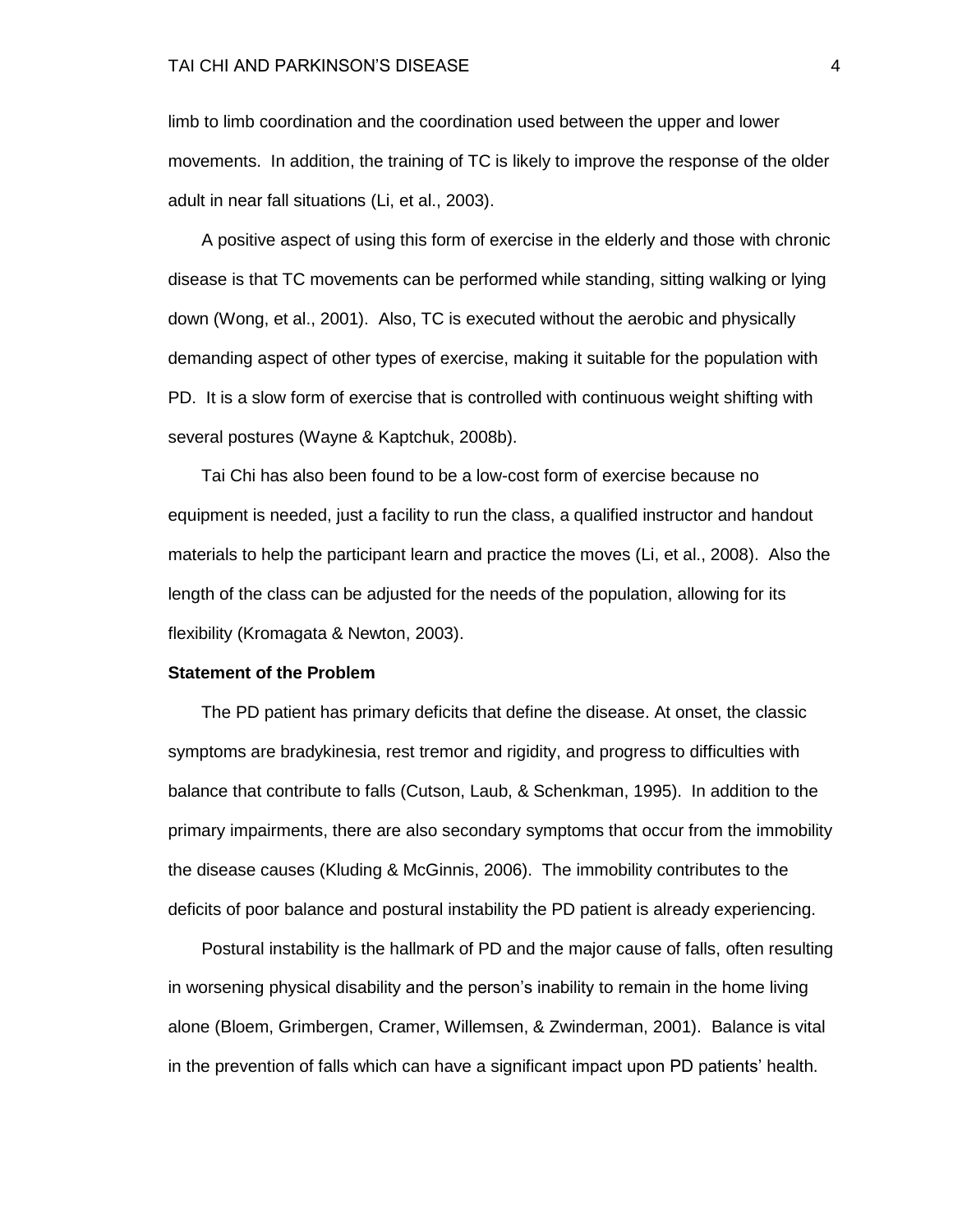The disabilities due to PD occur at all stages of the disease and impact the patient's quality of life (Bloem, et al., 2001).

 In addition to the clinical needs of the person with PD, there is also a financial reason to develop a more cost-effective intervention to help treat the problem of postural instability and falls. New discussions in healthcare reform are attempting to find ways to reduce U.S. healthcare spending. It has been cited that the financial incentives provided by fee for service (FFS), the predominant payment model In the U.S. healthcare system, are a key reason for spending growth (Bigalke, 2010). Under FFS, which is based on volume or units of service delivered, "doing more" is rewarded whether or not it contributes to quality**.** An option that is being discussed to decrease costs is the concept of bundling.

Many proponents of bundling of financial resources believe that a single-bundled payment system would provide incentives for providers to better coordinate care which, in turn, would result in higher-quality outcomes, improved efficiency, and reduced costs (Bigalke, 2010). Currently the Center for Medicaid and Medicare (CMS) is conducting pilot projects to find ways to implement this into healthcare by 2015. Because many health plans make coverage decisions based on CMS practices, the CMS may play a key leadership role in developing episode-based payment and its application to all health plan member populations (Bigalke, 2010). Therefore, if this proposal is adopted by the CMS for their beneficiaries, other third party payers will most likely follow this along.

A key feature of the bundling concept is its need for evidence-based best practices, including clinical guidelines and quality measures. The bundling concept has been explained as an effective cost-saving measure and a technique to make hospitals and providers more accountable for the services they provide (Lubell, 2009). Yet, provider sources caution that much still needs to be learned about the bundling concept and all the responsibilities it will bring and are concerned that quality of care will be lost in the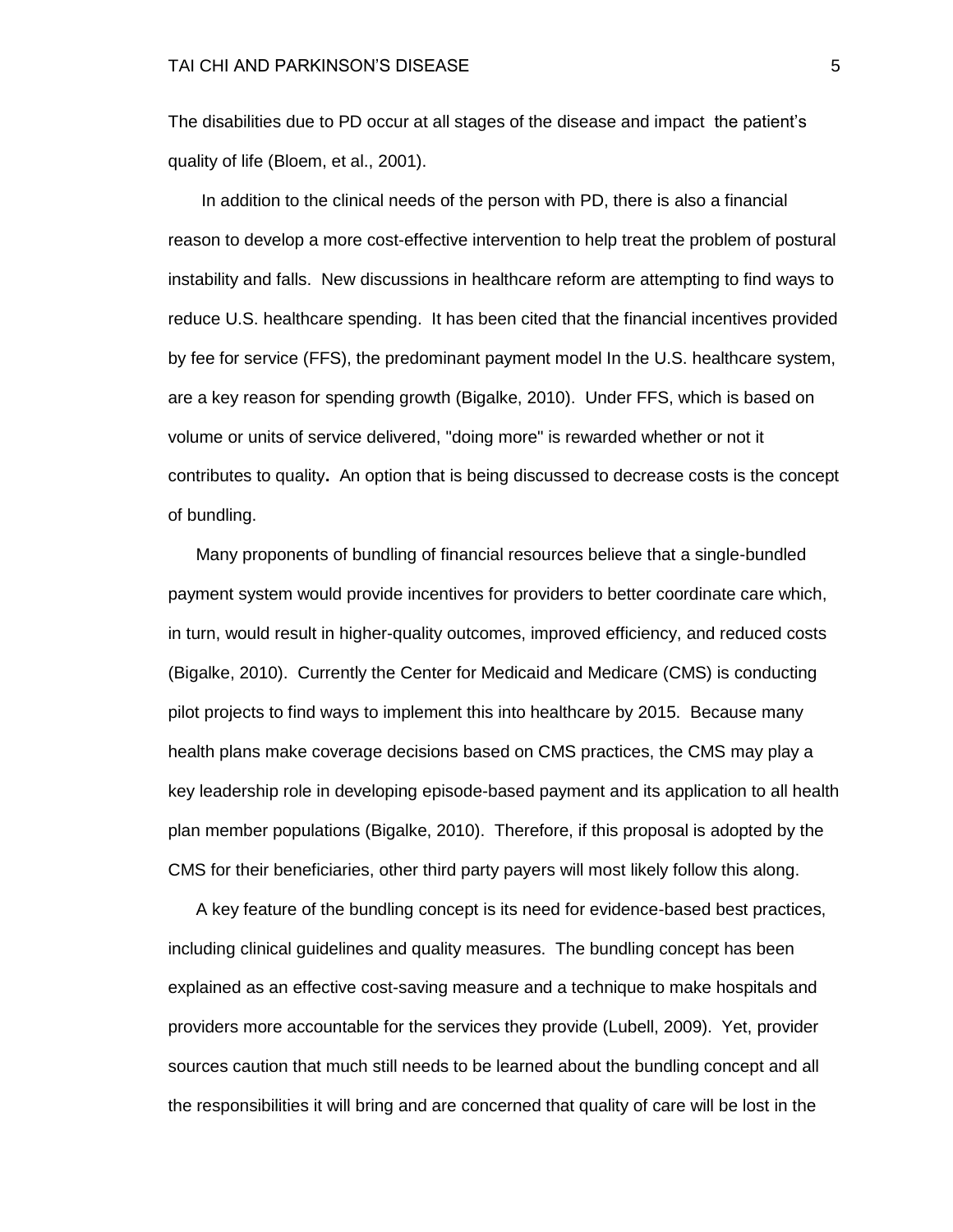interest of value (Bigalke, 2010). Regardless of a person's view on this debate, providers need to find lower cost, evidence-based options to care for their patients.

Most studies that are designed for physical activity and the elderly conclude that it is very difficult to motivate older adults to exercise (Wooten, 2010). A possible success of TC may depend on motivating older adults to do any type of activity and maintaining it.

**Data from the literature supporting the need for the project.** In a literature review completed by the American Academy of Neurology (AAN), eight randomized trials were reviewed that compared exercise and physical therapy to other modalities (Suchowersky et al., 2006). The literature review was part of a practice parameter written by the AAN and concludes that exercise may be helpful in improving motor function in PD patients. Additional findings were that the improvement was small and the benefit was not sustained after the exercise program was completed (Suchowersky et al., 2006). Therefore, there is a need to find a program that is cost effective and that the PD patient will enjoy and want to continue.

Because PD is a progressive disease, there is a need for continuous treatment. Pharmacological interventions can treat the worsening symptoms of the disease, but over time become ineffective (Cutson et al., 1995). Therefore, the intervention of exercise is necessary throughout all stages of the disease. With the trend toward managed care, rehabilitation for neurodegenerative diseases has been searching for more ground-breaking ideas (Kromagata & Newton, 2003). The search is now ongoing for formats that decrease the length of therapy visits, fewer visits overall and the use of group sessions. More and more emphasis is being placed on education and home exercise programs. Another format to use TC would be as a group therapy for those that have completed formal rehabilitation with a physical therapist (Wooten, 2010). Tai Chi has the ability to be flexible and used in various approaches.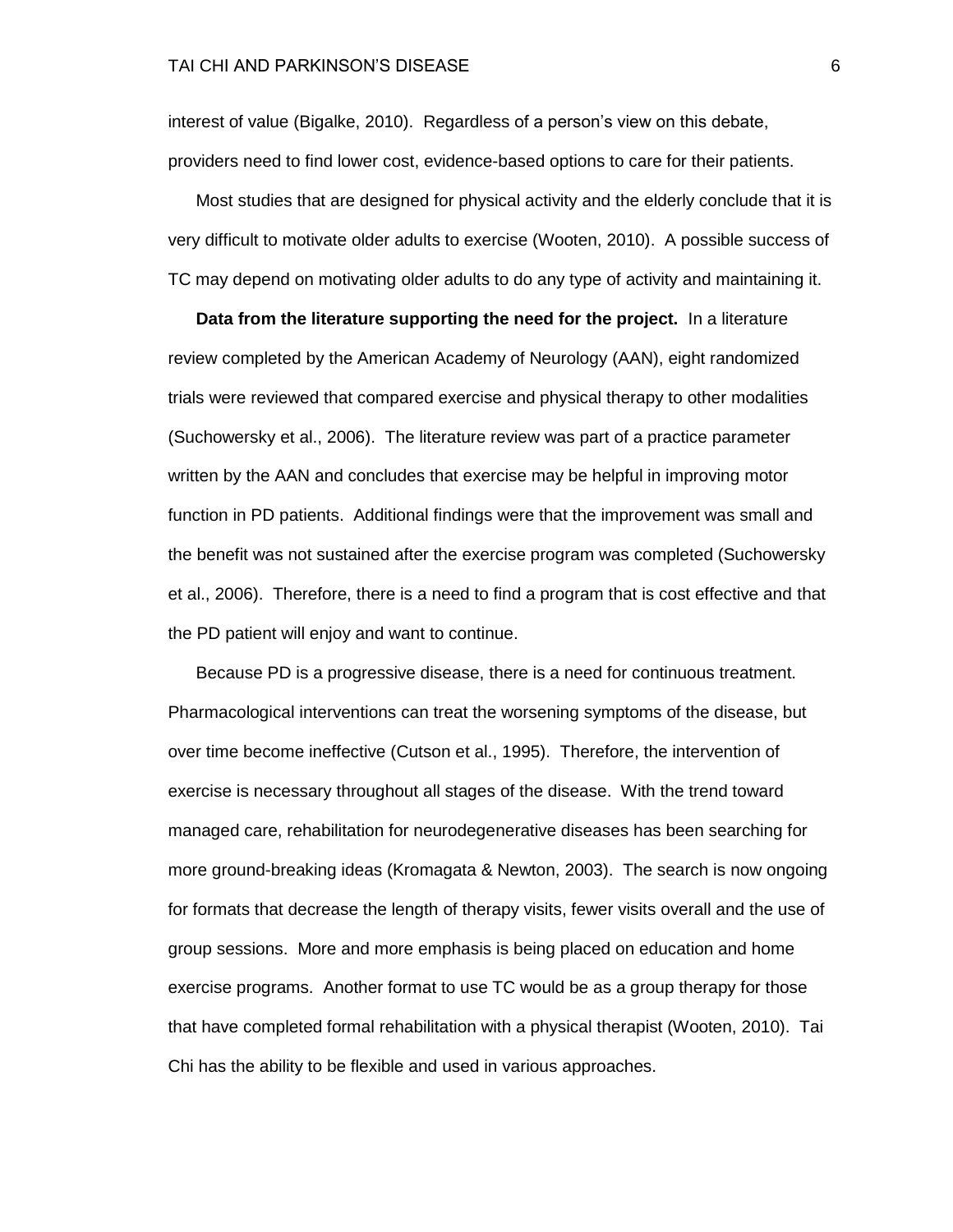A literature-based analysis was completed on two previous studies to ascertain the cost versus benefit of a TC program for prevention of fractures in nursing home residents (Wilson & Datta, 2001). It was concluded that TC is a cost-saving intervention for the nursing home population with a total net savings of \$1274.43 per person per year. The economic benefit of TC stems from the decrease in falls.

 **Data from the clinical agency supporting the need for the project.** Healthy Generations, Goshen Health System's community outreach program, offers a number of community services including exercise programs and support groups that are held at The Retreat. The Retreat is a facility that provides all the women's services and the complimentary therapies. The IU Goshen Health System currently has a TC exercise class open to the public that has been in session for two years with only three members. The members have progressed well and according to the instructor; it would be difficult to add new members at this point with limited knowledge and experience of TC. Currently, the TC program is not supporting itself and is in jeopardy of being cancelled due to lack of interest and members.

The vision of the program director and DNP student is to develop a beginner, intermediate and advanced group to progress the TC participants through as they learn the moves and become competent. If there are an adequate number of members with interest and commitment this goal may be feasible.

A need for the Goshen Health System is to find a cost-effective, safe and effective program to refer PD patients for exercise. Starting this year the Center for Medicare and Medicaid (CMS) has put a new tighter limit on outpatient physical therapy at \$1,860 in payments per year with no exceptions for specific diseases or injuries (Romanow & Brown, 2009). That payment translates into approximately 15 visits per year. Congress installed the hard cap after learning that outpatient therapy costs were soaring at twice the growth of other Medicare services. There were reports that some therapy providers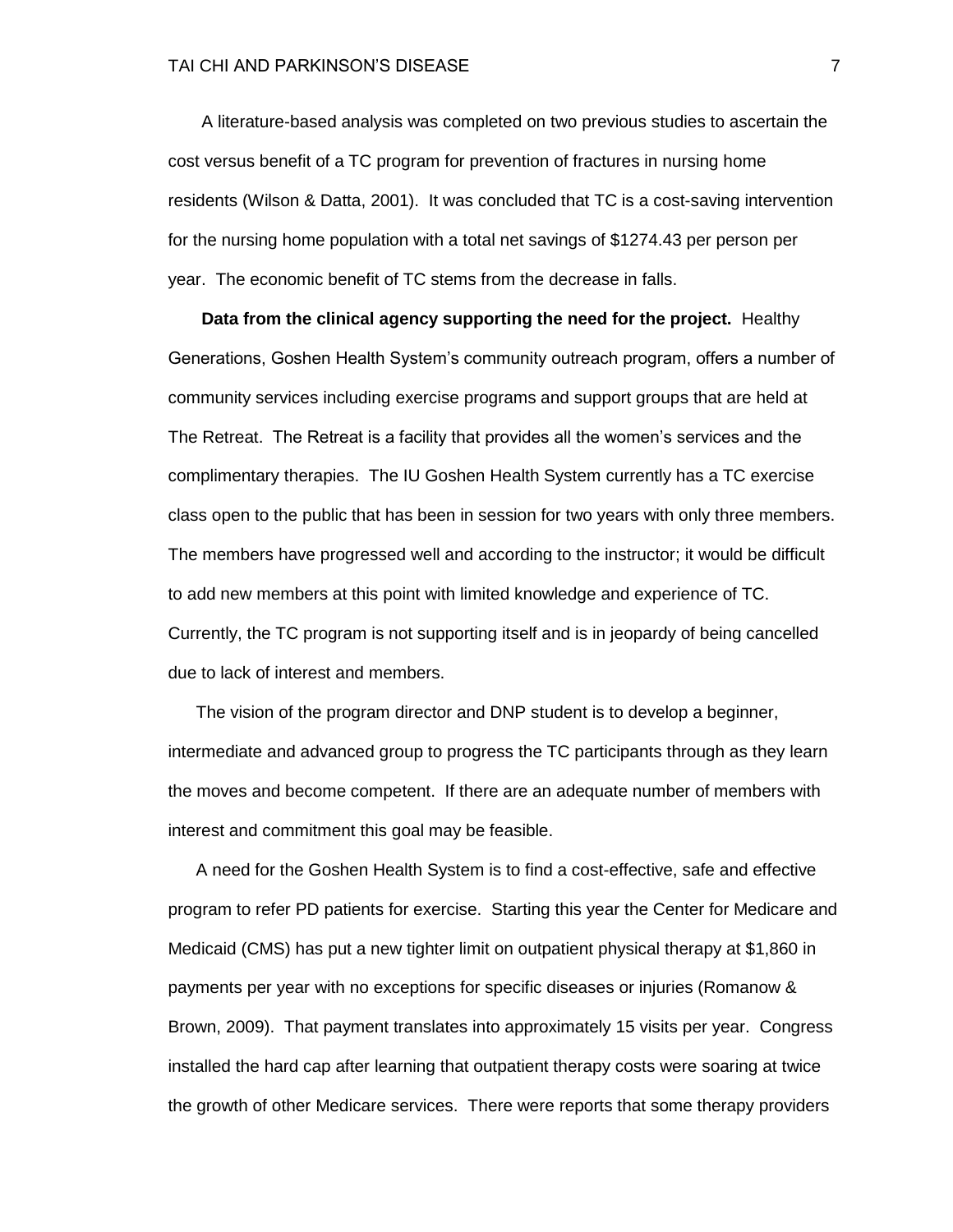were charging exorbitant fees for treatments, further threatening the financial health of Medicare. Medicare payments for outpatient therapy are still rising significantly. With only 15 visits per year, alternative forms of therapy and evidence-based exercise program must be identified.

#### **Purpose of the EBP Project**

The purpose of the project is to develop a TC exercise program for PD patients that need improvement in their balance and a reduction in their falls. Another consideration of this project is cost and sustainability.

**Identify the compelling clinical question.** Is TC a more effective exercise for improving balance and decreasing falls in persons with PD than a group with PD that is doing their usual routine with or without exercise?

**PICOT format.** In persons with Parkinson's disease, what is the effect of a 12 week Tai Chi exercise program on balance and falls versus routine exercise?

#### **Significance of the project**

 PD is the second most common neurodegenerative disorder in the United States, surpassed only by Alzheimer's disease, and has been estimated to reach 9.3 million cases worldwide by the year 2030 (Jankovic, 2008). This disease limits functional and non-motor abilities and causes significant physical, economic, and emotional burdens. New findings suggest that the effects of exercise can be neuroprotective of the brain, and improve brain function in persons with neurological disorders such as PD (King & Horak, 2009; Morris, Martin, & Schenkman, 2010). Therefore, it is necessary to establish exercise programs that will be have good fit and feasibility for this population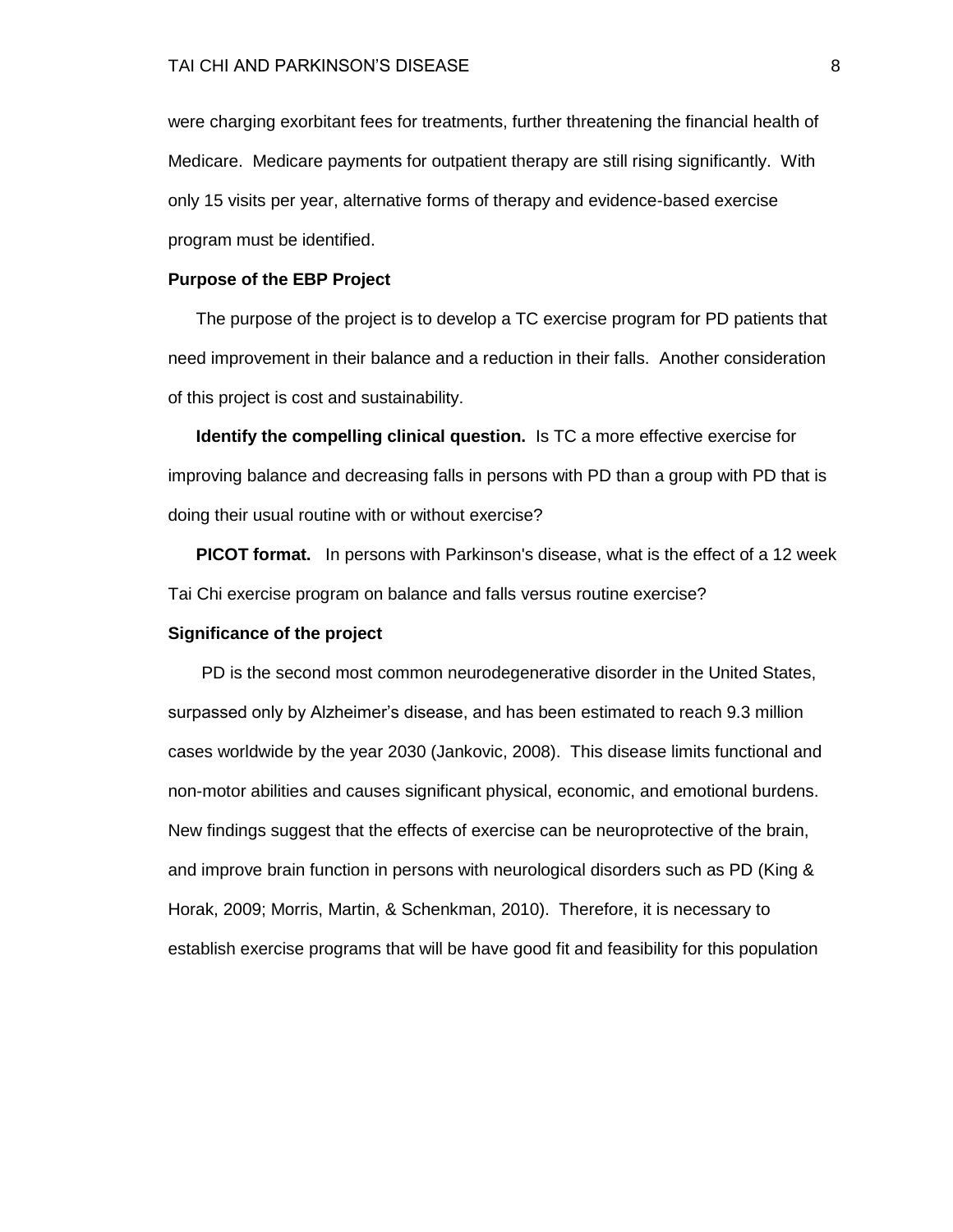### **CHAPTER 2**

#### **THEORETICAL FRAMEWORK AND REVIEW OF LITERATURE**

 In this chapter, review of the two theoretical frameworks used to guide the EBP project will be discussed. Also, a review of the literature regarding exercise, TC, the elderly population and the person with PD will be appraised and applied to the clinical question.

#### **Stetler theoretical framework**

The first theoretical framework that was used to guide this EBP project was the Stetler Model. The Stetler model has experienced revisions since its inception in 1976 and therefore the latest revision from 2001 will be used. The model describes a step approach to analyze and incorporate evidence for the practitioner to use in clinical practice (Melnyk & Fineout-Overholt, 2005). Critical thinking is a focus of this model and importance is placed on the use of evidence by the individual practitioner rather than at the organizational level.

 **Description of the Stetler theoretical framework.** The Stetler model consists of five progressive phases for using evidence-based research: preparation, validation, comparative evaluation/decision making, translation/application, and evaluation (Stetler, 2001). Each phase guides the user in organizing the research literature to answer the question being asked.

Therefore, the first step (the preparation phase) establishes the purpose of the project. This phase also identifies the need and then the practitioner begins the literature search for all the applicable research (Melnyk & Fineout-Overholt, 2005). In this phase, outcomes that may be measured should be determined.

The second step, or the validation phase, has the practitioner entrenched in the literature, critiquing it and then completing a summary that is relevant to the project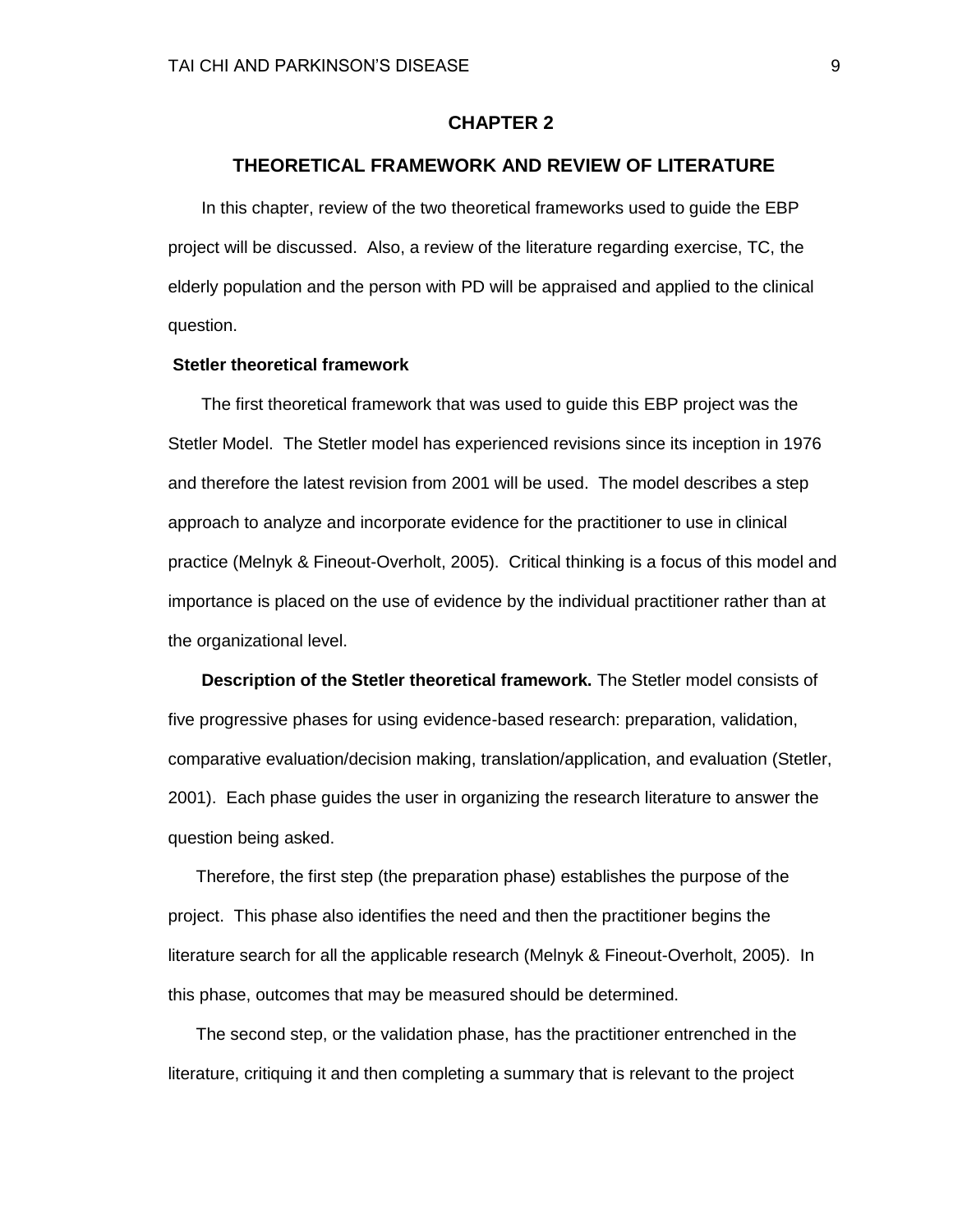(Melnyk & Fineout-Overholt, 2005). The research is rated for the quality and level of evidence to determine its value for use by the practitioner. Only the most applicable, relevant research should be used in the validation phase.

The third step (comparative evaluation/decision making) is the phase that requires each study be assessed on how it fits in a particular setting, including the risk and feasibility of the project (Stetler, 2001). Feasibility is assessed looking at the resources and the willingness of those involved with the project. At this point the practitioner decides if there is adequate evidence to continue with the project. If not, then it is necessary to return to the first phase and start over. If there are adequate research studies to support the project, the practitioner should advance to the next phase.

The fourth step of the Stetler model is called the translation/application phase. This step focuses on how to implement the findings and recommendations into a plan for change and sets up a timeline for the policy, guideline or project (Stetler, 2001).

The fifth and final step is called the evaluation. In this step the practitioner appraises the project that was implemented and decides if the goals were met by significant outcome measures (Stetler, 2001). The final phase is ongoing.

**Apply the Stetler theoretical framework to EBP project.** Using the Stetler model for this EBP project, the preparation phase defined a need for a more cost-effective exercise for persons with PD that would be sustained. This disease process is progressive and poor balance and falls cause debility to many of those that must live with PD. The DNP student practices in a general neurology office that cares for approximately 170 PD patients that are listed in the data base. The usual practice is to refer them for physical therapy (that is costly). The therapy only lasts for a limited time frame, often is not enjoyable, nor do the patients usually sustain the prescribed home exercise program.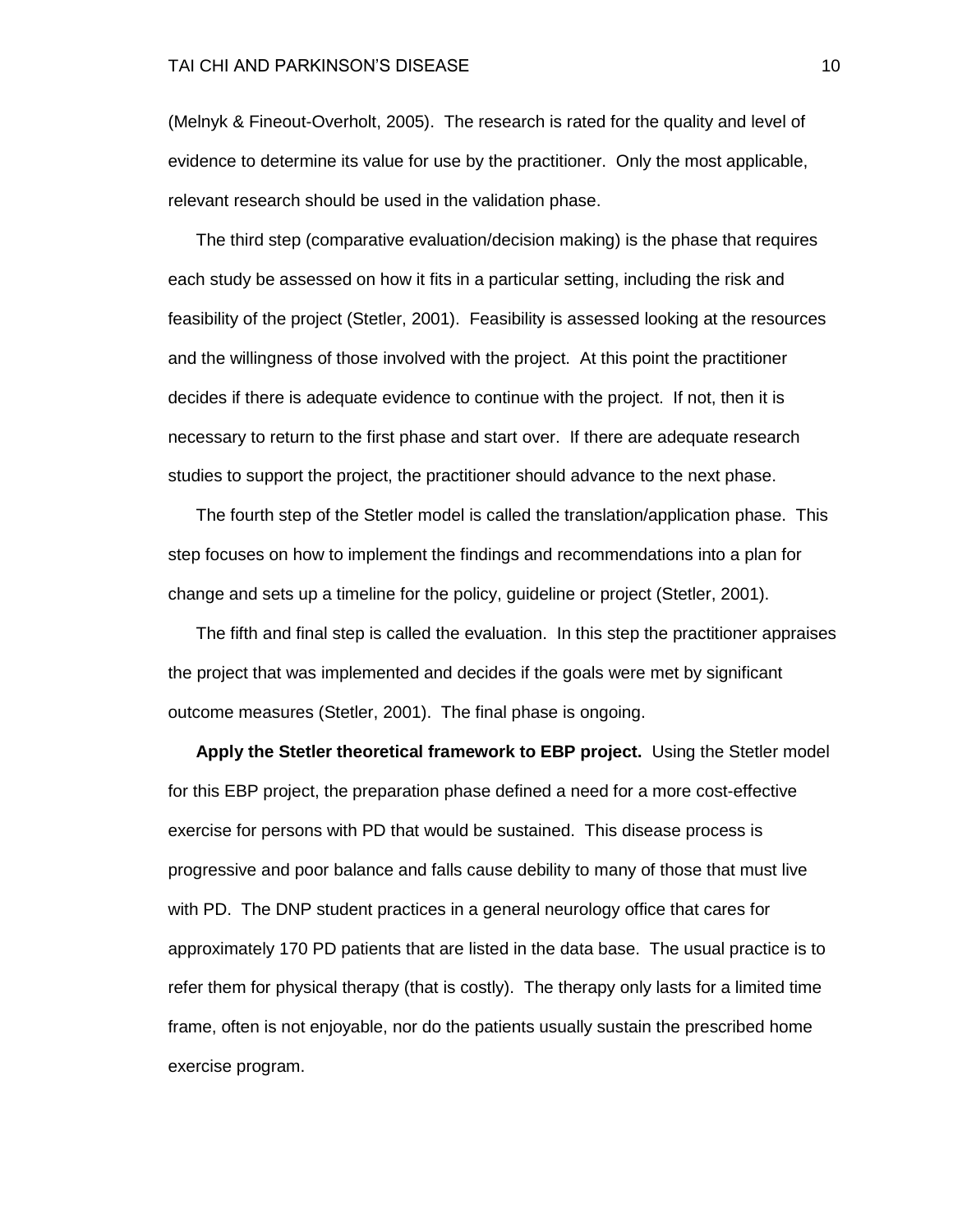In the *validation phase* the literature was searched and critically appraised to determine if there was evidence to support the project, which there was. All studies were rated for the level of evidence. Studies were discarded if they were not relevant to the population or project.

The next step is the comparative evaluation/decision *making* phase and consists of four parts: substantiating the evidence, fit of setting, feasibility and current practice. There is a TC class offered in the same health care system with a TC instructor and available space but very few members and the director is searching for ideas to increase enrollment. A meeting took place with the Healthy Generations director who is in charge of all the health and wellness classes to ascertain if a program could be developed and incorporated in to the existing community outreach plan. The director was very interested in collaborating to meet the needs discussed. Discussions continued and a project was designed based on evidence from the literature. Current practice is to use basic handouts with instruction on balance exercises for the patient to work on their own or for referral to physical therapy for gait and balance training.

The DNP student had a conversation with her collaborating physician and he agreed to refer PD patients to the program that were in need of exercise or improvement in postural stability if the program was available and easily feasible. The completed project details will be presented at a future provider meeting of the Physician Network to obtain buy in and market the program for the PD population to other providers.

The fourth phrase is translation/application and involves the implementation of the actual program based on the evidence. The project was 12 weeks in length with two TC sessions of one hour per week. It was taught by a qualified TC instructor. Because the population is older with disabilities, an extra instructor was available at all classes for added instruction and safety. Chairs were available for rest periods if needed. Additional information will be in Chapter 3 which discusses the Method.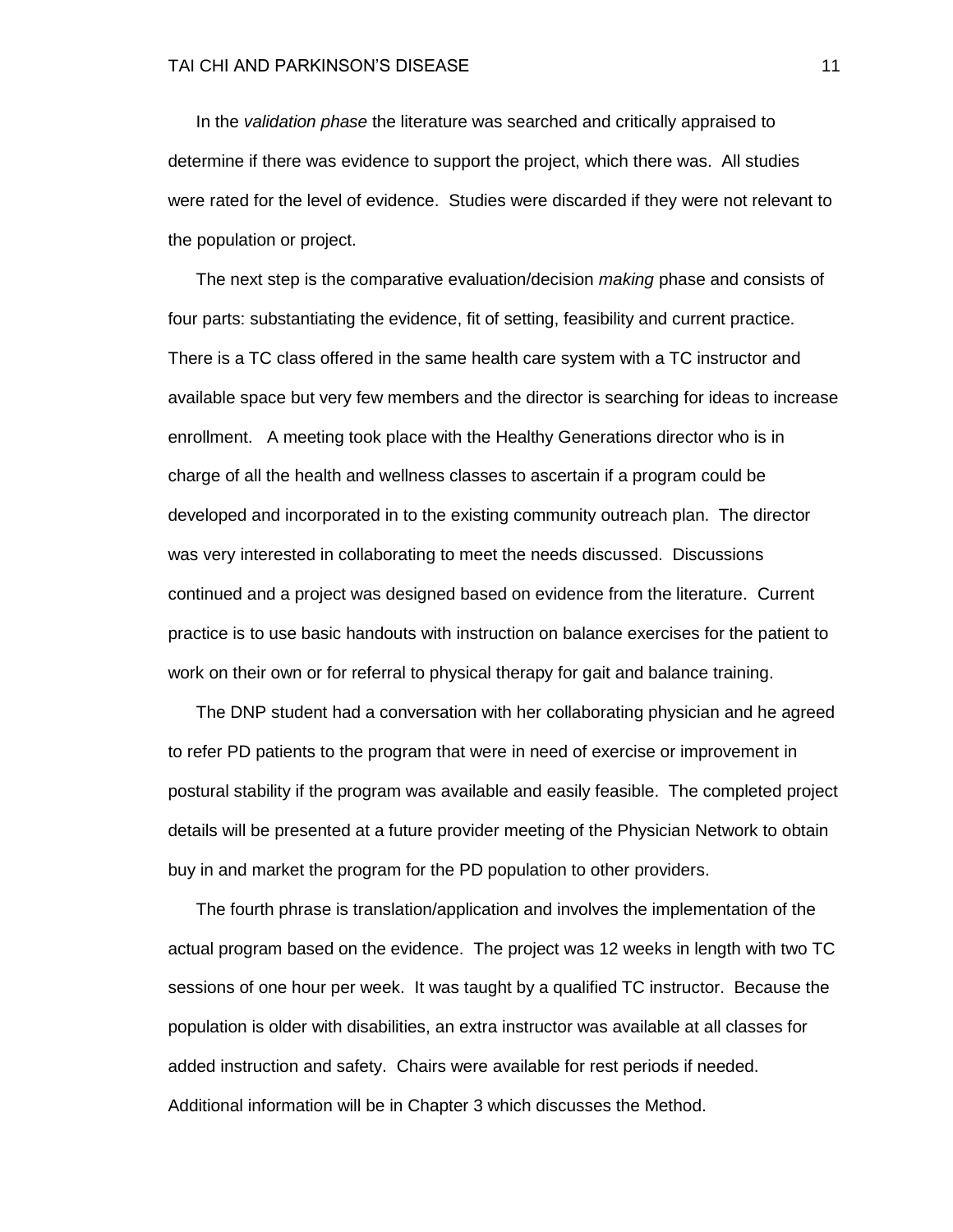The fifth phase is evaluation and consisted of pre and post testing of outcome measures and the use of a participant satisfaction survey. The outcomes measures demonstrated within group significance for the intervention group and there are plans to continue the program this spring; feedback from the participant survey will drive the changes necessary.

 **Strengths and limitations of the Stetler theoretical framework for EBP project.**  The Stetler model was easy to use with the step approach and offered alternatives routes if the evidence was not supportive of the clinical question. A positive of the model is the emphasis on critical thinking and the intended use for the clinical practitioner. It was helpful to scrutinize the fit and feasibility components in this model when developing this EBP project. There were no limitations.

#### **Transtheoretical model of change theoretical framework**

 The goal of the EBP project is for persons with PD to adopt TC as their exercise program and maintain it to improve their symptoms of the disease. The transtheoretical model (TTM) of change has been the basis for developing effective interventions to promote many health behavior changes (Duran, 2003). To adopt TC as an exercise program will require a behavior change which is difficult. Despite research supporting the fact that health promotion intervention can significantly reduce the effects of chronic disease, healthcare providers fail to incorporate wellness and exercise teaching into their care plans (Gunderson & Tomkowiak, 2004). The TTM provides a practical guideline for motivating health behavior change in clinical practice. In TTM, "behavior change is seen as an incremental, continuous, and dynamic process occurring along point of a continuum‖ (Duran, 2004, p. 210).The TTM will be used as the second theory to guide and motivate the EBP project.

Key posits in this theory are the *stages of change, decisional balance, self-efficacy, and processes of change* (Prochaska & DiClemente, 1983). The stages of change are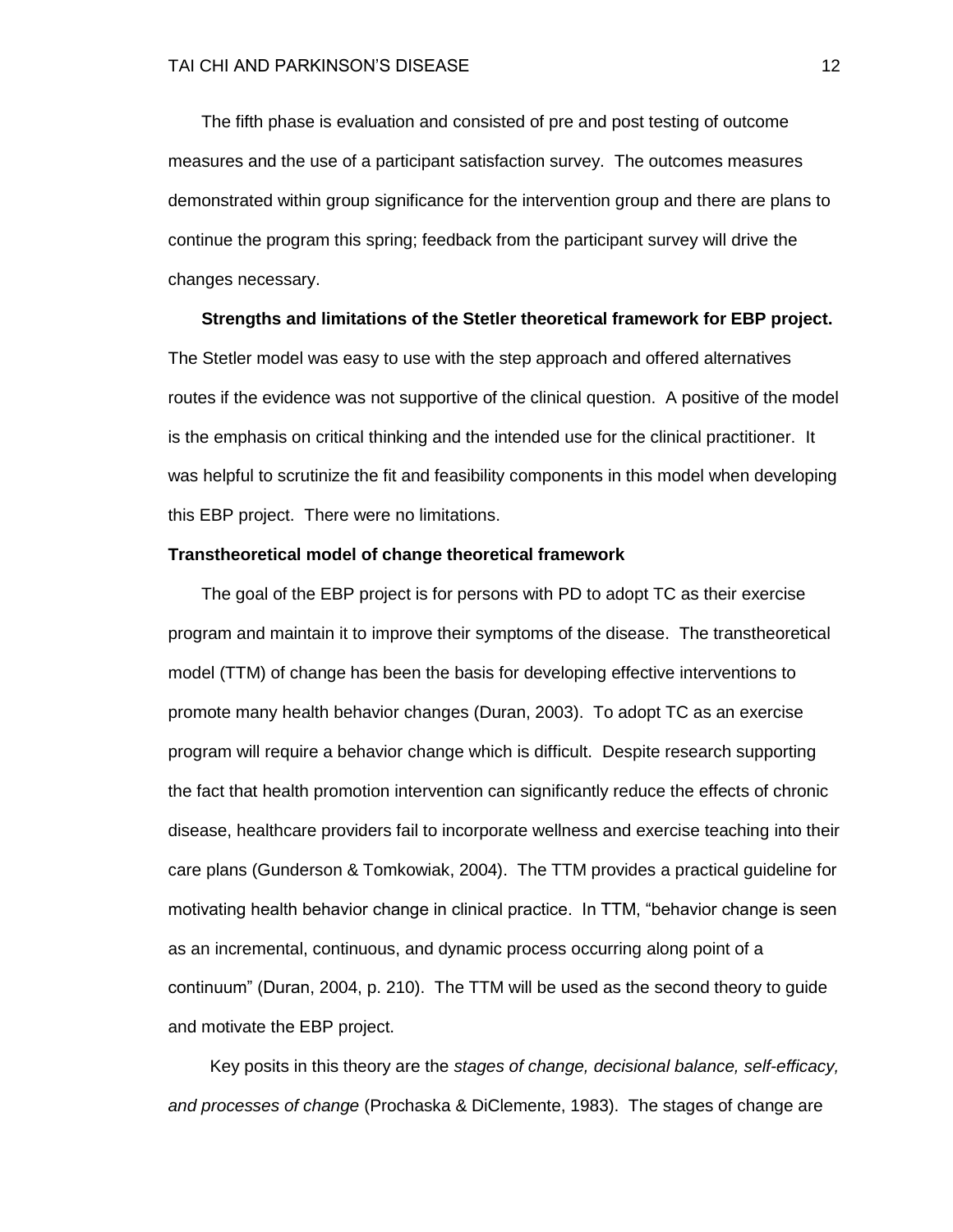#### TAI CHI AND PARKINSON'S DISEASE 13 ANN 13 AN 13 AN 13 AN 13 AN 13 AN 13 AN 13 AN 13 AN 13 AN 13 AN 13 AN 13 AN

in five categories and move along a continuum that reflects the person's readiness to change. *Precontemplation* is the stage in which people are not intending to take action in the foreseeable future; usually measured as the next six months. *Contemplation* is the stage in which people are intending to change in the next six months. *Preparation* is the stage in which people are ready to make change in the next 30 days and may have begun to make changes. *Action* is the stage in which people have made specific obvious modifications in their life-styles within the past six months. And then finally is *maintenance;* in this stage people have made specific overt modifications in their lifestyles within the past six months and can last up to five years. *Regression* occurs when individuals revert to an earlier stage of change. Relapse is one form of regression, involving regression from *action* or *maintenance* to an earlier stage.

 *Decisional balance* refers to the perception of positives and negatives of a specific behavior change and is influenced by the stage of change that the person is in (Duran, 2003). *Self-efficacy* is the person's perception of his/her ability to achieve and the *processes of change* are stage-specific methods that assist progress through the stages of change (Prochaska & DiClemente, 1983).

 For the purpose of this EBP project, the TTM will be used to help guide the DNP student in counseling the person with PD through the change of *preparation* and *contemplating* TC as an exercise option for them and progress on the continuum to *maintenance*. The DNP student will use the *processes of change* as shown in Table 2.1, as interventions to assist with the purpose and goals. Different interventions are appropriate at different stages (Duran, 2003).

#### **Literature search**

 The following section will discuss the sources that were searched, key words that were used, inclusion and exclusion criteria and expert opinions that were applicable. Next the levels of evidence are discussed and finally the relevant evidence is appraised.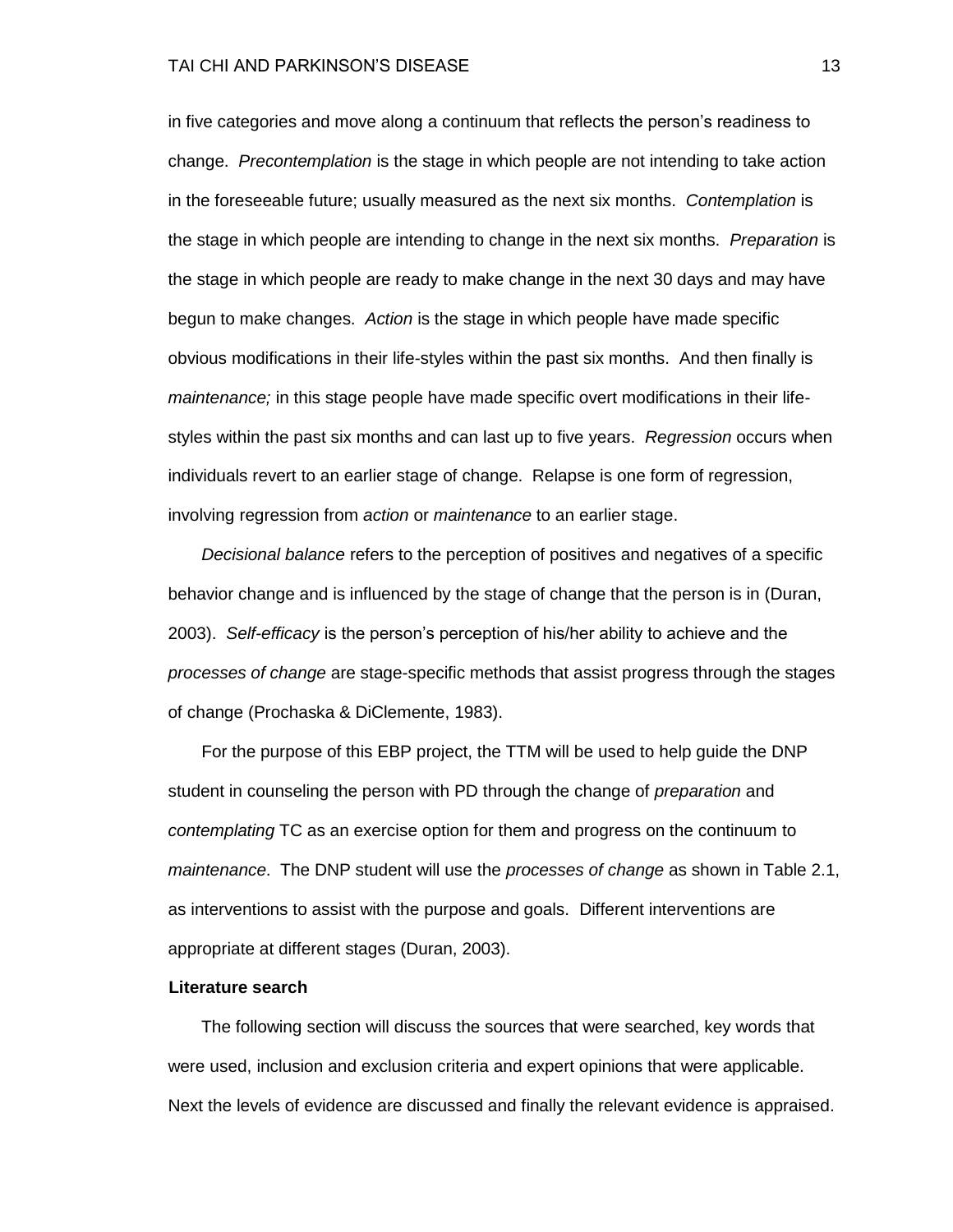# Table 2.1

.

| <b>Stage</b>       | Interventions                                                                                                                                                                                                                                                                                                                                                                     |
|--------------------|-----------------------------------------------------------------------------------------------------------------------------------------------------------------------------------------------------------------------------------------------------------------------------------------------------------------------------------------------------------------------------------|
| Precontemplation   | - Encourage client's exploration of pros and cons of<br>change.<br>- Educate about health-related consequences of behavior<br>in a nonjudgmental way.                                                                                                                                                                                                                             |
| Contemplation      | - Assess importance of change using scaling questions.<br>- Encourage client to generate reasons for change.<br>- Tip decisional balance by heightening discrepancies<br>between current and target behavior.<br>- Assess confidence with scaling questions and use<br>confidence-building strategies as necessary.                                                               |
| Preparation        | - Support client's identification of a specific goal and date<br>for behavior change.<br>- Assist client in breaking down goal into small, achievable<br>targets.<br>- Assist client in identifying situations where risk of relapse<br>is high and encourage exploration of possible strategies for<br>dealing with these.<br>- Explore successful past changes client has made. |
| Action/Maintenance | - Provide regular follow-up and determine client preference<br>for frequency and type of contact.<br>- Use relapses to help client increase awareness of self<br>and of the process of behavior change.<br>- Reinforce successes by indentifying effective strategies<br>and encouraging positive steps toward change.                                                            |

*Stage-Based Interventions with Motivational Interviewing Techniques*

*Adapted from: Prochaska & DiClemente, 1983*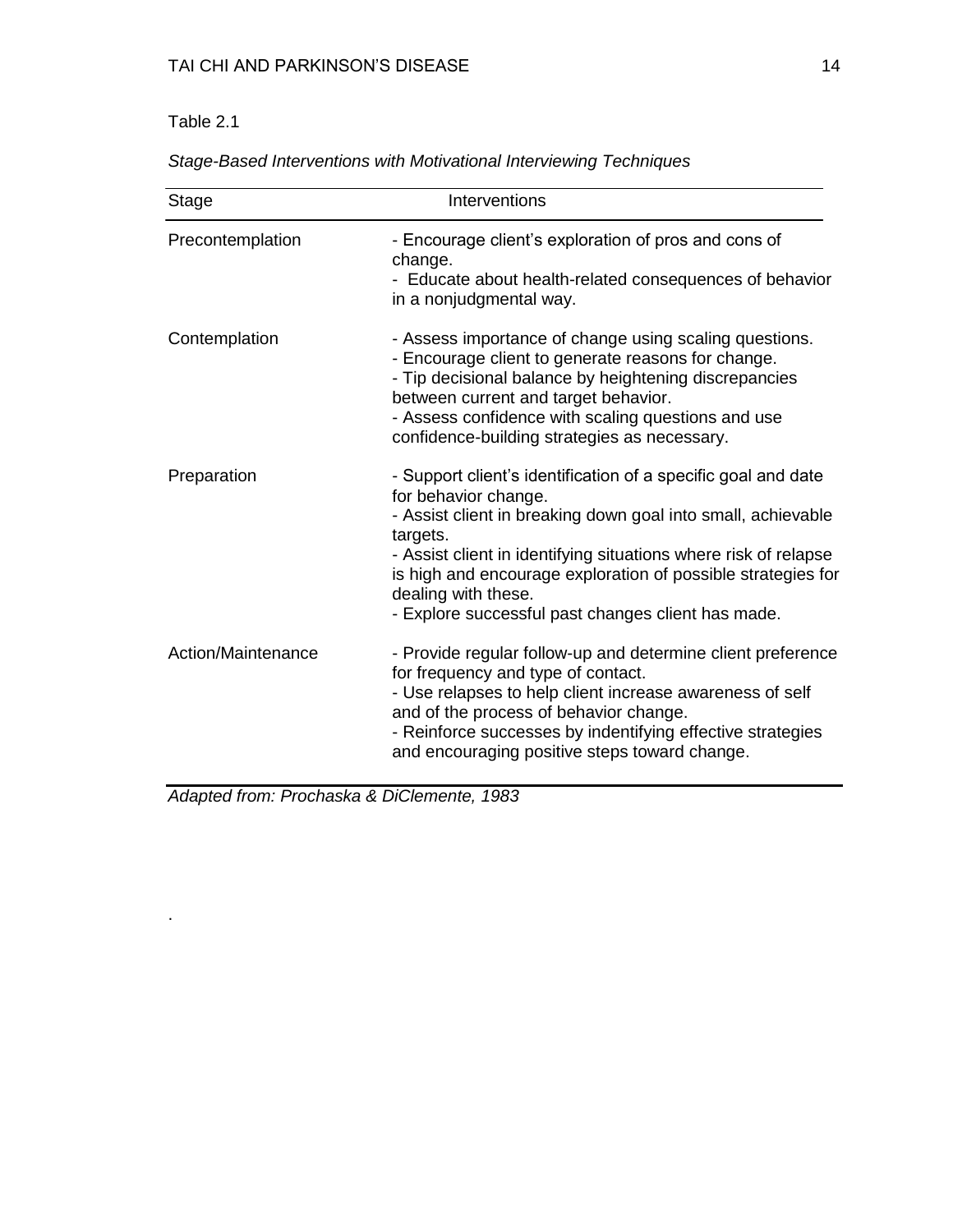**Sources examined for relevant evidence.** The search engines used for the project included: PubMed, Proquest, MEDLINE, CINAHL, OVID, the Cochrane collection, and the Joanna Briggs Institute through JBI COnNECT. The DNP student met with the Valparaiso University nursing research librarian to assure that the literature search reached saturation. Key words included in the search of the data bases were Tai Chi, Tai Chi Chuan, Taiji, Parkinson' disease, exercise, and falls and balance in different groupings. Only articles in English were retrieved that included research or evidencebased journals, dissertations and EBP articles. Dates from 2001-2010 were included in the searches. Articles were then screened for topic relevance, originality and quality and were excluded if it had poor quality of evidence, duplicates or articles that were not relevant to the EBP project. Because there were a low number of hits on the specific topic of PD and TC, the search was expanded to include both the PD and other types of exercise and the elderly and TC.

 The database PubMed was searched using the terms noted and there were 513 results for TC and 54,309 for PD but only nine when searched collectively. Six of those were helpful in answering the clinical question. A search of Proquest yielded 19 documents, four of which were usable and pertinent. The data base MEDLINE was investigated via EBSCO and yielded 1196 TC sources and 38,912 on the subject of PD but only seven when searched in combinations. Of the seven, six were relevant but were duplicates. The CINAHL search found 282 articles regarding TC and 1400 about PD, but only two when the terms were searched together. When the search was made with TC and PD together from the original search, two items were produced. Ovid was searched using EBSO with results of 407 TC sources, and 6,505 on PD. Using the search terms together yielded 40 sources with 8 pertinent to the EBP project and six of the eight were already obtained from other searches. The Cochrane Library was searched using the terms TC and PD and returned no reviews. When the terms were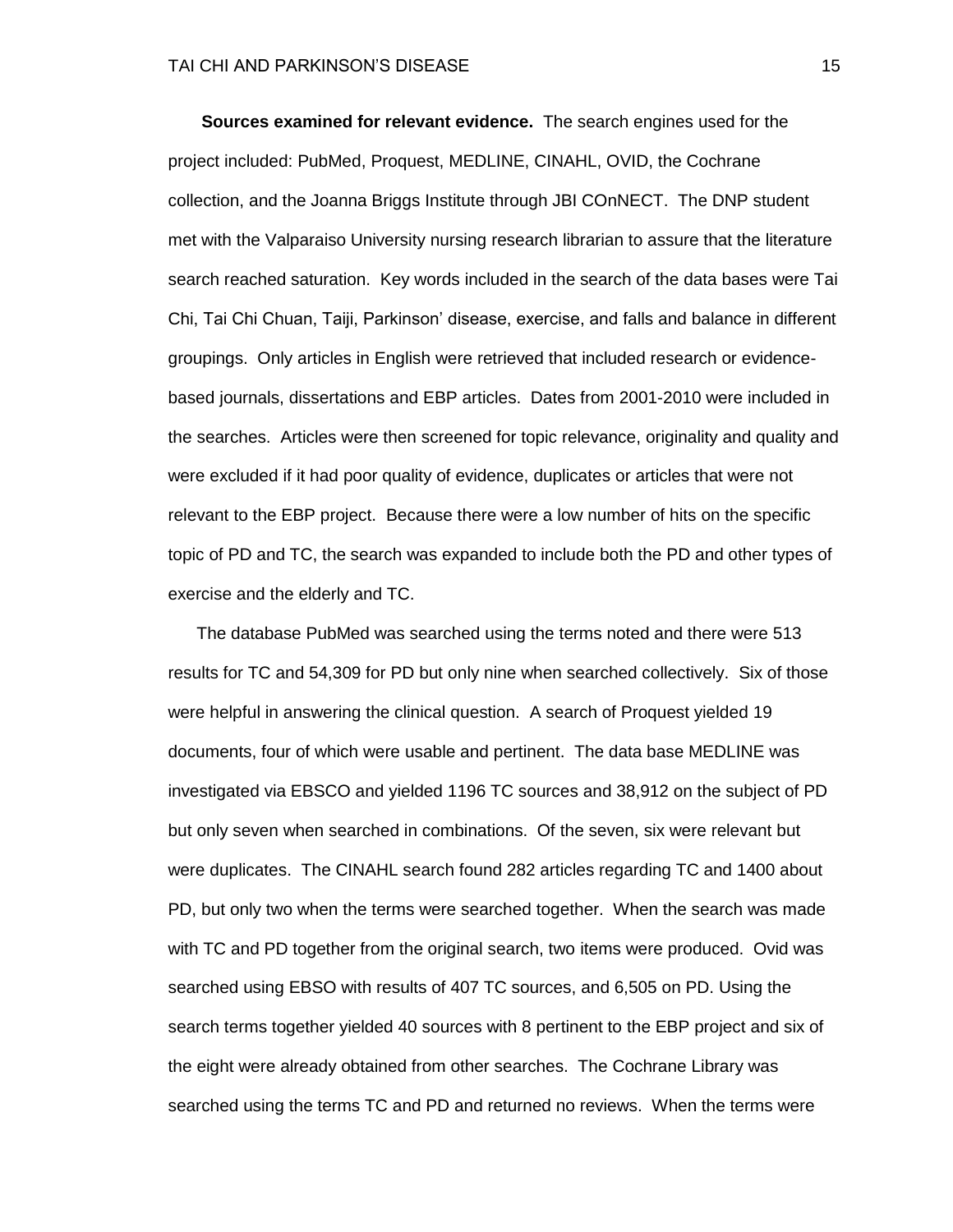searched individually 155 responses were retrieved with only one being relevant to elderly in relation to falls. And lastly, JBI was searched with no specific TC/PD sources found but there were 15 results on TC and three of the most relevant due to the discussion of TC and its effects on falls, chronic conditions were chosen for evaluation.

 After the databases were searched and the sources were retrieved, and duplicates were excluded, there were 19 sources remaining. Then all reference lists were hand searched for appropriate articles and five additional articles were established bringing the total to 23 best evidence sources to help build the basis for this EBP project

 **Expert opinions.** Bill Douglas is a TC master and expert that has authored several books recommends that TC be used with all PD patients (Douglas, 2010). He has been interviewed and quoted by many national sources regarding TC. He reports anecdotal improvement in disability from his personal experience of teaching persons with PD the exercise forms of TC. Douglas recommends that all PD patients exercise using the TC forms because it rotates the trunk of the body much greater than other types of exercise. The rotation of the trunk improves rigidity, one of the hallmark symptoms of PD. He notes that more healthcare providers and support groups are beginning to prescribe TC for this population, but not as frequently as indicated.

 **Description of levels of evidence.** The levels of evidence used to rate the research studies for this EBP project were based on the guidelines from Melynk & Fineout-Overholt (2005). The levels are as follows: Level l: Evidence from a systematic review or meta-analysis of all relevant randomized controlled trials (RCTs); Level ll: Evidence obtained from at least one well-designed RCT; Level lll: Evidence obtained from well-designed controlled trials without randomization; Level lV: Evidence from welldesigned case control or cohort studies; Level V: Evidence from systematic reviews of descriptive and qualitative study; Level Vl: Evidence from the opinions of authorities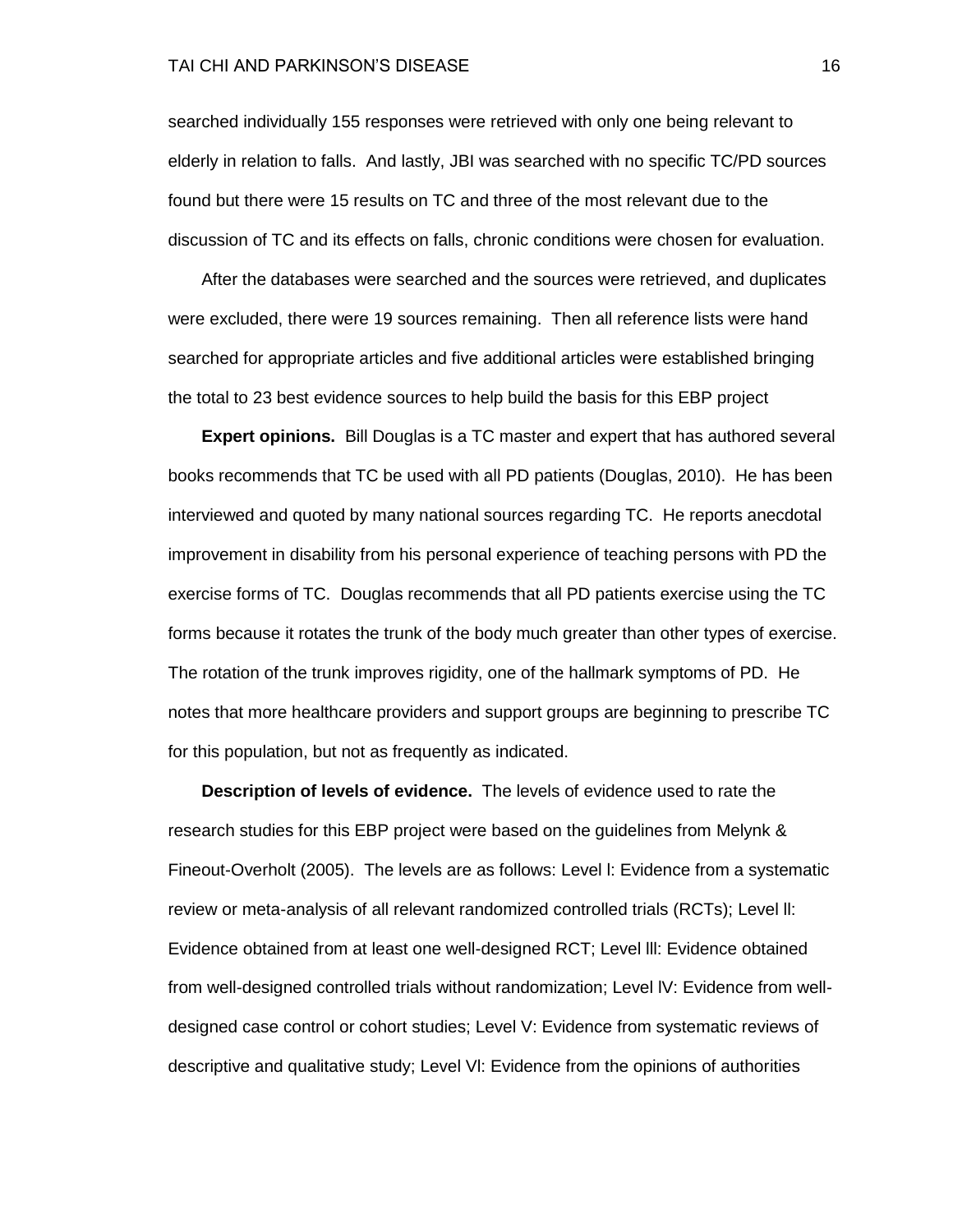and/or reports of expert committees. The levels of evidence critiqued for this EBP project include Levels l thorough lV.

 **Appraisal of relevant evidence.** As noted earlier, there were limited studies found that were specific to PD and TC. Therefore, the search was expanded to discover more quality evidence to guide the EBP project. All three categories help provide valuable evidence to answer the clinical question and will be reviewed below, the PD and exercise category and the elderly and TC category will be discussed as a literature review and the more pertinent sources were analyzed in more depth as an integrative review. A summary of the first two categories of studies reviewed is presented in Table 2.2.

 **Parkinson's disease and various forms of exercise.** The PD patient and various forms of exercise were reviewed first as a group. This review provided a basis for the EBP project. Only two sources were used in this category because they were both reviews with a large number of sources.

 A review was completed by Crizzle and Newhouse (2006) to evaluate the effectiveness of physical exercise on mortality, strength, balance, mobility and activities of daily living in persons with PD. Seven studies met the authors' criteria and of those, three randomized controlled trials (RCTs), one case control study and three observational studies. All studies used different measures and were difficult to compare but did show an overall improvement in performance and activities of daily living. The authors stated that the findings suggested that any exercise type will benefit the person with PD. A call for more standardized testing and RCTs to aid in finding the best exercise type to recommend for PD patients was made by the reviewers.

 A systematic review of PD and exercise interventions was completed with measures that examined postural instability, balance task performance and quality of life (QOL)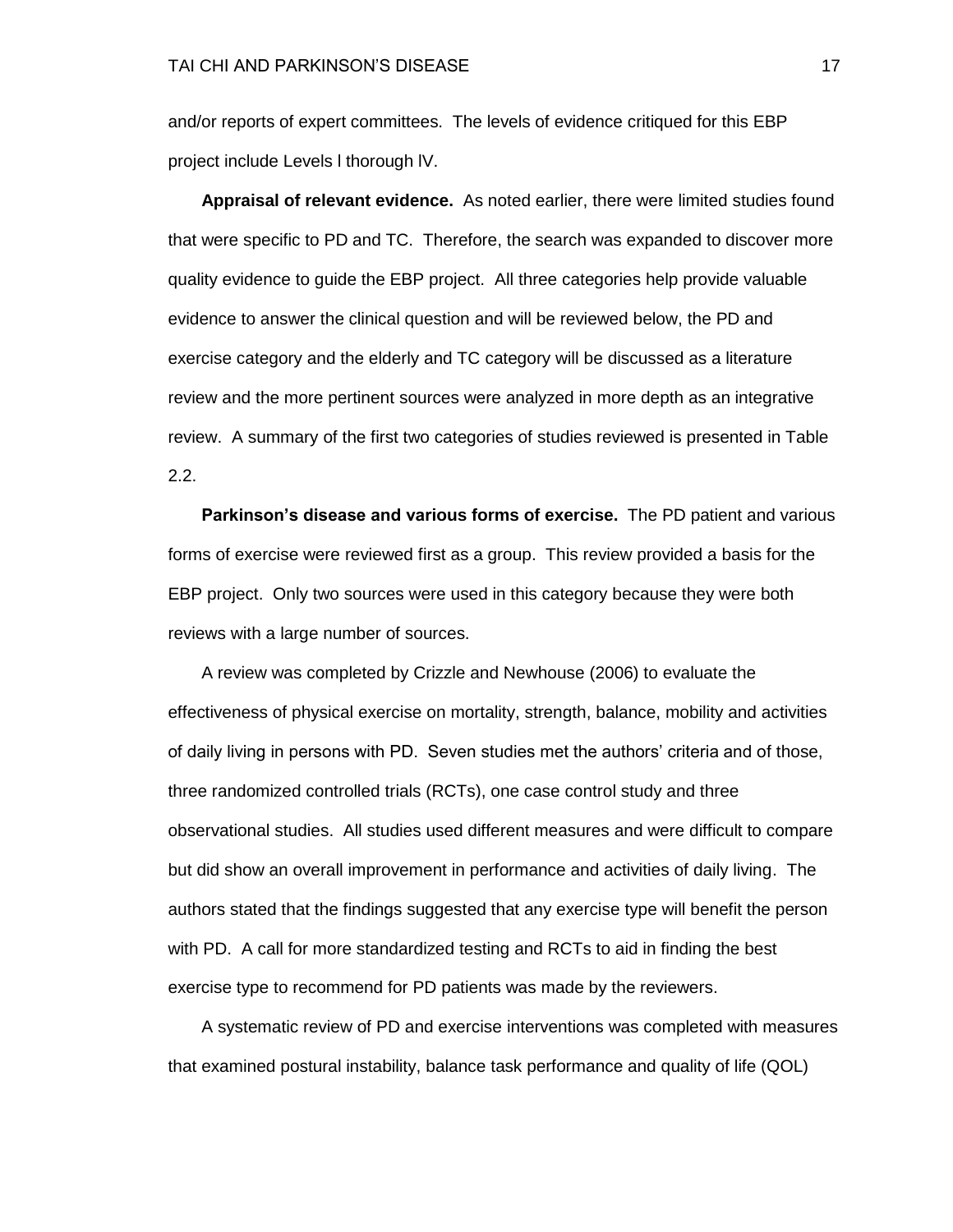### Table 2.2

| <b>First Author</b><br>(Date) | Level of evidence | Key evidence related to EBP                                                                                                                                                                                                                                                                                |
|-------------------------------|-------------------|------------------------------------------------------------------------------------------------------------------------------------------------------------------------------------------------------------------------------------------------------------------------------------------------------------|
| Crizzle et al.<br>(2006)      | Level II          | A critical review of 7 studies of PD patients and various<br>exercise types and regimens. All studies demonstrated<br>improved overall performance and activities of daily living in<br>the PD patient.                                                                                                    |
| Dibbel et al.<br>(2009)       | Level I           | A systematic analysis of 21 PD and exercise studies.<br>Reports were examining postural stability, balance task<br>performance and QOL. Analysis determined there was<br>moderated evidence to support the use of exercise in<br>improving postural stability and balance task performance<br>but not QOL. |
| Jayasekara<br>(2009)          | Level I           | JBI reviewed 2 Cochrane reviews and a clinical guideline.<br>TC was found to be an appropriate exercise for fall reduction<br>in the elderly.                                                                                                                                                              |
| Jordan<br>(2006)              | Level I           | JBI review assessed benefits of TC in general and found<br>them safe, effective and simple enough to be used in any<br>population.                                                                                                                                                                         |
| Komagata et al.<br>(2003)     | Level I           | Systematic analysis of 11 studies reviewed on TC and the<br>older adult. Analysis was that TC is effective for improving<br>balance but not falls.                                                                                                                                                         |
| Munn<br>(2009)                | Level I           | JBI systematic review of 23 RCTs and 15 observational<br>studies, overall quality of studies were low. Findings were<br>that TC was safe and effective for the elderly.                                                                                                                                    |
| Li et al.<br>(2008)           | Level IV          | Program evaluation of TC and the elderly demonstrated<br>significant improvement in all fall and balance measures and<br>QOL. There was also a participant satisfaction and plan to<br>continue with program with all participants.                                                                        |
| Rogers et al.<br>(2009)       | Level II          | A literature review of 36 studies, 18 of which were TC and<br>Qigong examining balance and falls in the older adult. Many<br>of the multiple measures demonstrated significant<br>improvement.                                                                                                             |

(continued)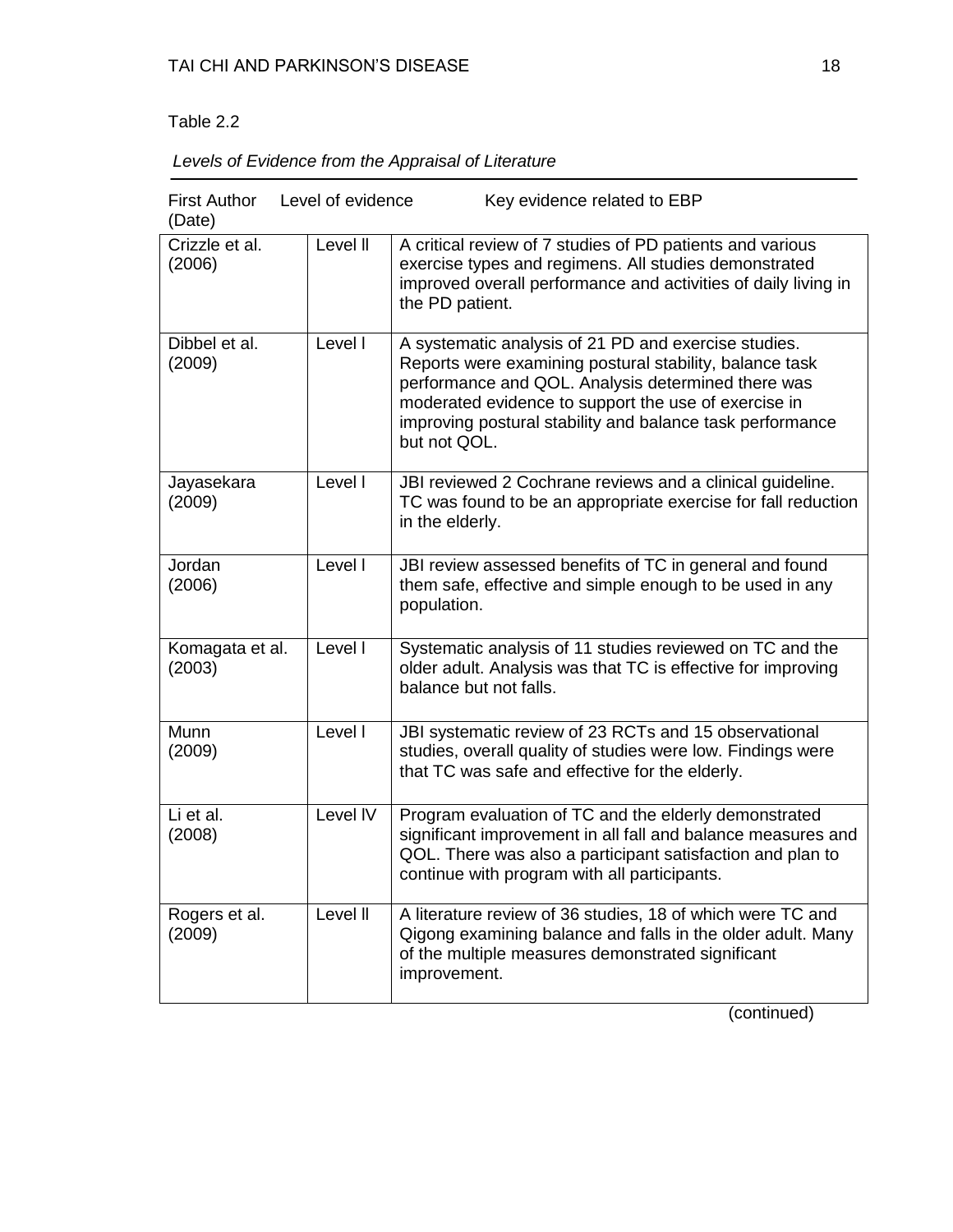# Table 2.2

| <b>First Author</b><br>(Date) | Level of evidence | Key evidence related to EBP                                                                                                                                                                                                                                                                                                                   |
|-------------------------------|-------------------|-----------------------------------------------------------------------------------------------------------------------------------------------------------------------------------------------------------------------------------------------------------------------------------------------------------------------------------------------|
| Sattin et al.<br>(2005)       | Level II          | The TC group demonstrated significant decrease in the fear<br>of falling when measured at eight months and at one year<br>when compared to the wellness education group.                                                                                                                                                                      |
| Tsang et al.<br>(2004)        | Level III         | TC and the elderly short intensive study of 4 and 8 weeks<br>each, compared to general educations classes. TC group<br>improved significantly in computerized balance scoring and<br>those in the 4 week demonstrated same improvement when<br>tested 4 weeks after intervention when compared to a group<br>of experienced TC practitioners. |
| Wang et al.<br>(2004)         | Level I           | A systematic review of TC and chronic conditions. Of the 47<br>studies analyzed, 11 studies purpose were to examined TC<br>and its effect on balance control and falls. All demonstrated<br>a positive effect on balance, flexibility, cardiovascular<br>endurance, postural stability, and strength.                                         |
| Wong et al.<br>(2001)         | Level III         | Existing experienced elderly TC club was compared to a<br>healthy, active elderly control group. Using computerized<br>testing, the TC group demonstrated improved coordination<br>and postural stability in the more challenging tests but not in<br>the more basic testing.                                                                 |
| Wooten<br>(2010)              | Level I           | Integrative review of 22 studies of TC and the older patient.<br>19 studies demonstrated improved balance, whereas, 3 did<br>not.                                                                                                                                                                                                             |

*Note:* JBI-Joanna Briggs Institute, QOL-quality of life, PD-Parkinson's disease, RCTs-randomized controlled trials, TC-Tai Chi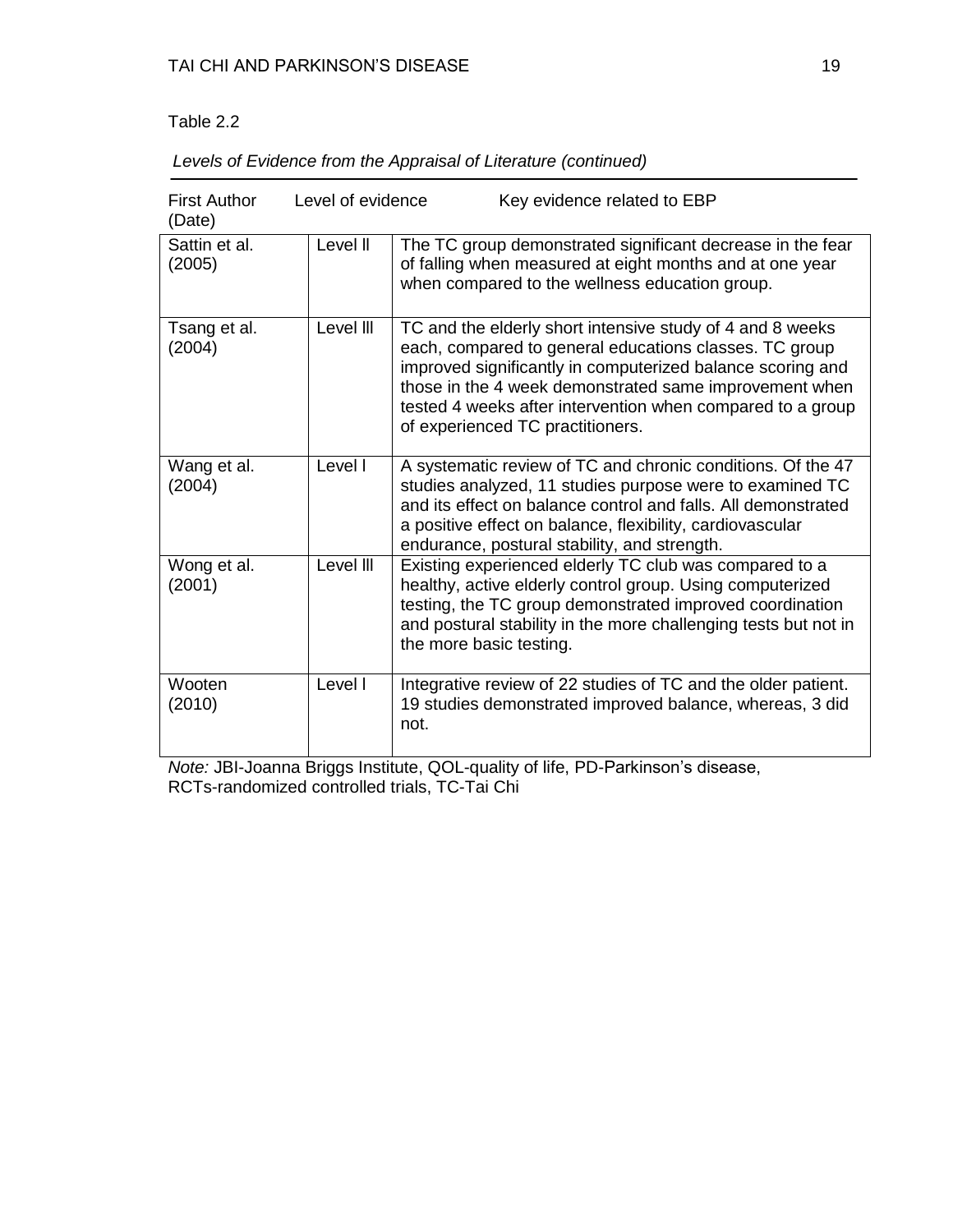#### TAI CHI AND PARKINSON'S DISEASE 20

(Dibble, Addison, Papa, 2009). The exercise interventions were variable and included: whole-body vibration, treadmill training, physical therapy, Qigong, muscle strengthening, balance training, and flexibility training. The sources were given evidence levels and quality ratings using a scale developed by the American Academy of Cerebral Palsy and Developmental Medicine. Meeting the criteria of the researchers were 21 sources with evidence levels of ll and lll and quality ratings of four to seven with seven being the best score possible. In the postural stability studies, all were RCTs and three of the four demonstrated significant improvements in the variables tested. Researchers suggested that there is moderate evidence that exercise will result in improvements in postural stability. In the balance task performance studies, five of the nine studies had control groups and of the controls, three had a decrease in performance. The researchers still advocated moderate evidence to support exercise to improve balance task performance. The last group of variables measured was examining the effect of exercise on QOL in seven reports. The researchers determined that the evidence to support exercise to improve QOL was limited.

 **Tai Chi and the elderly***.* In this category, TC is the intervention, but the population is the elderly, not specifically the person with PD. Of all three categories of literature searched for relevant evidence, the most research with the greater number of subject appears to be in the domain of the elderly practicing TC.

 The first article analyzed was a systematic review of 11 studies by Kromagata and Newton (2003). There were a total of 495 subjects, with 250 of those using TC. The majority of the studies support TC as effective in improving balance, but the authors stated that the quality of the studies were moderate and need improvement in areas such as randomization, and confounding. It was concluded that the quality of evidence was strong enough to recommend incorporating TC as an intervention for the elderly to improve balance and fall prevention.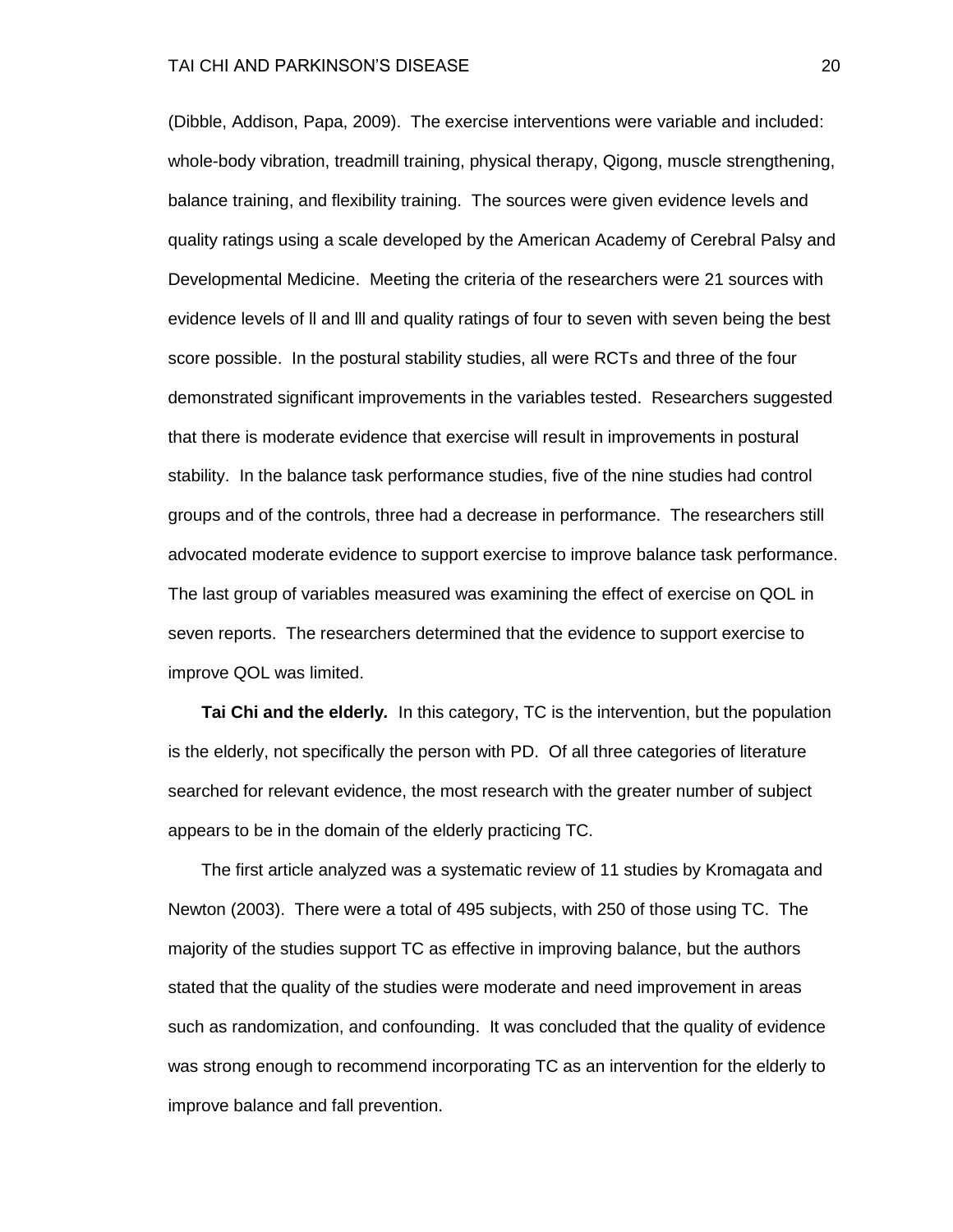A systematic analysis was completed by Wang, Collet and Joseph (2004) to explore all relevant research of TC in chronic conditions. The analysis consisted of 47 studies and of those, 11 pertained specifically to balance control and falls. Of the 11 studies two were RCTs, five were nonrandomized control trials, three were cross-sectional studies and one was a follow-up study. Balance control, maximal voluntary extension, strength, flexibility, cardiovascular endurance, and postural stability were measured in these 11 studies. Many of the studies multiple outcome measures demonstrated significant improvement and reported that long-term TC exercise had positive effects on balance, flexibility, cardiovascular fitness and decreased falls in the elderly.

 Another literature review was completed that examined 36 research reports of 3,799 older adults with the intervention of Tai Chi or Qigong (Rogers, Larkey, Keller, 2009). To be included in the review, the studies had to be randomized and have a control group. The studies were divided into five categories depending on the effect of TC and Qigong that was being researched. The 18 sources in the fall and balance category is the focus for this project and TC was the intervention in 16 of the studies and two were a combination of TC and Qigong. All showed significant responses in the various balance and fall measures. Common measures that are valid and reliable were used such as: Timed Up and Go (TUG), single-leg stance, Berg Balance Scale (BBS), Dynamic Gait Index, and tandem stance.

 An integrative review was done by Wooten (2010) that analyzed TC in the improvement of balance and prevention of falls. A total of 22 articles from 1998 to 2009 were reviewed after several were discarded by the author for various reasons. All studies were randomized, controlled with pre and post testing. The most frequent type of TC used was the Yang Style, and of those most were a simplified form so that older adults could practice the moves without difficulty. The majority of studies were for 12 weeks and were one to two sessions per week with the subjects encouraged to practice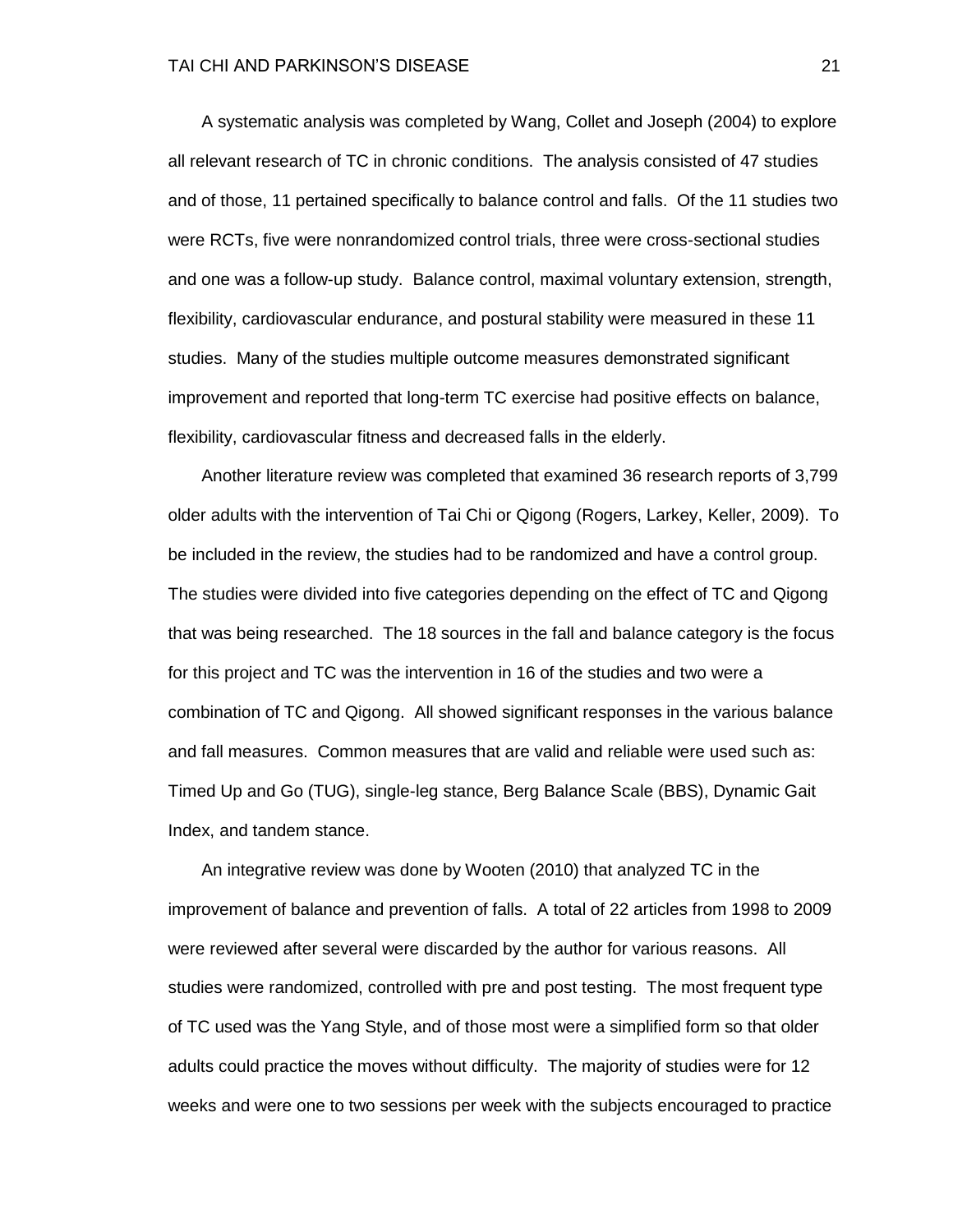outside of class. Most studies demonstrated significant improvement in balance but three of the 22 did not. Recommendations were for more high level studies for support of TC.

 A study in Hong Kong looked at short intensive use of TC in the elderly in both four and eight week sessions and compared that to a control group receiving general education for the same time frame (Tsang & Hui-Chan, 2004). This study design scheduled TC six times a week and used computer balance testing for measures on balance control. Both the four and eight week sessions demonstrated significant improvement in the measures and when the four week group was compared to an experienced group of TC practitioners, the balance scores were equal. The authors concluded that even short intensive TC practice leads to good results. Of interest is the high completion rate which was 86.4% of the TC or intervention group with this intensive schedule, when compared to the general education control group with a 66.7% completion rate.

 A study was implemented in Taiwan and examined the effect of TC on coordination and postural stability in elderly people (Wong, Lin, Chou, Tang, & Wong, 2001). The researchers used a control group of 14 healthy and active non-practitioners of TC to compare to an existing club with 25 members with 2-35 years TC experience. Measures of coordination and balance were completed with the Smart Balance Master System, a computerized device with force plates the subject stands on that measure postural stability. The results indicated that the experienced TC subjects had better postural stability on the more challenging testing as compared to the control group. There was no difference on the more basic balance testing between the two groups.

 A study that examined the fear of falling used a cluster-randomized control trial design and implemented intensive TC training for 48 weeks (Sattin, Easley, Wolf, Chen, & Kutner, 2005). All members in the study had a history of falls. The Activities-Specific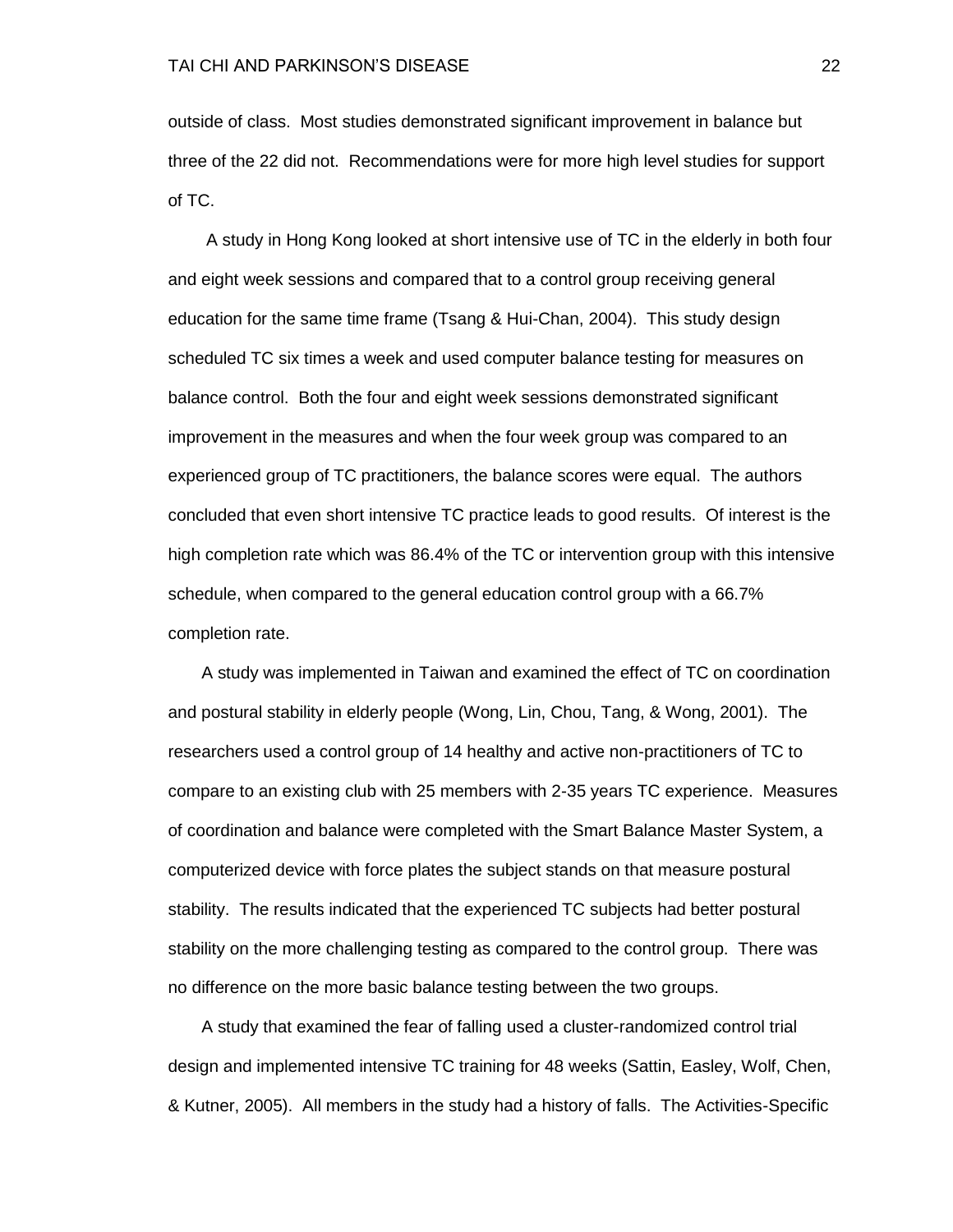Balance Confidence Scale and the Fall Efficacy Scale were used at baseline and then every four months till completion of the study. The control group was educated on wellness topics. The TC group demonstrated a significant decrease in the fear of falling when measured at eight months and one year compared to the wellness education group.

 A larger study with 287 older adults was completed in the United States for an evaluation of a program titled *Tai Chi-Moving for Better Balance (*Li et al., 2008). This was an evidence-based community-based program that was implemented for fall prevention. The design was a single-arm pretest-posttest within-participant study and examined the effect of one-hour classes of TC twice a week for 12 weeks. There was a 25% dropout rate and among those that participated, an 80% attendance rating. Home exercise was encouraged and the group was given VHS or DVDs and a user guide to use for practice. Significant improvements were demonstrated in the testing of FRT, the TUG, the 50-foot walk, and also the Short-Form-12 physical and mental form. In addition, on a post program interview, the TC intervention was well-received and all participants indicated an interest in continuing the program.

 An evidence summary written by the Joanna Briggs Institute (JBI) recommends TC for patients with chronic conditions. The summary is based on a systematic review of nine RCTs, 23 nonrandomized controlled trials and 15 observational studies (Munn, 2009). The quality of the studies overall were low. Evidence for TC and effective outcomes for those with chronic conditions was graded as a B. A second recommendation was that TC is safe and effective in older adults and was also given a B grade.

 A second evidence summary by JBI reviewed assessment of falls in older adults and effective prevention strategies (Jayasekara, 2009). In this summary, two Cochrane reviews and one clinical guideline were analyzed that advocate exercise as a successful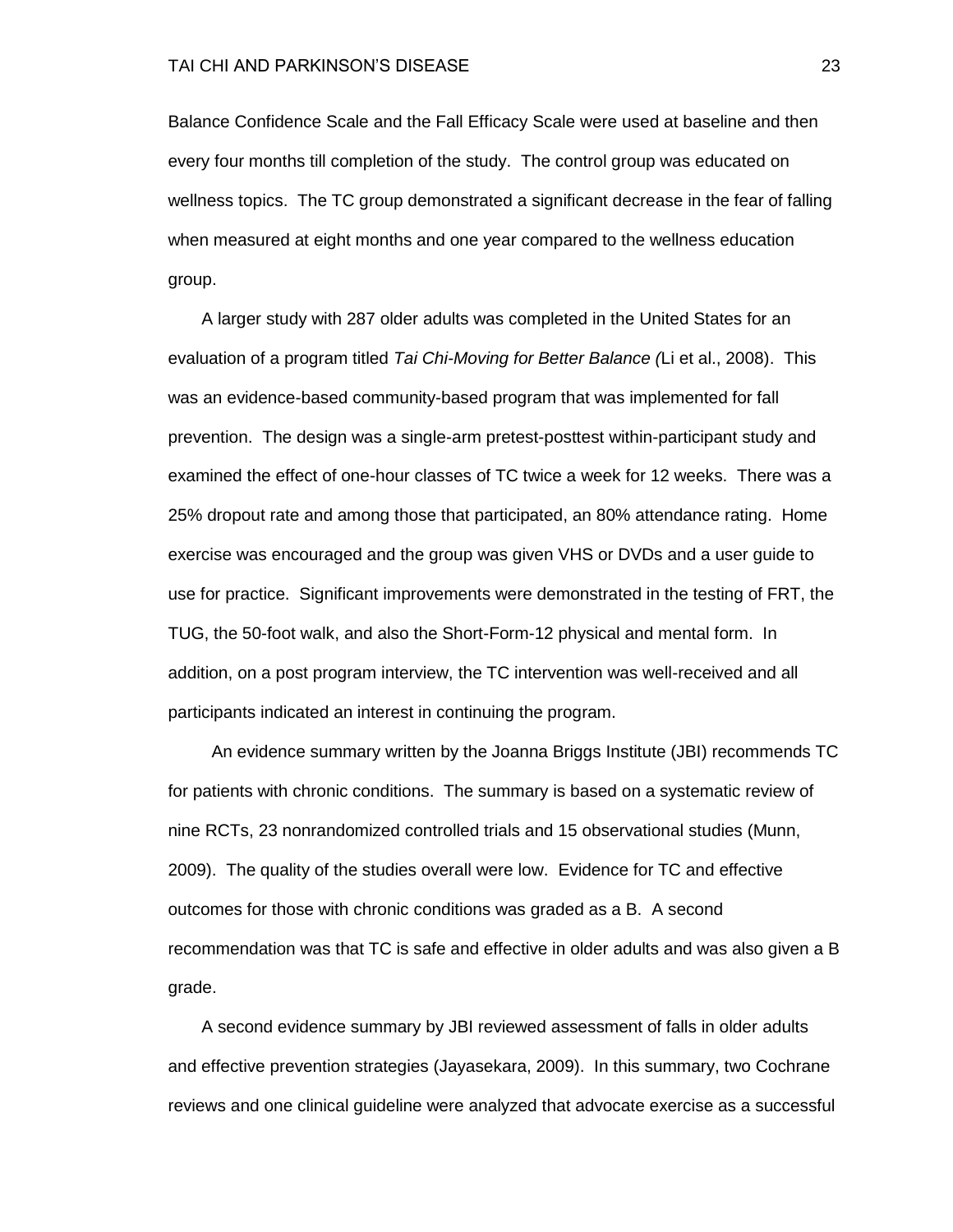intervention to decrease falls (Gillespie, et al., 2009; Howe, Rochester, Jackson, Banks, Blair, 2007). TC was specifically indicated as an appropriate exercise of choice for fall reduction. Other findings from the evidence summary were that falls cause negative influence on health, QOL, and costs of healthcare.

 A third evidence summary written by the JBI looked at the benefits of TC in general and the review found TC to be safe, effective, and simple enough to be completed by any population (Jordan, 2006). The evidence also demonstrated that TC has many health benefits, one being improved balance, and flexibility.

#### **Parkinson's disease and Tai Chi**

The most relevant literature is that which studied the same population and intervention used in this EBP project. This category was analyzed in more detail in an integrative review and placed in a separate table. Ten articles were discovered that were of good quality and are critiqued in this section. Overall, the level of evidence is lower for this category with less randomization and controlled trials completed and published. A few are small case control or case reports, but because this was the most relevant category to this EBP project were included.

 A similar electronic search was conducted to identify literature in the following databases: PubMed, Proquest, MEDLINE, CINAHL, OVID, the Cochrane collection, and the Joanna Briggs Institute through JBI COnNECT. Key words used for search terms were: Parkinson's disease, tai chi, tai chi chuan, Taiji, falls, and balance. The inclusion criteria included: a) dates from 2001-2010, b) research articles that were peer-reviewed, c) a diagnosis of idiopathic PD, d) English language, e) all patient ages, and f) all disease stages. The exclusion criteria were studies in which the intervention was Qigong because it is different from TC in that it focuses more on meditation and relaxation and less on movement and balance. A total of six articles were found during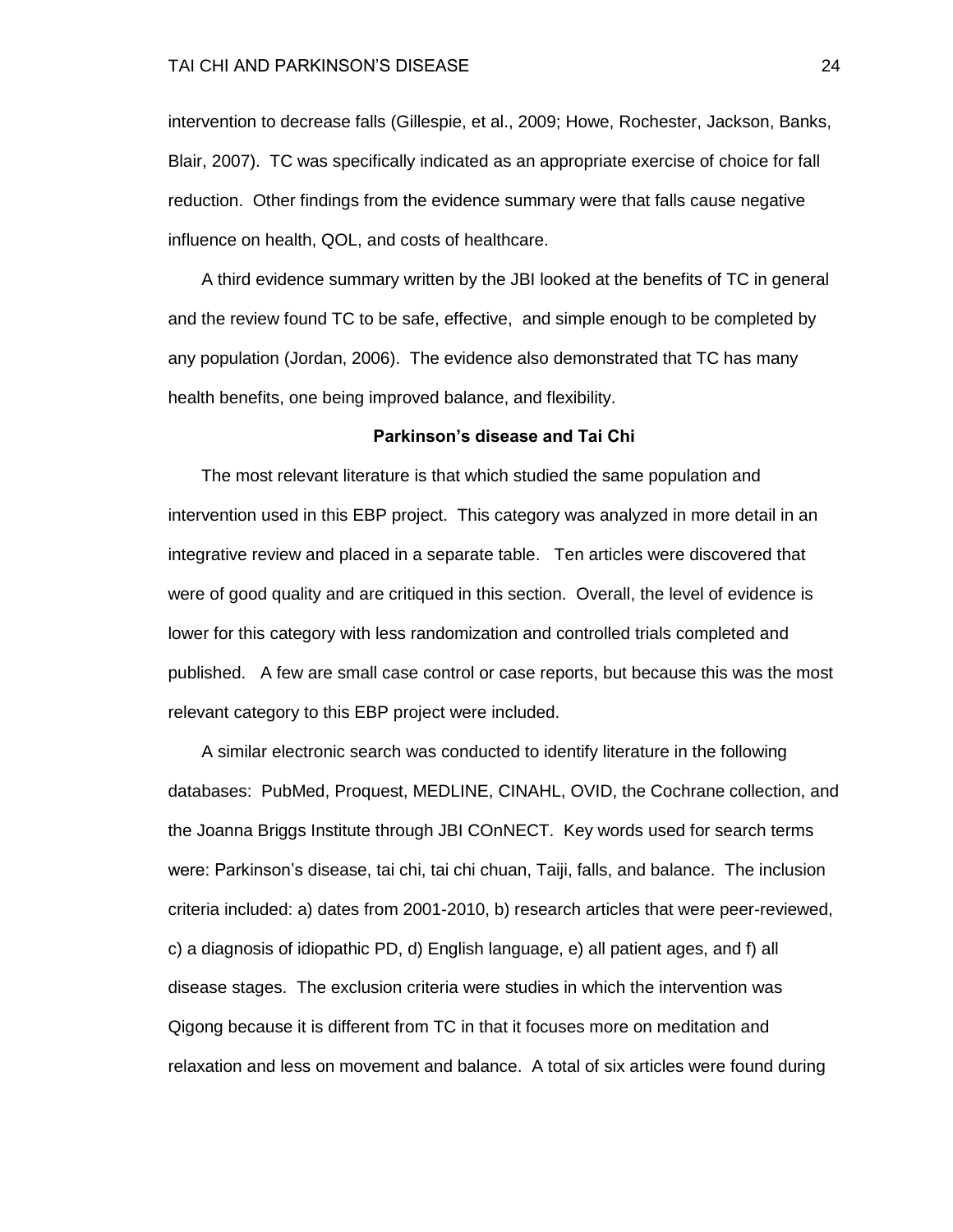the electronic search that met these criteria. The references were then hand searched bringing the total number of articles to ten. These 10 sources met criteria for analysis.

 Appraisal of the literature was conducted using a quantitative review worksheet developed by the Kaiser Permanente Southern California Nursing Research Program. The literature was then scored for quality using the tool entitled "The Kaiser Permanente" Grading the Strength of a Body of Evidence". The tool is divided into four sections: study type and number of participants, quality, consistency and relevancy.

Each section contains several questions with supporting hints to explain the significance of the question or to explore a principle. Based on the evidence tool, the literature in this review was graded as good, fair or insufficient. The same levels of evidence, Melynk & Fineout-Overholt (2005) were used for this category of literature as the two previous categories.

#### **Results**

 The literature on PD and TC will be analyzed and discussed according to two separate outcomes that were the interest of this review. They are balance and quality of life. Balance or postural stability is one of the cardinal symptoms in PD and when affected leads to disability decreasing the persons quality of life. Table 2.3 includes the key results of the critical analysis of the literature that was reviewed.

#### **Balance**

A number of studies evaluated balance as their primary outcome. Various tools were used to measure outcomes such as gait, balance, speed of walk, and several others making it difficult to compare the results. There were similarities in the designs of the different TC programs as noted in the Table 2.3 but different forms and numbers of moves were used in the ten studies. Also the class duration, program lengths or frequency of classes were not identical in any two of the studies analyzed. Therefore,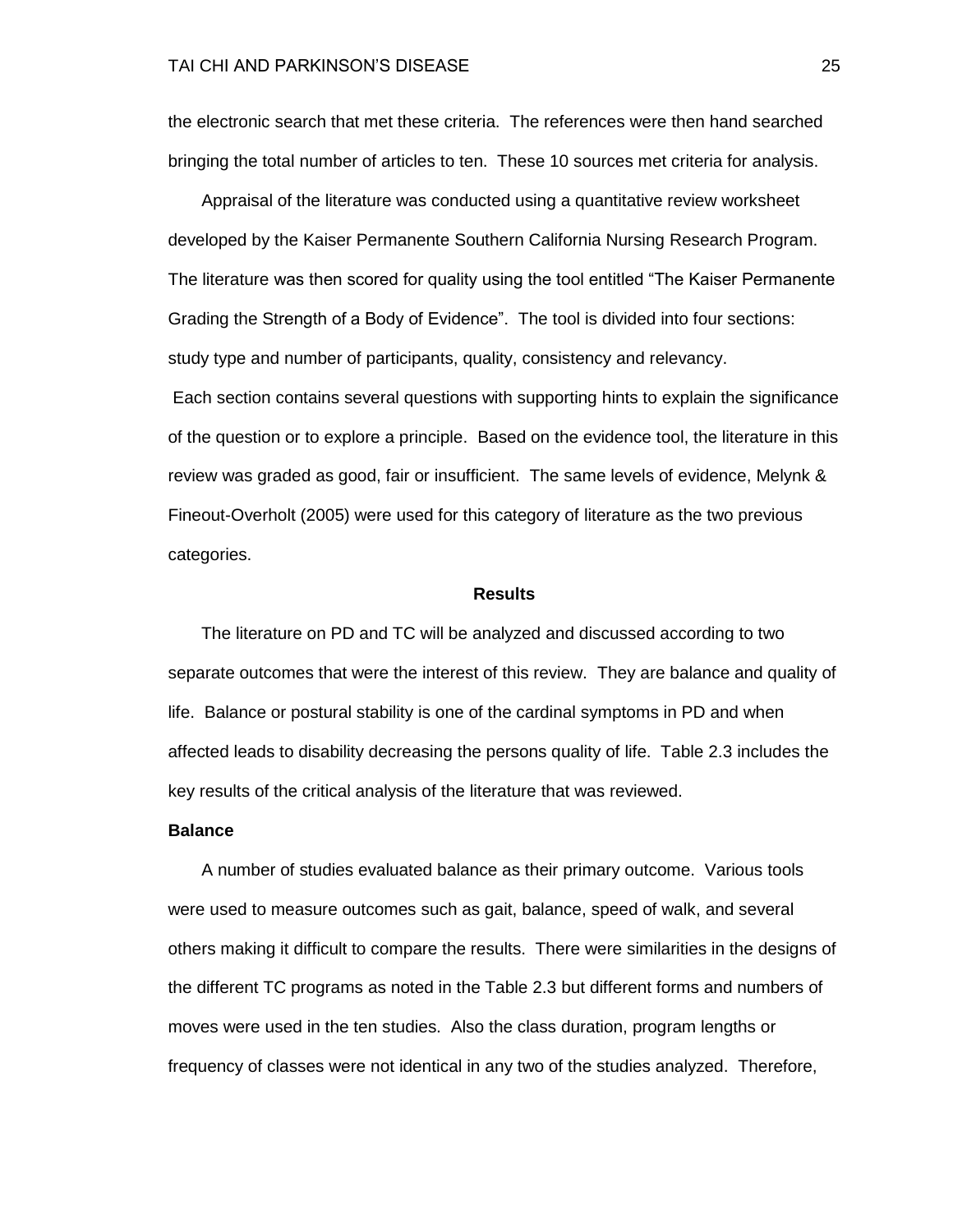# Table 2.3

| Author                                    | Level<br>&<br>Qual-<br>ity    | Method and<br>Sample Size                                                    | Intervention                                                                                     | Control                                                   | Outcome<br>Measures                                                                                                   | <b>Main Results</b>                                                                                                                      |
|-------------------------------------------|-------------------------------|------------------------------------------------------------------------------|--------------------------------------------------------------------------------------------------|-----------------------------------------------------------|-----------------------------------------------------------------------------------------------------------------------|------------------------------------------------------------------------------------------------------------------------------------------|
| Hackney<br>&<br>Earhart<br>(2008)         | Level<br>Ш<br>Good            | <b>RCT</b><br>$N = 33$                                                       | <b>TC Yang Style for</b><br>20 sessions for 60<br>mins over 10-13<br>weeks                       | A group<br>without<br>intervention                        | BBS, UPDRS,<br>TUG, tandem<br>stance, 6 min<br>walk,<br>backward<br>walking, one<br>leg stance,<br>forward<br>walking | BBS, UPDRS,<br>TUG, tandem<br>stance, 6 min<br>walk, backward<br>walking all<br>significant<br>improvement in<br>the TC group            |
| Hackney<br>&<br>Earhart<br>(2009)         | Level<br>$\mathbf{H}$<br>Good | <b>RCT</b><br>$N=71$                                                         | 20 sessions of 60<br>mins twice per week<br>either TC, tango,<br>waltz and foxtrot               | A "no"<br>intervention<br>group                           | <b>PDQ-39</b>                                                                                                         | Tango was the<br>only group with<br>significant QOL<br>improvements                                                                      |
| Haas et<br>al (2006)                      | Level<br>$\mathbf{H}$<br>Good | <b>RCT</b><br>$N = 23$                                                       | TC 8 forms for 60<br>mins twice a week<br>for 16 weeks                                           | Qi Gong for<br>60 mins<br>twice a<br>week for 16<br>weeks | gait velocity,<br>stride length,<br>% stance, %<br>double limb<br>support, step<br>duration                           | No measures<br>showed<br>significance                                                                                                    |
| Klein &<br>Rivers<br>(2006)               | Level<br>IV<br>Fair           | Cohort,<br>nonrandomiz<br>ed, one<br>group<br>$N = 8$ PD and<br>7 (partners) | TC Yang Style 12<br>movement short<br>form for 45 mins<br>times 12 weeks                         | None                                                      | BBS, TUG,<br>SF12, post<br>program<br>evaluation                                                                      | Ceiling effect<br>with BBS, TUG<br>and SF12                                                                                              |
| Kluding<br>&<br><b>McGinnis</b><br>(2006) | Level<br>IV<br>Fair           | Case Report<br>$N=2$                                                         | $1st$ month-group<br>balance exercise,<br>$2nd$ month-self<br>directed exercise,<br>3rd month-TC | None                                                      | BBS, TUG,<br><b>FR</b>                                                                                                | All measures<br>demonstrated<br>improvement                                                                                              |
| Marjama<br>-Lyons et<br>al (2002)         | Level<br>Ш<br>Good            | <b>RCT</b><br>$N = 30$                                                       | Tai Chi twice weekly<br>for 60 mins for 12<br>weeks                                              | A "no"<br>intervention<br>group                           | UPDRS III,<br>Fall<br>Frequency<br>Form, LOS,<br>GAC                                                                  | <b>UPDRS III-</b><br>significant-<br>p=.026, Fall<br>Frequency<br>significant<br>decreased<br>p= .009,<br>LOS and GAC<br>not significant |
| Li et al.<br>(2007)                       | Level<br>IV<br>Fair           | Cohort,<br>blinded<br>$N = 17$                                               | Yang Style 6 forms<br>for 90 mins times 5<br>consecutive days                                    | None                                                      | <b>TUG, FR, 50 ft</b><br>walk                                                                                         | All significant<br><b>TUG- p.01</b><br>$FR - p = .01$<br>50 ft walk-<br>$p=.002$                                                         |
| Puchas<br>& Mac<br>Mahon<br>(2007)        | Level<br>L<br>Good            | <b>RCT</b><br>$N=20$                                                         | TC for 60 mins for<br>12 weeks.                                                                  | Crossover<br>group with<br>delayed<br>intervention        | TUG, PDQ-<br>39, UPDRS III                                                                                            | TUG and<br><b>UPDRS</b> did not<br>show<br>significance,<br>PDQ-39 was<br>improved but<br>not significant                                |

*Summary of Clinical Studies of Tai Chi for Parkinson's Disease*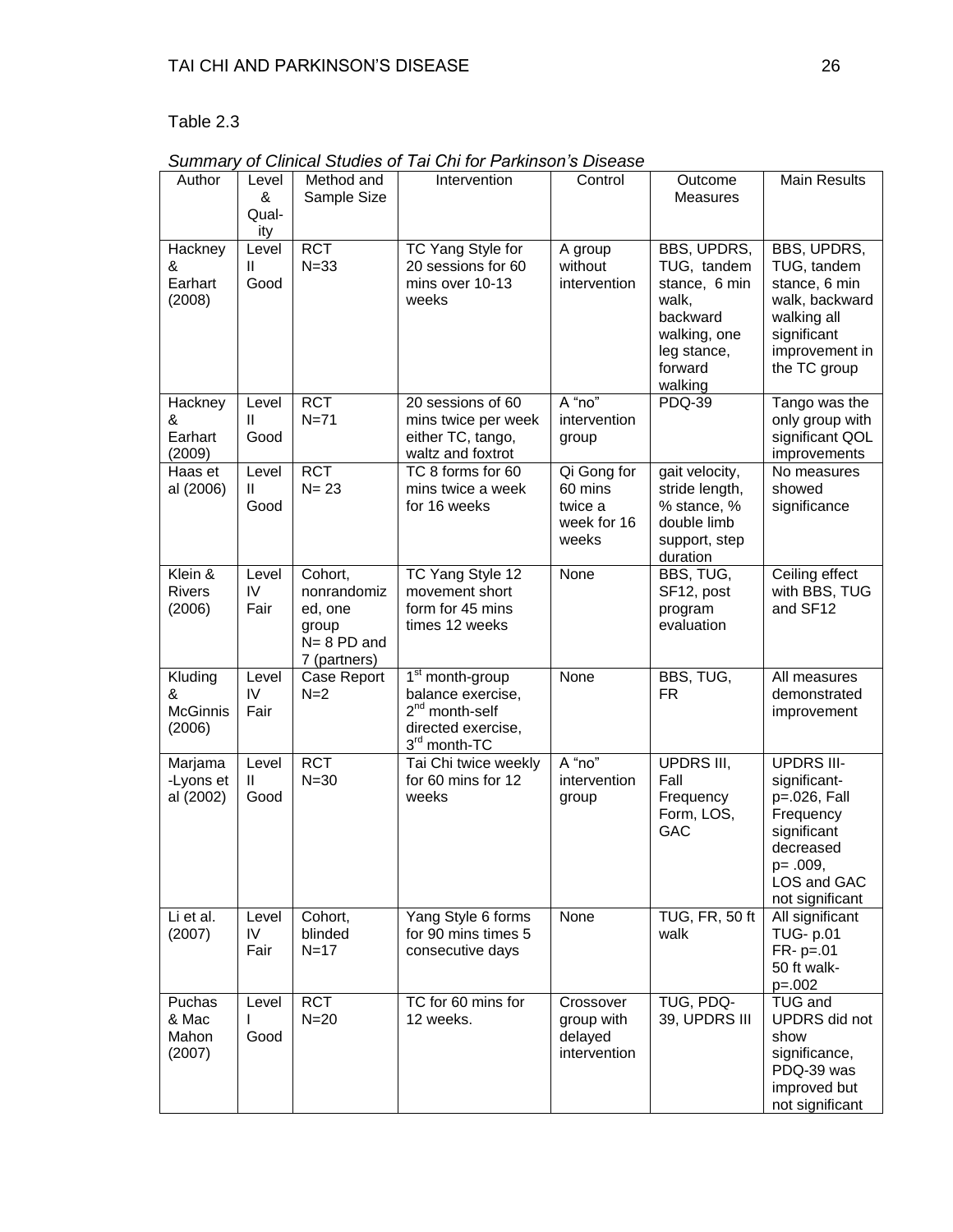| Sung, et | Level | Cohort        | Tai Chi or 60 mins 3 | None | Functional   | Both significant |
|----------|-------|---------------|----------------------|------|--------------|------------------|
| al.      | IV    | $N=11$        | times per week for 8 |      | Fitness, QOL | with             |
| (2007)   | Fair  |               | weeks                |      |              | $p = < .05$      |
| Venglar  | Level | Case report   | TC Yang Style once   | None | ABC. TUG.    | Improved in all  |
| (2005)   | 5     | $N=1$ with PD | a week for 60 mins   |      | FR           | measures         |
|          | Fair  |               | times 8 weeks        |      |              |                  |

*Note:* ABC-Activities of Balance Scale, BBS-Berg Balance Scale, FR-Functional reach, GAC-Global Assessment of Change, LOS-balance master Limits of Stability, MADRAS-Montgomery-Asperg Depression Rating Scale, PD-Parkinson's disease, PDQ-39- Parkinson's disease questionnaire with 39 questions, TC-Tai chi, TUG-Timed Up and Go, UPDRS-Unified Parkinson Disease Rating Scale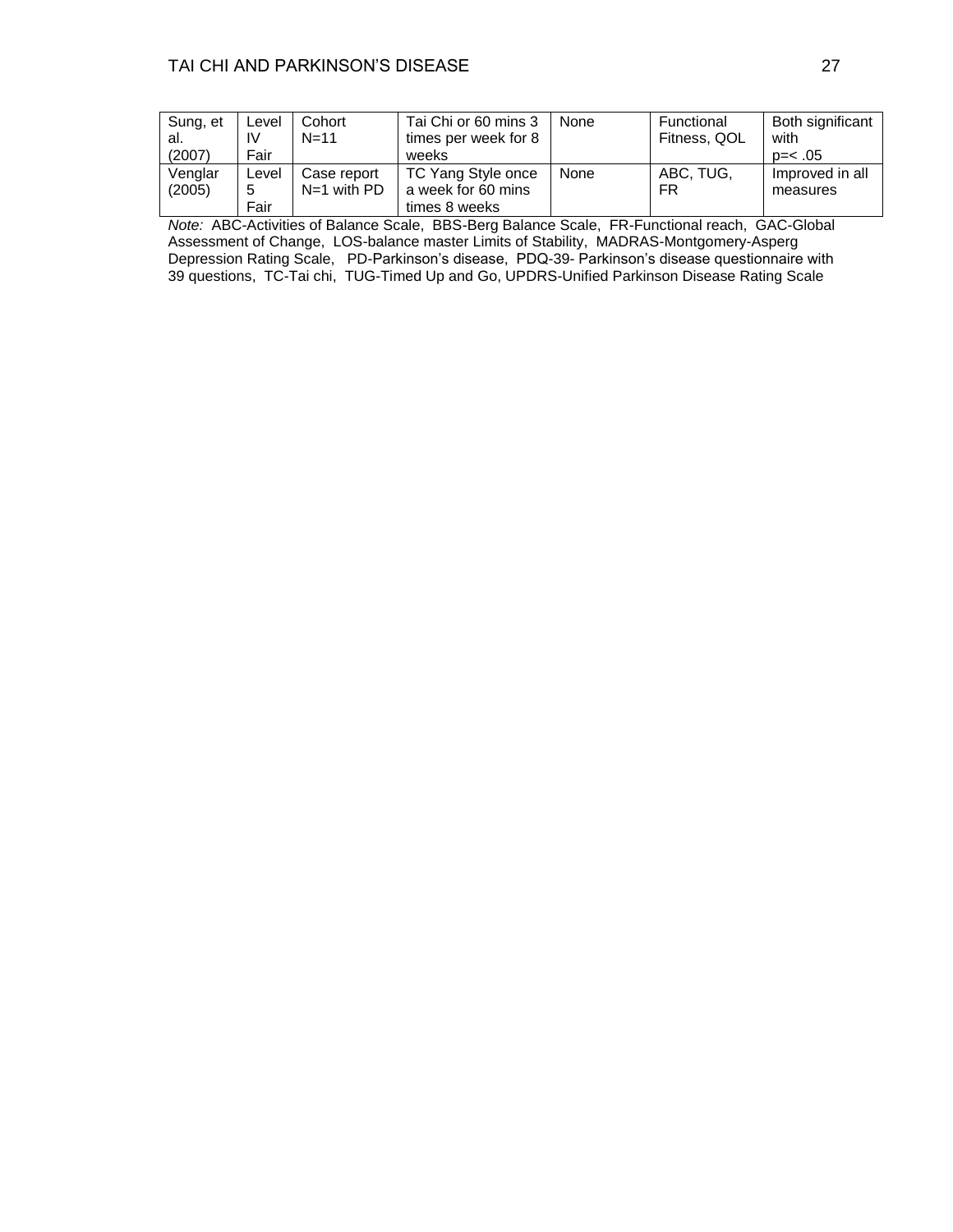#### TAI CHI AND PARKINSON'S DISEASE 28

there has been little consistency among existing studies. Of the nine studies reviewed regarding the outcome of balance, four studies demonstrated significant improved outcomes and two had improved outcomes that were not statistically significant. The final three studies had balance measures that were not found to be significant.

 Two case reports with a low number of participants reported improved balance measures but not significance (Kluding & McGinnis, 2006; Venglar, 2005). A limitation of the study by Kluding and McGinnis (2006) is that measures were not completed between the crossover interventions so it is difficult to imply that the improvement was from TC alone. With both of the case report studies with two participants each, there was a chance for bias and placebo effect.

 A separate study with 17 participants had significance in all the balance outcomes but a limitation was in the TC program design (Li et al, 2007). A constraint of this study was that the TC was taught for 90 minutes for five consecutive days and would be difficult to replicate. Researchers did learn via exit interviews of participants' satisfaction, enjoyment and a desire to continue with TC exercise. Two RCTs with the largest numbers of subjects found in this review also supported use of TC for balance in PD (Hackney & Earhart, 2008; Marjoma-Lyons et al, 2002). In addition, a smaller study without a control group had significant improvement in balance measures as well (Sung et al., 2007).

There were studies that failed to demonstrate significance in balance measures but researchers noted that exit interviews showed high participant satisfaction (see Table 2.3). The post intervention survey in the one study stated that 100% of the subjects enjoyed the TC exercise, 83% would definitely recommend it and 72% thought they had improved their balance (Purchas & MacMahon, 2007). The second study also did not show significance in measures but the TC subjects all reported having benefited from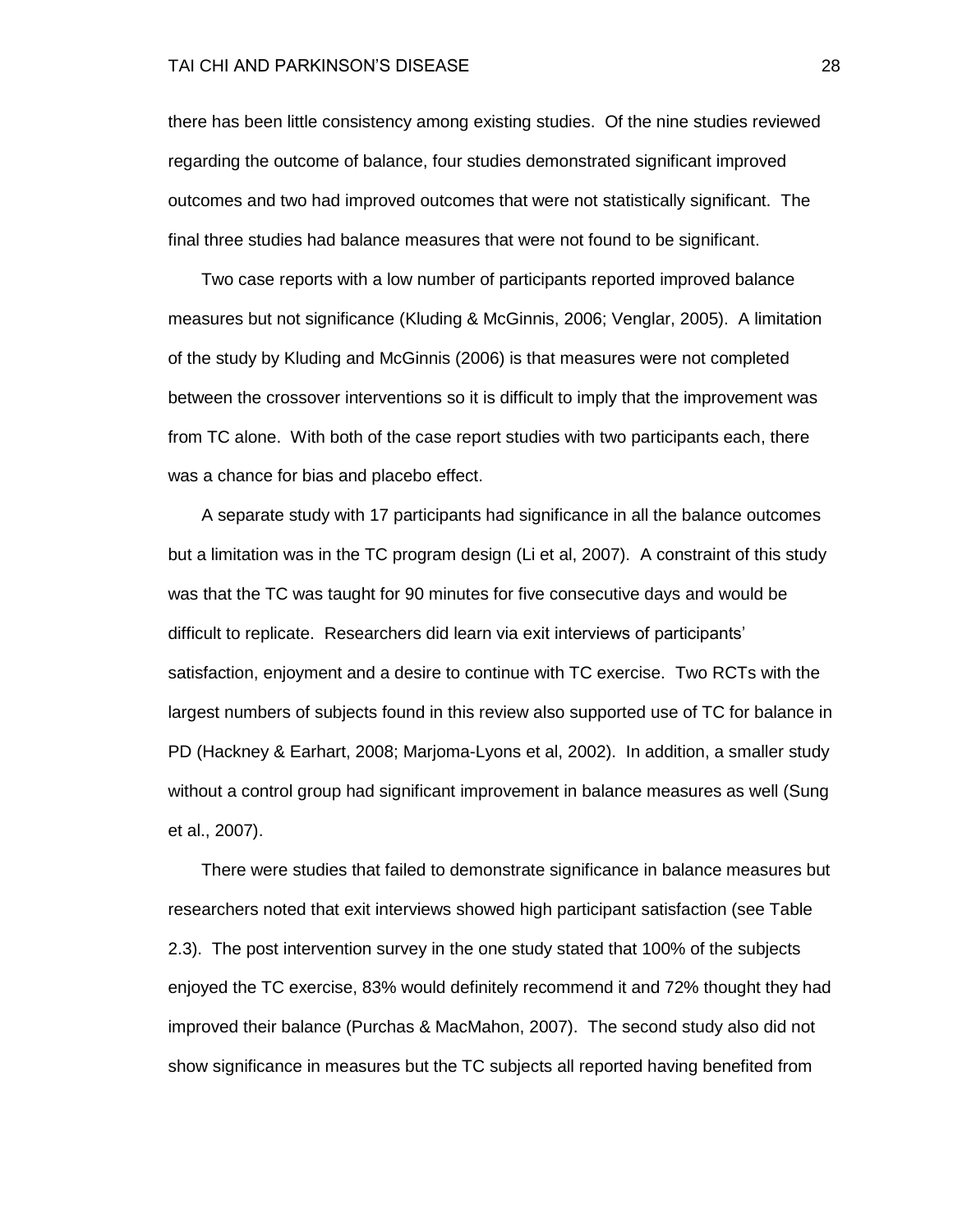the exercise and they perceived they had greatly improved (Haas, Waddell, Wolf, Juncos, & Gregor, 2006).

 A study completed with volunteers from a community PD support group found that there was a ceiling effect with the Berg Balance Scale (BBS) and Timed Up and Go (TUG) measures when used in persons with mild disease (Klein & Rivers, 2006). It was reported that 15 of the 18 participants perceived a benefit in physical, psychological and social domains as measured with the Short-form 12 questionnaire (SF-12). The most frequent improvement that was noted was balance, though there were no statistical data to confirm the significance. A confidential post program survey was completed in which 93% of the participants would recommend or highly recommend the program to others and 80% detailed their home practice of TC.

### **Quality of Life**

 There are conflicting findings when quality of life (QOL) was measured as an outcome in four of the clinical studies. The two tools were used were the SF-12, a questionnaire that is an assessment of global function and QOL. The second tool is the Parkinson's Disease Questionnaire (PDQ- 39) and is specific to PD and assesses eight aspects of QOL. Both tools have been found to be valid and reliable. One study demonstrated significance, two others did not and one the subjects did improve but not sufficient enough to be statistically different.

 Of the two studies that used the SF-12 to assess QOL it was proposed that there is a ceiling effect when using this tool with mild to moderate subjects with PD (Klein & Rivers, 2006). The second study demonstrated a significant improvement with the tool when evaluating QOL though the study was small and did not have a control group (Sung et al., 2007). Therefore, one study using the SF-12 was significantly improved when evaluated on QOL and the other was not.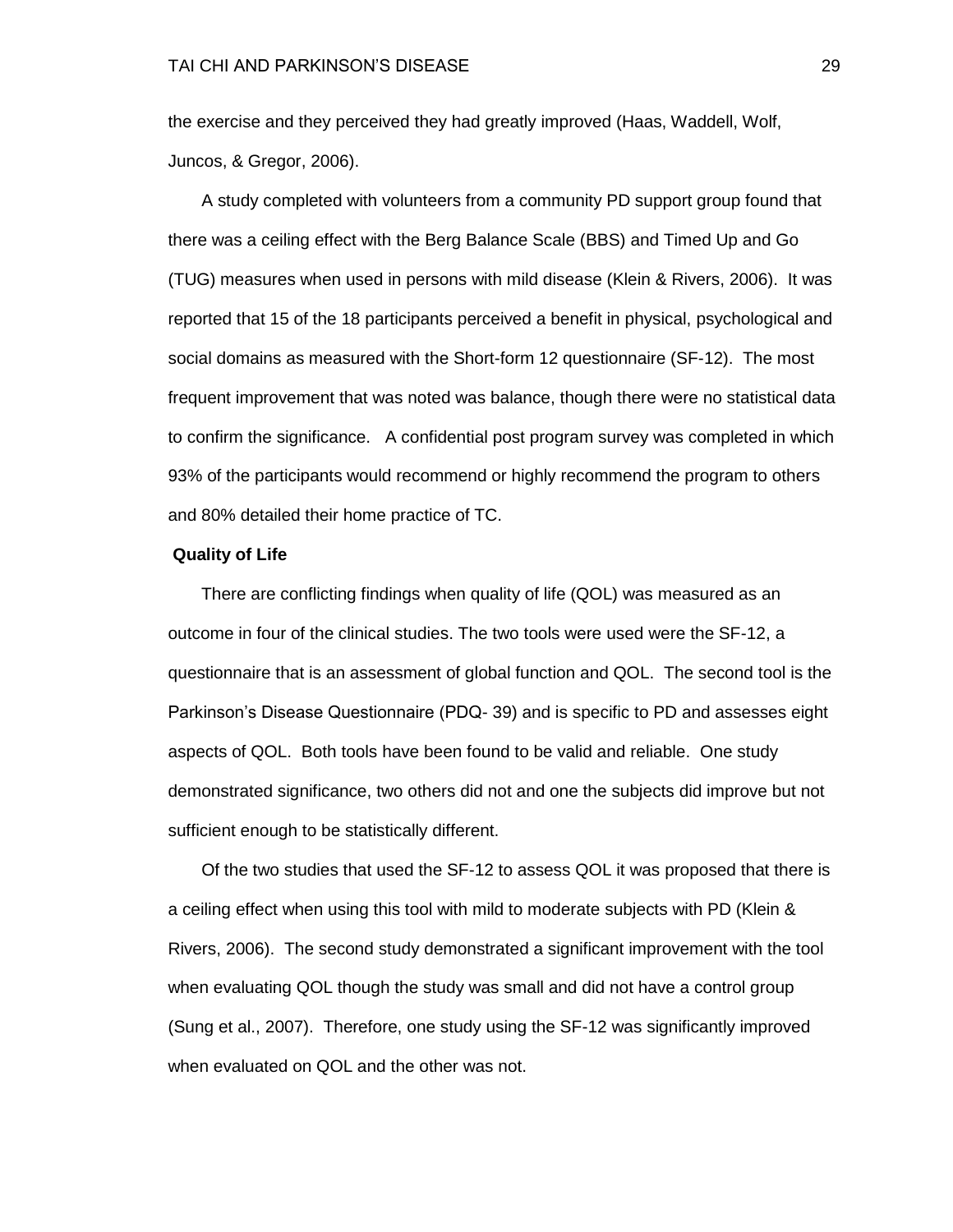Two additional studies used the PDQ-39 tool also had mixed results in participants practicing TC. A RCT comparing several exercises did not show a significant result when compared with pre and post testing (Hackney & Earhart, 2009), whereas a separate RCT had data that were improved but not significant (Purchas & MacMahon, 2007).

### **Discussion**

 The research reviewed that studied the effect of TC exercise in persons with PD is limited in number and weak in design. A key point of this review is that there is a limited amount of quality research. This was a surprising finding for the reason that TC is currently recommended by the National Parkinson's Disease Foundation and the American Parkinson's Disease Association as a treatment for the symptoms of PD as well as by large treatment centers such as the Mayo Clinics and Cleveland Clinic of Neuroscience Center based on this limited evidence. The evidence is beginning to trend toward supporting TC exercise in PD patients with a few of the studies demonstrating improved outcomes and a few more showing significance in balance measures. The positive studies were not all RCTs and had a low number of participants.

 The evidence relating to QOL is not sufficient to recommend that TC is effective for this outcome. It is advised that RCTs and stronger study designs be completed. The PDQ-39 was developed specifically for use with PD patients but form the small number of studies reviewed it is difficult to recommend using one tool over the other.

 The findings from this integrative review is comparable to a critical review that was completed in 2008 that determined there was insufficient evidence to recommend TC for PD patients and that there are few vigorous trials completed thus far, supporting these review findings (Lee, Lam, Ernst, 2008). That review did not include lower level studies in its literature that were included in this analysis.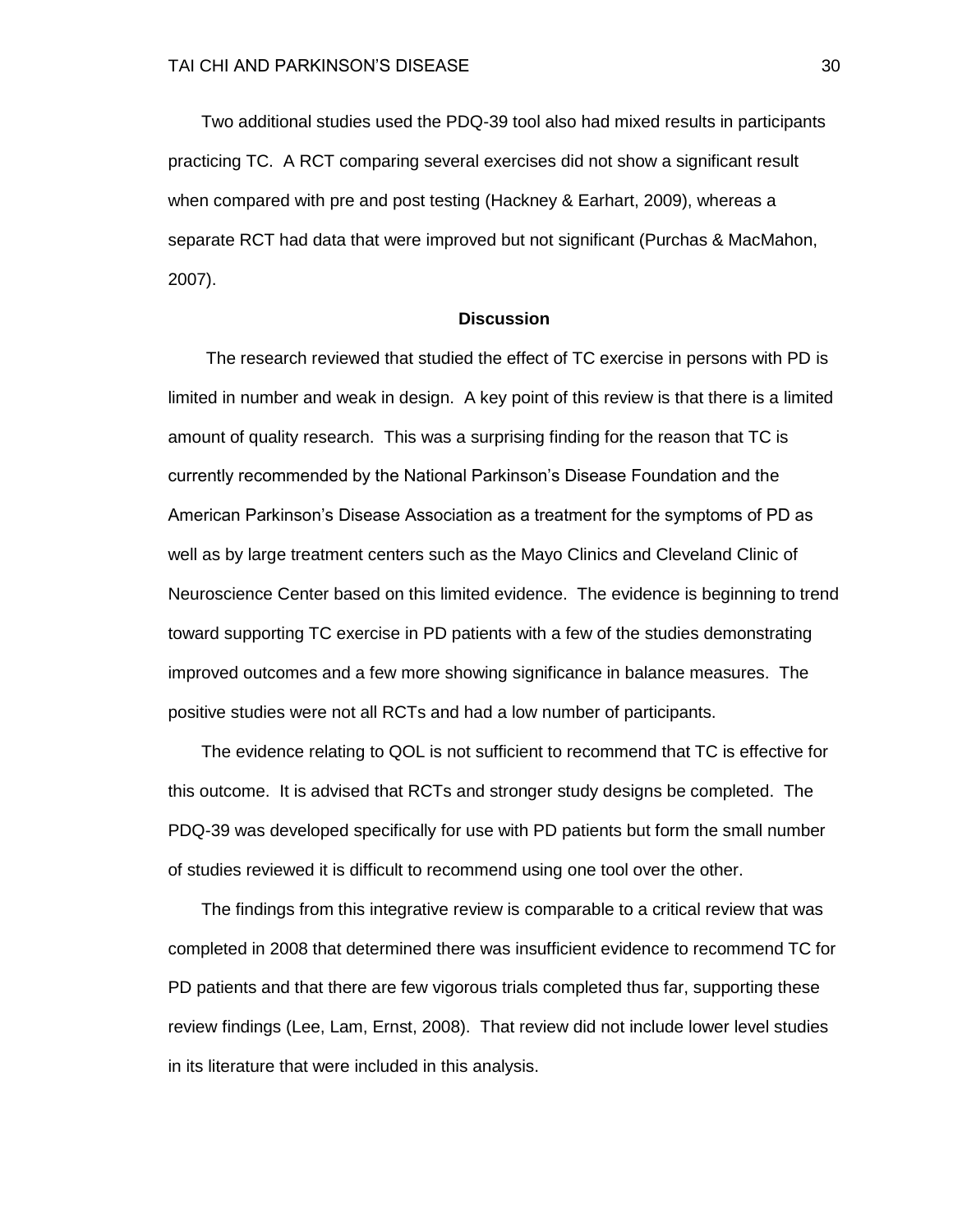When evaluating the quality of the studies they were found to be dissimilar. TC programs had varied designs with duration of class time, number of class times per week and the length of the study. Also, there are so many variations of TC and its forms, and no two studies set up the same program to evaluate. Future studies should replicate the design of the program and the type and forms of the TC that has shown significance in these studies and build on the current evidence.

 A recommendation for future research would be to lengthen the time frame for the TC program. A possible constraint of the studies was the length of the programs. Are the time frames long enough to show significant improvement?

 Although there is limited evidence to support the use of TC with the PD population, surveys have shown that it is a popular exercise and there is a perceived benefit in those that practice it. Users of TC also highly recommend it to others, so it can be seen as an inexpensive, safe, and enjoyable exercise until there are additional RCTs to add to the evidence on TC exercise. Two large number RCTs are currently examining TC benefits in PD; one is supported by the Parkinson Disease Foundation and the other by the National Institute of Neurological Disorders and Stroke. Both organizations are leaders of biomedical research on disorders of the brain and results of these stronger RCTs will add to the evidence. Providers can refer persons with PD to TC programs knowing that it is safe and enjoyable and the trend of the research is gaining significance for balance improvement.

### **Construct of the EBP**

The preceding appraised literature will serve as foundation for the EBP project. The following paragraphs will discuss the construct in detail.

**Synthesis of the critically appraised literature to support the EBP.** In summary, PD is a serious progressive disease that causes disability. Most studies demonstrated significant improvement in the elderly in balance and falls with an exercise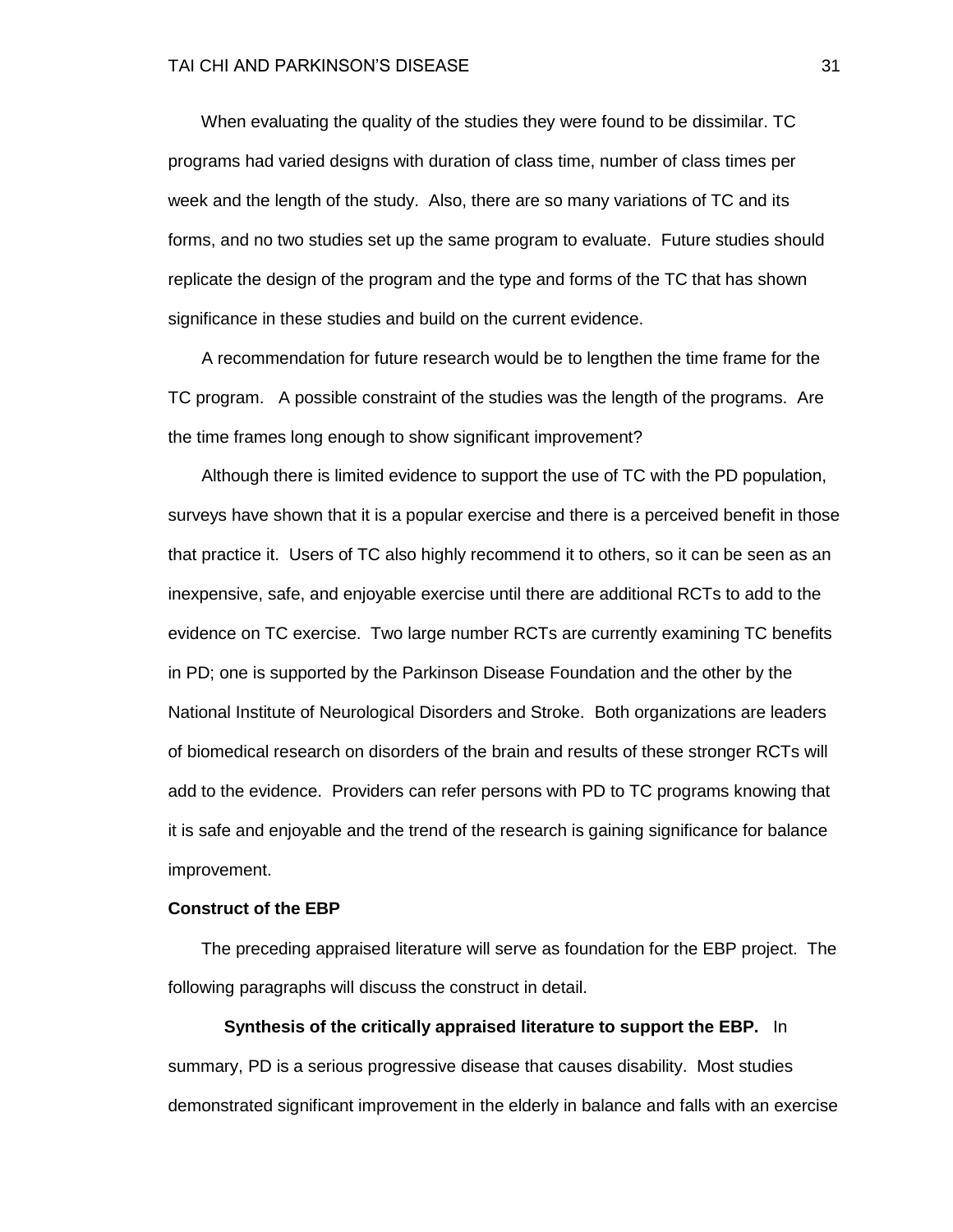program. Tai Chi has been found to be beneficial and safe in the elderly as many of the studies had significant balance and fall outcomes. Data to support the use of TC as an intervention in PD patients is moderate and there is a need for more RCTs to provide stronger evidence. A program and evaluation has been developed to add to the available evidence.

**Description of the best practice model recommendation.** After reviewing the literature, a program was designed for the elderly PD population. The TC form, moves, and length was chosen based on the best studies with significant results. The EBP project is designed to provide a TC program that is low cost, safe and effective for improving balance and decreasing falls. The program design, videos and handouts will be provided for future classes. Complete details regarding the program are discussed in Chapter 3. The director of Healthy Generations is anxious to have a new program suited for a different population, needs to assist the community in health maintenance, and also increase enrollment. The DNP student's collaborating physician is interested in a program to refer PD patients to that need improved balance, stability, and decreased falls.

**Answering the clinical question.** The clinical question is: in persons with Parkinson's disease, what is the effect of a 12 week Tai Chi exercise program on balance and falls versus routine exercise? Implementing the planned EBP project will provide more evidence to aid in answering this question.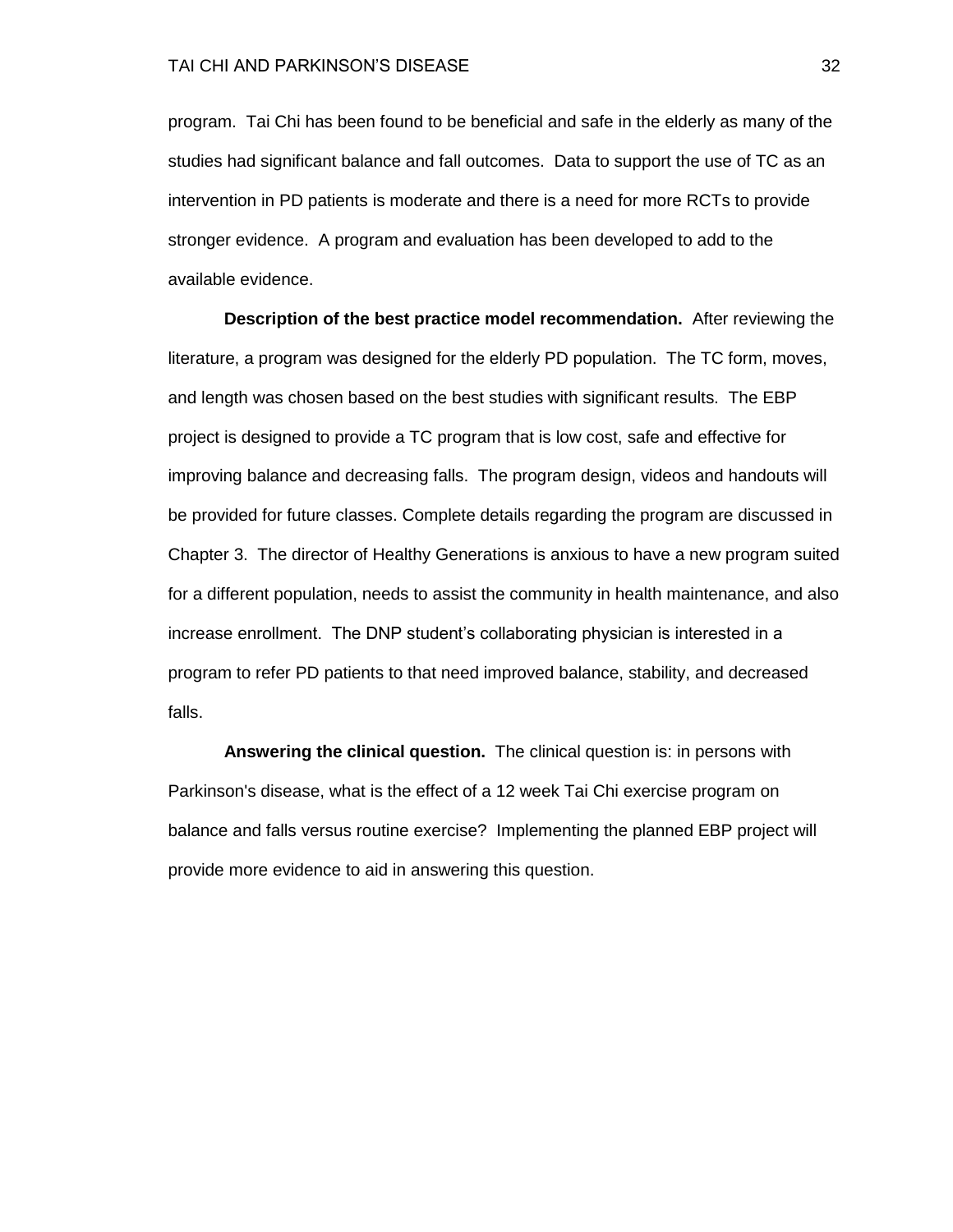## **CHAPTER 3**

## **METHOD OF INTERVENTION**

 The method for the design and implementation of EBP project will be discussed in this chapter. The outcomes, data management, in addition to the protection of the participants are also included. The purpose of this EBP project was to measure the effect of TC on PD patients' balance and falls. After reviewing the literature it was identified that TC was a technique that is low cost and effective with a high rate of satisfaction among users.

 Prior to the EBP project, a nonpharmacological option for balance and fall reduction has been referral to physical therapy. While this can be effective, there are concerns with this plan of care. The Advanced Practice Nurse in Indiana is not legally able to prescribe physical therapy and therefore must have the collaborating physician sign the order. Physical therapy is very costly and the TC program will be a nominal fee or the fee may be waived or reduced if the PD person cannot afford to pay. In addition to the high cost, the CMS this past year decreased the number of visits that are allowed each year (Romanow & Brown, 2009). If the person with PD needs therapy for a knee replacement, that utilizes the available sessions that are needed for balance and gait difficulties. Also from this author's experience, many people do not like to go to therapy and often do not continue the home exercise program that was prescribed for them.

 The EBP project gives providers another option for referral when persons with PD worsen and require physical exercise that can improve their debility. An added benefit has been participant satisfaction and continued exercise past the time limit normally spent in physical therapy sessions.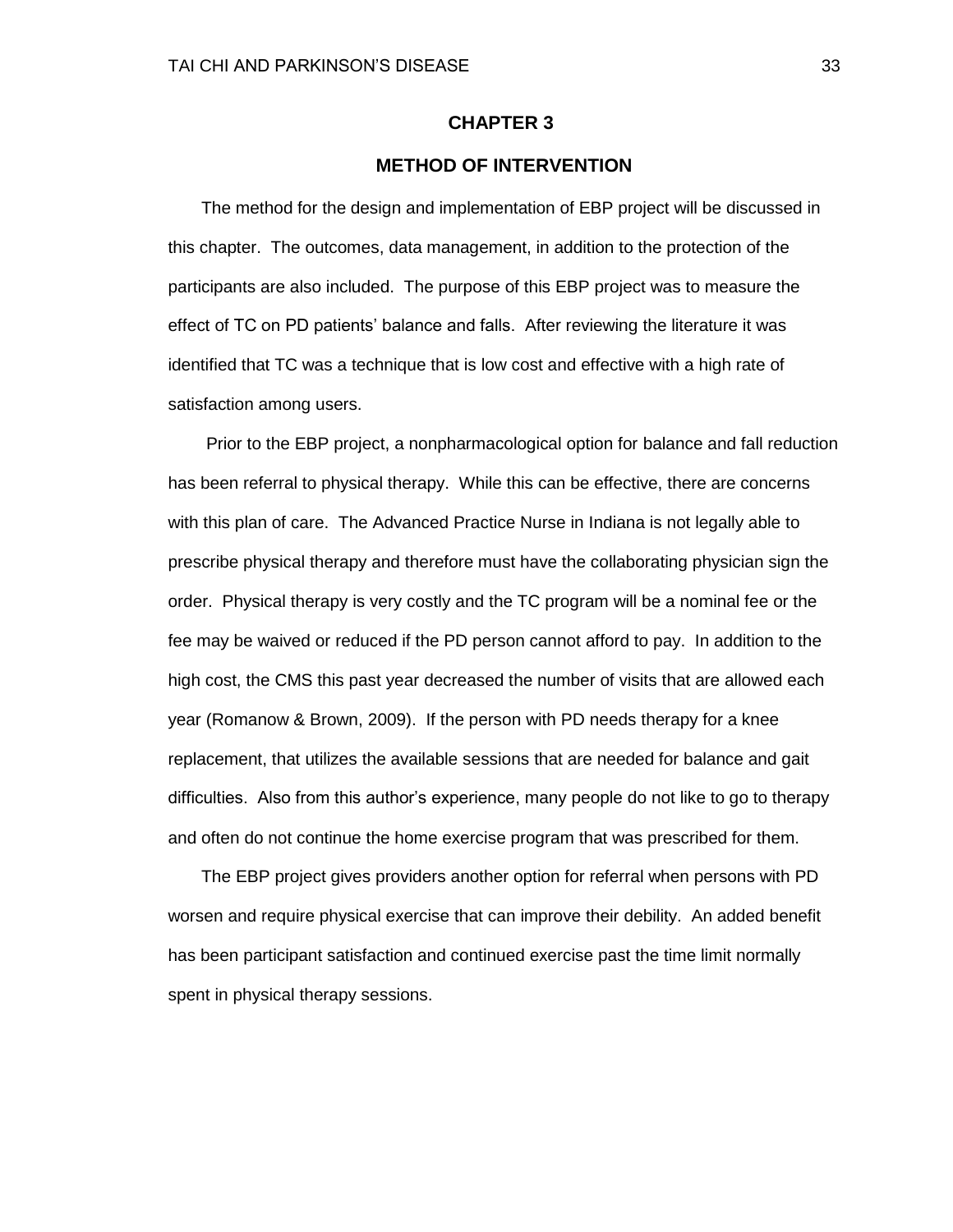### **Sample and setting**

Working within the investigator's current health system, it was determined that there was an available TC class with two instructors and three members that was not being utilized to its potential. After discussion with the program director of Healthy Generations, the department that organizes health promotion, a PD specific program was organized. There were modifications made for this population for this investigational program to evaluate the possibility of establishing a permanent program in the future.

Institutional Review Board (IRB) approval was obtained from Valparaiso University before the project began or any data was collected. Permission was obtained from the IU Goshen Health System to implement the program and they agreed to accept the Valparaiso University IRB approval.

 From a list of 265 available names of PD patients in the IU Goshen Health System in Goshen, IN, letters seeking interested participants were sent to the 165 patients that were in the immediate and surrounding counties within reasonable driving distance (see Appendix A). Those interested in participating were asked to contact the investigator via email or telephone to arrange an interview to answer questions and if still interested, they were assessed according to the qualifications for the program. There were 27 people that either called or emailed and of those 21 were interested in completing the TC program. The six that were not interested either felt the exercise would be too demanding or that they could not commit to the length of the 12 week program. The 20 that came for the preliminary meeting passed the requirements necessary to be included in the EBP project. One person was interested but was unable to participate after having a deep brain stimulator implanted for treatment of PD just prior to the start of the program with post-op complications.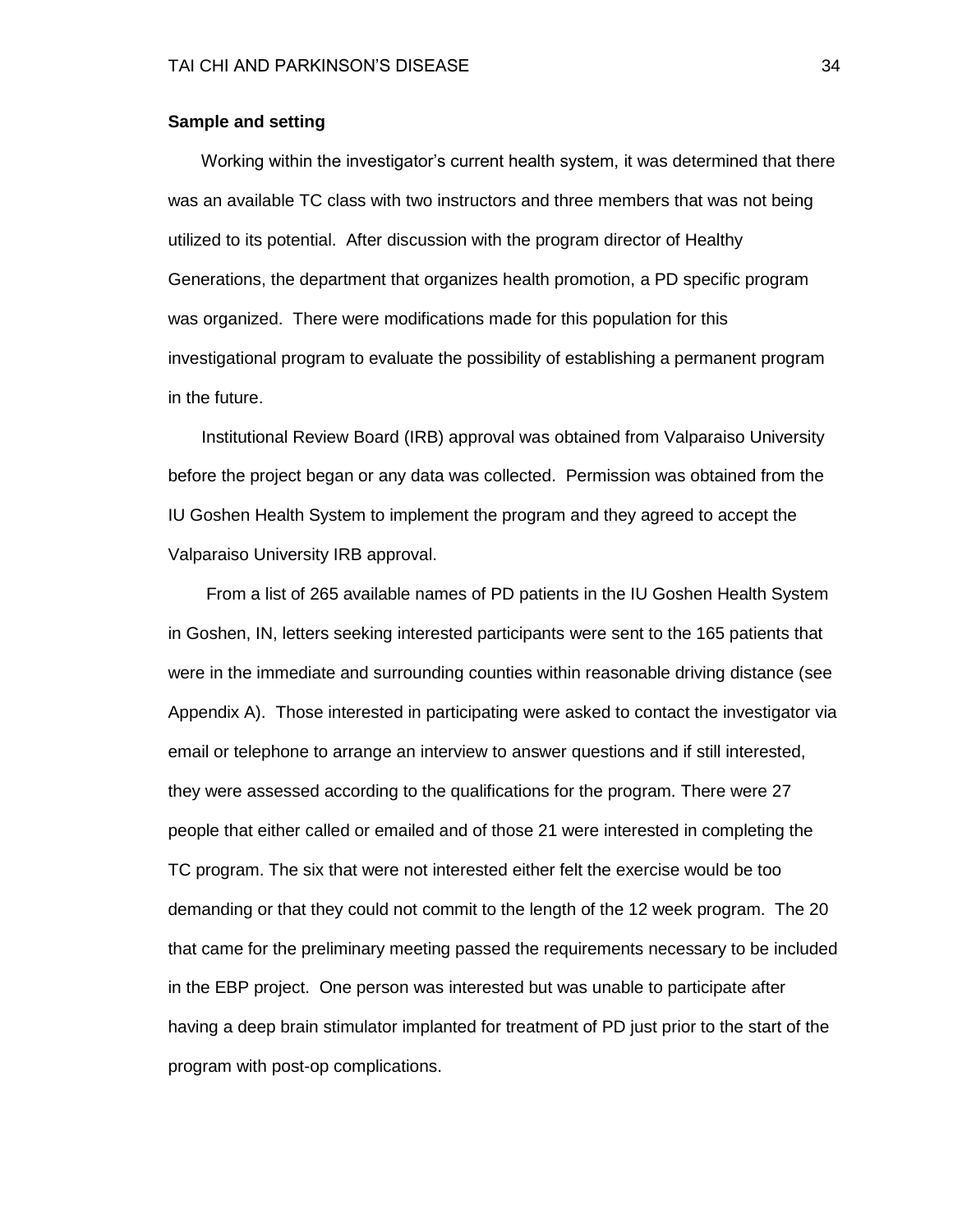### **Outcomes**

Expected outcomes of the EBP project are improvement in balance and therefore a reduction in falls. A secondary outcome may be improvement in health status and will be assessed using a questionnaire. A post program survey was completed by the TC group to evaluate content such as participant satisfaction and decision to continue the program providing feedback for the health system.

 The pre and post testing for the EBP project was completed initially one week prior to the intervention and then repeated one week after the program concluded for the TC group and also for the control group. The measures completed were the Parkinson's Disease Questionairre-39 (PDQ-39), the Berg Balance Scale, the Timed Up and Go, and the Functional Reach Test. The participants were tested at Goshen NeuroCare Clinic in Goshen. The project coordinator provided the PDQ-39 instructions and answered all questions. The PDQ-39 is a paper and pencil quality of life survey and is selfadministered. Also with each use of the PDQ-39, a list of area resources (see Appendix B) was provided in the event that completing this questionnaire caused any untoward emotional distress or other mental health issues.

 The pre and posttest balance tests were completed by someone other than the project coordinator to prevent bias. The balance measures were administered by a Physical Therapist Assistant (PTA) with over 13 years experience in physical therapy and works daily with persons with PD. She graduated from Michiana College in 1989 with an Associate of Applied Science in Physical Therapy and is licensed by the state of Indiana. The PTA is very familiar and competent with these measures and has agreed to be available for all testing. Having one person completing the measures provides better inter-rater reliability and accuracy for the measures. She was blinded to the group the participant was assigned to; therefore the project was single-blinded.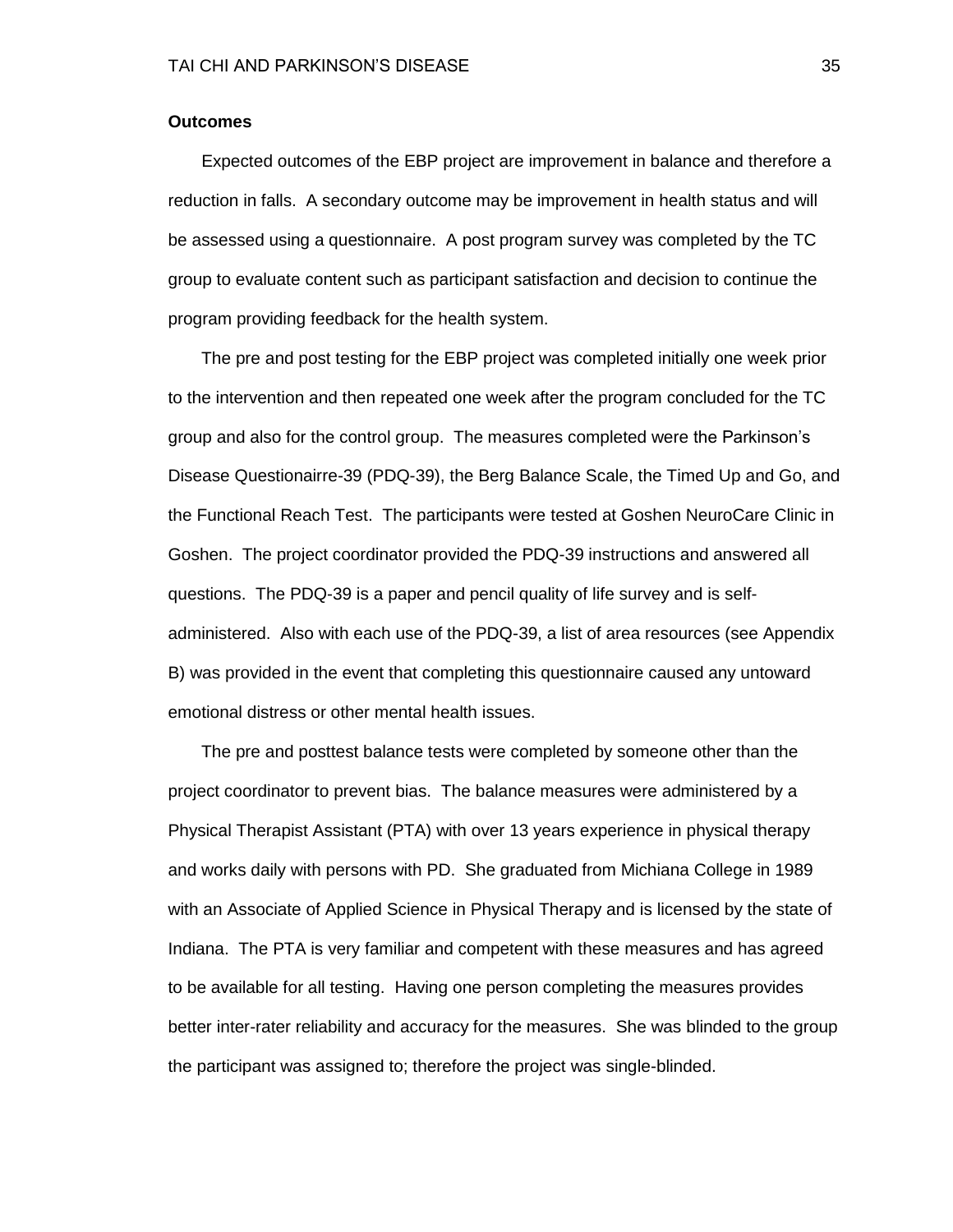**Data**

 **Collection.** The individuals were considered eligible for participation if they had (a) Mini-Mental Status Exam (MMSE) greater than 24; (b) reliable transportation; (c) the availability for the length of the 12 week program; (d) the ability to walk 10 feet; (e) the ability to stand for 30 minutes and having no major health issues that would prohibit participation in an exercise program such as a severe cardiac or respiratory condition. Also, the person had to be diagnosed with idiopathic PD with an ICD-9 code of 332.0; no atypical forms of PD were accepted into the program such as Lewey Body Dementia or Multi-System Atrophy. All ages were included. Their Hoehn and Yahr staging scores were between l and lV, excluding stage V which would be too debilitated to participate safely. The staging scores were completed by the DNP student that is a nurse practitioner specializing in neurology. See Hoehn and Yahr staging score below (Hoehn & Yahr, 1967).

- 0 No visible symptoms of Parkinson's disease
- 1 Symptoms on only one side of the body
- 2 Symptoms on both sides of the body and no difficulty walking
- 3 Symptoms on both sides of the body and minimal difficulty walking
- 4 Symptoms on both sides of the body and moderate difficulty walking
- 5 Symptoms on both sides of the body and unable to walk

 Informed consent (see Appendix C) was obtained from all participants after the risk and benefits were discussed both verbally and in writing. All questions were answered. All participants in the program were adults and have only been included after taking the MMSE with a score greater than 24 and therefore are both cognitively and legally able to provide informed consent. Responses to questionnaires and results from the outcome measures were kept confidential and anonymity will be assured. All data was kept in a locked drawer in the DNP student's office when not in use. Participants were reminded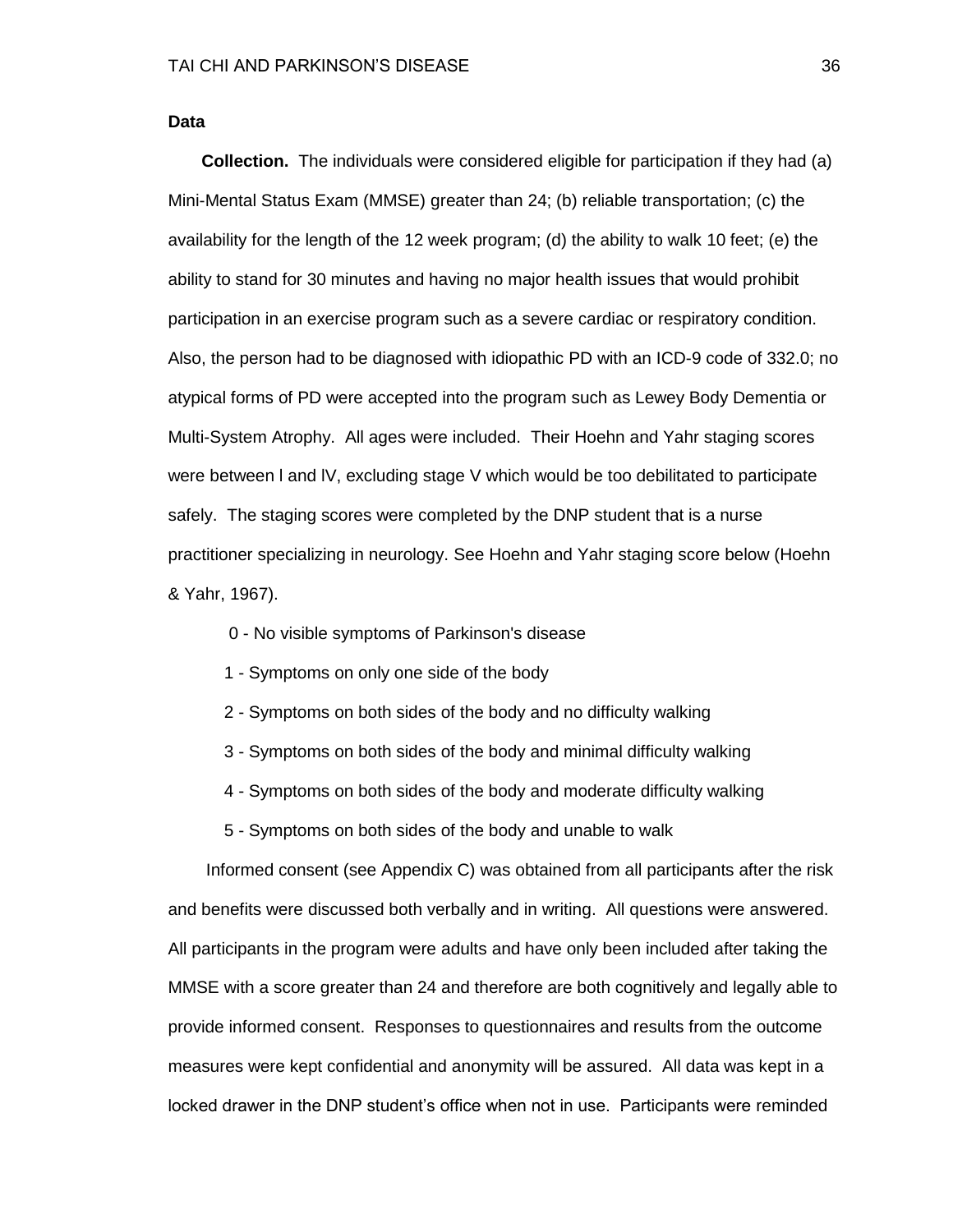that withdrawing from the project will not cause any penalty from Goshen NeuroCare Clinic or the IU Health Goshen System.

 After the participants met the inclusion criteria the consent forms were signed and times were scheduled to meet to do the pretesting of the measures prior to the start of the investigational program. Fifteen minute appointments were scheduled over two days and participants were assigned numbers and then were assigned randomly by coin-toss to the investigational program or the exercise as usual group prior to pretesting being completed. The demographic sheet (see Appendix D) was completed in addition to the outcome measures being scored that are discussed below. Randomly there were 12 participants assigned to the TC group and eight to the comparison group.

 **Measures and their reliability and validity.** The 39 item Parkinson's disease questionnaire (PDQ-39) is the most widely used PD specific measure of health status. The instrument was developed on the basis of interviews with people diagnosed with the disease. The Cronbach alpha exceeds 0.89 and the questionnaire has been widely validated (Hagell & Nygren, 2007). A systematic review of several quality of life measures found the PDQ-39 to be valid and reliable and the most valuable tool to use with persons with PD (Marinus, Ramaker, Van Hilten, & Stiggelbout, 2002).

 The questionnaire contains 39 questions, covering eight aspects of quality of life and categories are as follows: mobility, activities of daily living, emotional well-being, stigma, social support, cognition, communication and bodily discomfort (Hagell & Nygren, 2007). The scale ranges from a 0 (no difficulty) to a 100 (maximum difficulty). The questionnaire can be utilized by both the subscales and a single total index score.

 This outcome measure was used to evaluate the impact that PD has on the quality of life of the participants of the project and took 15 minutes to administer. Permission to use the tool was obtained from Linda Naylor, Head of Technology Transfer Group of Isis Innovation Ltd. from the University of Oxford through a licensor-licensee agreement for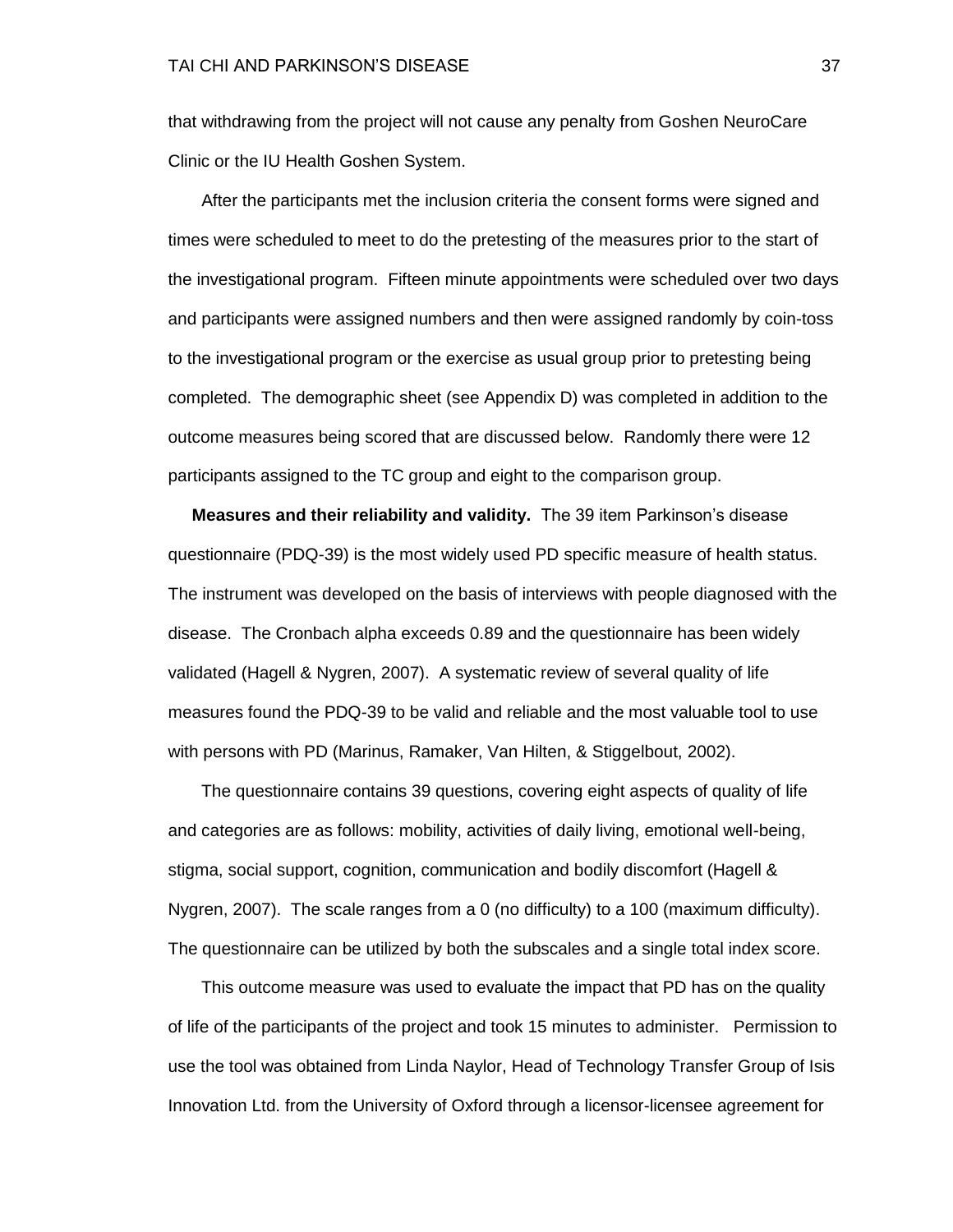the length of the project. A manual with the directions for scoring was also obtained. Coding for all the PDQ-39 questions were coded in the same way and data was entered in to the SPSS with the following values:  $0 =$  Never,  $1 =$  Occasionally,  $2 =$  Sometimes, 3  $=$  Often and  $4 =$  Always or cannot do at all. Instructions were given to complete all questions by checking the boxes that correspond to how the participant was feeling over the last month regarding their PD symptoms.

 The Berg Balance Scale (BBS) was one of three measures used to evaluate balance and postural stability. This tool was chosen because it is a well-accepted tool that has excellent reliability and validity with older adults. The BBS was developed to measure changes in functional standing balance over time (Qutubuddin et al., 2005). It is a 14 item scale that rates each function from 0 (worst) to 4 (best) on a dependenceindependence continuum. The scores are interpreted as follows: a score of 41-56 indicates a low fall risk; a score of 21-40 indicates a medium fall risk and a 20-0 means a high fall risk (Lusardi, 2004). The tool takes approximately 15 minutes to complete per individual. It is safe and easy to use and has strong internal consistency with a Cronbach alpha of 0.96 and good reliability with many disease populations (Qutubbin et al., 2005). A negative aspect with this tool is a potential ceiling effect with higher functioning persons (Lusardi, 2004).

 The Timed Up and Go (TUG) test was the second test that was used to evaluate balance and postural stability. This tool was chosen based on it being objective, reliable, and valid and applicable for a fall prevention program (Jacobs & Fox, 2008). The TUG test measures the time it takes a person to stand up from a chair with back resting on the back of the chair and arms on rests, walk 10 feet, turn, walk back to the chair and return to a seated position measured in seconds (Jacobs & Fox, 2008). A score of 14 seconds or more has been shown to indicate a high fall risk with a score of 10 or less considered normal (Podsiadlo & Richardson, 1991). A practice trial was first completed,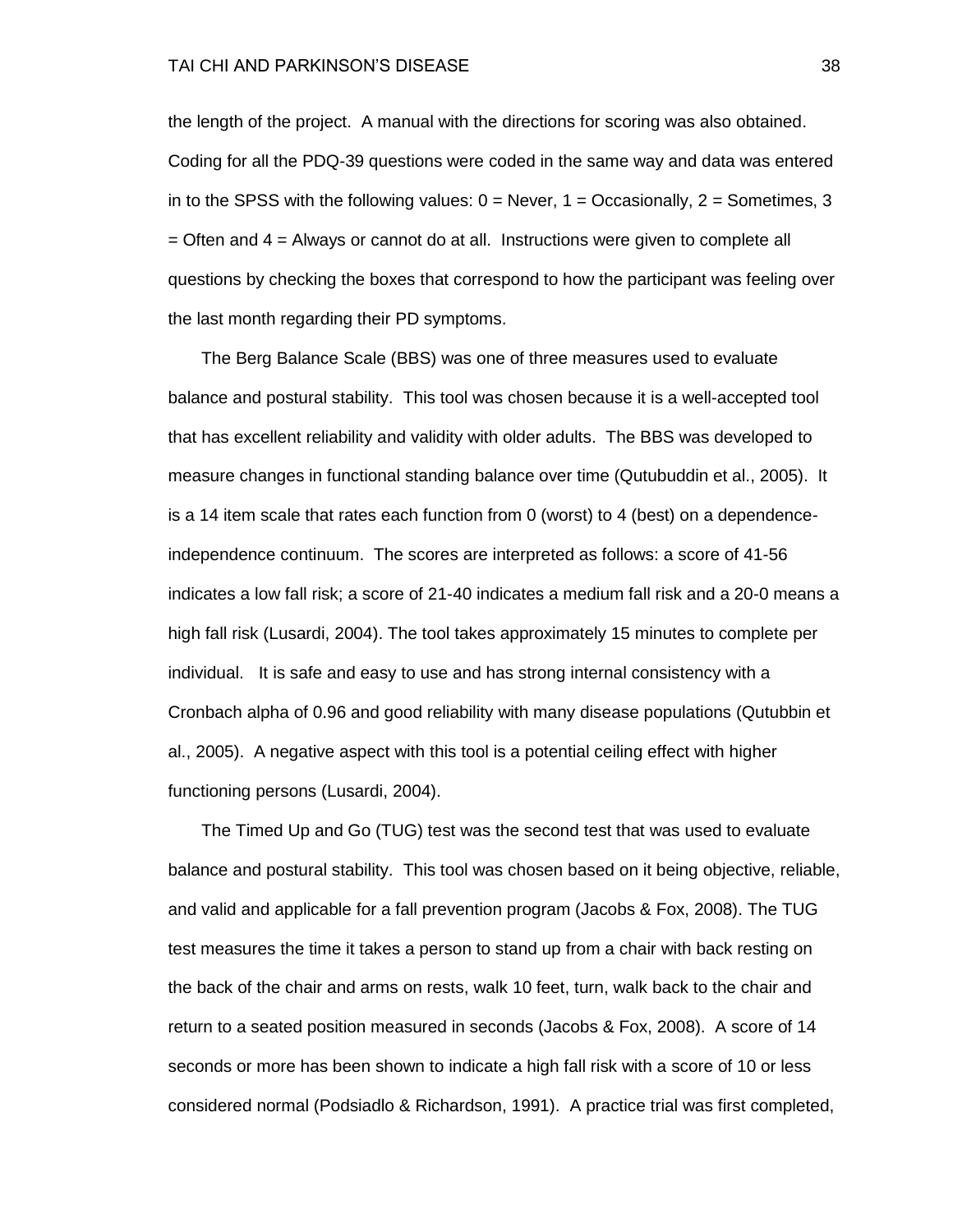#### TAI CHI AND PARKINSON'S DISEASE 39

followed by two timed trials that were averaged for the participants' score. Permission was given to use a walking aid but no assistance from another person. Instructions were " on the word GO, you will stand up and, walk at your regular pace to the line on the floor, turn around and walk back to the chair and sit down."

 The third test that was used is the Functional Reach Test (FRT). It is a measure of balance and is the difference, in inches, between arm's length and maximal forward reach and has been found to be reliable and valid from several studies (Duncan, Studenski, Chandler, & Prescott, 1992). The participants were instructed to stand with feet shoulder's width apart and lean as far forward as they were able to safely. This test can be used to detect balance impairment and change in balance performance over time. The measurement was completed with three trials using a 36-inch measuring tape with the participant standing using the greatest reach that was obtained. A reach of less than or equal to 6 inches predicts falls (Duncan et al., 1992).

 In addition to the tools that were used to measure the outcomes, the participants kept a fall and exercise diary. It was a monthly calendar for each month of the program and the PD patients simply marked in minutes on the days they exercised and what type it was. To clarify for all participants what a fall is, a definition was given with the instructions for the diary. The definition used was 'an unexpected loss of balance resulting in coming to rest on the floor, the ground or an object below knee level' (Lach et al., 1991, p. 198). The fall and exercise diary was kept by both groups and collected when the post measures were completed. Participants also documented when they attended TC classes on the calendar so correlations could be made based on the attendance rate and other variables.

 A post program survey with 12 questions was given to assess participant satisfaction in the investigational TC program group (see Appendix E). The survey was designed by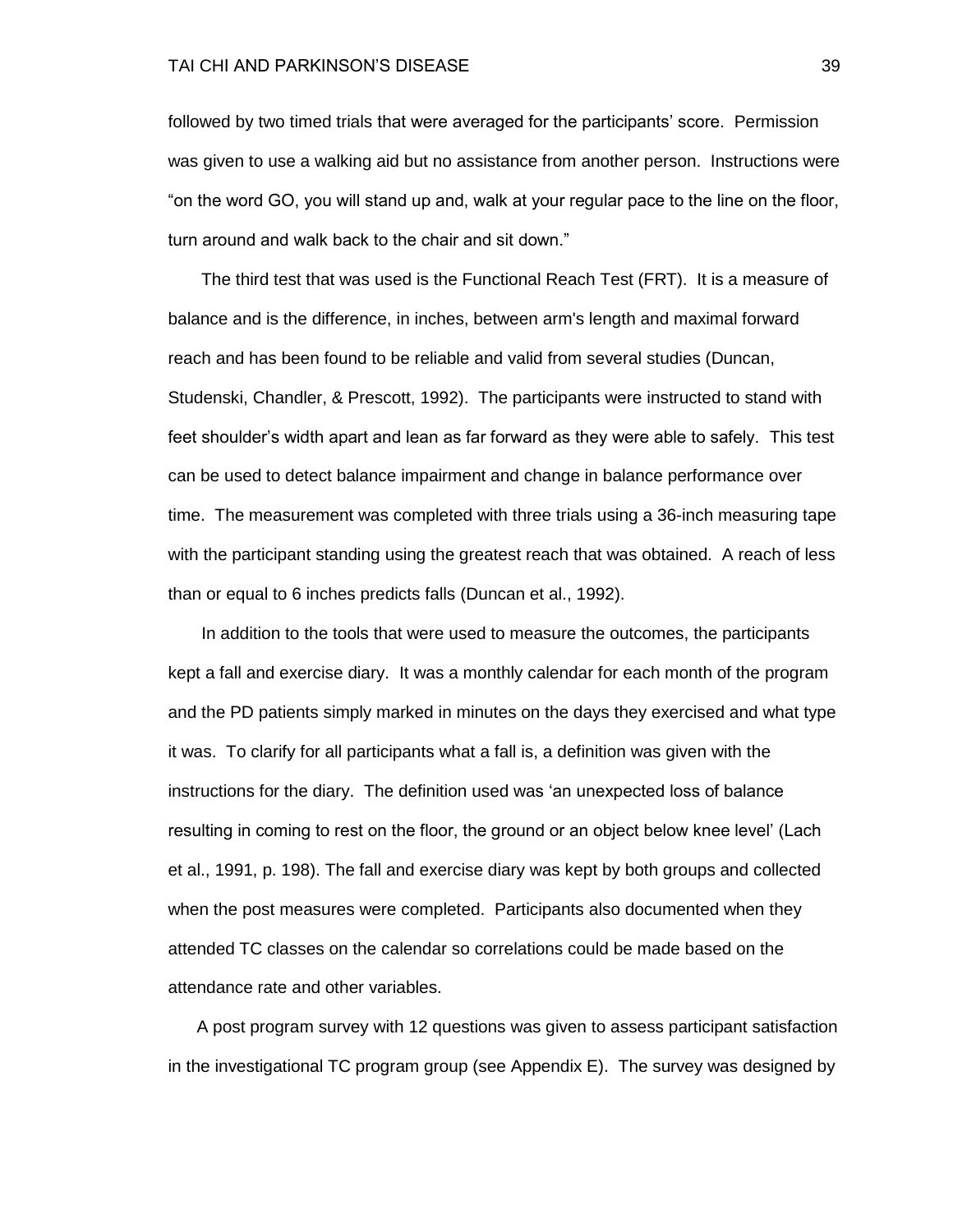the program investigator and was based on a five-point likert scale and provided feedback for changes that may improve the program for the future.

 **Analysis.** The effect of EBP project was measured by the pre and post tests of the participants and comparison of the two groups. The data were analyzed using the SPSS statistical package and paired and independent *t-*tests of the participants' outcome measures pre and post TC group and comparison group were evaluated. Demographic information was calculated using descriptive statistics.

#### **Implementation of practice change**

The TC taught in this program was the Yang Style, short form. It has been studied and used often in the elderly population and in persons with chronic disease. Several studies that were reviewed in preparation for this project have demonstrated positive outcomes and also determined it is safe. The "first third" or the first 12 moves of the Yang Style short form were taught. The PD patients participated in two 60 minute weekly TC classes for 12 consecutive weeks. Also, in addition to the moves, breathing, principles and the walking of TC were also instructed. The usual fee was waived for all participants for the investigational program.

 There were two TC instructors for the EBP project. One was the lead instructor and the second was the assistant, who aided with teaching of the moves and also ensured the safety of the participants. The lead instructor had over nine years of experience in leading group TC. She studied under a TC master for three years in South Bend, IN and she has a Master of Education degree. She has taught exercise classes for over five years with the IU Goshen Health System with a good record and performance evaluations. The second TC leader is the Director of the Community Health and Wellness Program that is located in the Women's Retreat Center and was the assistant TC instructor. She is a certified TC practice leader and has been teaching this discipline for over three years. She also has a Master of Business Administration degree from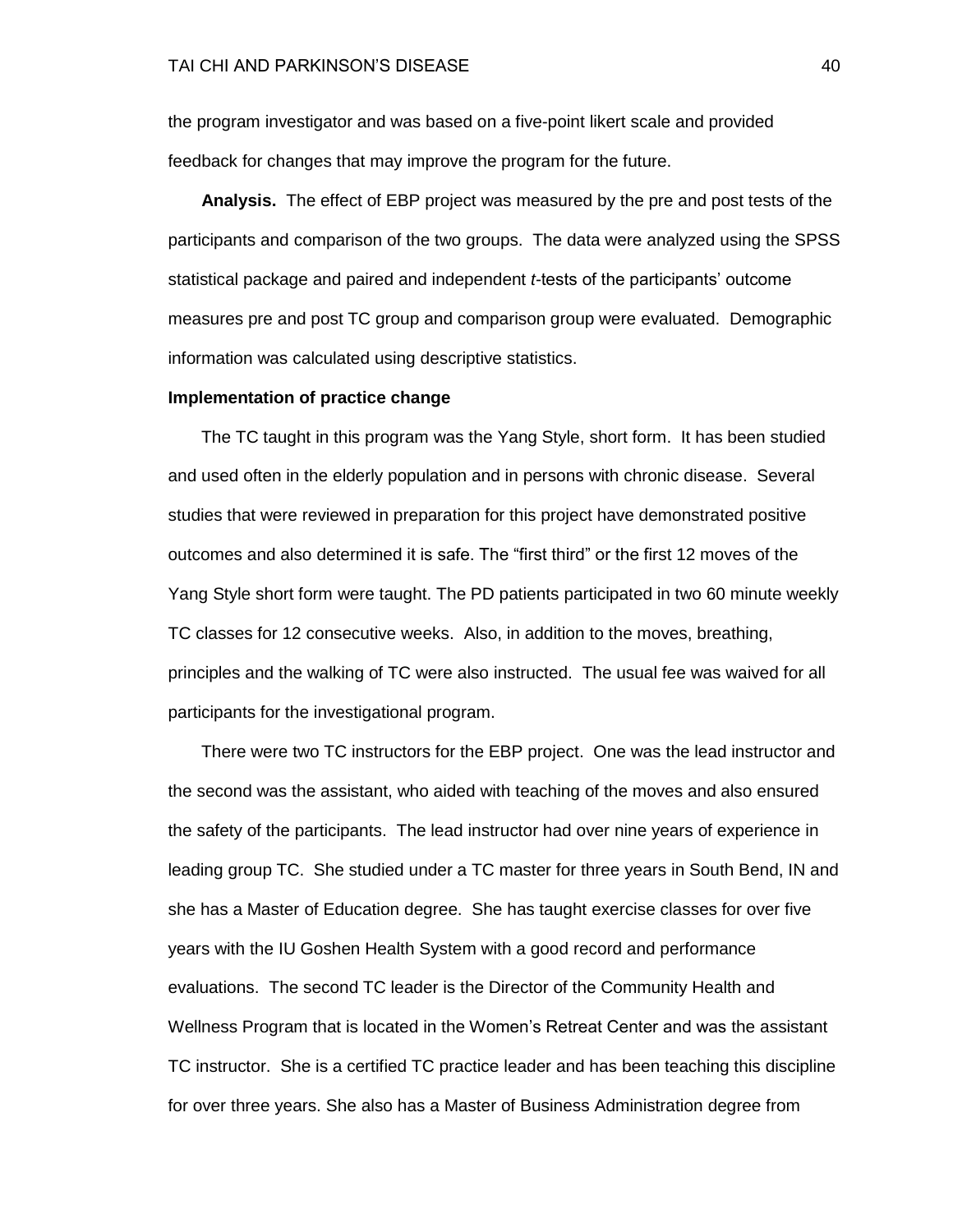#### TAI CHI AND PARKINSON'S DISEASE 41

Purdue University and a degree in Wellness, Nutrition and Fitness. She has been with the IU Goshen Health System for over ten years and has taught TC as well as many exercise and wellness classes. The assistant leader was also available for private instruction external to class hours for participants interested in additional coaching of the TC moves and a few of the participants took advantage of the offer.

 To accommodate for persons with PD, an instructional video/DVD was provided for each participant that demonstrated the TC moves for practice in addition to class. This video was purchased by the DNP student and given free of charge to the TC interventional group prior to the start of the program. The video/DVD is entitled *Tai Chi for Health: Yang Short Form* and was one that the TC instructors are very familiar with and recommend (Dunn, 1999). Each week a new move was taught and the personal video/DVD enabled the elderly person with PD to see the moves before class if they were interested. The video/DVD could be viewed between classes for further demonstration for individual practice and reinforcement.

 Other special considerations made for this population are as follows. A folder with TC specific handouts was distributed containing general terms, principals and the instructions on the first 12 TC moves to those in the exercise group. In the folder was a letter (see Appendix F) with instructions for participation and the exercise and fall diary, along with the contact information of the DNP student and the Healthy Generations director in case any questions arise. For this disease population, an additional instructor was available during class for added instruction and direction with moves and specific technique. Chairs were provided and the participants could rest during class if needed or hold onto the back of the chair to help with balance. The class was at the same time each Monday and Wednesday to allow for planning of medication for the optimum "ontime‖ during exercise. The advancement of moves progressed at the pace of the classes learning ability, but proceeded mostly as planned with the "first third" or 12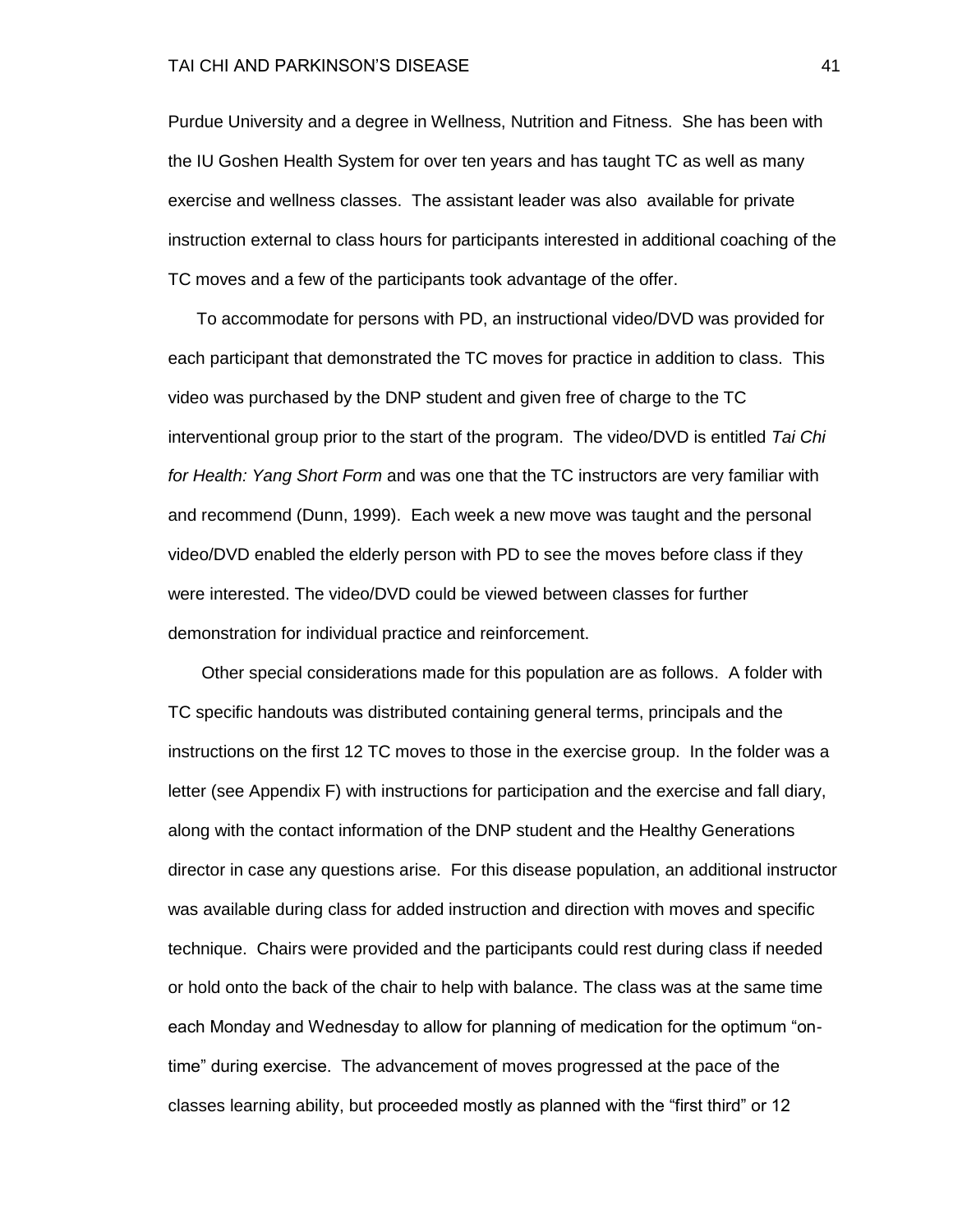## TAI CHI AND PARKINSON'S DISEASE 42

moves being learned, one per week. The new move was taught on Monday and reinforced on Wednesday and added to the previously learned moves. Again, additional one on one instruction for those that are interested was available and chairs were used less often as the weeks went by for rest and balance checks.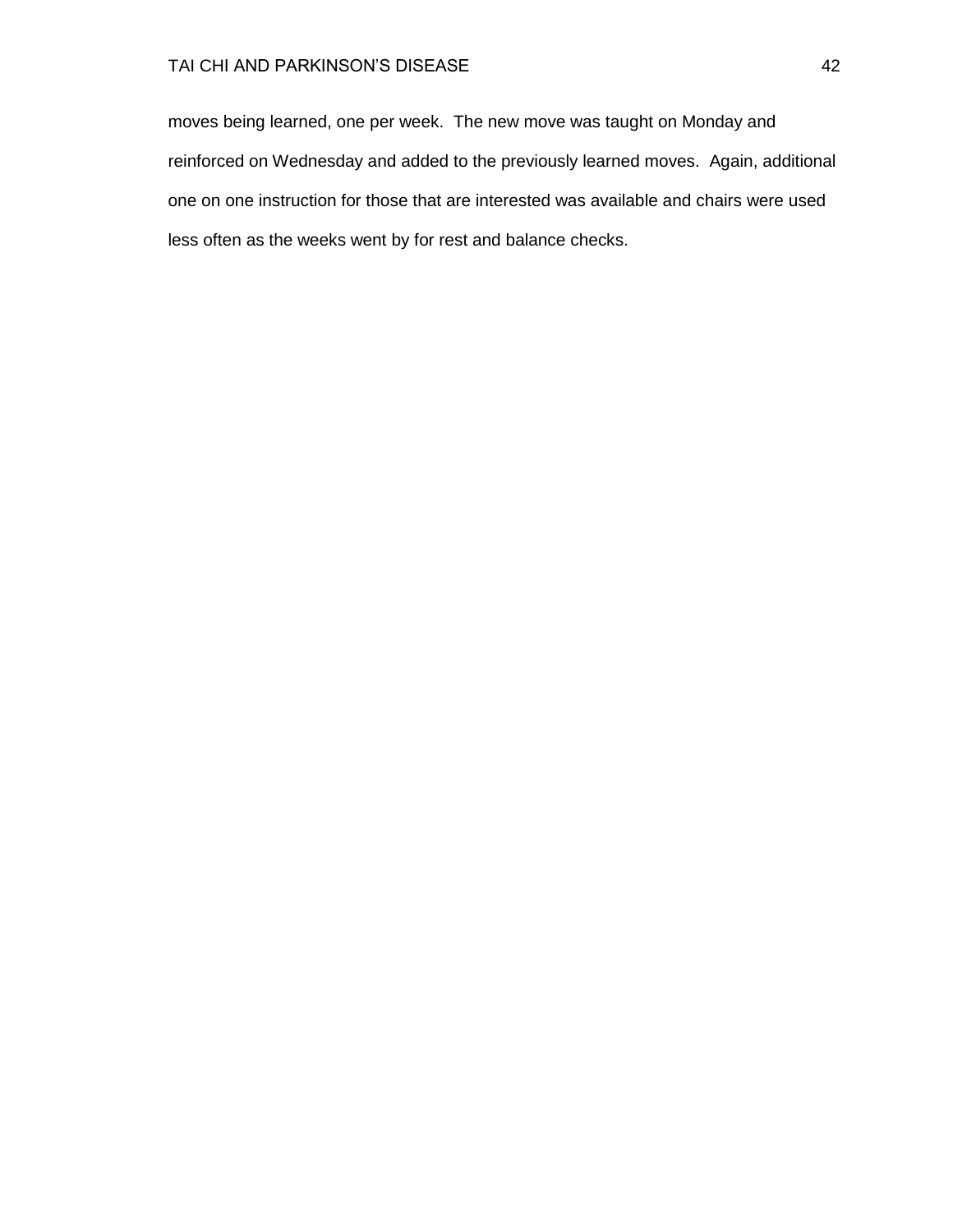## **CHAPTER 4**

## **FINDINGS**

The purpose of the EBP project was to find an alternative therapy for persons with Parkinson's disease (PD) that would improve balance and decrease falls. Within this chapter, sample characteristics of the participants will be discussed, including, as applicable, the mean, median, standard deviation, frequencies and percentages. The findings from the EBP project that correspond with the clinical question will also be addressed. The clinical question is: In persons with Parkinson's disease, what is the effect of a 12 week Tai Chi exercise program on balance and falls versus routine exercise? Balance measures were completed in addition to a fall and exercise diary. Quality of life was also measured using the PDQ-39 as a secondary outcome.

#### **Sample characteristics**

 **Size.** Twenty participants were randomized into the TC (or intervention) group and the comparison group. Of the 12 participants in the intervention group, nine completed the entire 12 weeks and were tested both pre and post intervention. Three participants dropped out, citing various reasons. The first female to withdraw after 2 weeks, stated that she was falling too much and felt she was unable to continue safely. The second person to withdraw was a male and he felt it was too much work for him. He left at 4 weeks into the project. The third person to withdraw completed 6 weeks of the project and reported that the TC exercise worsened her back and knee pain from twisting too much. These three intervention group participants lost through attrition were pretested but their data was not included due to being unavailable for post intervention testing. All comparison participants were available for both the pre testing and post testing. Therefore, there were nine participants in the intervention group and eight in the comparison group available for analysis in addition to demographic data collection,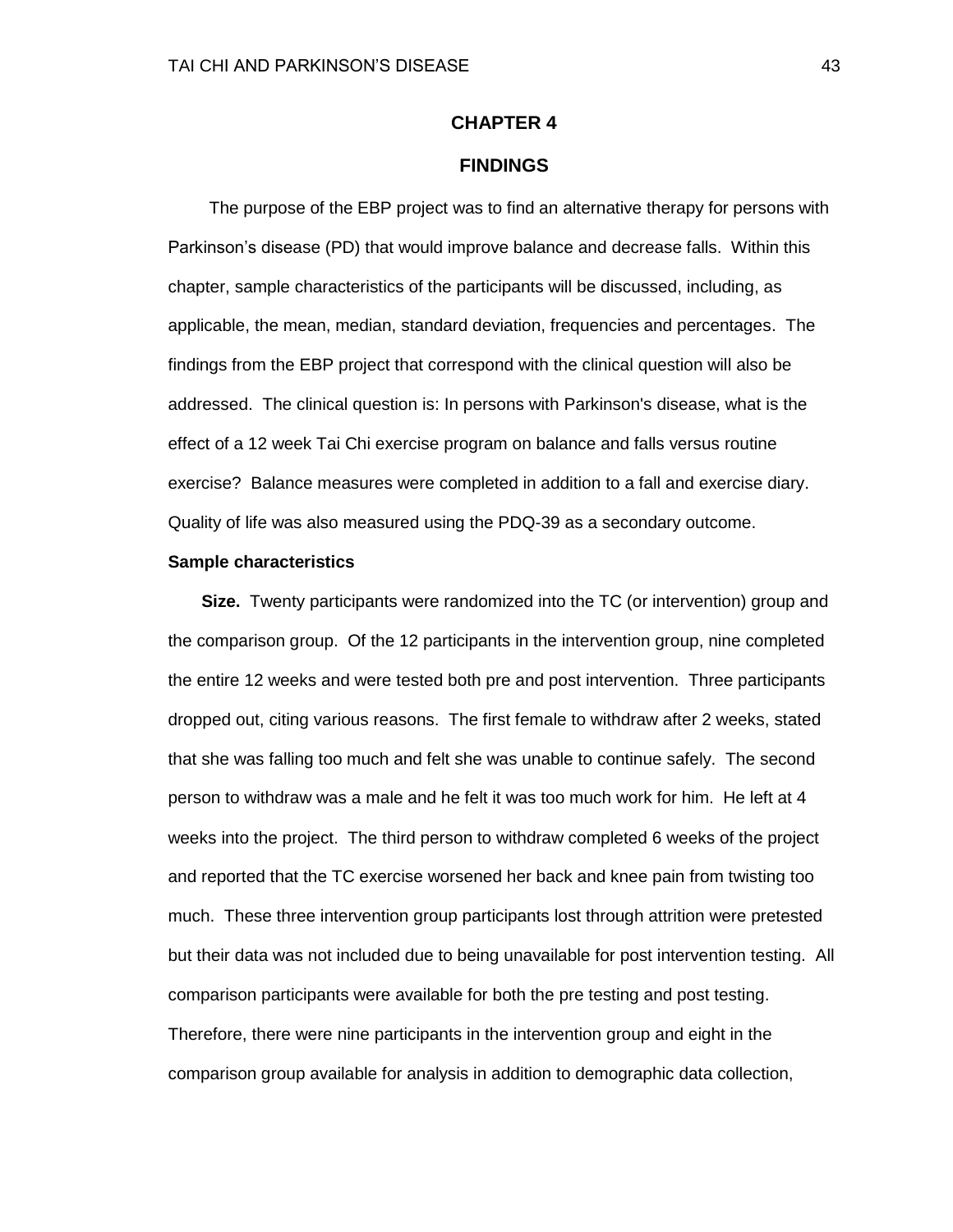exercise and fall diaries. The TC intervention group also scored an evaluation survey that provided feedback regarding the program.

 **Characteristics.** All participants were white, with 70.6% males (*n* =12) and 29.4% females  $(n = 5)$  between the ages of 57 to 89, and a mean age of 72.0 ( $SD = 8.52$ ). The age at onset of PD ranged from 55 to 84 (see Figure 4.1) with a mean age of 65.53 (*SD*  $= 7.67$ ). Years of duration with PD was from 2 to 15 years with a mean of 5.88 (*SD*  $=$ 3.48) and the Hoehn and Yahr stage (see Figure 4.2) that labels the disease severity was 2.4 ( $SD = 0.87$ ) on a scale of 1 to 5. A breakdown of the stages was: 11.8% in stage 1 (*n* = 2), 47.1% in stage 2 (*n* = 8), 29.4% in stage 3 (*n* = 5) and 11.8% in stage 4 (*n* = 2). Of the 17 participants, 29.4% (*n* = 5) were experiencing falls and 70.6% (*n* = 12) were not. The participants experienced falls between 0 to 10 times per month with a mean of .95 (*SD* = 2.28). Characteristics of the participants collected from the demographic form are found in Table 4.1. and Table 4.2.

 The two groups were not significantly different with respect to age, onset of PD, years of durations of PD, and Hoehn and Yahr stages as determined by paired *t*-tests. The groups were different when compared by falls. The comparison group had five persons experiencing falls and the intervention group had three, but all three fallers in the intervention group were lost to attrition.

#### **Changes in outcomes**

In persons with Parkinson's disease, what is the effect of a 12 week Tai Chi exercise program on balance and falls versus routine exercise? Statistical analysis of the data was performed using the SPSS statistical software version 18. The alpha level set was at .05 and a two-tailed test of significance was applied for all outcomes that were measured in this EBP project. Two tests were completed to determine if the data was statistically significant for this EBP project. Paired-samples *t*-tests were use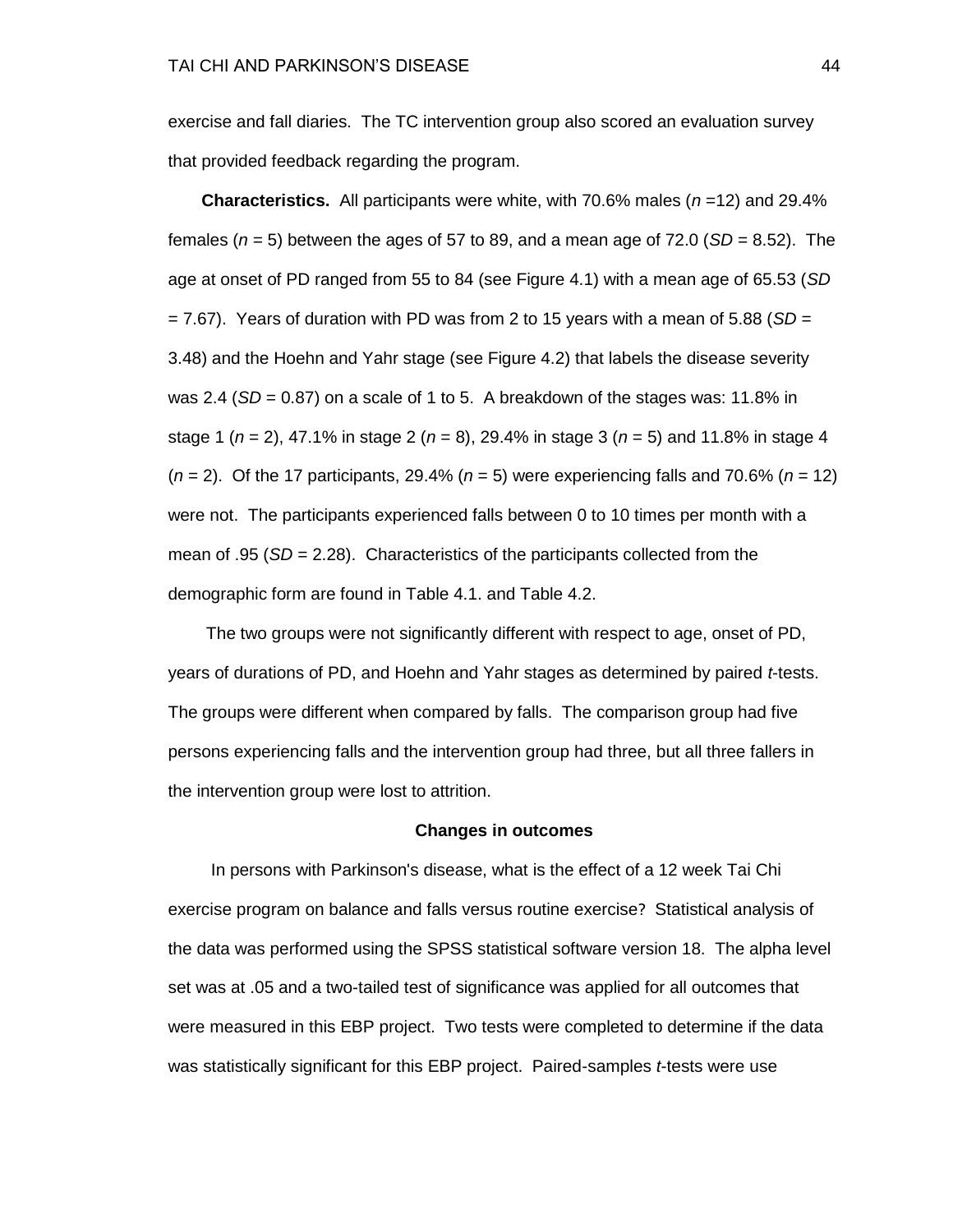

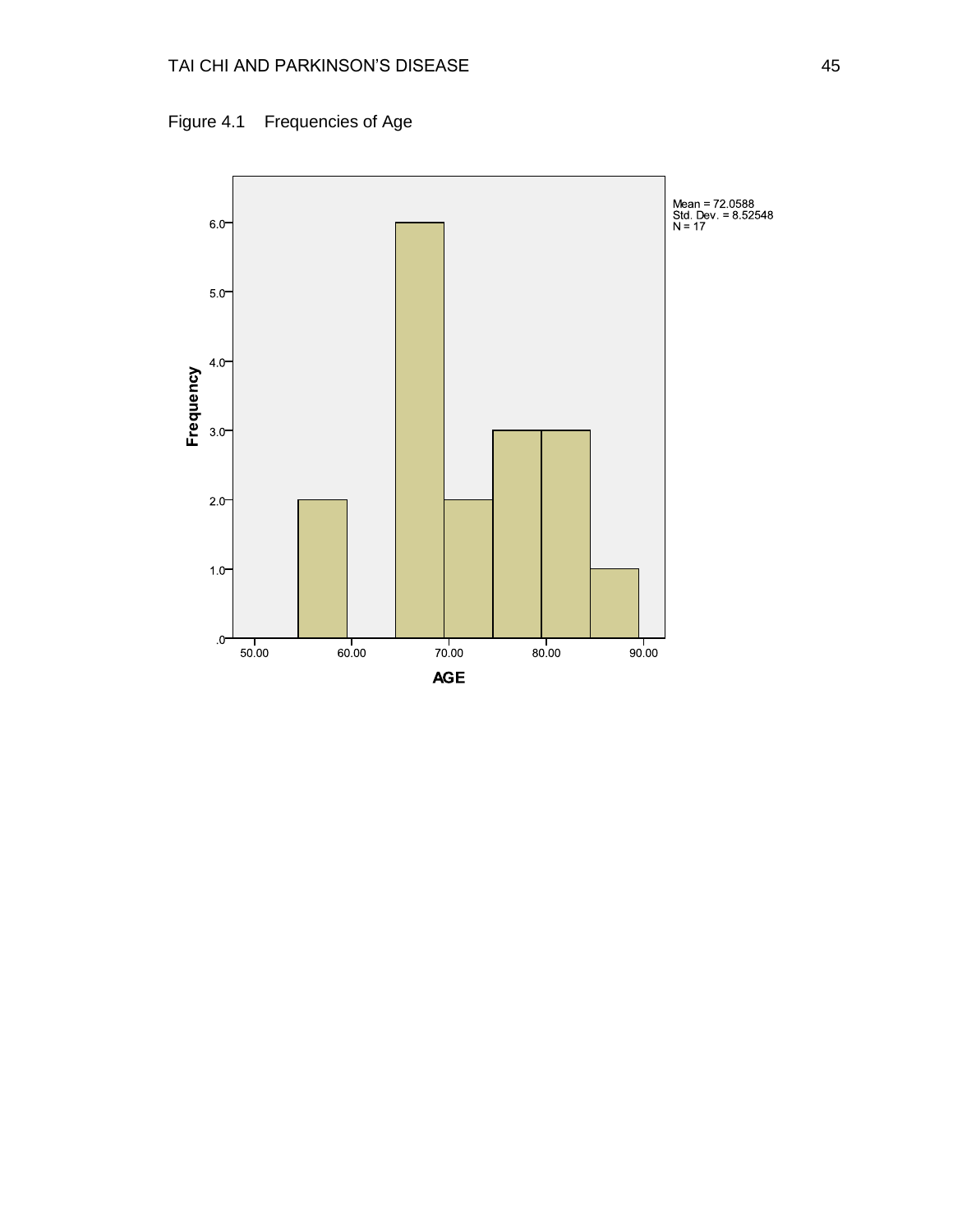

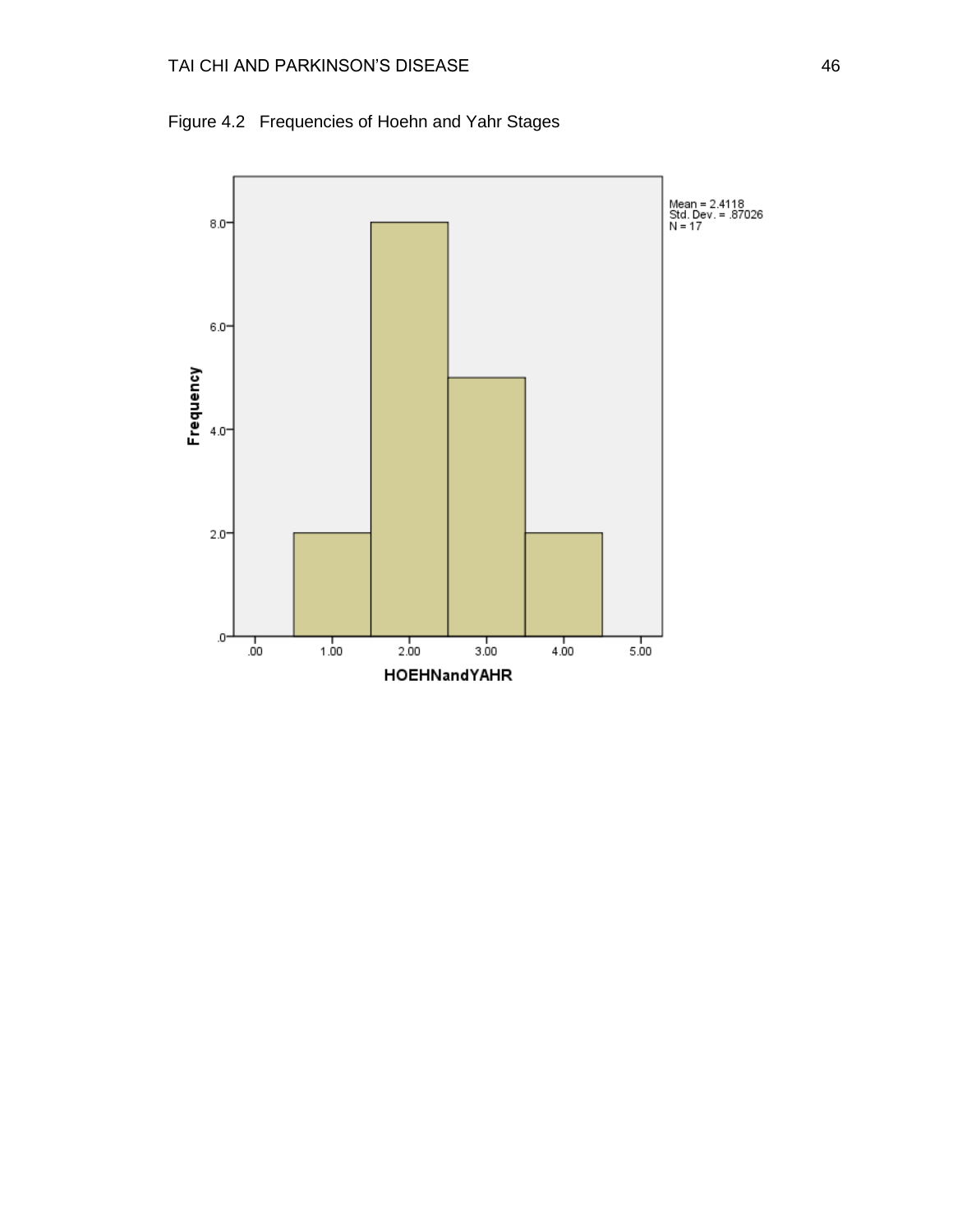*Sample Characteristics*

| Trait                     | Range     | Mean    | SD      |
|---------------------------|-----------|---------|---------|
| Age in years ( $n = 17$ ) | $57 - 89$ | 72.0    | 8.52548 |
| Age at onset              | $55 - 84$ | 65.5294 | 7.67396 |
| Years of duration of PD   | $2 - 15$  | 5.88    | 3.47998 |
| Hoehn and Yahr stage      | $1 - 4$   | 2.4118  | .87026  |
| Falls per month           | $0 - 10$  | .9506   | 2.48325 |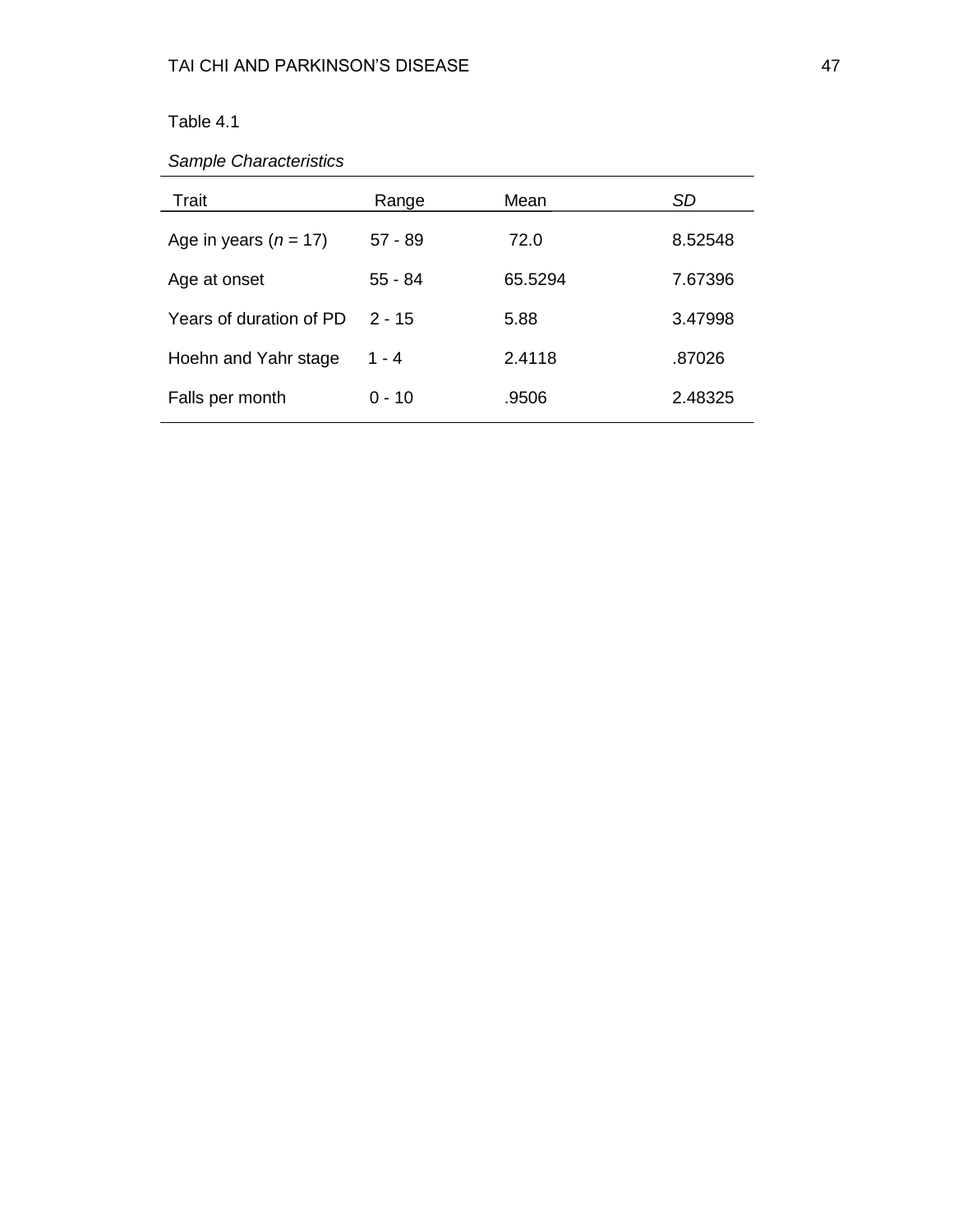*Sample Characteristics*

| <b>Trait Result</b>               | Frequency (n) |                                                                                                          |
|-----------------------------------|---------------|----------------------------------------------------------------------------------------------------------|
| Gender                            |               | 70.6% Males $(n = 12)$<br>29.4% Females $(n = 5)$                                                        |
| <b>Ethnicity</b>                  | 100%          | White $(n = 17)$                                                                                         |
| Hoehn and Yahr stages             |               | 11.8% Stage 1 $(n = 2)$<br>47.1% Stage 2 $(n = 8)$<br>29.4% Stage 3 $(n = 5)$<br>11.8% Stage 4 $(n = 2)$ |
| <b>Marital status</b>             |               | 82.4% Married $(n = 14)$<br>5.9% Divorced $(n = 1)$<br>11.6% Widowed $(n = 2)$                           |
| Living situation                  |               | 82.4% In home $(n = 14)$<br>17.6% Nursing home $(n = 3)$                                                 |
| Other residents in home           | 5.9%          | 94.1% With spouse $(n = 16)$<br>With family $(n = 1)$                                                    |
| Taking L-Dopa                     |               | 70.6% Yes $(n = 12)$<br>29.4% No $(n = 5)$                                                               |
| <b>Experiencing Falls</b>         |               | 29.4 % Yes $(n=5)$<br>70.6% No $(n = 12)$                                                                |
| <b>Previous Exercise</b>          |               | 29.4% Yes $(n = 5)$<br>70.6% No $(n = 12)$                                                               |
| Physical Therapy in last 6 months |               | 5.9% Yes $(n = 1)$<br>94.1% No $(n=16)$                                                                  |
| Recent surgeries                  | 5.9%          | Yes $(n = 1)$<br>94.1% No $(n=16)$                                                                       |
| <b>Recent illnesses</b>           |               | 5.9% Yes $(n = 1)$<br>94.1% No $(n=16)$                                                                  |
| Recent hospitalizations           |               | 5.9% Yes $(n = 1)$<br>94.1% No $(n=16)$                                                                  |
| <b>Chronic illnesses</b>          |               | 23.5% Yes $(n = 4)$<br>76.5% No $(n = 13)$                                                               |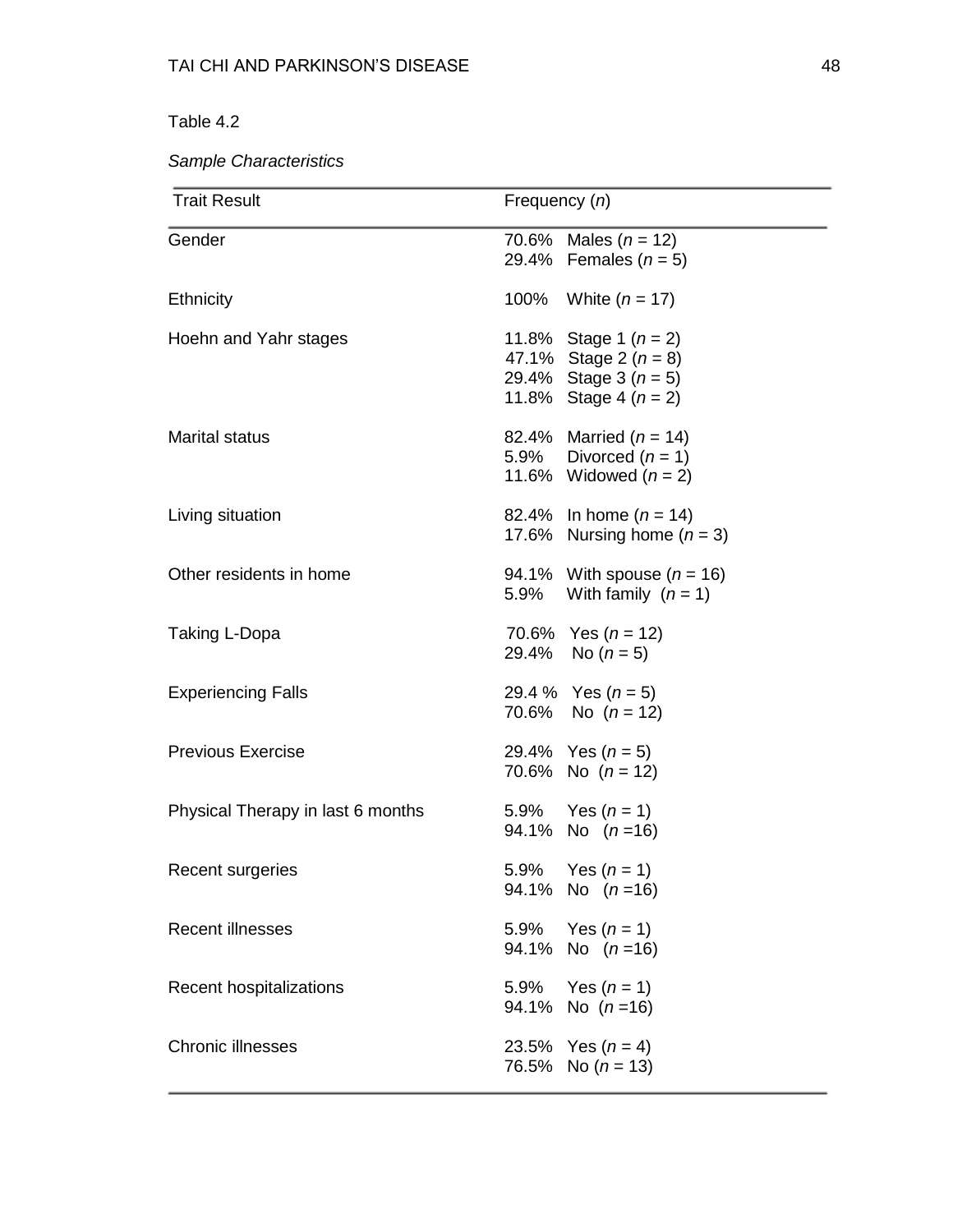calculated with interval data to compare the means of the two scores from related samples for the data within the groups. Independent-samples *t*-tests were used with interval data to compare the means of the two samples for the data that were randomly assigned between the groups.

#### **Balance**

 Balance was measured using three tools, the Berg Balance Scale (BBS), Functional Reach Test (FRT) and the Timed Up and GO (TUG). All were completed by a blinded rater pre and post intervention.

 **Berg Balance Scale.** The first balance measure to be discussed is the BBS and the results are listed in Table 4.3. A paired-samples *t*-test was used to compare the mean pre test score to the mean post test score for the *within group* intervention and comparison groups. This BBS measures several scores added together and a higher number is best. At the end of the 12 week program, a statistically significant change was observed with the BBS in the intervention group. The mean on the pre test was 45.55 (*SD* = 7.92), and the mean on the post test was 54.0 (*SD* = 2.34). A significant increase from pre test to post test was found  $t(8) = -8.44$ ,  $p < .005$ . There was no statistically significant difference between pre and post scores in the comparison group. The mean on the pre test was  $39.5$  (*SD* = 10.96) and the post test was  $38.62$  (*SD* = 10.82) with no significant increase found *t*(7) = 1.02, *p* <.340.

 *Between the groups* statistics show that the groups were the same at the start of the intervention but not at completion. An independent-samples *t*-test was calculated comparing the pre intervention means of the groups. No statistical difference was found  $t(15) = 1.31, p > 0.05$ . The mean of the intervention group was ( $m = 45.55$ ,  $SD = 7.92$ ) not significantly different than the mean of the comparison group (*m* = 39.5, *SD* = 10.96). The post intervention was significantly different between the means of the two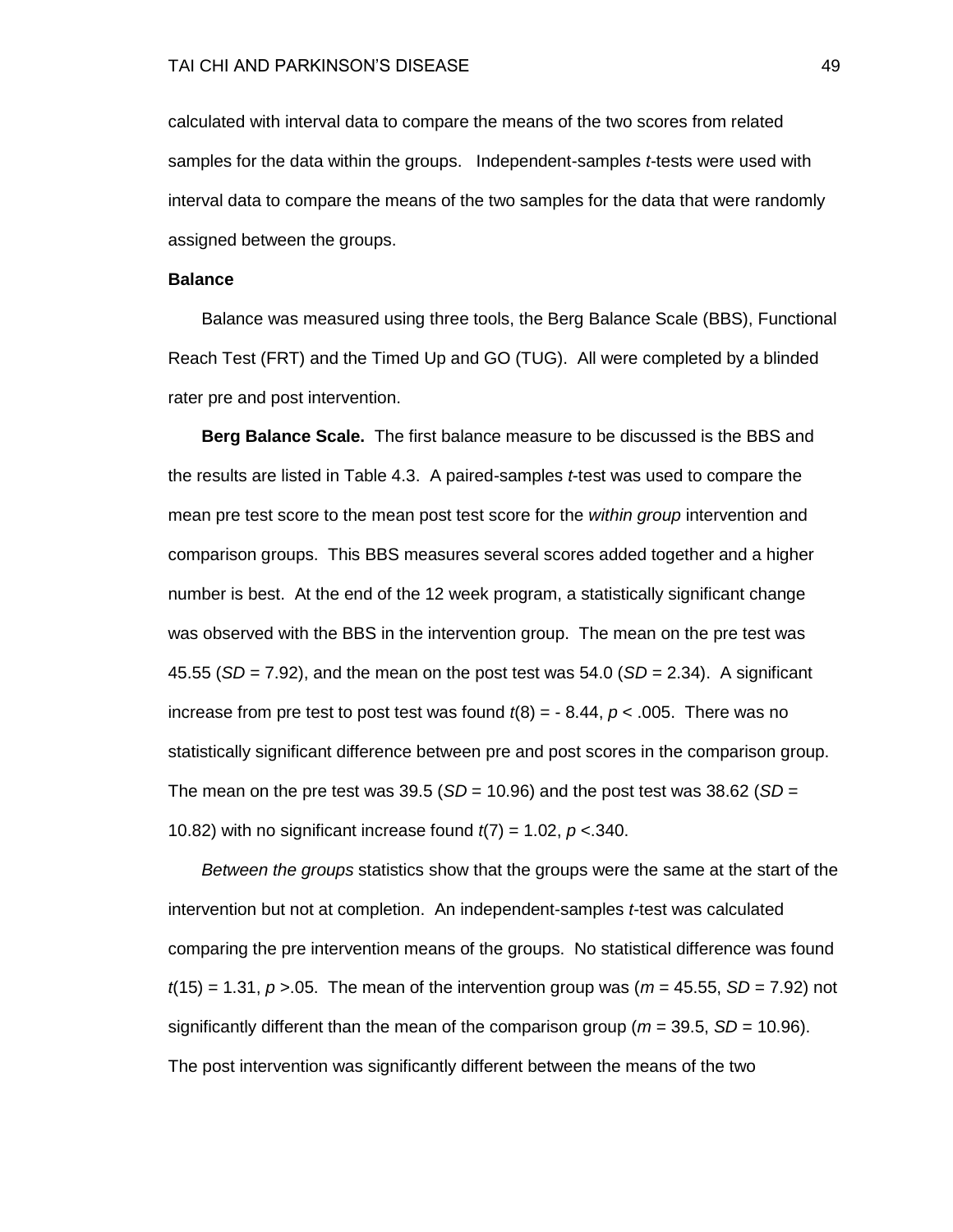# Table 4.3

# *Berg Balance Scale Results*

| Groups                              | Pre<br>M(SD) | Post<br>M(SD) | t        | df | Sig. (2-tailed)<br>p<.05 |
|-------------------------------------|--------------|---------------|----------|----|--------------------------|
| <b>Within Group</b><br>Intervention | 45.55(7.92)  | 54.0(2.34)    | $-3.840$ | 8  | .005                     |
| <b>Within Group</b><br>Comparison   | 39.5(10.96)  | 38.62(10.82)  | 1.024    | 7  | .340                     |
| <b>Between</b><br>Groups (Pre)      |              |               | 1.31     | 15 | > 0.05                   |
| <b>Between</b><br>Groups (Post)     |              |               | 4.17     | 15 | < 0.05                   |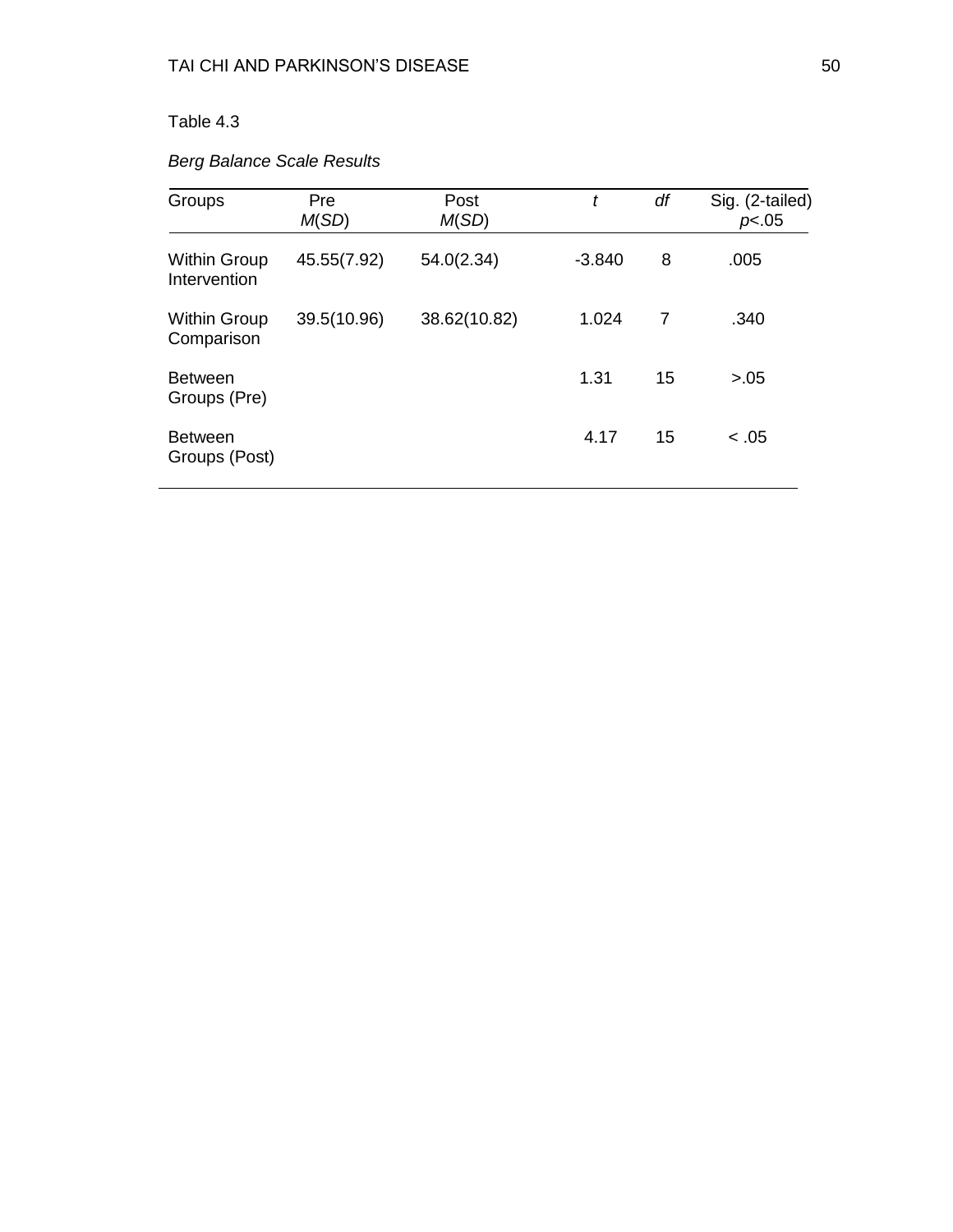groups  $t(15) = 4.17$ ,  $p < .05$ . The mean of the intervention group ( $m = 54.0$ ,  $SD = 2.34$ ) was significantly higher than the mean of the comparison group (*m* = 38.62, *SD* = 10.82). Therefore the intervention group demonstrated improvement in the BBS and the comparison group did not.

 **Functional Reach Test.** The results for the Functional Reach Test (FRT) test are listed in Table 4.4. The FRT was also measured using the paired-samples *t*-test for the *within groups* for the intervention and the comparison groups and was calculated to compare the mean pre test score to the mean post test. The mean on the pre test was 10.55 (*SD* = 2.06), and the mean on the post test was 13.22 (*SD* = 1.92). A significant increase from pre test to post test was found  $t(8) = -2.67$ ,  $p < .006$ . There was no statistically significant difference for the comparison group. The mean on the pre test was 8.25 ( $SD = 1.28$ ) and the post test was 7.87 ( $SD = 1.36$ ) with no significant improvement found *t*(7) = 2.05, *p* <.080.

 The *between groups* statistics for FRT is confounded with both pre and post testing being significant. The score indicates the reach of the participant in measured in inches and so the higher number the better. An independent-samples *t*-test was calculated to compare the means of the groups. A significant difference was found between the groups pre intervention  $t(15) = 2.718$ ,  $p < .05$ . The mean of the intervention group ( $m =$ 10.55, *SD* = 2.07) was significantly higher than the mean of the comparison group (*m* = 8.25, *SD* = 1.28). A significant difference was found between the mean scores of the groups post intervention  $t(15) = 6.54$ ,  $p < .05$ . The mean of the intervention group ( $m =$ 13.22, *SD* = 1.92) was significantly higher in the FRT than the comparison group (*m* = 7.87, *SD* = 1.36). The groups were not equal according to their FRT scores at the beginning of the intervention. The intervention group had a significantly better reach at the start of the program and improved after the intervention while the comparison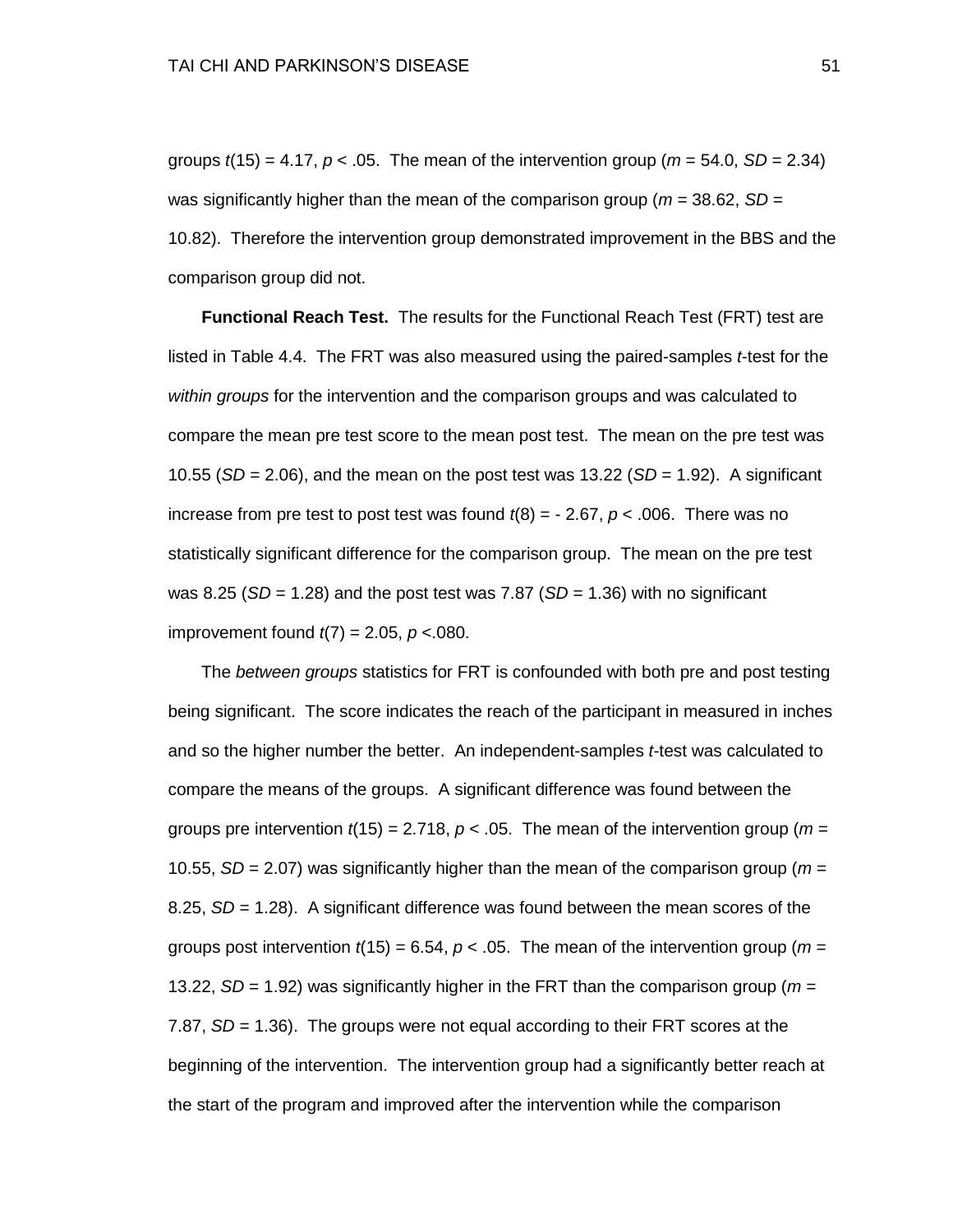# Table 4.4

# *Functional Reach Results*

| Groups                              | Pre<br>M(SD) | Post<br>M(SD) | t       | df | Sig. (2-tailed)<br>p < .05 |
|-------------------------------------|--------------|---------------|---------|----|----------------------------|
| <b>Within Group</b><br>Intervention | 10.55 (2.06) | 13.22 (1.92)  | $-2.67$ | 8  | .006                       |
| <b>Within Group</b><br>Comparison   | 8.25(1.28)   | 7.87(1.36)    | 2.05    | 7  | .080                       |
| <b>Between</b><br>Groups (Pre)      |              |               | 2.71    | 15 | $-.05$                     |
| <b>Between</b><br>Groups (Post)     |              |               | 6.54    | 15 | < .05                      |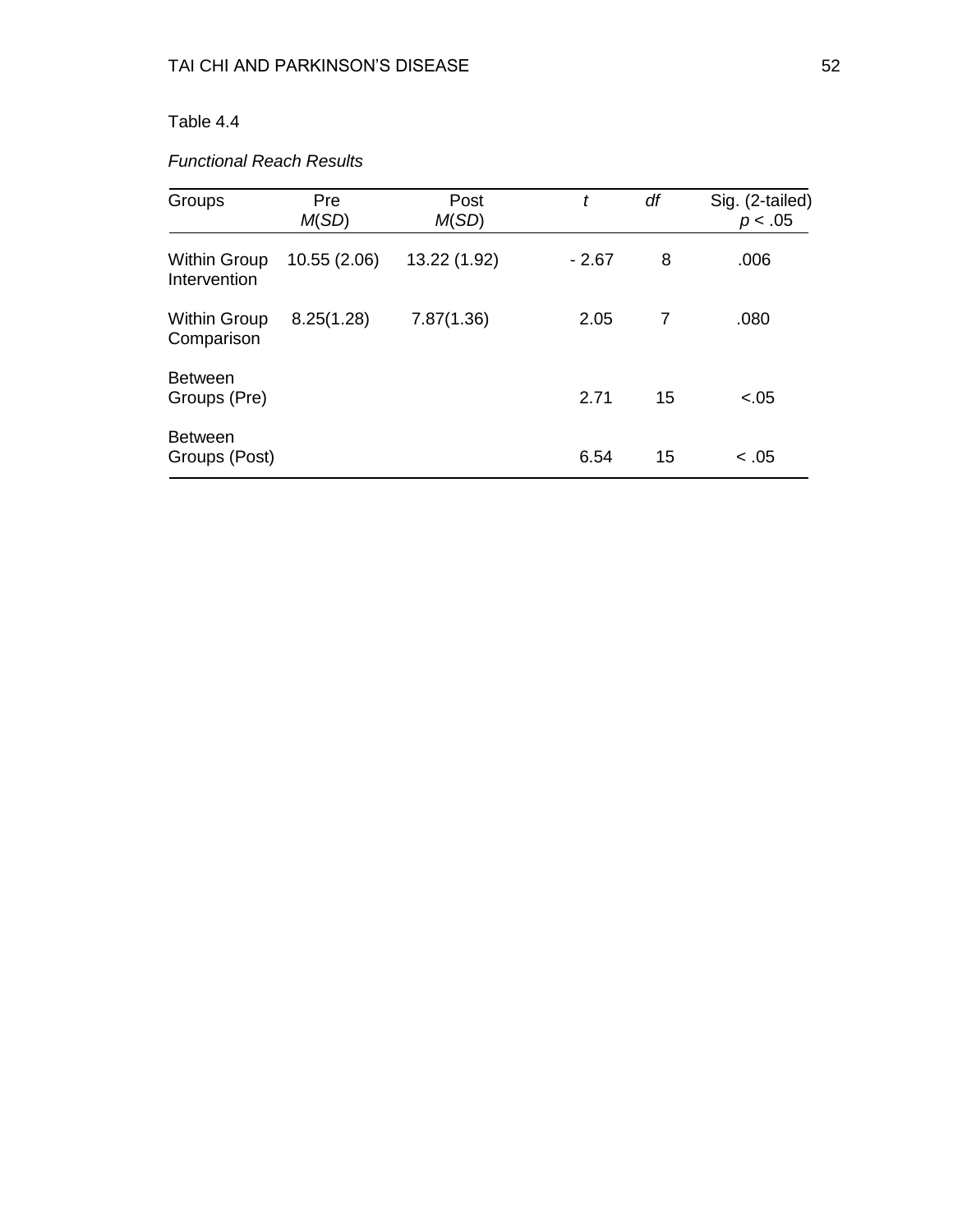# Table 4.5

# *Timed Up and Go Results*

| Groups                              | Pre<br>M(SD) | Post<br>M(SD) | t      | df | Sig. (2-tailed)<br>p < .05 |
|-------------------------------------|--------------|---------------|--------|----|----------------------------|
| <b>Within Group</b><br>Intervention | 9.81(1.48)   | 8.48(1.92)    | 1.32   | 8  | .007                       |
| <b>Within Group</b><br>Comparison   | 18.01(16.52) | 18.01(16.52)  | $-471$ | 6  | .655                       |
| <b>Between</b><br>Groups (Pre)      |              |               | 1.49   | 14 | > .05                      |
| <b>Between</b><br>Groups (Post)     |              |               | 1.89   | 14 | > .05                      |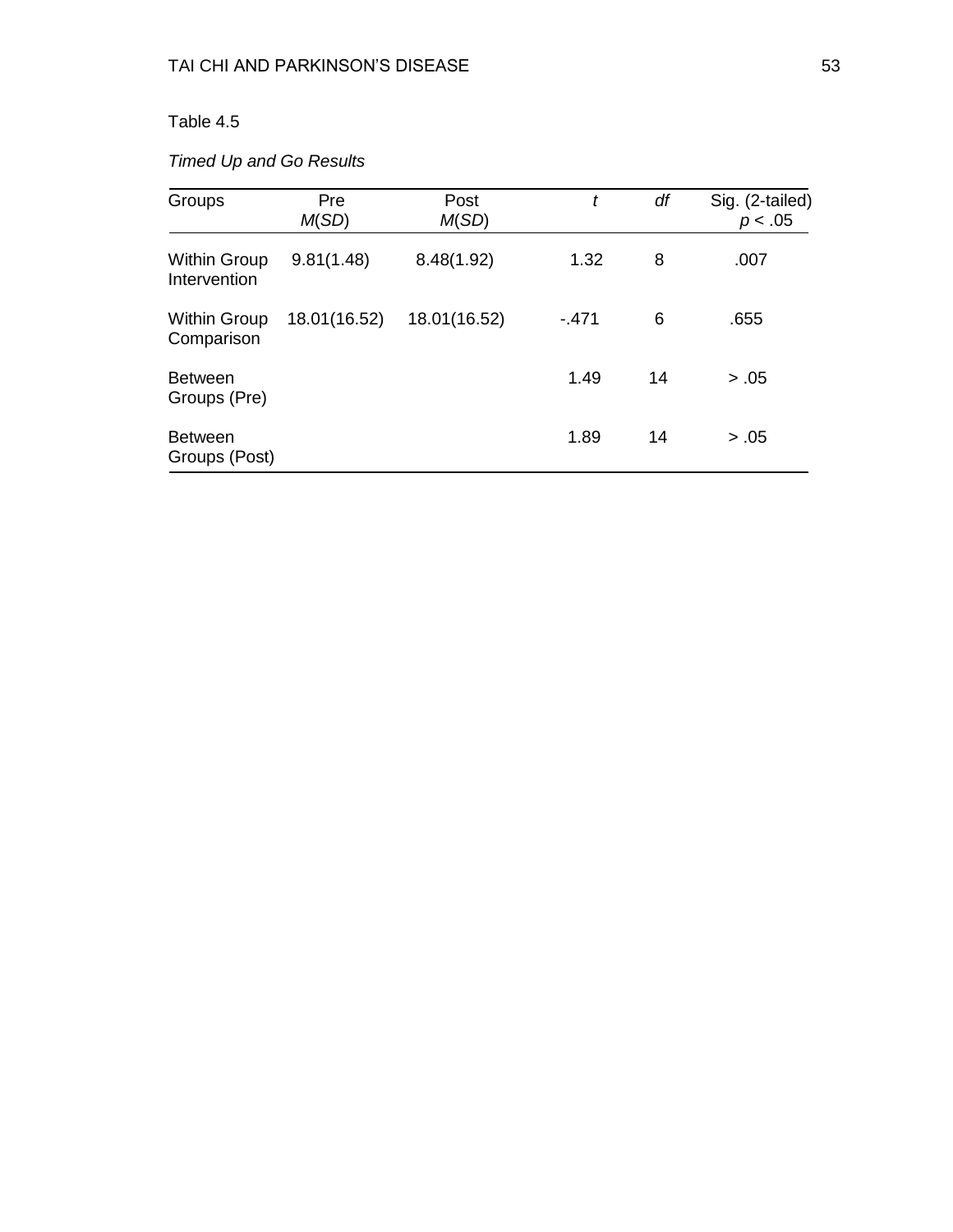group worsened over the 12 weeks. Therefore there was a difference between the groups with the pre and post testing.

 **Timed Up and Go.** The final balance measure to be discussed in the EBP project is the TUG and the results are listed in Table 4.5. This measured walking in seconds; therefore a lower number is best. Again, using the paired-samples *t*-test, the mean pretest was calculated and compared to the mean posttest score. The mean on the pretest was  $9.81$  (*SD* = 1.48), and the mean on the posttest was  $8.48$  (*SD* = 1.92). A significant increase from pretest to posttest was found *t*(8) = 1.32, *p* < .007. There was no statistically significant difference for the comparison group. The mean on the pre test was 18.01 (*SD* = 16.52) and the mean on the post test was 18.22 (*SD* = 15.45) with no significant increase found *t*(6) = -.471, *p* < .655.

 An independent-samples *t*-test was calculated comparing the means *between the groups.* An independent-samples *t*-test was calculated comparing the pre tests means of the groups. No statistical difference was found  $t(14) = 1.49$ ,  $p > 0.05$ . The mean of the intervention group (*m* = 9.81, *SD* = 1.49) was not significantly different than the mean of the comparison group ( $m = 18.01$ ,  $SD = 16.52$ ). There also was no statistical difference found  $t(14) = 1.89$ ,  $p > 05$  in the post tests of the groups. The mean of the post intervention group (*m* = 8.49, *SD* = 1.97) was not significantly different than the mean of the comparison group (*m* = 18.23, *SD* = 15.45). Therefore, the *between groups* statistics show that there was no significant difference with either group both pre or post intervention in the TUG.

 **Quality of Life.** A secondary measure not concerned with balance and falls but with quality of life was the Parkinson's Disease Questionnaire-39 (PDQ-39). The paper and pencil test was given to the intervention group both pre and post intervention of the TC and the scores were compared in a paired-samples *t*-test. The mean pretest was 14.06 (*SD* = 12.03) and the mean posttest was 13.85 (*SD* = 11.17). No significant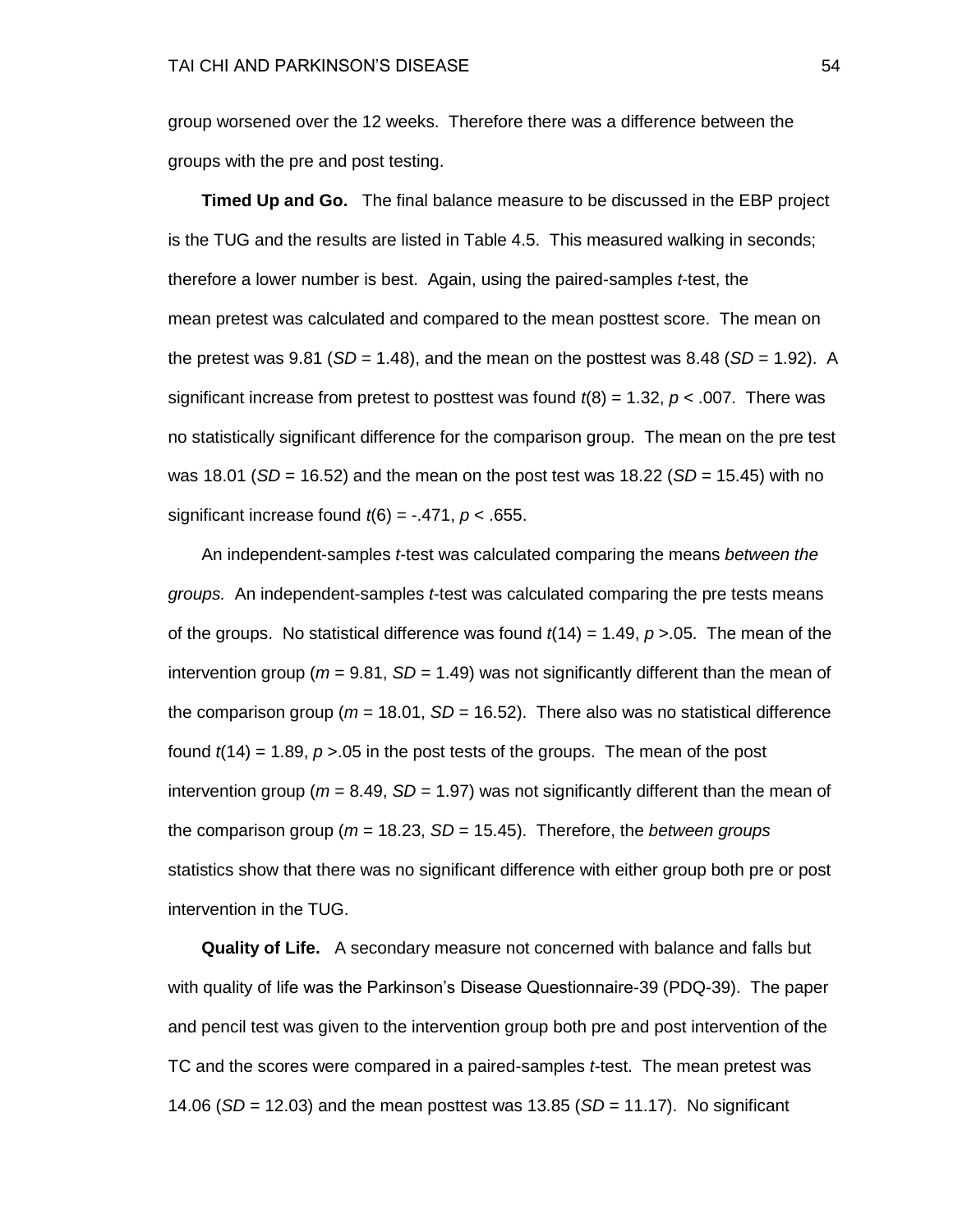difference from pretest to posttest was found *t*(8) = .2111, p< .850 in the intervention group. There was no statistically significant difference for the comparison group. The mean on the pre test was 39.5 (*SD* = 10.97) and the mean on the post test was 38.62 (*SD* = 10.82) with no significant increase found *t*(7) = 1.024, *p* < .340.

An independent-samples *t*-test was calculated comparing the means *between the groups.* An independent-samples *t*-test was calculated comparing the pre tests means of the groups. No statistical difference was found  $t(15) = 1.73$ ,  $p > 0.05$ . The mean of the intervention group ( $m = 14.06$ ,  $SD = 12.03$ ) was not significantly different than the mean of the comparison group ( $m = 26.72$ ,  $SD = 17.85$ ). There also was no statistical difference found *t*(15) = -1.52, *p* >.05 in the post tests of the groups. The mean of the post intervention group ( $m = 13.85$ ,  $SD = 11.17$ ) was not significantly different than the mean of the comparison group (*m* = 25.17, *SD* = 18.97). Therefore, the *between groups* statistics show that there was no significant difference with either group both pre or post intervention with quality of life.

 **Falls.** The participants were asked to estimate the falls they experienced for the six months prior to the start of EBP project and then kept a fall diary for the 12 weeks of the project. The falls were averaged per month. There was no significant difference in falls in the intervention group due to the attrition of the only three persons in the group that were experiencing falls. A paired-samples *t*-test was calculated to compare the mean falls pre intervention ( $m = 4.0$ ,  $SD = 5.29$ ) to mean falls post intervention ( $m = 6.0$ ,  $SD =$ 6.08) in the comparison group. There were five fallers in the comparison group and there was no significant difference  $t(2) = -3.464$ ,  $p = .080$  in their falls with their exercise as usual over the 12 weeks. The intervention group experienced no falls during the intervention period but neither group showed significant improvements with falls after the intervention.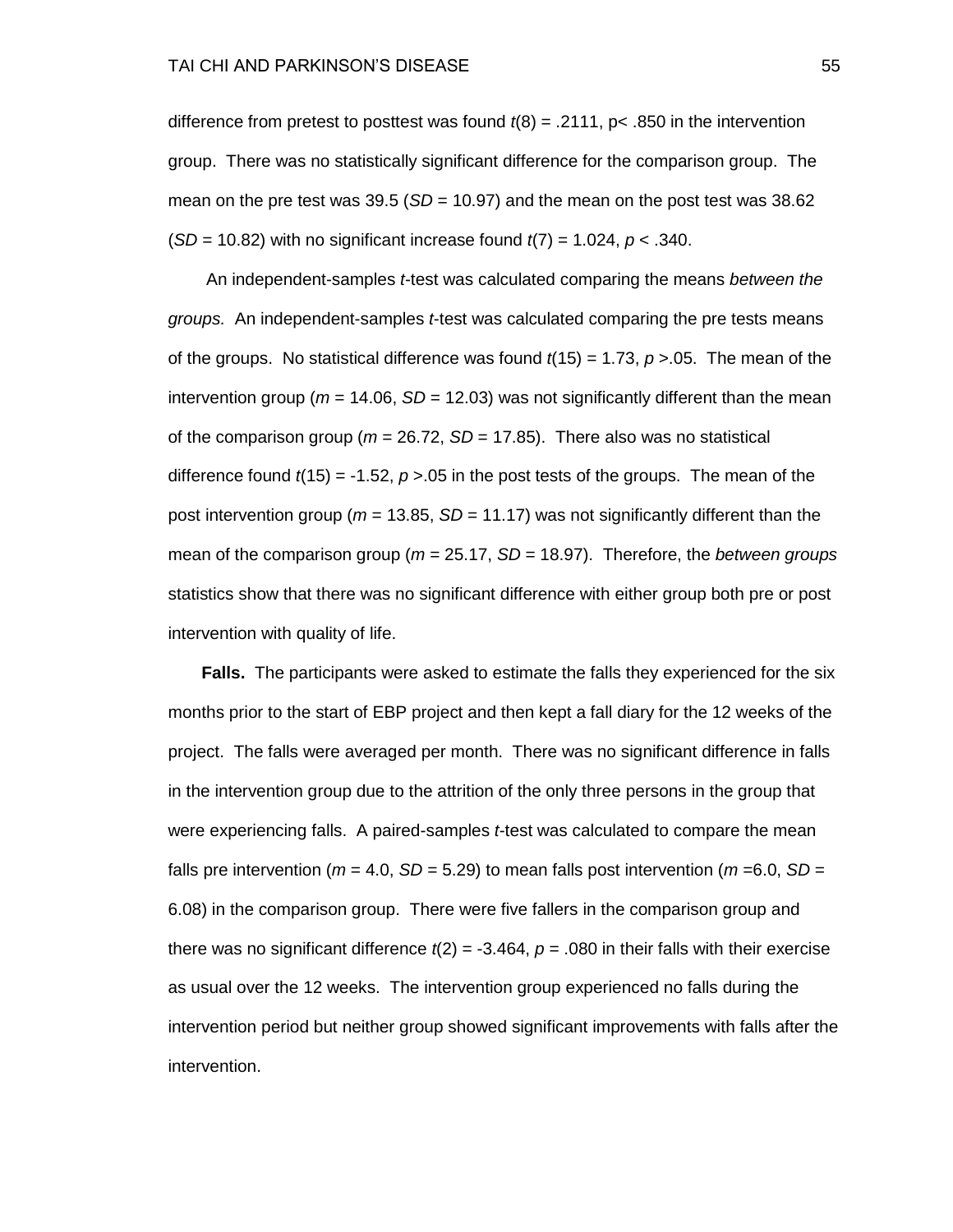### **Correlations**

 Calculations were completed using the Pearson's *r* to look for correlations between variables. The correlation between two variables reflects the degree to which the variables are related. Age and Hoehn and Yahr stages have a significant positive correlation  $r(15) = .544$ ,  $p < .024$ , indicating a significant linear relationship between the two variables. A calculation was completed for the Hoehn and Yahr stages and the years of duration and a strong positive correlation was found *r(*15) = .760, *p* < .760 indicating a significant linear relationship between the two variables. The quality of life score also correlates significantly with the years of durations and the Hoehn and Yahr stage *r(*15) = .615, *p* < .009. Therefore, the more severe the PD was the higher or worse the quality of life score was. There was a significant correlation with the Hoehn and Yahr score and dopamine replacement  $r(15) = .621$ ,  $p < .008$  indicating that the more severe the PD disease, the more likely they were to be on dopamine replacement. These findings are known by providers of PD patients and show that the disease is progressive.

### **Post Program Survey**

 A post program survey consisting of 12 questions was completed based on a fivepoint likert scale (see Appendix E). In addition to the balance changes noted, TC participants reported in a post program survey that they enjoyed participating and would recommend TC to others. The participants were asked to score their responses on the scale as either strongly agree, agree, neutral, disagree or strongly disagree. The findings of the survey can be found in Table 4.6.

 A total of 77.8% (*n* =7) respondents either strongly agreed or agreed that TC was an *appropriate* exercise. Whereas, 55.6% (n = 5) either strongly agreed or agreed that TC was enjoyable. There were 66.7% ( $n = 6$ ) of the respondents that answered positively by strongly agreeing or agreeing that they were *satisfied* with the TC program. When asked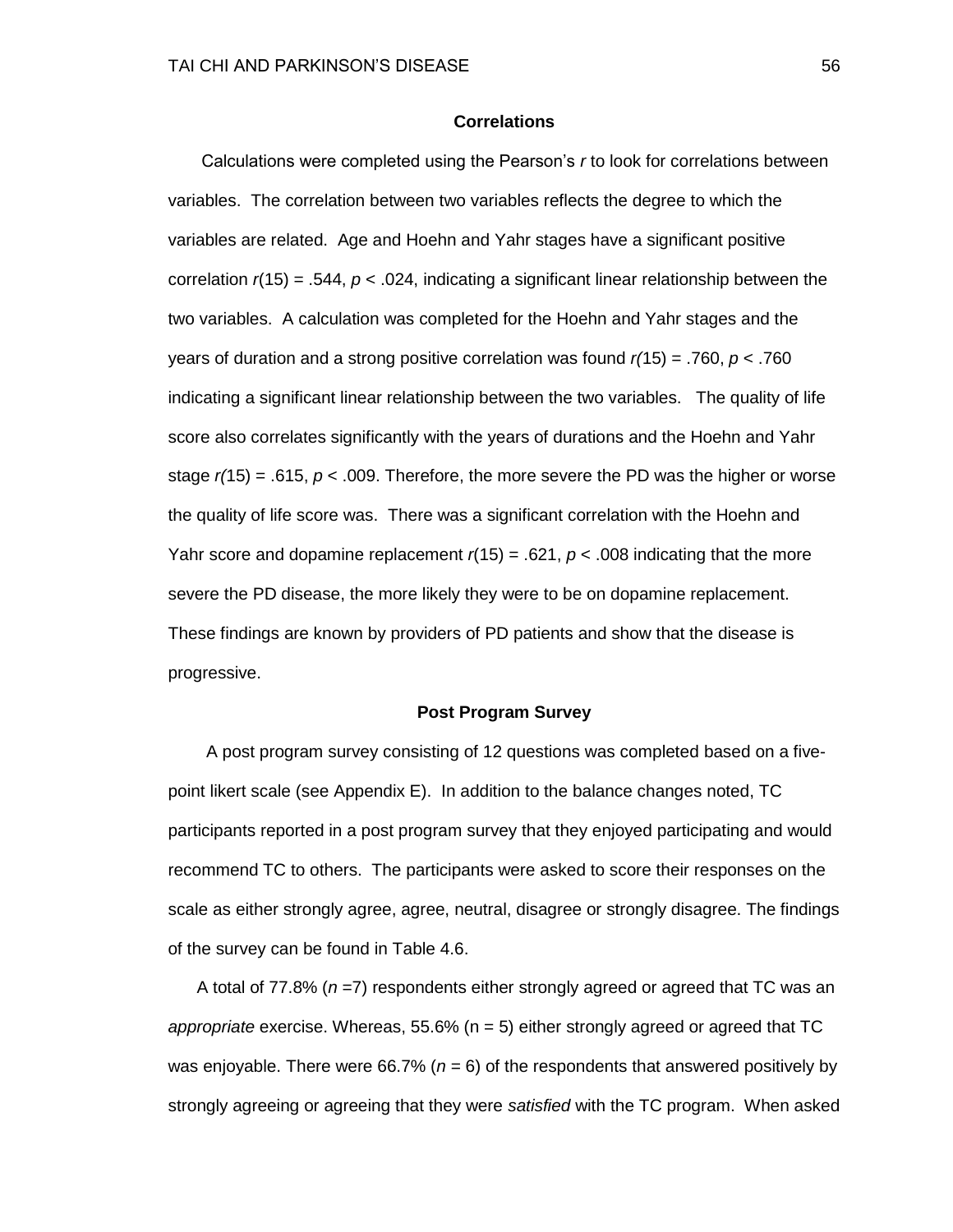if TC was *easy to learn*, 11.1% (*n* = 1) strongly agreed, 22.2% (*n* = 2) agreed, 11.1% (*n* = 1) was neutral and 55.6% (*n* = 5) disagreed. Regarding the statement, TC is *easy to perform*, 11.1% (*n* = 1) strongly agreed, 11.1% (*n* = 1) agreed, 44.4% (n = 4) were neutral and 33.3% (n = 3) disagreed. With the statement TC is *safe to perform*, 33.3%  $(n = 3)$  strongly agreed and the remaining 66.7% ( $n = 6$ ) agreed. The respondents were asked to answer if TC made them more *confident in their walking*. Of the nine participants, 22.2% (*n* = 2) strongly agreed, 22.2% (*n* = 2) agreed, whereas, 44.4% (*n* = 4) were neutral and 11.1 ( $n = 1$ ) disagreed with the statement. The statement TC *improved my balance* had 11.1% (*n* = 1) strongly agreed, 33.3% (*n* = 3) agreed, 44.4% (*n* = 4) were neutral and 11.1% (*n* = 1) disagreed. The survey statement TC *helped me be more independent* resulted in mostly a neutral response (77.8%, *n* = 7) and 11.1% (*n* = 1) either strongly agreed or disagreed. The respondents were asked if TC *improved their confidence* and 44.4% ( $n = 4$ ) agreed with this statement while 55.6% ( $n = 5$ ) were neutral with their responses. The survey questioned if the respondents wanted to *continue with TC* and this resulted in a mixed response. There were 33.3% (*n* = 3) that agreed, 22.2% (*n* = 2) that were neutral, 33.3% (*n* = 3) disagreed, and 11.1% (*n* = 1) strongly disagreed. The last item of the survey asked if the respondents would *recommend TC to others* and 22.2% ( $n = 2$ ) strongly agree, 44.4% ( $n = 4$ ) while 33.3%  $(n = 3)$  were neutral with this statement. Some of the respondents made handwritten comments on the survey which will be discussed in Chapter 5.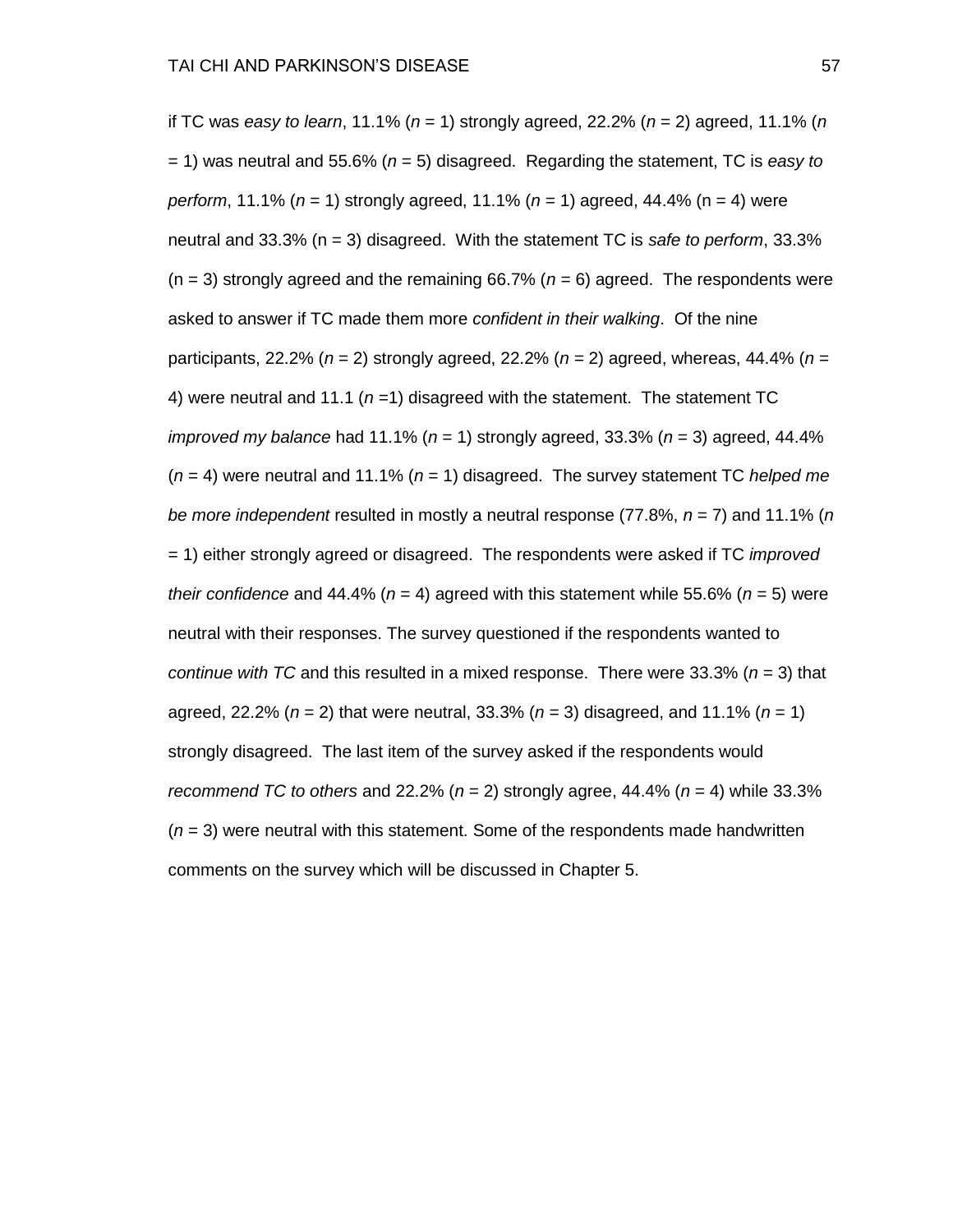# Table 4.6.

# *Post Program Survey Results*

| Survey Item                              | <b>Strongly Agree</b><br>% (n) | Agree<br>% (n) | <b>Neutral</b><br>% (n) |
|------------------------------------------|--------------------------------|----------------|-------------------------|
|                                          |                                |                |                         |
| The Tai Chi program was appropriate      | 55.6(5)                        | 22.2(2)        | 22.2(2)                 |
| The Tai Chi program was enjoyable        | 22.2(2)                        | 33.3(3)        | 33.3(3)                 |
| I was satisfied with the Tai Chi program | 11.1(1)                        | 55.6(5)        | 33.3(3)                 |
| Tai Chi was easy to learn                | 5.9(1)                         | 11.8(2)        | 5.9(1)                  |
| Tai Chi was easy to perform              | 11.1(1)                        | 22.2(1)        | 11.1(4)                 |
| Tai Chi was safe to perform.             | 11.1(3)                        | 11.1(6)        | 44.4 (4)                |
| Tai Chi made me confident in walking     | 22.2(2)                        | 22.2(2)        | 44.4(4)                 |
| My balance has improved                  | 11.1(1)                        | 33.3(3)        | 44.4 (4)                |
| Tai Chi helped me be more independent    | 11.1(1)                        | 0              | 77.8(7)                 |
| Tai Chi helped improve my confidence     | 0                              | 44.4 (4)       | 55.6(5)                 |
| I would like to continue with Tai Chi    | 0                              | 33.3(3)        | 22.2(2)                 |
| I would recommend Tai Chi to others      | 22.2(2)                        | 44.4 (4)       | 33.3(3)                 |
|                                          |                                |                |                         |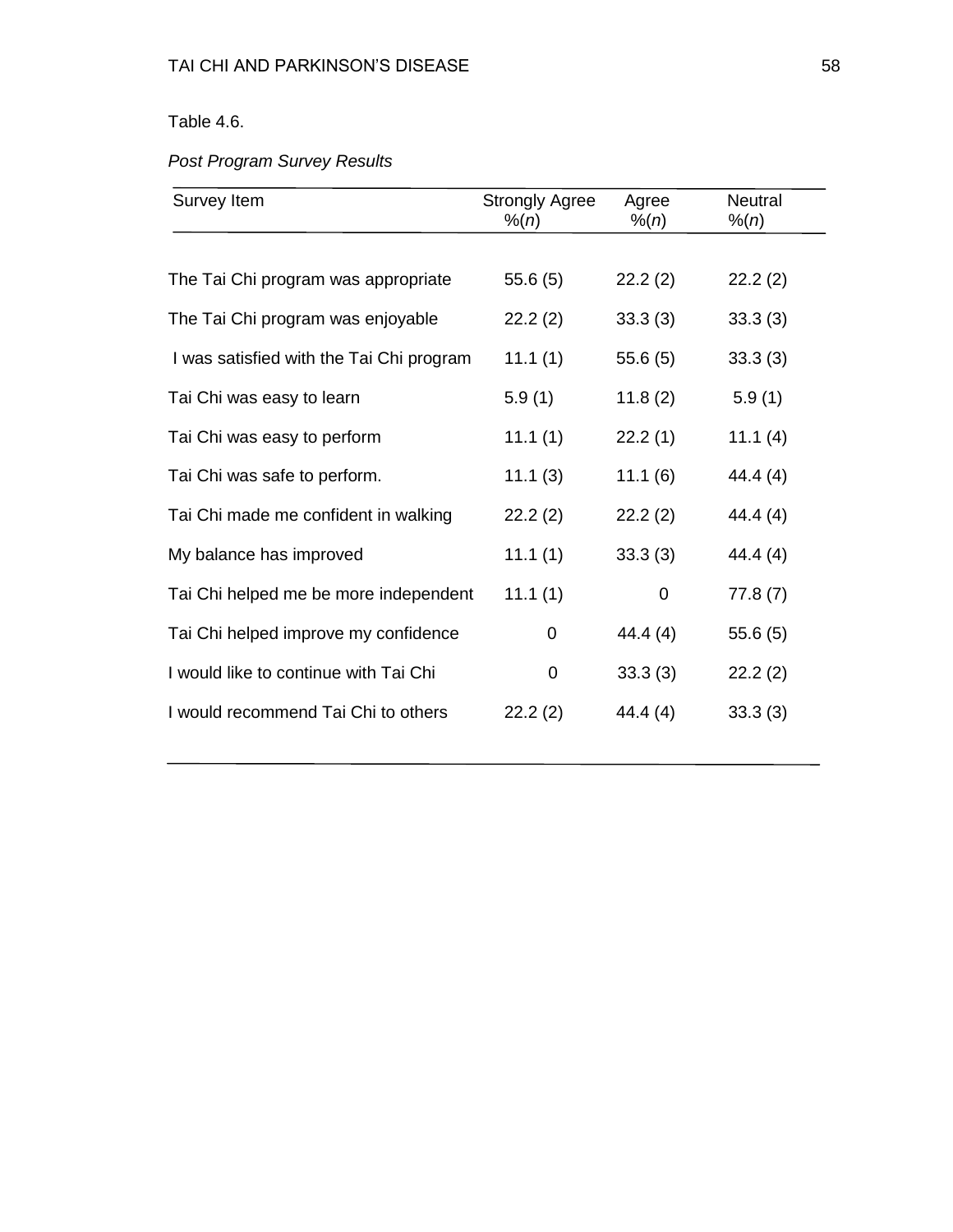## **CHAPTER 5**

## **DISCUSSION**

#### **Explanation of Findings of Findings using the PARIHS Model**

These EBP project findings will be explained using the Promoting Action on Research Implementation in Health Services (PARIHS) framework. The framework was developed to represent the processes involved in implementing evidence into practice. The framework examines the relationship between the nature of the evidence**,** the context into which the proposed change is implemented and the way in which change is facilitated (Rycroft-Malone, 2004).

### **Evidence**

 **Research**. Twenty-three sources provided the best evidence for this EBP project. The literature was in three separate categories due to a limited number of articles in the unique topic area of TC and persons with PD. Therefore, the search was expanded to include both the elderly and TC and the PD population doing various exercises to improve balance and/or decrease falls. The levels of evidence ranged from l to V as discussed in Chapter 2 with the sources designated as follows: 7- Level l, 8-Level ll, 2- Level lll, 5-Level lV, 1-Level V. The overall quality of the evidence was good. Not all of the studies demonstrated statistical significance in improving balance; some had small numbers of participants and several were not randomized control trials. The evidence is moderate in support of the use to TC in persons with PD to improve balance and decrease falls. Most of the studies have been completed in the last five years, and two large randomized controlled studies are ongoing. This subject matter is one of current interest in the fields of neurology and physical therapy.

 The relevant evidence was reviewed with the project's contact person at the health system, the director of the Healthy Generations and the TC instructor. The evidence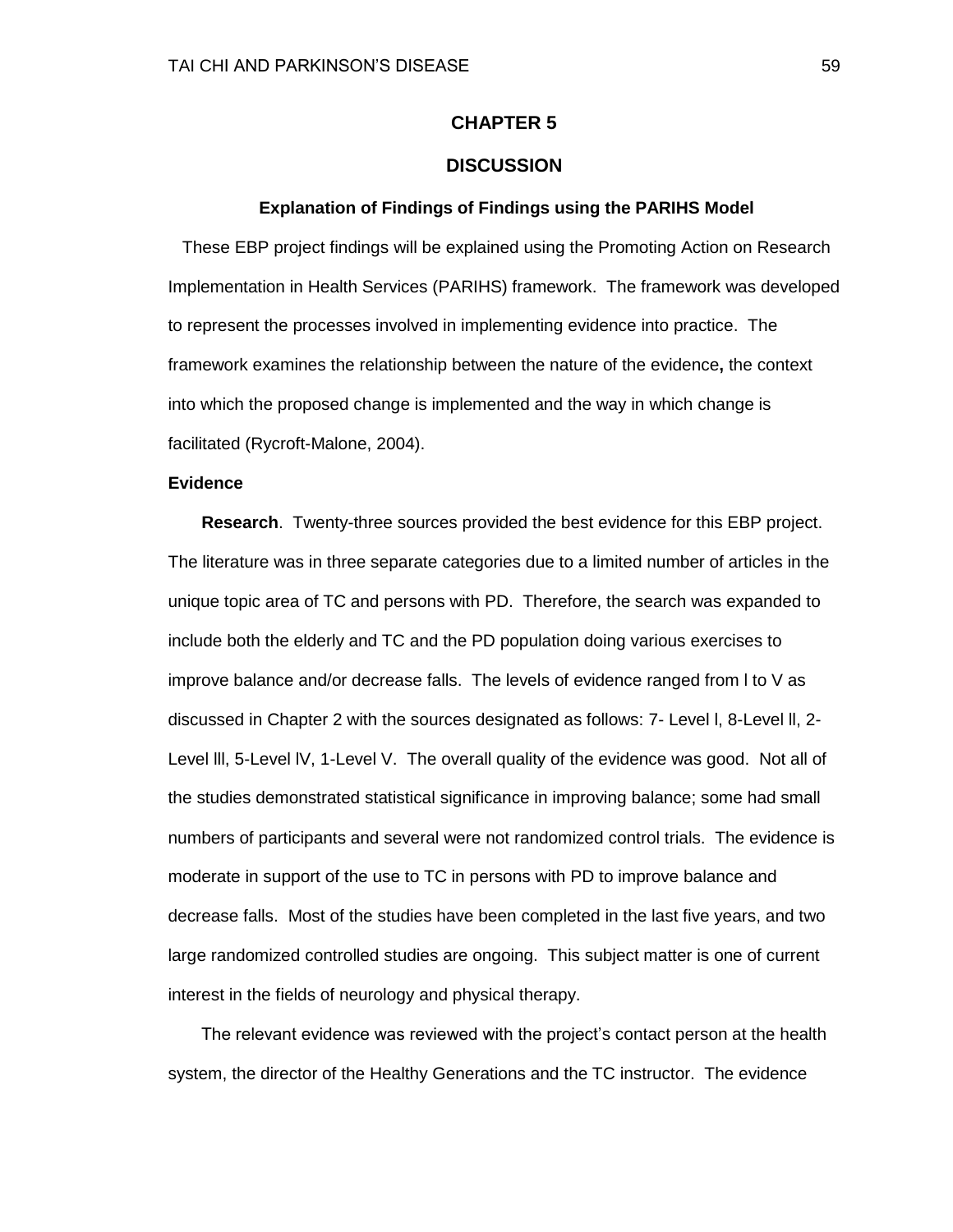supporting the use of TC in PD was also shared with the participants when the EBP project was explained to them and again to the TC group members during the program to help reinforce their need for participation. The sharing of the literature review aided in obtaining buy-in for the EBP project.

 **Clinical experience.** As mentioned in Chapter One, the common practice of neurologists and also the practice that the DNP student is employed are to order physical therapy when balance issues and falls occur. Poor balance and falls become a concern when they become more frequent and result in injury. There are several problems with this treatment choice. There is evidence that physical therapy does not have a lasting effect for longer than six months after the treatment ends (Patti, 1996). The loss of improvement is seen clinically and it is often necessary to repeat the therapy yearly or so, which is quite expensive and time consuming. Another clinical concern is the decreasing reimbursement by Medicare to cover the cost of the physical therapy. Recently the amount that will be paid per year was decreased, making it more difficult to use this intervention when therapy is needed for another medical condition. Patients often do not want to go to physical therapy and refuse this intervention, limiting the provider's options. As a practicing provider, this DNP student struggles with these issues and realizes a need to have other choices for PD patients' progressing disease state. Problems such as cost and patient preference help drive the need for EBP projects such as this one.

**Patient experience.** The literature has reported that when surveyed, there is a high satisfaction rate among PD patients with TC exercise. Several studies have included post program surveys in their data collection, and the reviews have been overwhelmingly positive (Hackney & Earhart, 2008; Kluding and McGinnis, 2003; Li et al., 2007). Therefore, the patient experience can be judged as high evidence in this subelement and should be used in the decision making process.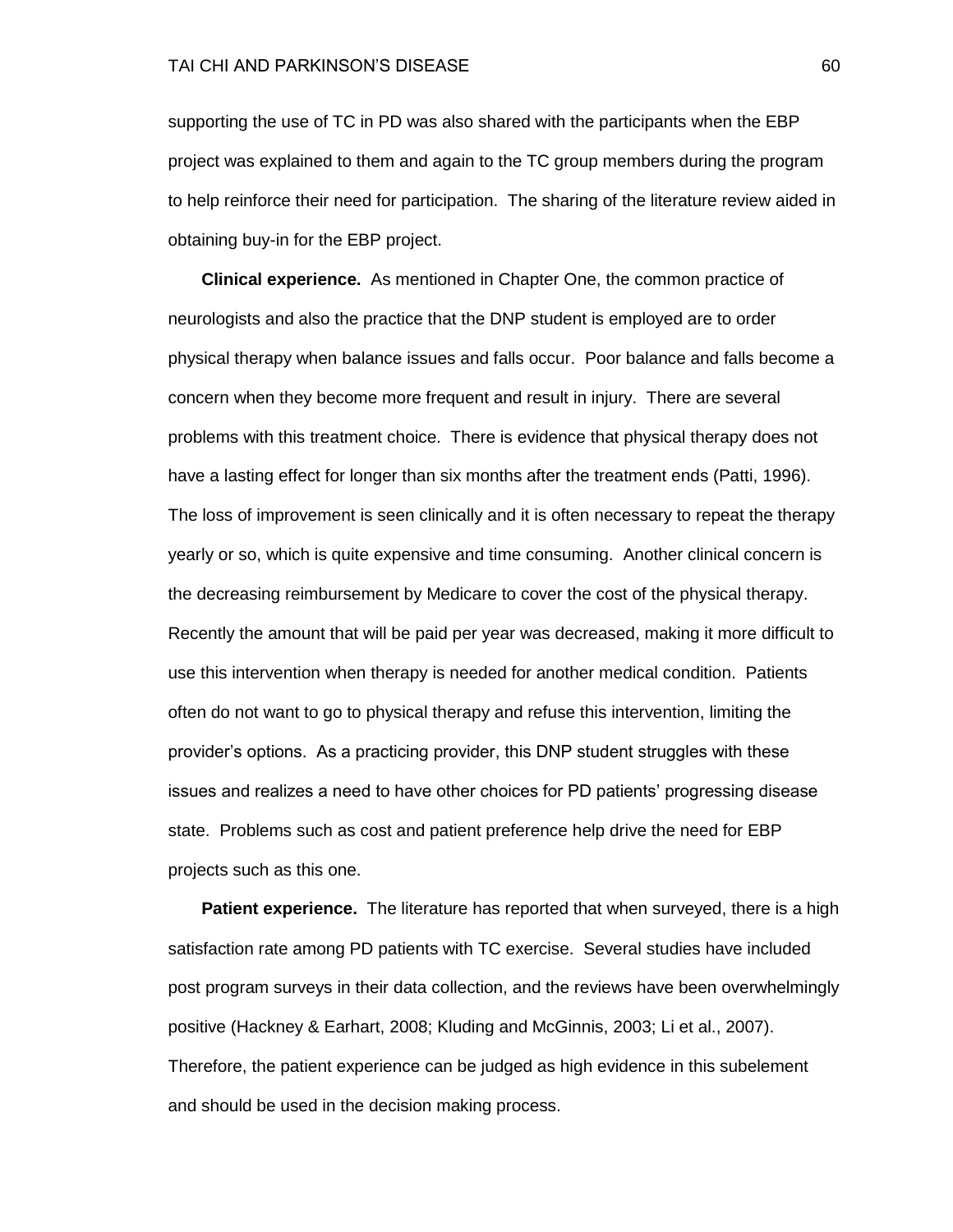### **Context**

 **Culture.** The IU Goshen Health System has a strong mission and vision, and strives to meet the health care needs of the community. The plan to meet their goals is by focusing on four key areas: best people, high quality, low cost and patient satisfaction (Goshen General Health System, 2009). More than 10 years ago the Uncommon Leader program with the New American Hospital philosophy was adopted; it encourages a culture where the colleagues implement change with the goal of exceeding best practices using the LEAD acronym (French, 2007). LEAD stands for: *lead* by example, *exceed* best practices, *act* to implement change and use *data* to drive the process. The employees are called colleagues in this health system as a display of respect. The changes were made because the administration wanted to value colleagues, and the transformation has resulted in higher employee satisfaction.

 The New American hospital supports a flat management style, focuses on value and seeks change (French, 2007). With this new attitude in place, the Goshen Health System has become more evidence-based in their patient care. Many of the changes have been implemented by the colleague due to a bottom-up action that is encouraged from administration. Successful change is rewarded and recognized in a monthly newsletter. This EBP project is an example of such action.

 The IU Goshen Health system utilizes FOCUS-PDCA to guide problem solving activities. FOCUS -PDCA is a process improvement model that is used to identify improvement opportunities and to promote a systematic approach to implementing changes (Redick, 1999). The steps are listed below.

- F- Find a process to improve
- O- Organize a team
- C- Clarify the current process
- U- Understand the current process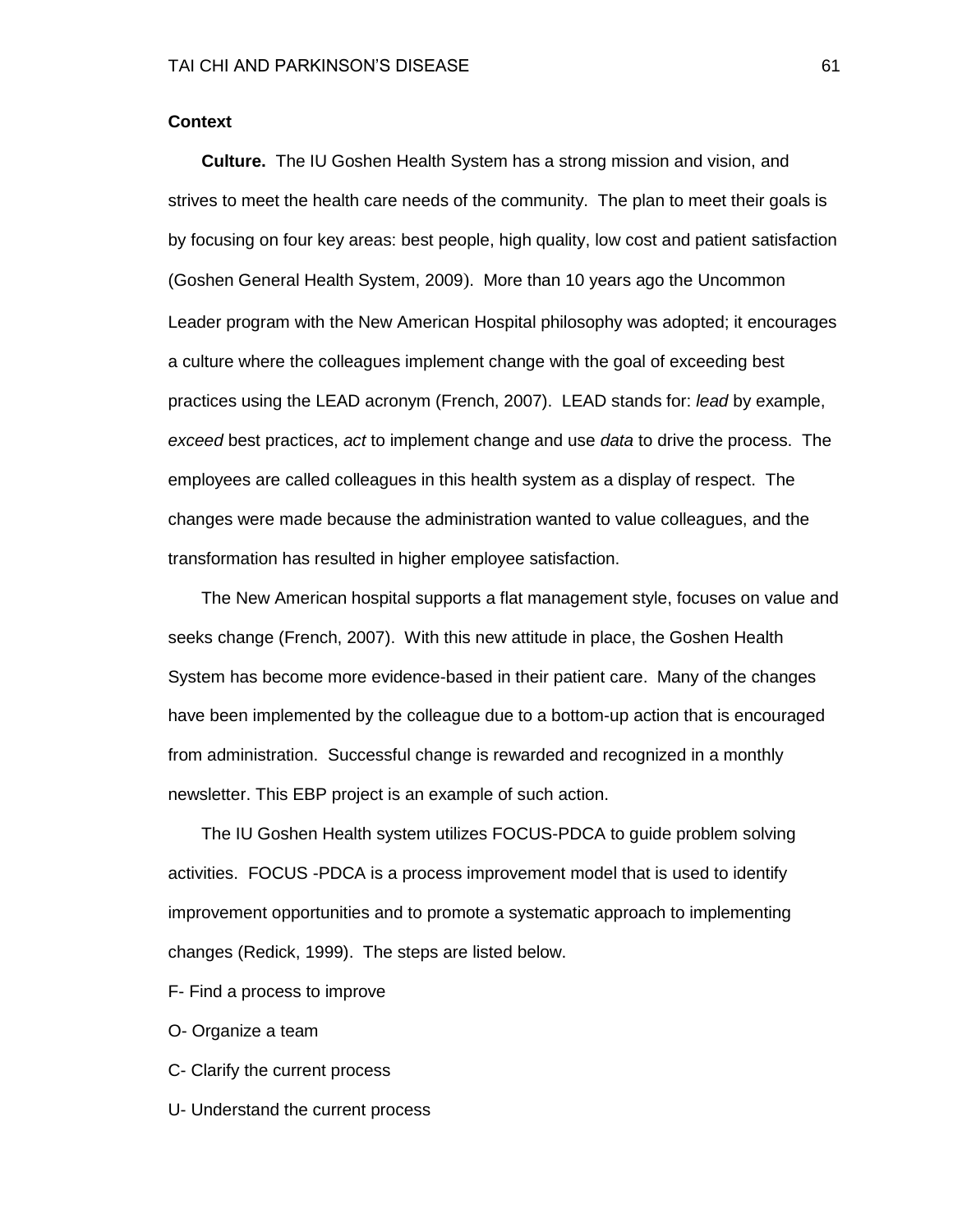S- Select a strategy for performance improvement

- P- Plan
- D- Do
- C- Check
- A- Act

The IU Goshen Health System culture encourages their colleagues to share their concerns and empowers them to improve their work environment. The goal of administration and the colleagues is to improve patient care and outcomes by becoming more evidence-based.

 **Receptive context.** The IU Goshen Health System is eager to find evidencebased, cost-effective interventions to manage chronic illnesses as noted in their mission and vision and their attitude. When the Director of Healthy Generations was approached regarding the EBP project she was enthusiastic to provide an instructor and room to hold the program. She communicated effectively and was helpful in making the necessary changes needed for this population. Currently, discussions are being held regarding the results of the project and if the program will continue.

 **Leadership.** The leadership of the health system is strong and is working towards being transformational by advocating the Uncommon Leader program. The leader or director at the Healthy Generations was not very effective because she was disorganized, and lacked follow through and patience. Customers of the Healthy Generation exercise program complained that class times would change without notice or the entire session would be discontinued without valid reason after it had become a part of their routine. The programs designed and provided there have a history of not being strongly attended or financially solvent. Both the director and the TC instructor were interested in the program and were helpful in donating their time, but the TC class was not always a high priority. A few times there was no instructor, and the class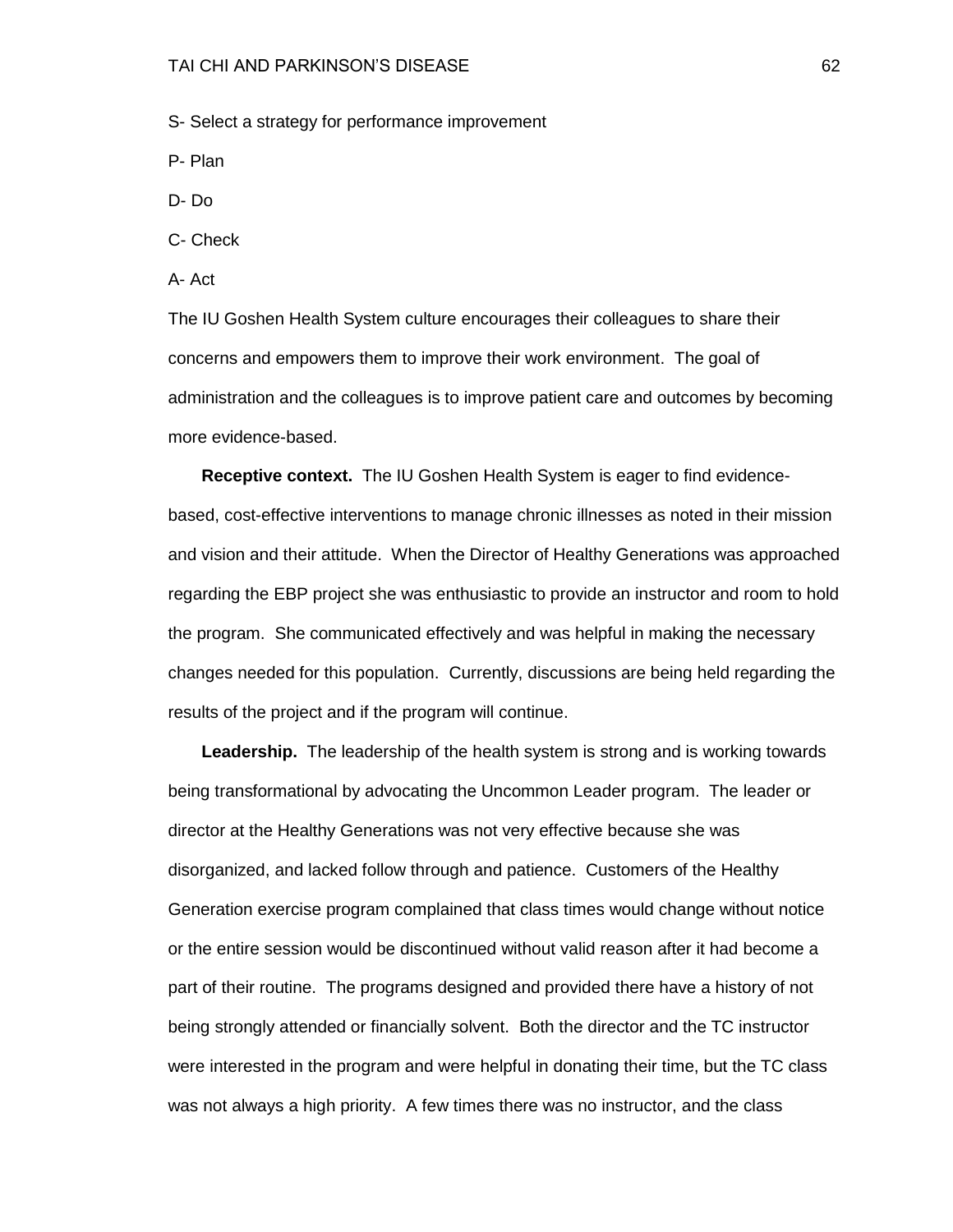#### TAI CHI AND PARKINSON'S DISEASE 63

followed the DVD instead of being led by an instructor. The class's room was moved a few times to make space for changes in scheduling of other paid scheduled classes due to miscommunication or instructors missing their class times. After observing the facility for the 12 weeks, it was apparent that there was a lack of organization and coordination. The organization's weakness affected the EBP project, as comments were made by the TC group members. Some members of the TC group shared that the moving of rooms and changing the time from one class to the next was bothersome to them. Also, the loudness of the other exercise classes was a distraction while they were trying to focus and relax during their TC class.

 **Evaluation.** There was ongoing evaluation of the TC classes, instructors and satisfaction of the participants during the 12 weeks as well as at the completion of the program. Feedback from the participants showed that they preferred certain warm-up exercises over others, reviewing moves longer before learning the next move, and preferred the live instructor over the DVD. Changes were made when possible to improve the program based on comments from the group. There was frequent contact between the project coordinator and the instructors to ensure that the program was running smoothly and attrition was kept as low as possible.

 The results of the 12 question survey were also shared with the director of the Healthy Generations and the lead Tai Chi instructor to improve the program for future classes. The survey showed that overall the program was a success and the participants were satisfied. Over half of the group found the exercise enjoyable, but only one-third felt that it was easy to learn. Almost one-half of the group reported improved balance and increased confidence in walking. It was interesting that one-third of the participants wanted to continue with TC but two-thirds of them would recommend it to others. Some of the members wrote in comments such as they enjoyed the support of being with others with the same disease, they felt that the exercise was difficult but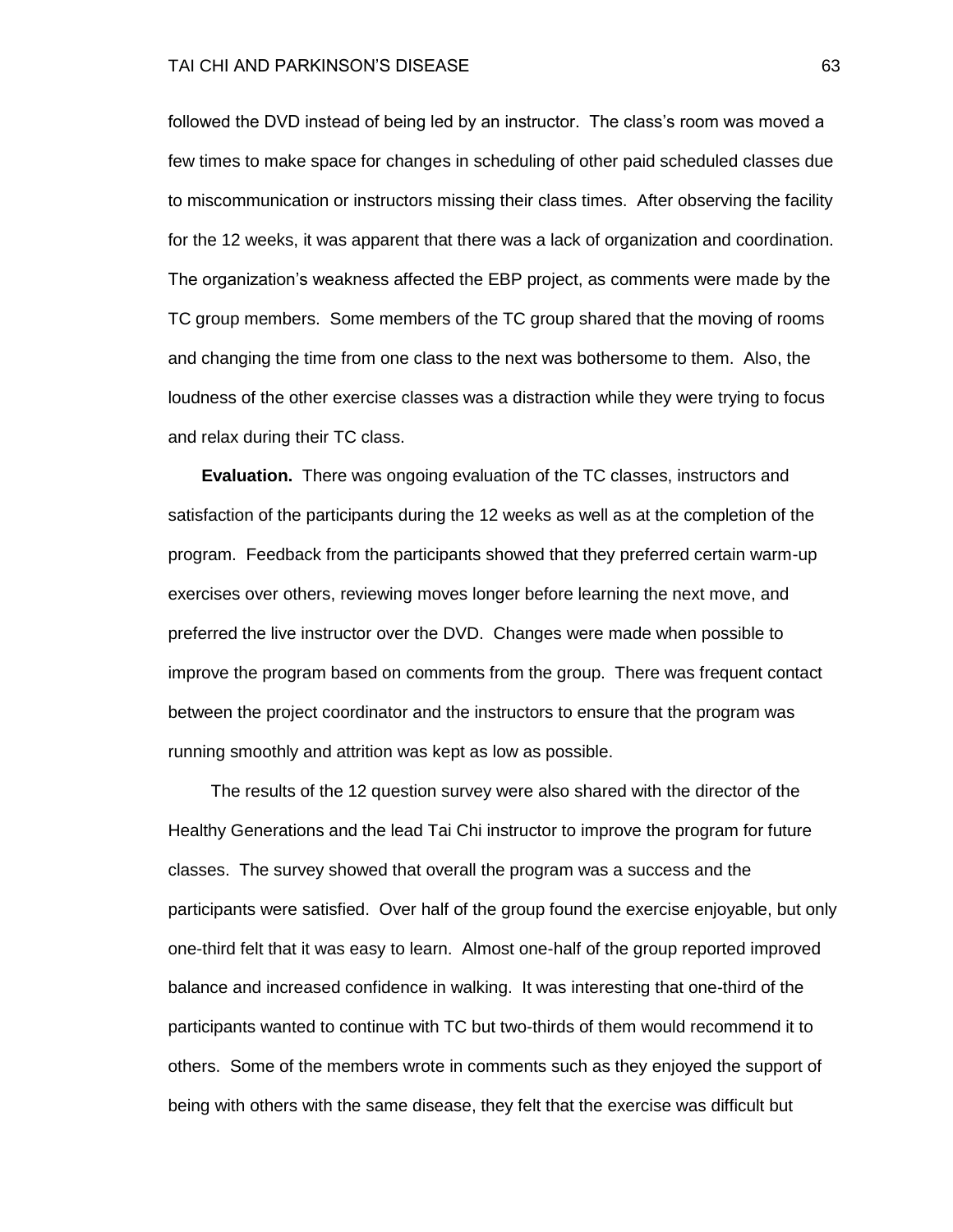would become easier over time and that they enjoyed the opportunity to be part of the project.

 The effectiveness of the program was measured using the pre and post tests for the intervention and the comparison groups. The TC program did improve balance in the intervention group but did not demonstrate any change in falls (either positive or negative) due to the fact that the nine participants that were measured were not experiencing falls. There was no change in QOL in either group. A possible reason for this is that the 12 week EBP project may have been too short for change in QOL to transpire. The participants were very concerned with learning the moves and doing the forms correctly, so that the relaxation/enjoyment phase may have occurred after learning the actual technique required to do the moves and breathing.

 Evaluation is periodically completed within the Goshen Health System using Press Ganey surveys to assess for customer satisfaction in all areas of the system in an effort to improve all aspects of care, services, and products. Also, the annual colleague evaluation and salary adjustments are awarded on fee-for-performance. This award is based on improvement of the colleague, goals set and being met on productivity in three separate areas. They are the individual, department and the health system as a whole. This is to motivate the colleague to not only excel individually but work as a team to effect the entire system.

#### **Facilitation**

 **Purpose and Role.** The facilitator of this EBP project had a holistic purpose. The aim of the facilitator was to develop a program with both the physical and emotional needs of the PD patient in focus. The goal was to find an appropriate exercise that was effective, safe, enjoyable, inexpensive and sustainable. Discussions took place with all involved to determine preferences in the program and if it was meeting their needs. The facilitator enabled the participants to share their opinions and use the program to meet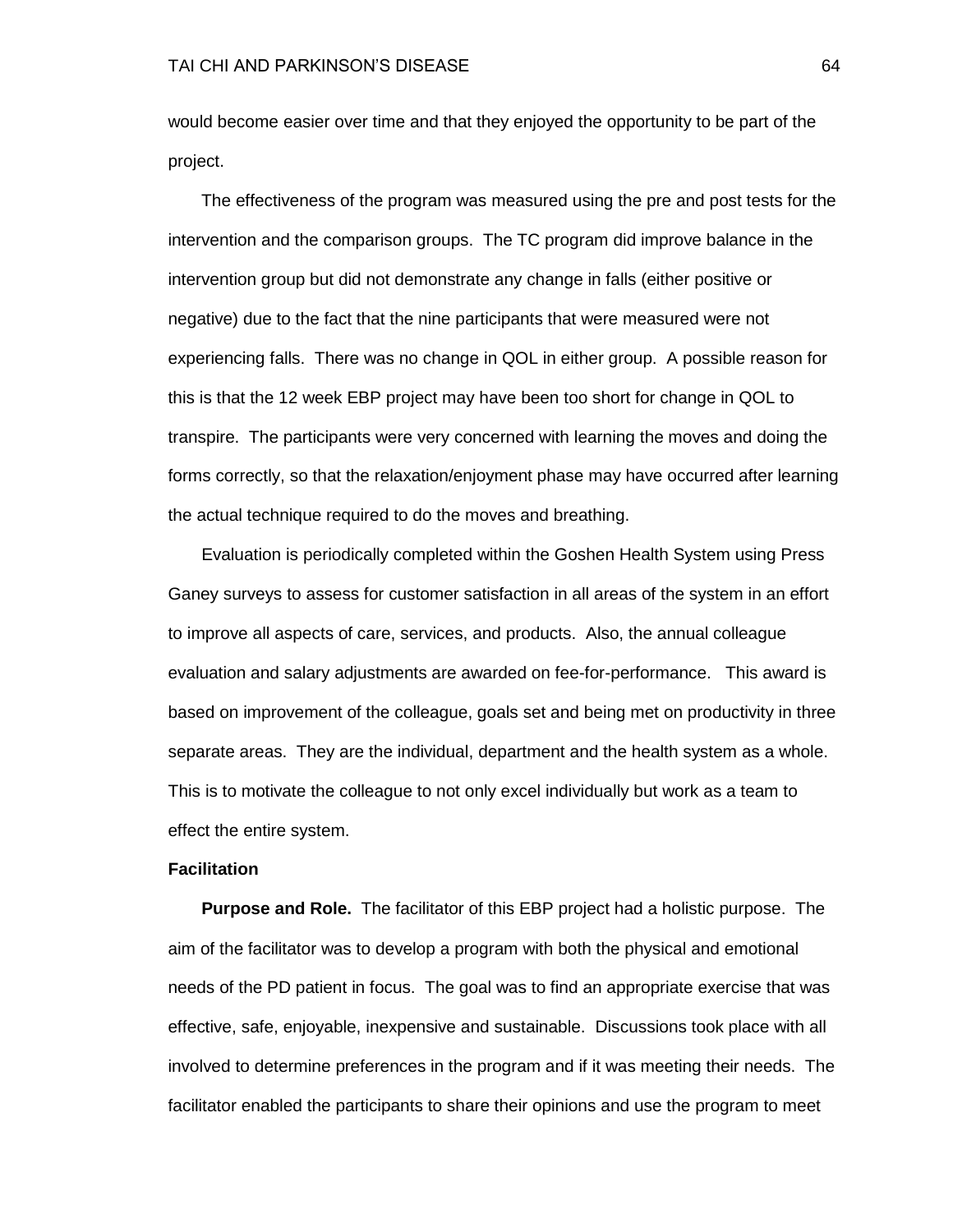new people, be a support group, and share their thoughts on their disease process. Three of the 12 participants plan to sustain the TC and partner with the Healthy Generations team to meet their needs of exercise and maintaining their improved balance status.

 The facilitator was an expert in PD and taught the TC instructors about this disease and the symptoms and how they would need to modify the classes for this disease population. Motivation was also used by the facilitator to encourage the TC instructors to be positive and encouraging with the participants. This technique was also implemented with the group members as the facilitator attended classes to be supportive and promote attendance and practice of the TC exercise.

 As the facilitator, a plan is to share these results with other providers in the IU Goshen Health System at the monthly provider meeting to allow others to learn from this EBP project and encourage similar projects to take place. A poster has been made that will provide an excellent tool to share this information internally at the health system and then also externally at a national nursing conference this Spring.

 **Skills and attributes.** The skills of the facilitator were flexibility, organization, persistence and also critical thinking and reflection. At times the facilitator was the participant of the TC classes showing interest and comradery and then at the end of class time became the PD expert to both the instructors and the group members. There was a need to be flexible and fill the roles necessary to complete the EBP project. Organization was a key skill in keeping the data controlled with the correct participant number during the pre and post intervention testing. It was imperative to be very accurate with the data collection and keeping. The facilitator also was diligent in communicating with both the participants, Healthy Generation director, TC instructors on a weekly basis. This took persistence and a desire for the project to be a success. Critical thinking was used to develop a TC program for the PD population that was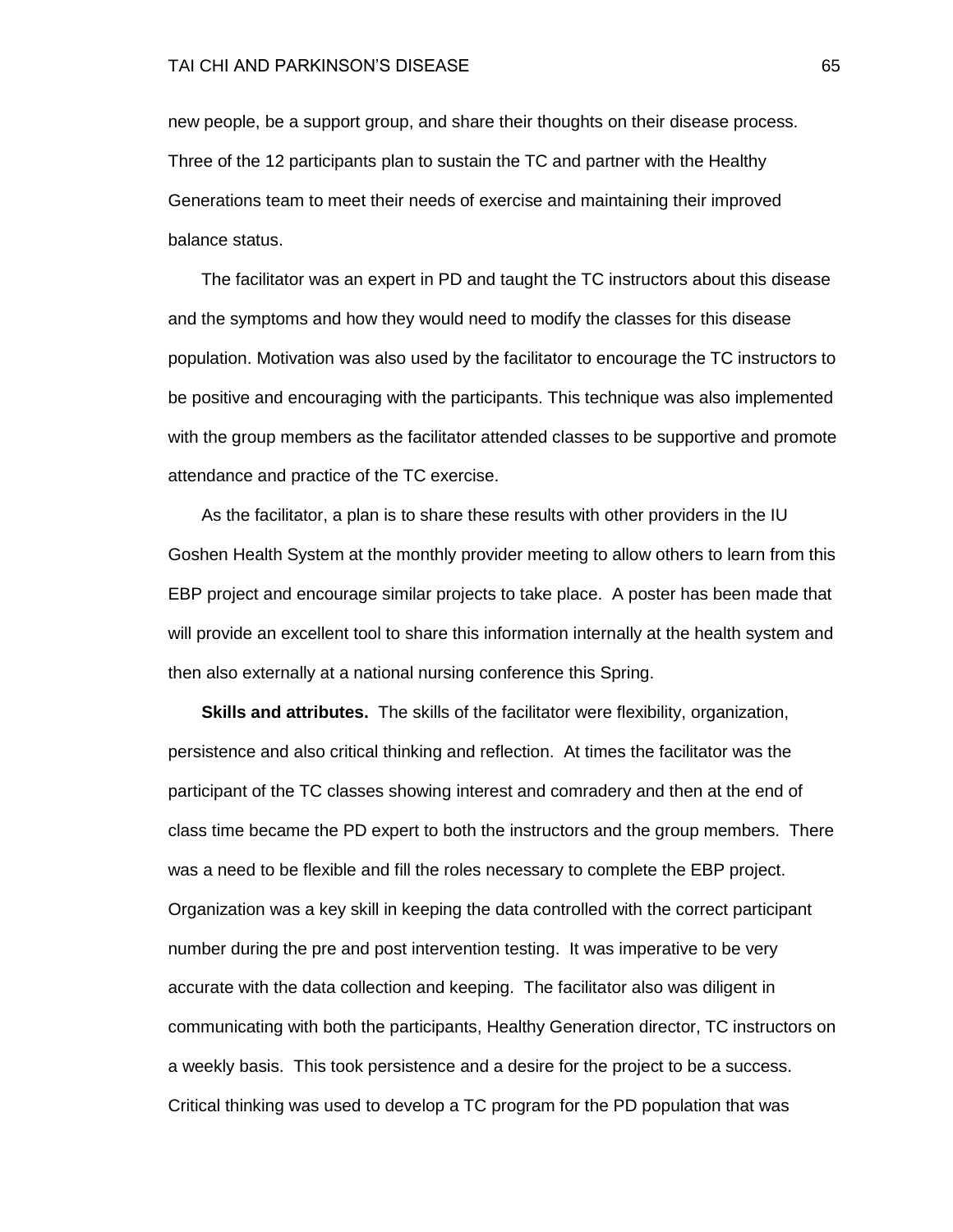based on evidence using the Stetler theoretical framework. Critical reflection is taking place after the project has been completed to improve all areas for future TC classes and programs. A suggestion for change is to have the classes for this population during the day when the PD patient has the most energy to participate in exercise versus the evening class time when fatigue becomes a factor. Also, class times should be changed to 45 minutes to help with mental focus and fatigue. A longer warm-up time may be necessary for this disease population in addition to providing time for conversation and support to be shared.

### **Implications for theory**

 Two theoretical frameworks were used to guide this EBP project. They were the Stetler model and the Transtheoretical model of change (TTM). Both theories were a good fit for the project and aided in decision making. The Stetler model provided five progressive phases to guide the EBP project. The TTM provided valuable guidance on how to be an effective facilitator with the participants of the project.

 For this EBP project, the DNP student progressed through Stetler's five phases. The *preparation phase* was first and indentified the purpose of the project and the literature regarding PD was reviewed. The next phase was *validation* and the literature was more deeply analyzed and critiqued and provided the DNP student with the knowledge that the literature was beginning to support TC as an effective exercise choice. During the third phase known as the *decision making*, the DNP student reviewed the resources that were available and determined it would be feasible to build a program for PD persons using TC exercise. There was adequate research to support the program and there was a need for this in the DNP's health system. Therefore, the EBP project moved forward. In the fourth phase known as *application*, the project was fully developed and implemented resulting in the 12 week TC exercise class that was specific for the PD person. In the fifth and final step known as *evaluation*, measures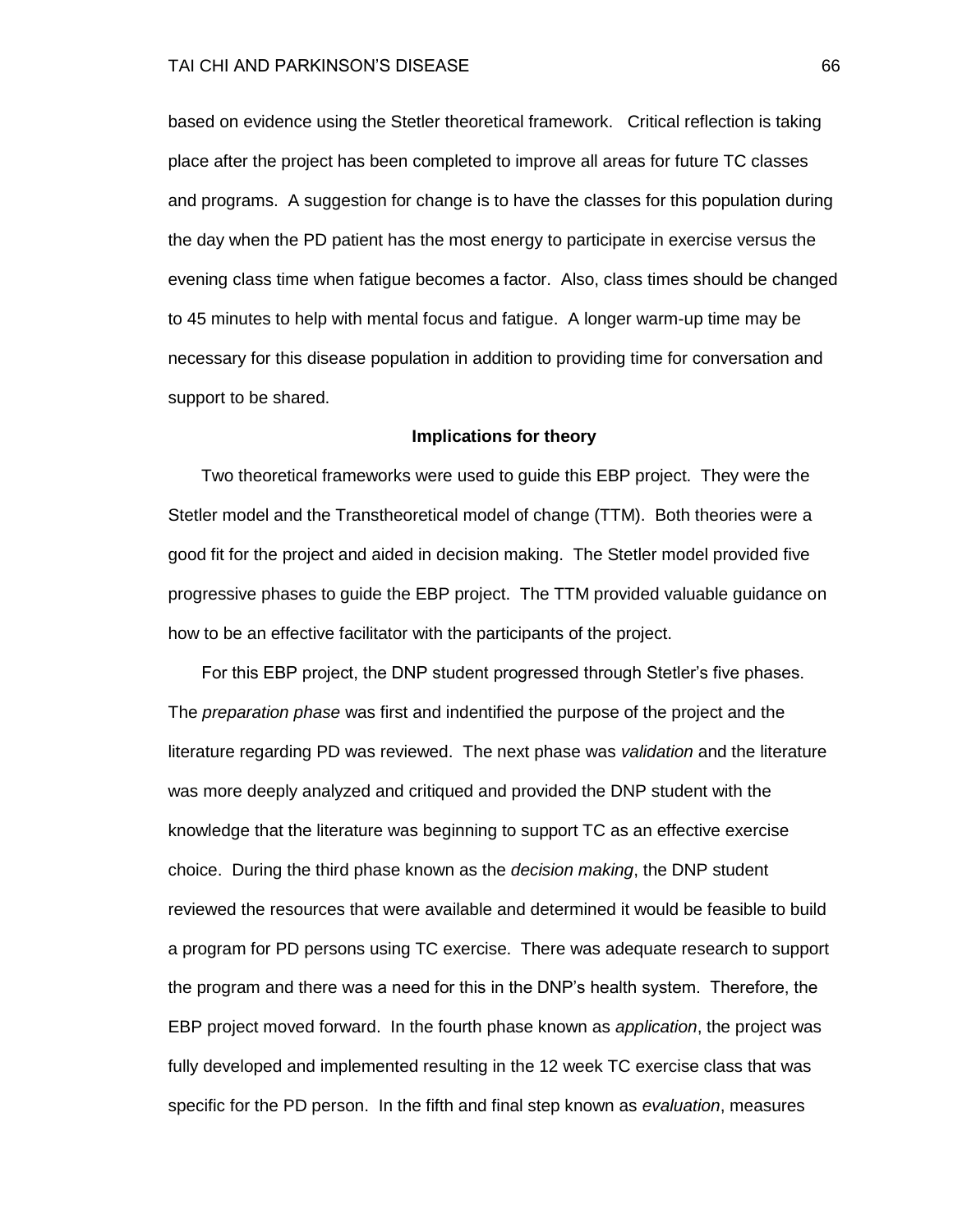were completed to determine if the intervention was effective and a survey was given to identify participant satisfaction. This phase is ongoing as improvements are necessary for future programs based on what was learned.

 Two constructs of the Stetler model that were especially beneficial were the fit of setting and feasibility of the project. The DNP student was able to find an exercise program that was available in the health system that the EBP project was planned. The TC exercise class was struggling and needed more members for it to be allowed to continue. The director was more than willing to work together to allow a new program to be developed to utilize the space and instructor. The EBP project was a feasible option for both parties.

 The TTM works well with behavior change and exercise. There are five stages of change and they were used to identify the participants' readiness for this behavior modification. Understanding at what stage along the change continuum the participant was in, aided the DNP student on how to interact with each person individually. Most of the participants were in the *preparation stage* which indicates they were read to make the changes and begin life style modifications. Others were more determined and ready and were in the *action phase*. The DNP student was able to utilize constructs of the theory in the talks that were held after classes with the group members. Self-efficacy was discussed to encourage the TC class members when they were discouraged and felt as though they were not doing well. Decisional balance was also implemented as the positives and negative of the exercise was debated.

 Both of the theories used were able to guide the EBP project and fit well with the TC intervention and the population. The Stetler model assumes a certain level of knowledge and skill by the provider to judge and make decisions about research findings, making it appropriate for nurse practitioners with experience and expertise in their fields of practice. The steps of the Stetler model allowed for a concise instructional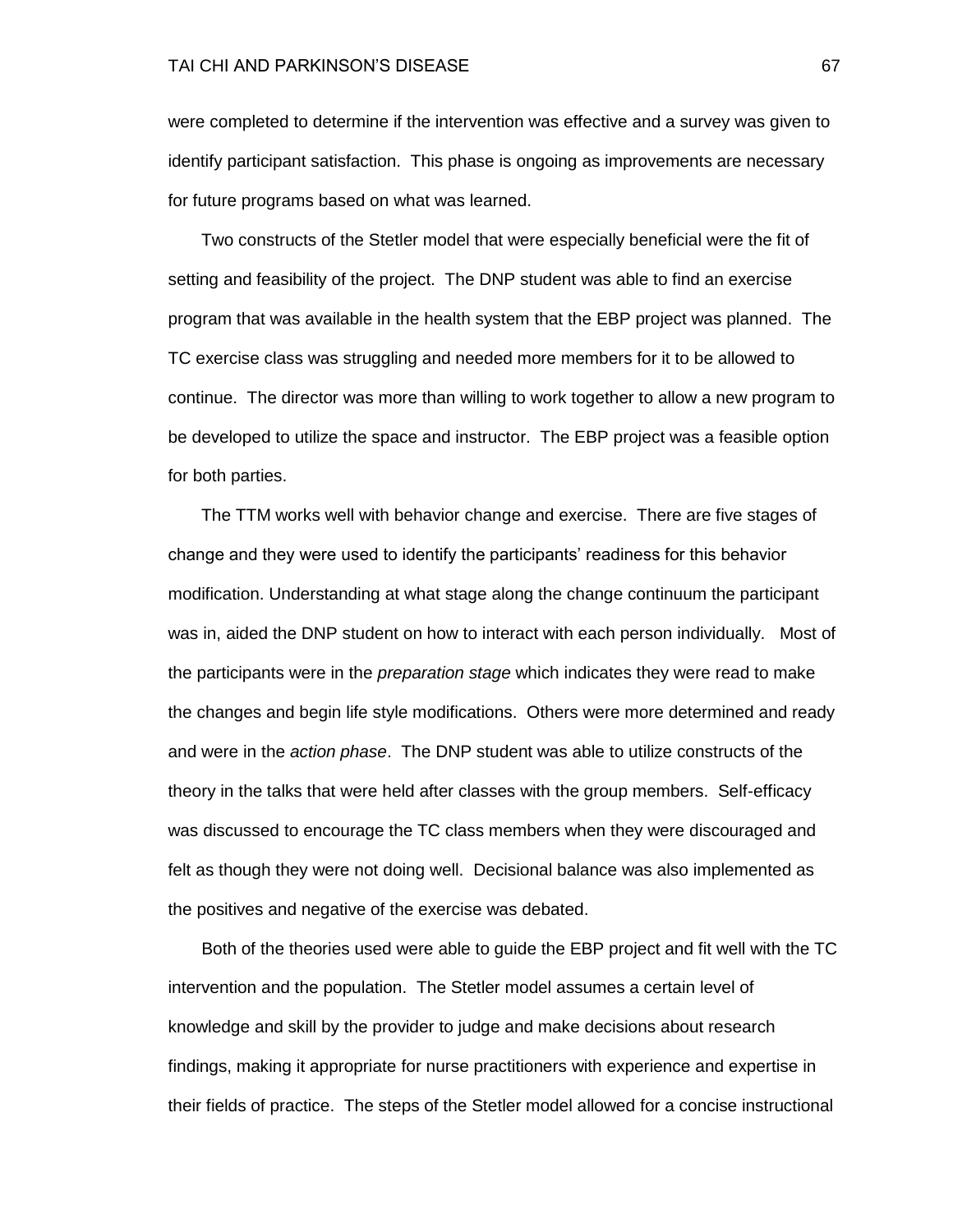format to plan and implement the program and the TTM assisted in working directly with the group members.

#### **Implications for research and education**

 Several needs for further research were identified after completion of this EBP project. Longer studies are needed to establish if quality of life can be significantly improved. It is too early to determine if there is a significant effect after 12 weeks while the participants are focused on learning the exercises. Also, a larger number of participants are needed to increase the strength of the studies and add higher levels of evidence in support of TC in PD.Many of the studies analyzed for the literature review had low numbers of subjects, including this EBP project. Additional randomized controlled trials are needed to provide evidence for generalizability to the PD population. A strength of this EBP project was that it was randomized and had a control group with a blinded rater that completed the balance outcome measures. A weakness as noted above was the low number of participants.

 This population may require an even more modified, simpler Tai Chi. The post program survey results indicated that even the modified shorter version of TC used in this program was difficult to learn and perform for this disease population. In this EBP project the PD patients were given chairs to assist with balance or to sit to rest and this was helpful. They used them less often as the 12 weeks progressed and no one needed a chair in the last two weeks. The classes should also be offered earlier in the day when the PD patient in less fatigued and ready to exercise. Programs will need to be designed and then evaluated for safety, effectiveness and patient satisfaction.

 The results of this EBP project need to be shared with other providers so that clinical practice can be affected. Health care providers can refer PD patients to a TC program with the knowledge that it is safe, well received and a cost-effective alternative to physical therapy that may help improve balance and reduce falls.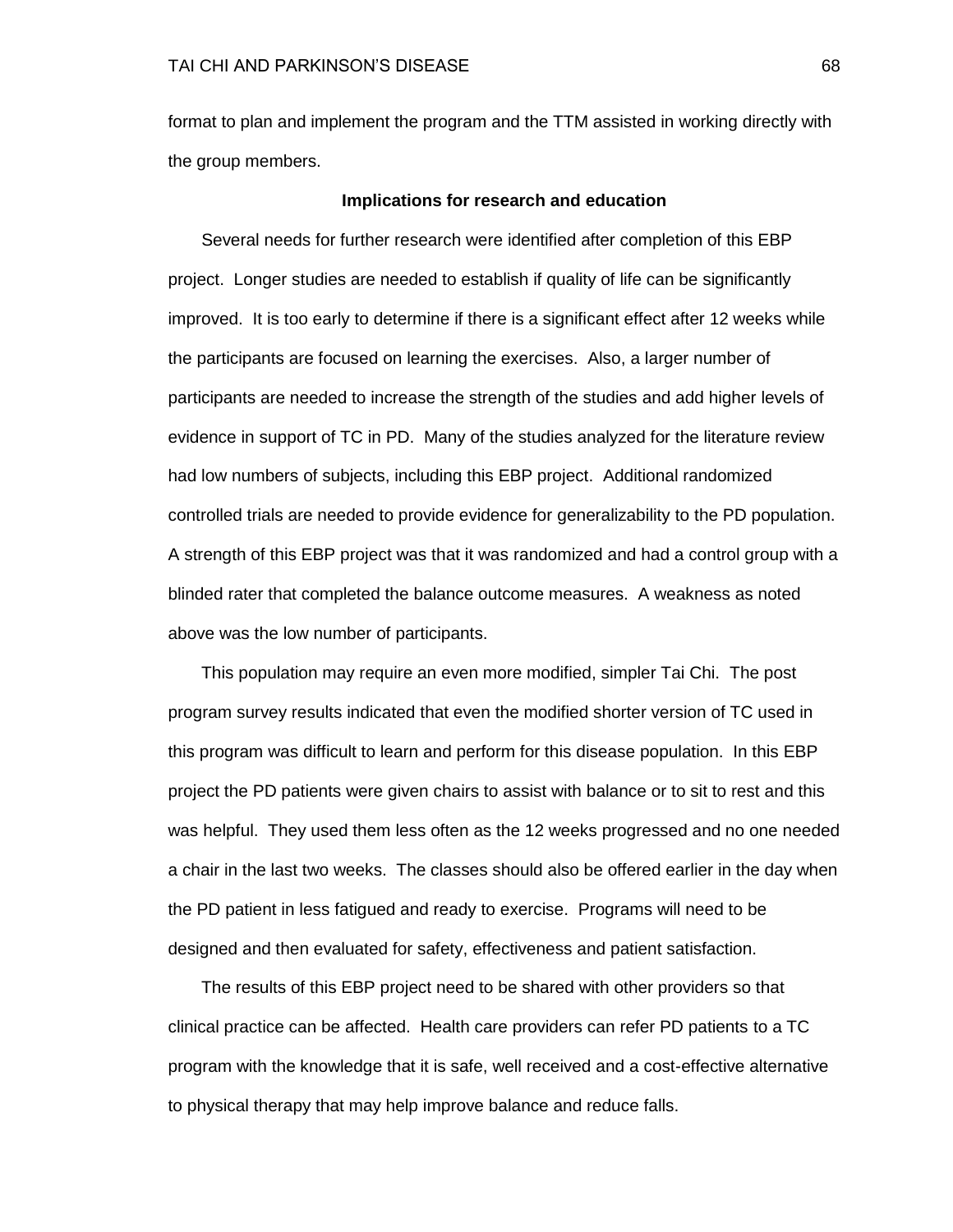#### **Conclusion**

 Parkinson's disease is a progressive neurological disease that results in significant functional limitations leading to impaired gait and balance, falls and eventually to disability with over one million individuals in the United States being affected (Parkinson's Disease Foundation, 2010). No treatment has been discovered to date to slow or stop the progression of this disease. Instead, therapy is directed at treating the symptoms that are most bothersome to the individual with PD (Jankovic, 2008). The typical treatment approaches are medication and surgical therapy. Other treatment approaches include general lifestyle modifications such as rest and exercise, physical therapy, and speech therapy (Parkinson's Disease Foundation, 2010). Medication therapy tends to become ineffective after several years and exercise may be needed throughout all the stages of the disease (Cutson, Laub, & Schenkman, 1995).

 Tai Chi is applicable for adults and patients with chronic disease, such as PD (Wong, Lin, Chou, Tang, & Wong, 2001). The Yang Style TC is the most popular and the most common style used with the elderly and in persons with chronic disease. TC provides training that improves muscle strength through stationary and moving exercises while addressing the need to control balance over a constantly changing base of support (Li et al., 2003). TC has also been found to be a low-cost form of exercise because no equipment is needed, just a facility to run the class, a qualified instructor and handout materials to help the participant learn and practice the moves (Li, et al., 2008).

 As a practicing provider, the DNP student recognized the need for an effective, more enjoyable, less expensive option to physical therapy for PD patients that were experiencing postural instability and falls. The Institute of Medicine report has proposed evidence-based practice (EBP) as one of its key strategies to meet the goal of providing high quality care (IOM, 2001). Clinicians use the EBP process to find, appraise, critique, and apply relevant research to make decisions regarding patient care. After reviewing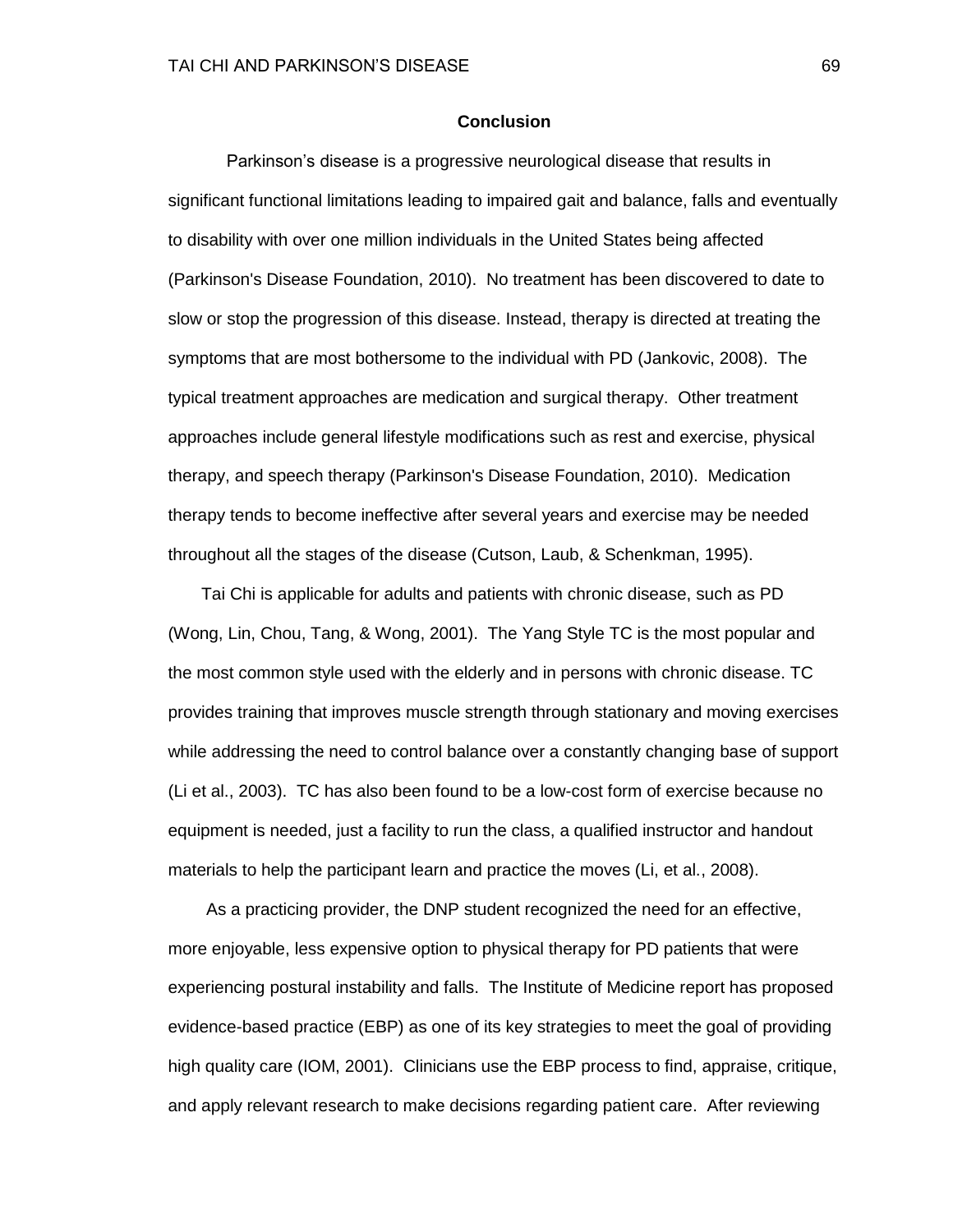#### TAI CHI AND PARKINSON'S DISEASE 70

the literature and assessing needs and attributes of the health system available, it was determined that TC exercise was a feasible, evidence-based intervention choice. The number of participants in the project was lower than planned but it was randomized and controlled adding to the strength of the project.

 It can be concluded that TC is an effective way to reduce balance problems in addition to a safe and helpful form of exercise for persons with PD. The three participants that dropped from the project were the only ones experiencing falls in the intervention group; therefore it was impossible to determine if the TC would demonstrate significance in fall reduction. In this EBP project, the secondary outcome of QOL was not significant and a possible reason for this is the short time frame. The participants commented that the modified short form TC was difficult to learn and perform, so advanced practice nurses and additional EBP projects may need to develop an easier form for this population.

 There are plans in the spring to reintroduce the program for persons with PD. A small fee will be charged for the class. Also, the results of the project will be shared with providers in the health system for dissemination of evidence and use in their practices. Verbal feedback has been mostly positive regarding the program but more importantly, an overwhelming appreciation was shared that an interest was taken in the participants' disease process and improving their outcomes.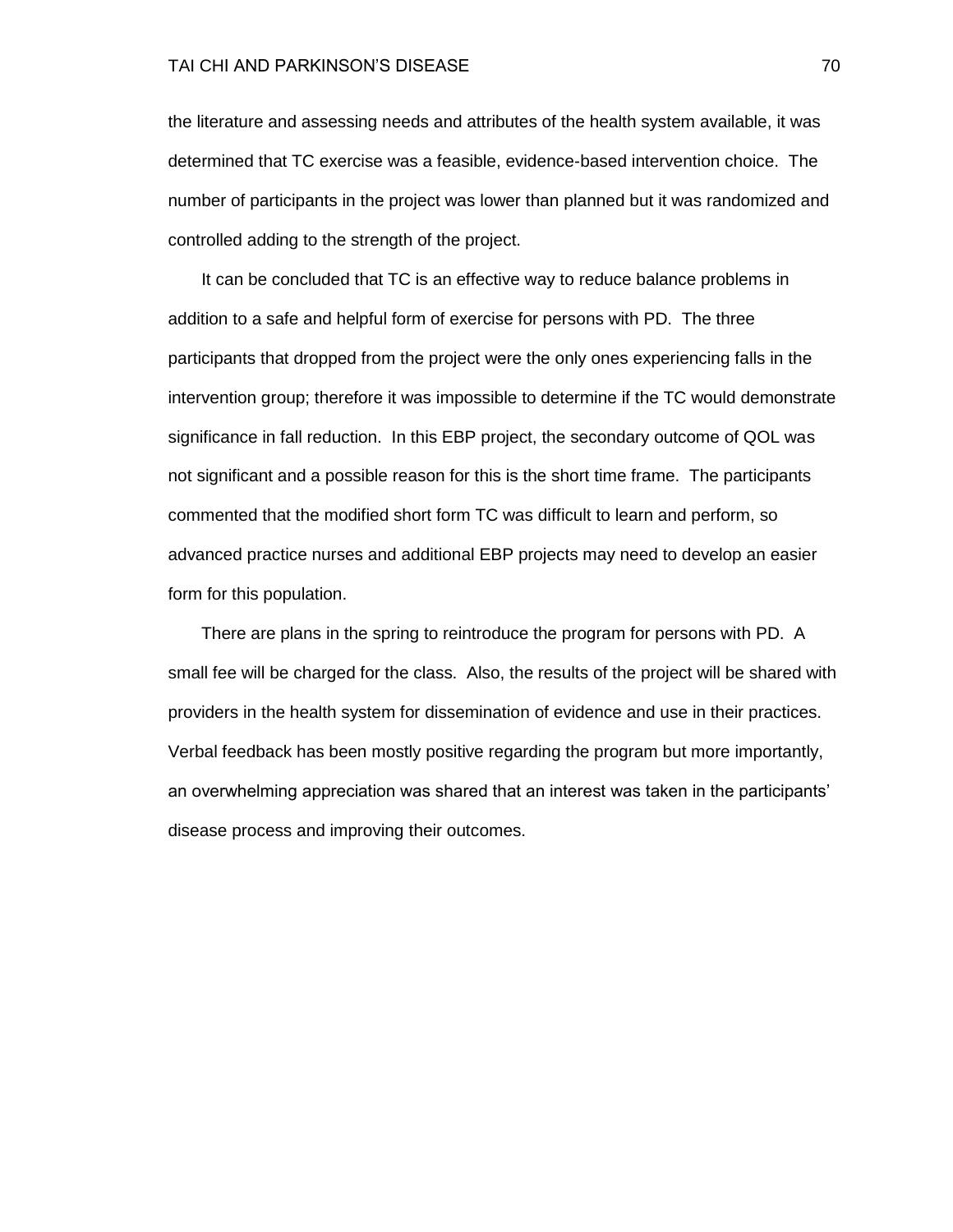### **REFERENCES**

American Association of Colleges of Nursing (2004). AACN position statement on the practice doctorate in nursing.

http://www.aacn.nche.edu/DNP/DNPPositionStatement.htm

- Bigalke. J. (2010). Episode-based payment: Bundling for better results. *Healthcare Financial Management: Journal of the Healthcare Financial Management Association, 64*(2), 36-39.
- Bloem, B. R., Grimbergen, Y. A., Cramer, M., Willemsen, M. D., & Zwinderman, A. H. (2001). Prospective assessment of falls in Parkinson's disease. *Journal of Neurology, 248*, 950-958.
- Bryant-Lukosius, D., & DiCenso, A. (2004). A framework for the introduction and evaluation of advanced practice nursing roles. *Journal of Advanced Practice Nursing, 48*(5), 530-540.
- Crizzle, A. M., & Newhouse, I. J. (2006). Is physical exercise beneficial for persons with Parkinson's disease? *Clinical Journal of Sports Medicine, 16*, 422-425.
- Cutson, T., Laub, K., & Schenkman, M. (1995). Pharmacological and nonpharmacological interventions in the treatment of Parkinson's disease. *Physical Therapy, 75*, 363-373.
- Dibble, L. E., Addison, O., & Papa, E. (2009). The effects of exercise on balance in persons with Parkinson's disease: A systematic review across the disability spectrum. *Journal of Neurologic Physical Therapy, 33*(1), 14-26. doi: 10.1111/j.1532-5415.2005.53375
- Douglas, B. (2010). *Parkinson's disease & tai chi therapy*. Retrieved from World Tai Chi Day Web site: http://www.worldtaichiday.org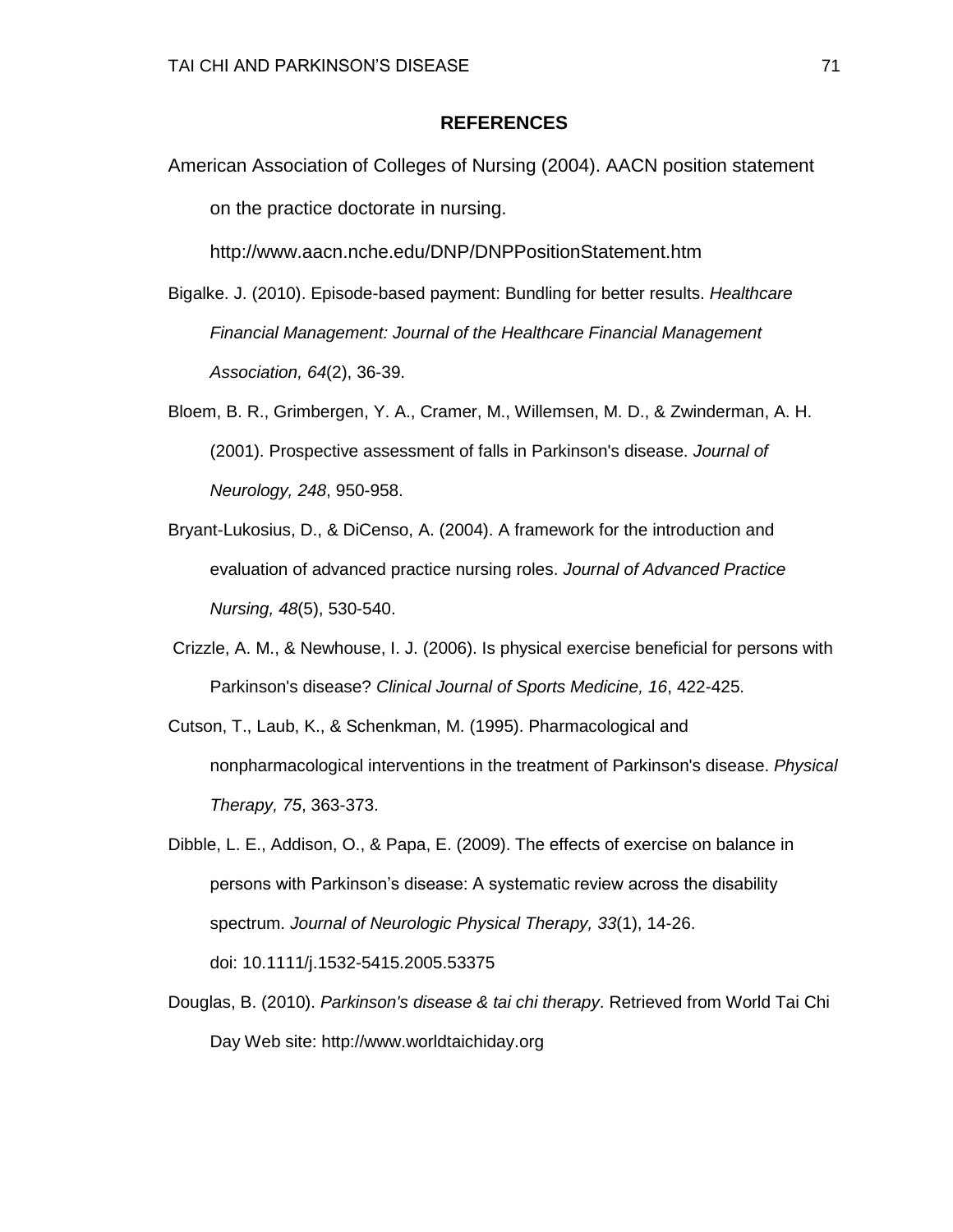- Duncan, P. W., Suudenski, S., Chandler, J., & Prescott, B. (1992). Functional reach: Predictive validity in a sample of elderly male veterans. *Journal of Gerontology, 47*(3), 93-98.
- Dunn, T. (Producer). (1999). Tai chi for health: Yang short form [DVD]. Available from http://www.amazon.com
- Duran, L. S. (2003). Motivating health: Strategies for the Nurse Practitioner. *Journal of American Academy of Nurse Practitioners, 15*, 200-205.
- French. L. (2007, November 8). In Goshen Health System (Ed.), *Dague: Listen to your organization*. Retrieved March 3, 2010, from Goshen Health System. True Care Web site: http://www.goshenhosp.com/mainasp?id
- Gillespie, L. D., Robertson, M. C., Gillespie, W. J. Lamb, S. E., Gates, S., & Cumming, R. G. (2009). Interventions for preventing falls in the older people living in the community. *Cochrane Database of Systematic Review, 1*. Retrieved from Cochrane Library database, CD007146.
- Goshen General Health System. (2009, December 3). *Mission, values and vision*. Retrieved March 3, 2010, from http:www.goshenhosp.com/main.asp?id
- Gunderson, A. J., & Tomkowiak, J. M. (2004). Dynamic health promotion for the geriatric population. *Rehabilitation Nursing, 29*(2), 45-48.
- Haas, C. J., Waddell, D. E., Wolf, S. L., Juncos, J. L., & Gregor. R. J., (2005). *The influence of tai chi training on locomotor ability in Parkinson's disease*. Annual Meeting of American Society of Biomechanics 2006. Retrieved from http://www.asbweb.org/conferences/2006/pdf/154.pdf
- Hackney, M. E., & Earhart, G. M. (2008). Tai chi improves balance and mobility in people with Parkinson disease. *Gait Posture, 28*, 456-460. doi:10.1016/j.gaitpost.2008.02.005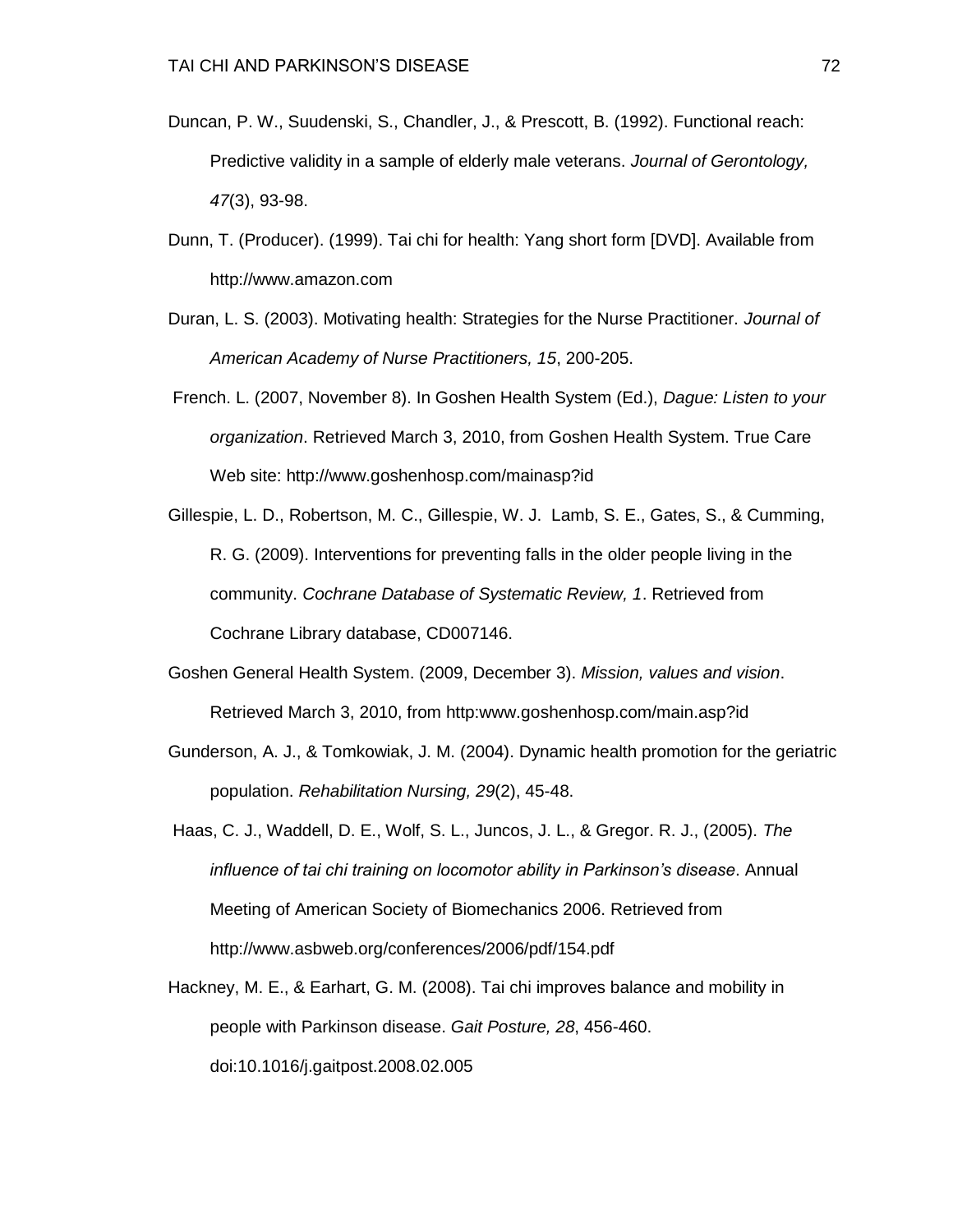- Hackney, M. E., & Earhart, G. M. (2009). Health-related quality of life and alternative forms of exercise in Parkinson disease. *Parkinsonism and Related Disorders, 15*, 644-648. Doi:10.1016/j.parkreidis.2009.03.003
- Hagell, P., & Nygren, C. (2007). The 39 item Parkinson's disease questionnaire (PDQ-39) revisited: Implications for evidence based medicine. *Journal of Neurosurgery Psychiatry, 78*, 1191-1198.
- Hoehn, M. M., & Yahr, M. D. (1967). Parkinsonism: Onset, progression and mortality. *Neurology, 17*, 427-442.
- Institute of Medicine. (2001). *Crossing the quality chasm: A new health system for the 21st century*. Washington, D.C.: National Academy Press.
- Jacobs, M., & Fox, T. (2008). Using the "timed up and go/TUG" test to predict risk of falls. *Assisted Living Consult, 2*, 16-18.
- Jankovic, J. (2008). Clinical features and diagnosis. *Journal of Neurology, Neurosurgery and Psychiatry, 79*, 368-376.
- Jayasekara, R. (2009). Evidence summary: Falls (older people): Assessment & prevention. *JBI, Library of Systematic Reviews*.

Jordan, Z. (2006). Evidence summary: Tai chi*. JBI, Library of Systematic Reviews*

- King, L. A., & Horak, F. B. (2009). Delaying mobility disability in people with Parkinson disease using a sensorimotor agility program. *Physical Therapy, 89*, 384-393.
- Klein, P. J., & Rivers, L. (2006). Taiji for individuals with Parkinson disease and their support partners: Program evaluation. *Journal of Neurologic Physical Therapy, 30*(1), 22-27.
- Kluding, P., & McGinnis, P. Q. (2006). Multidimensional exercise for people with Parkinson's disease: A case report. *Physiotherapy Theory and Practice, 22*(3), 153-162. doi:10.1080/09593980600724261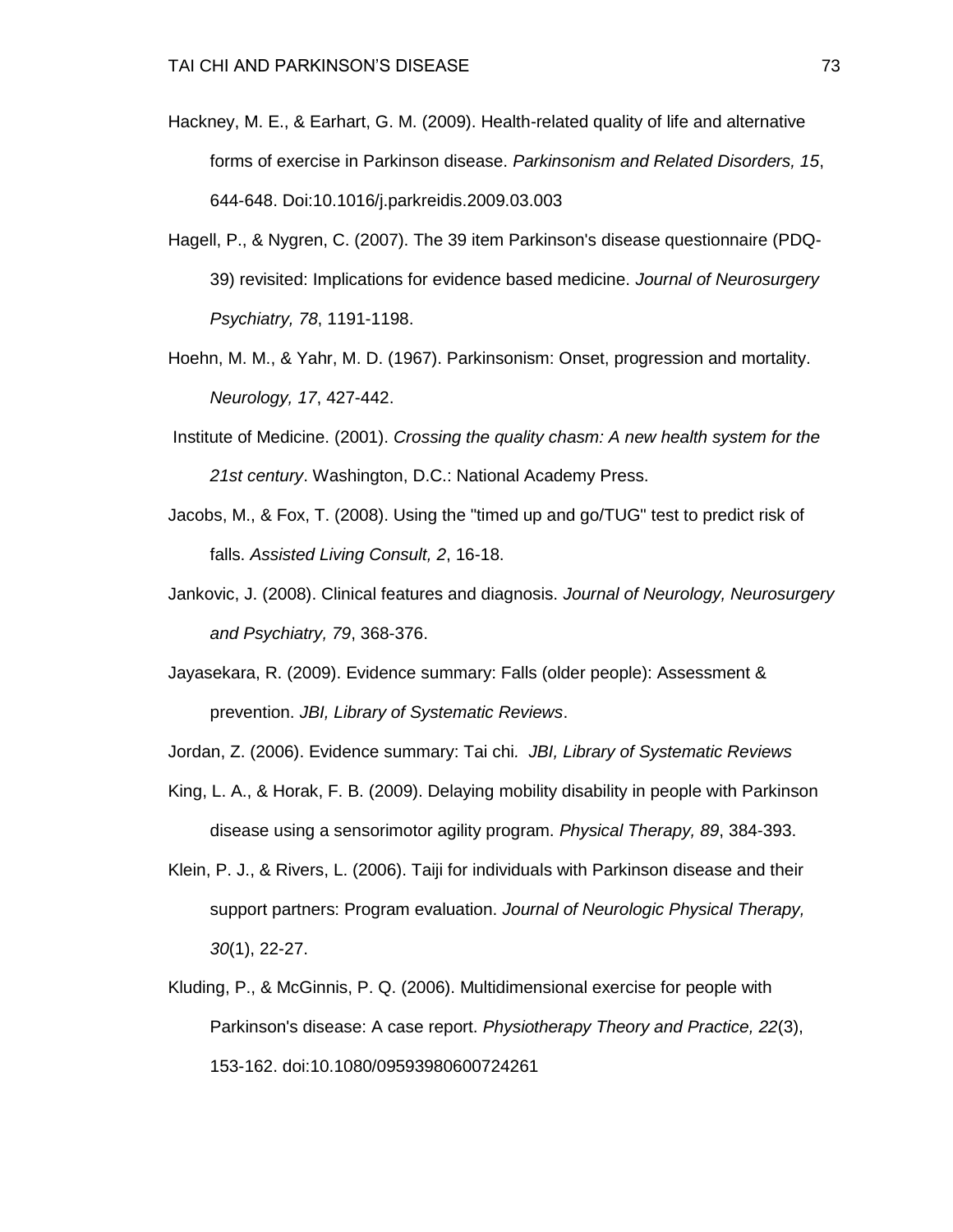- Kromagata, S., & Newton, R. (2003). The effectiveness of tai chi on improving balance in older adults: An evidence-based review. *Journal of Geriatric Physical Therapy, 26*( 2), 9-16.
- Lach, H. W., Reed, A. T., Arfken, C. L., Miller, J. P., Paige, G. D., Birge, S. J., & Peck, W. A. (1991). Falls in the elderly: Reliability of a classification system. *Journal of the American Geriatric Society, 39*, 197-202.
- Lee, M. S., Lam, P., & Ernst, E. (2008). Effectiveness of tai chi for Parkinson's disease: A critical review. *Parkinsonism and Related Disorders, 14*, 589-594. doi: 10.1016/j.parkreldis.2008.02.003
- Li, F., Fisher, J., Harmer, P., & Shirai, M. (2003). A simpler eight-form easy tai chi for elderly adults. *Journal of Aging and Physical Activity, 11*, 206-218.
- Li, F., Harmer, P., Fisher, K. J., Xu, J., Fitzgerald, K., & Vongjaturapat, N. (2007). Tai chi-based exercise for older adults with Parkinson's disease: A pilot-program evaluation. *Journal of Aging and Physical Activity, 15*, 1319-151.
- Li, F., Harmer, P., Glasgow, R., Mack, K. A., Sleet, D., Fisher, J.,…Tompkins, Y.(2008). Translation of an effective tai chi intervention into a community-based fallsprevention program. *American Journal of Public Health, 98*, 1195-1198.
- Lubell, J. (2009, April 6). *Payment by the bundle: Docs, hospitals 'at risk' under the new CMS bundling demonstration project*. Retrieved from Modern Healthcare Web site: http//www.modernhealthcare./article/20090406/REG/ 904039970&template=printpicart
- Lusardi, M. (2004). Funcional performance in community living older adults. *Journal of Geriatric Physical Therapy, 26*(3), 14-22.
- Marinus, J., Ramaker, C., Van Hilten, J. J., & Stiggelbout, A. M. (2002). Health related quality of life in Parkinson's disease: A systematic review of disease specific instruments. *Journal of Neurology, Neurosurgery and Psychiatry, 72*, 241-248.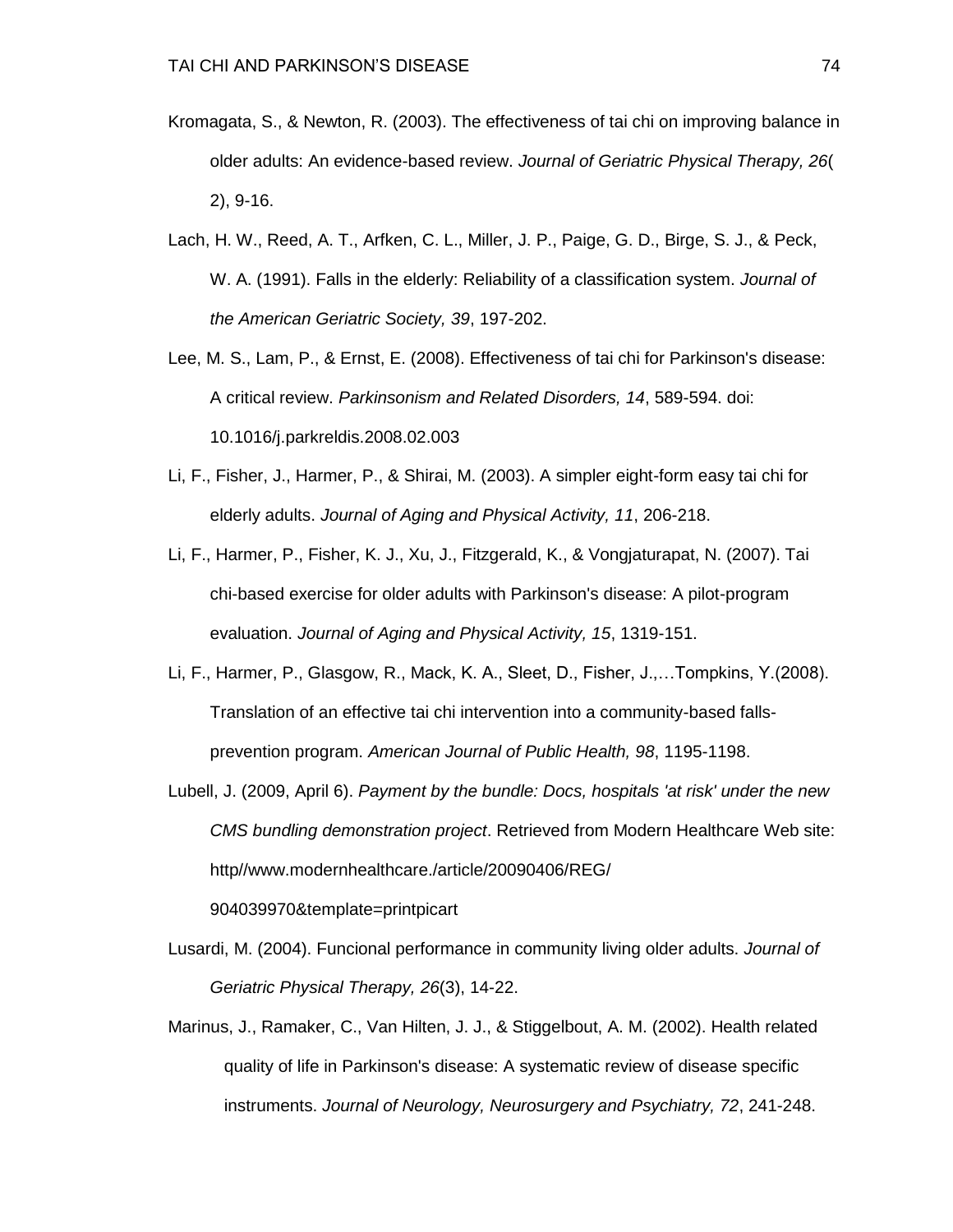- Marjoma-Lyons, J., Smith, L., Mylar, Nelson.,G., & Seracino, D. (2002). Tai chi and reduced rate of falling in Parkinson's disease: A single-blinded pilot study [Abstract]. *Movement Disorders, 17*(Supp. 5), 70.
- Melnyk, B. M., & Fineout-Overholt, E. (2005). *Evidence-based practice in nursing and healthcare*. Philadelphia: LWW.
- Morris, M. E., Martin, C. L., & Schenkman, M. L. (2010). Striding out with Parkinson disease: evidence-based physical therapy for gait disorders. *Physical Therapy, 90*, 280-288.
- Munn, Z. (2009). Intervention: Tai chi for patients with chronic conditions. In *The Joanna Briggs Institute.*
- Parkinson's Disease Foundation. (2010). *PDF People*. Retrieved from http//www.pdf.org
- Podsiadlo, D., & Richardson, S. (1991). The timed "up & go": A test of basic functional mobility for frail elderly persons. *Journal of American Geriatrics Society, 39*, 758- 761.
- Prochaska, J. O., & DiClemente, C. C. (1983). Stages and processes of self-change of smoking: Toward an integrative model of change. *Journal of Consulting & Clinical Psychology, 51*, 309-395.
- Purchas, M. A., MacMahon, D.G. (2002). The effects of tai chi training on general wellbeing and motor performance in patients with Parkinson's disease (PD): A pilot study [Abstract]. *Movement Disorders, 22*, S80.
- Qutubuddin, A., Pegg, P., Cifu, D., Brown, R., McNamee, S., & Carne, W. (2005). Validating the Berg Balance Scale for patients with Parkinson's disease: A key to rehabilitation evaluation. *Archives of Physical Medicine Rehabilitation, 86*, 789-792. doi: 10.1016/japmr.2004.11.005
- Redick, E. L. (1999). Applying FOCUS-PDCA to solve clinical problems. *Dimensions of Critical Care, 18*(6), 30-36.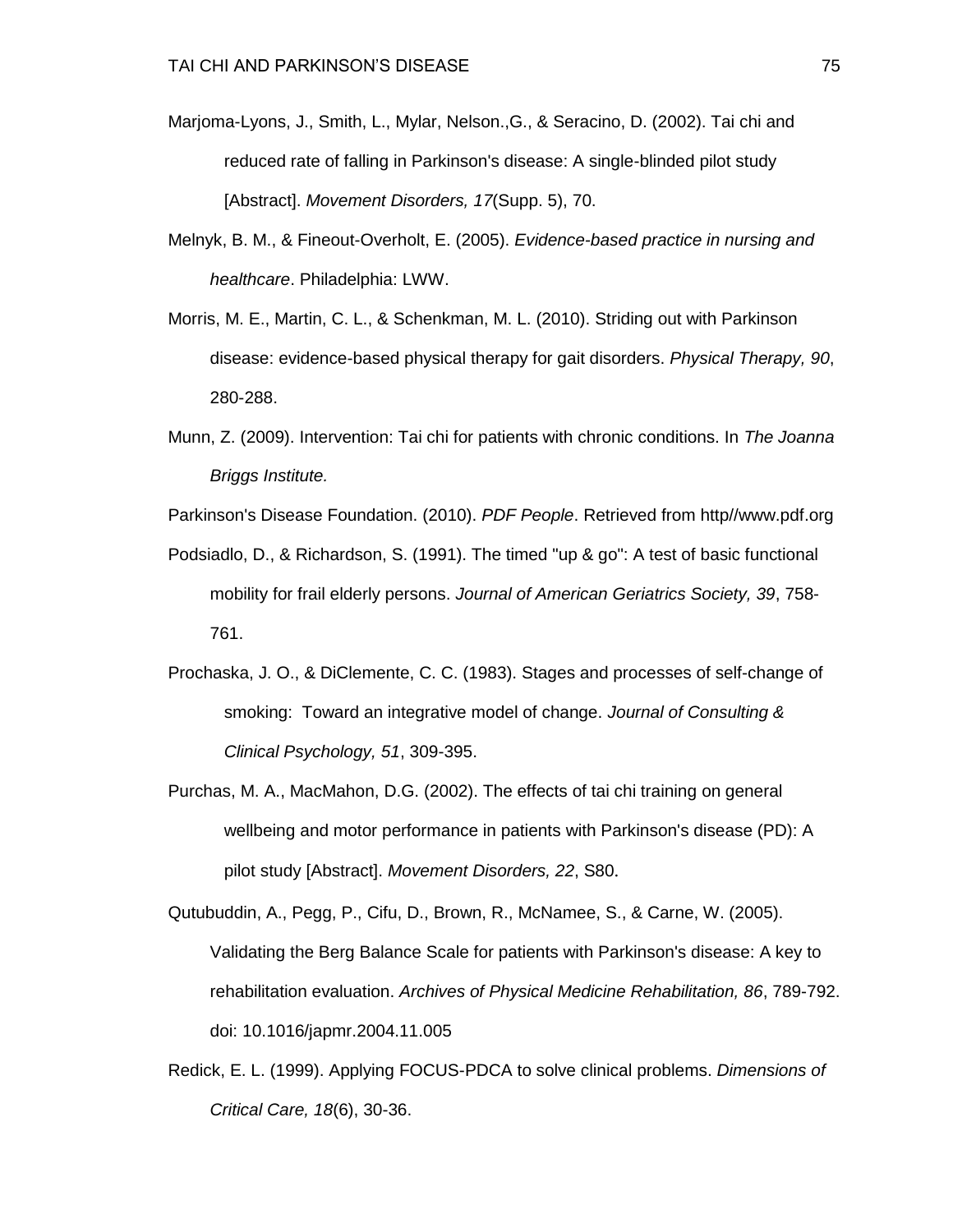- Rogers, C., Larkey, L., & Keller, C. (2009). A review of clinical trials of tai chi and qigong in older adults. *Western Journal of Nursing Research, 31*, 245-279. doi:10.1177/0193945908327529
- Romanow, K., & Brown, J. (2009). CMS explores alternatives to therapy caps. *ASHA Leader*, *14*(4), 3.
- Rycroft-Malone, J. (2004). The PARIHS framework- A framework for guiding the implementation of evidence-based practice. *Journal of Nursing Care Quarterly, 19*, 297-304.
- Sacket, D., Strauss, S., & Richardson, W. (2000). *Evidence-based medicine: How to teach EBM*. London: Churchill-Livingstone.
- Sasco, A. J., Paffenbarger, R. S., Gendre, I., & Wing, A. L. (1992). The role of physical exercise in the occurrence of Parkinson's disease. *Archives of Neurology, 49*, 360- 365.
- Sattin, R. W., Easley, K. A., Wolf, S. L., Chen, Y., & Kutner, M. H. (2005). Reduction of frea of falling through intense tai chi exercise training in older, transitionally frail adults. *Journal of American Geriatric Society, 53*, 1168-1178.
- Stetler, C. B. (2001). Updating the Stetler model of research utilization to facilitate evidenced-based practice. *Nursing Outlook, 49*, 272-279. doi:10.1067/mno.2001.120517
- Suchowersky, O., Gronseth, G. Perlmutter., J., Reich., S., Zesiewicz., T., & Weiner, W. J. (2006). Practice parameter: Neuroprotective strategies and alternative therapies for Parkinson disease (an evidence-based review): Report of the quality standards subcommittee of the American Academy of Neurology. *Neurology, 66*, 976-982.
- Sung, H. R., Yang, J. H., Lee, M. S., Cheon, S. M., Woo, J., & Park, K. (2007). Effects of taichichaun exercise on functional fitness, BDI, QOL in patients with Parkinson's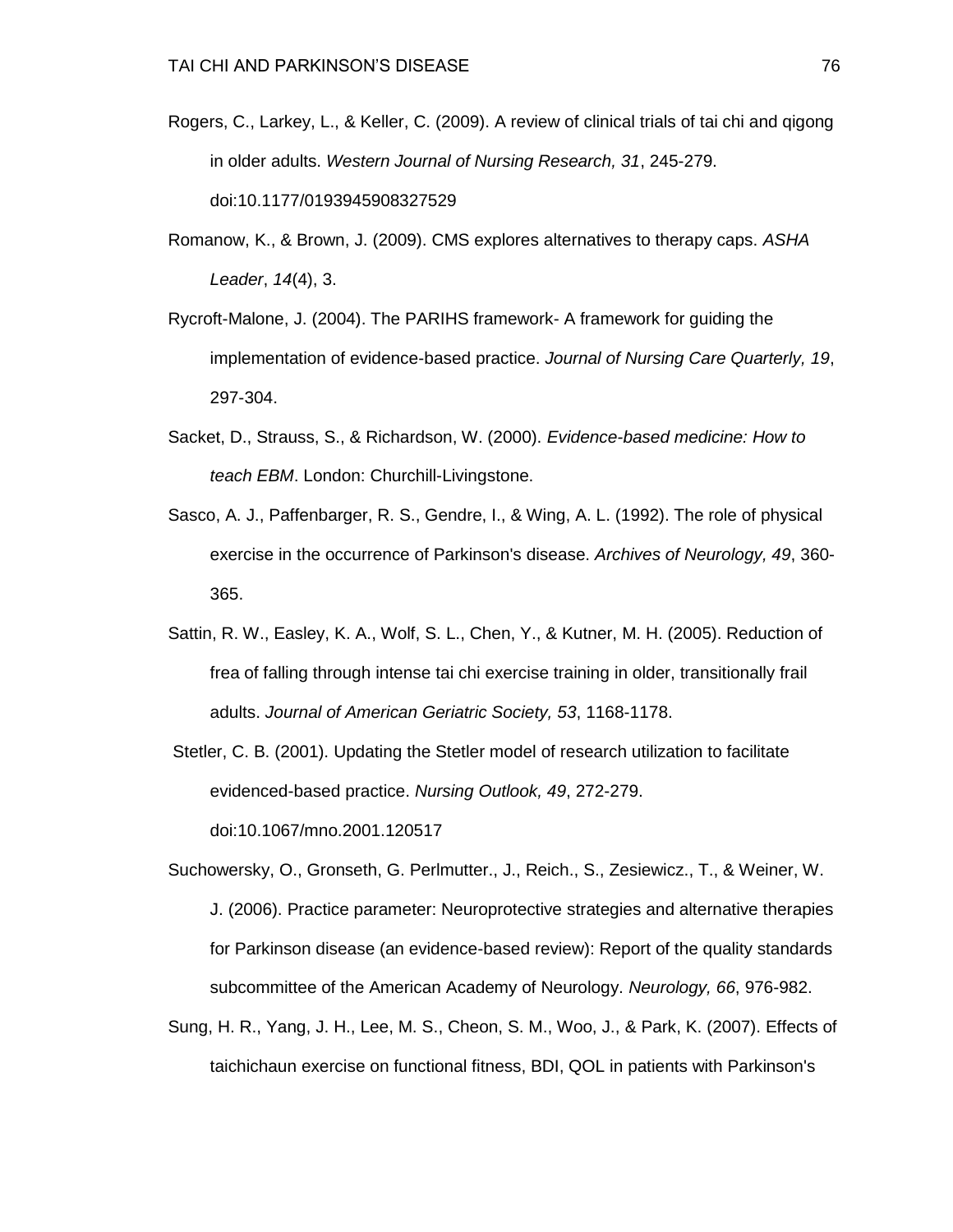disease: 2397 Board #76. *Medicine & Science in Sports & Exercise, 39* (Suppl. 5), S444. doi:10.1249/01.mss0000274756.05652.95

- Tsang, W. W., & Hui-Chan, C. W. Y. (2004). Effect of 4- and 8-week intensive tai chi training in balance control in the elderly. *Medicine and Science in Sports and Exercise, 36*, 648-657. doi:1249/01.MSS.0000121941.57669.BF
- Venglar, M. (2005). Case Report: tai chi and parkinsonism. *Physiotherapy Research International, 10*(2), 116-121.
- Wang, C., Collett, J. P., & Lau, J. (2004). The effect of tai chi on health outcomes in patients with chronic conditions. *Archives of Internal Medicine, 164*, 493-500.
- Wayne, P. M., & Kaptchuk, T. J. (2008). Challenges inherent to tai chi research: Part II defining the intervention and optimal study design. *The Journal of Alternative and Complementary Medicine, 14*(2), 191-197. doi: 10.1089/acm.2007.7170B
- Wayne, P. M., & Kaptchuk, T. J. (2008). Challenges inherent to tai chi research: Part I tai chi as a complex multicomponent intervention. *The Journal of Alternative and Complementary Medicine, 14*(1), 95-102. doi: 10.1089/acm.2007.7170A
- Wilson, C. J., & Datta, S. K. (2001). Tai chi for the prevention of fractures in a nursing home population: An economic analysis. *Journal of Clinical Outcomes Management, 8*(3), 19-27.
- Wong, A. M., Lin, Y., Chou, S., Tang, F., & Wong, P. (2001). Coordination exercise and postural stability in elderly people: effect of tai chi chuan. *Archives of Physical Medicine and Rehabilitation, 82*, 608-612.

doi:10.1212/01.wnl.0000206363.57955.lb

Wooten, A. C. (2010). An integrative review of tai chi research: An alternative form of physical activity to improve balance and prevent falls in the older adult. *Orthopaedic Nursing, 29*, 108-116.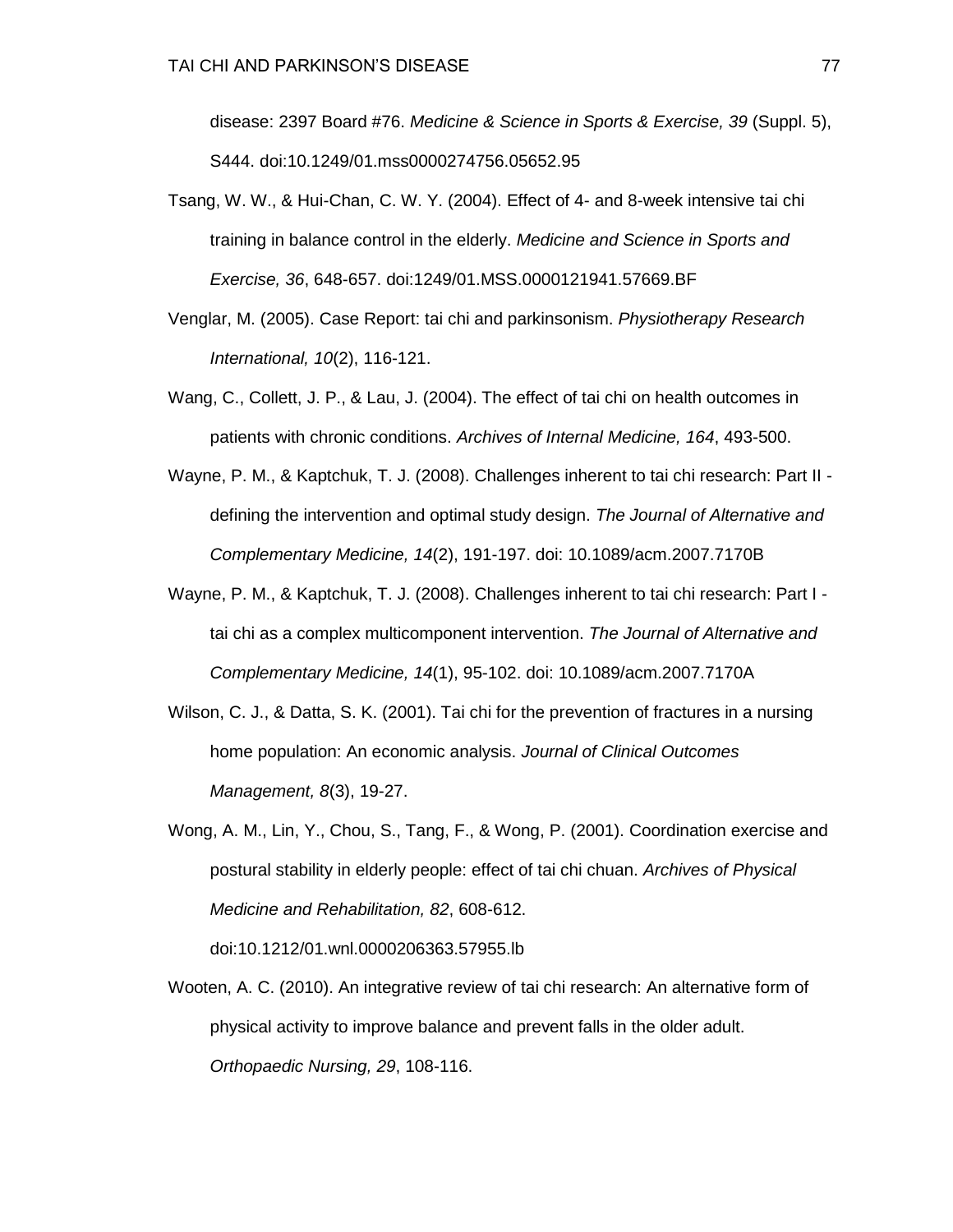## **BIOGRAPHICAL MATERIAL**

#### **Beth A. Gladfelter**

Mrs. Gladfelter graduated from York College of Pennsylvania with a Bachelor of Science in Nursing degree in 1989. She worked in intensive care for ten years before returning for her Master of Science in Nursing degree in 1999 at Valparaiso University in adult health. She also completed the Post masters Family Nurse Practitioner Program while at Valpo and is certified through the AANP. Mrs. Gladfelter also holds a certification in Multiple Sclerosis Nursing and has worked as a nurse practitioner since 2002 in the specialty of neurology in private practice with a collaborating physician. In addition to her practice she has been an adjunct faculty member at Bethel College teaching clinical nursing in med-surg and intensive care and hopes to resume teaching in the future. She has returned to Valparaiso University and is working on her Doctorate of Nursing Practice degree with plans for completion in 2011. Parkinson's disease and migraine are her special interests in the field of neurology. Mrs. Gladfelter is a member of the AANP, International Organization of MS Nurses, Sigma Theta Tau International Honor Society of Nursing, Coalition of Advanced Practice Nurses of Indiana and the Association of Neuroscience Nursing.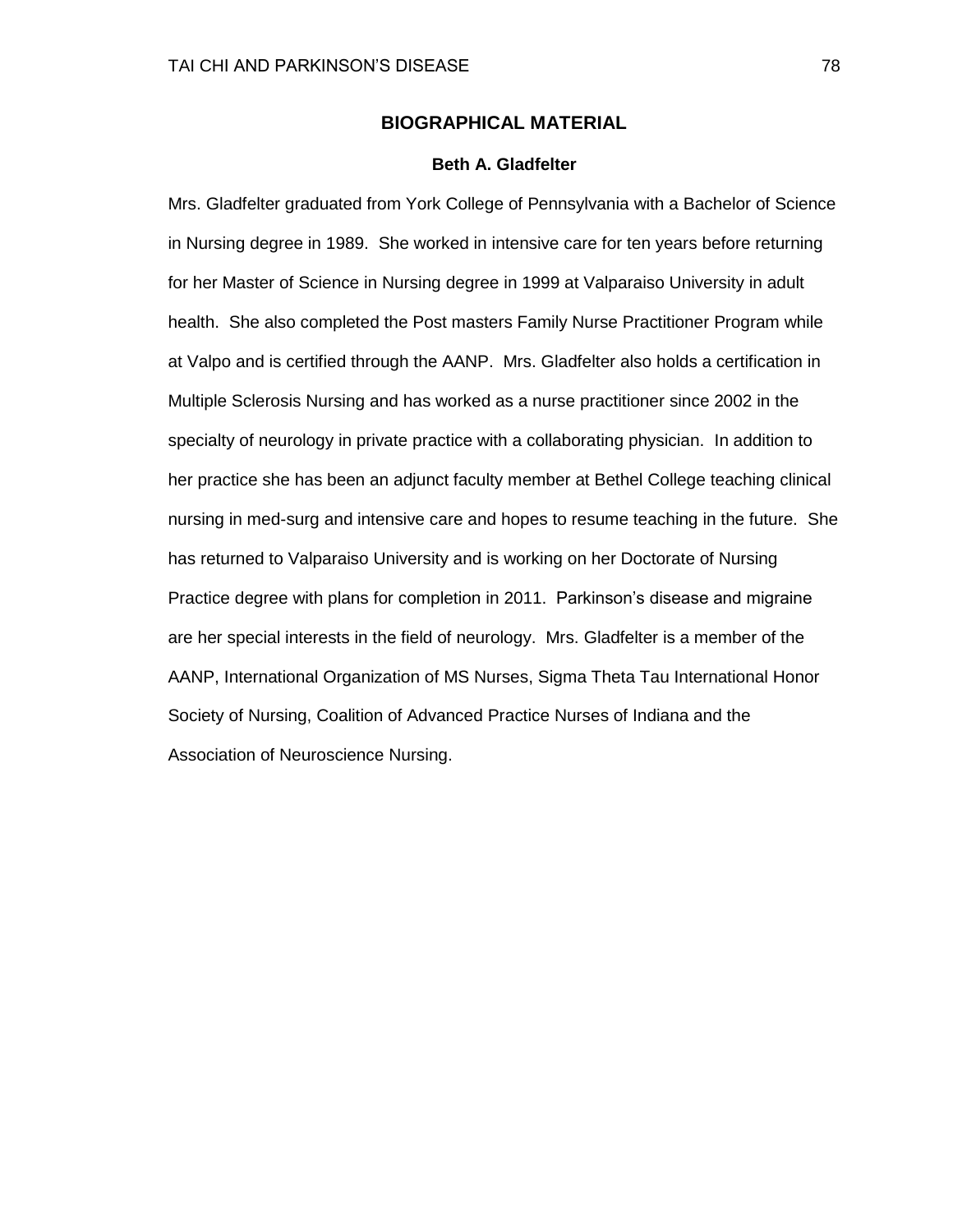## **ACRONYM LIST**

- AACN: American Association of Colleges of Nursing
- AAN: American Academy of Neurology
- APN: advanced practice nurse
- BBS: Berg Balance Scale
- CMS: Center for Medicare and Medicaid
- DNP: Doctorate of Nursing Practice
- EBP: evidence-based practice
- FFS: fee for service
- FRT: Functional Reach Test
- ICD-9: International Statistical Classification of Diseases and Related Health Problems
- IOM: Institute of Medicine
- IRB: Institutional Review Board-
- TC: Tai Chi
- TTM: transtheoretical model
- TUG: Timed Up and Go
- PARIHS: Promoting Action on Research Implementation in Health Services framework.
- PD: Parkinson's disease
- PTA: physical therapist assistant
- RCT: randomized controlled trial
- QOL: quality of life
- SF-12: short form health survey with 12 questions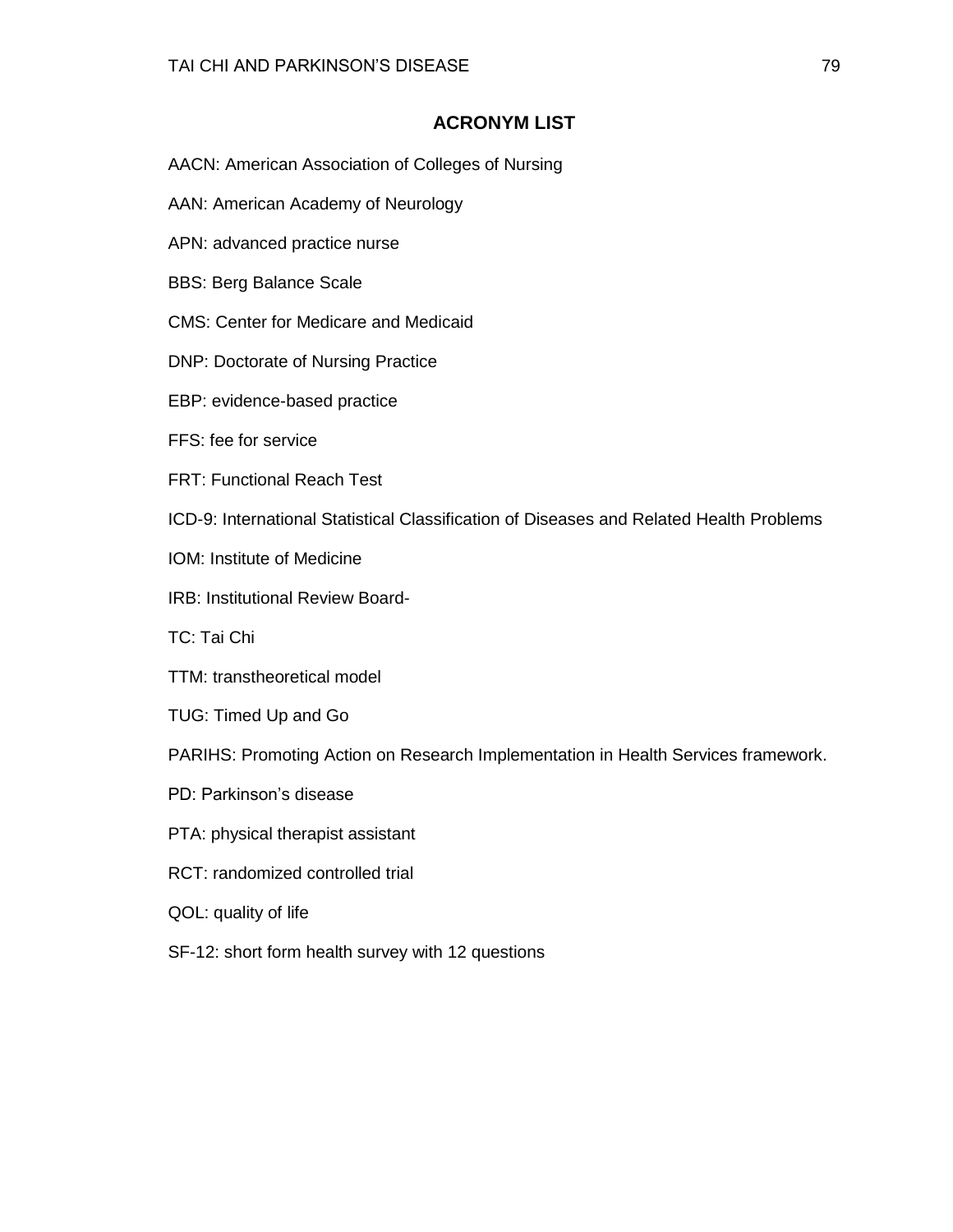

**APPENDIX A** *You Are Invited to Be Part of an Exciting Project on Tai Chi and* 

*Parkinson's disease*

Dear Person with Parkinson's disease,

Volunteers are needed to participate in an investigational program involving Tai Chi exercise with those with Parkinson's disease. The program will be 12 weeks with classes I hour in length, 2 times a week. Classes are scheduled on Monday and Wednesday from 5pm to 6pm in September, October and November and will be led by a qualified Tai Chi instructor.

Tai Chi has been demonstrated to improve balance and help with fall prevention in those with Parkinson's disease. It is a safe, low impact exercise with a high rate of participant satisfaction.

The program will be offered *free* at the Retreat in Goshen for those willing to participate in the classes and take part in pre and post program balance testing and a few simple questionnaires. The usual fee for this class if \$40 for an 8 week session.

Interested participants must be able to stand for 30 minutes and walk 10 feet. If participants are accepted into the study, they will be randomly placed in the Tai Chi program or in an exercise as usual group.

For information please contact Beth Gladfelter by **August 13th** via email at bgladfel@valpo.edu or call at 574-534-6085.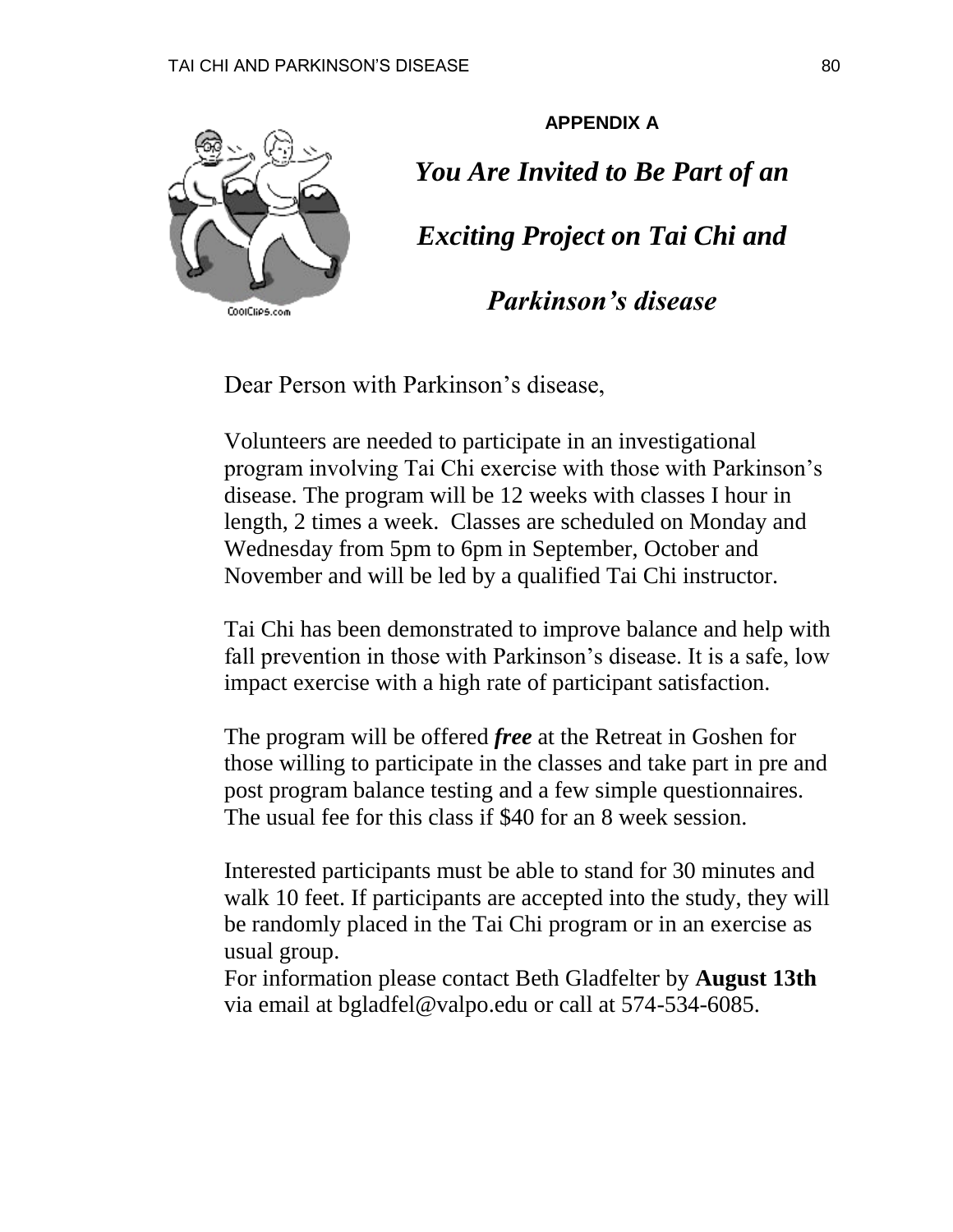## **APPENDIX B**

Dear Project Participant,

Completing the quality of life questionnaire (PDQ-39) may be distressful to you as you reflect on your disease and the impact it has had on your life. If you feel the need to speak with someone regarding these feelings, please contact someone from the list below.

- Your primary care provider
- Your neurologist at Goshen NeuroCare Clinic at (574) 537- 0219
- Oaklawn's Senior Services, call the Access Center at (574) 533-1234, ext. 700
- Goshen Health System's *Nurse On Call* can also provide referral for services
	- o **Local:** 574-535-2600
	- o **Toll-Free:** 1-877-846-4447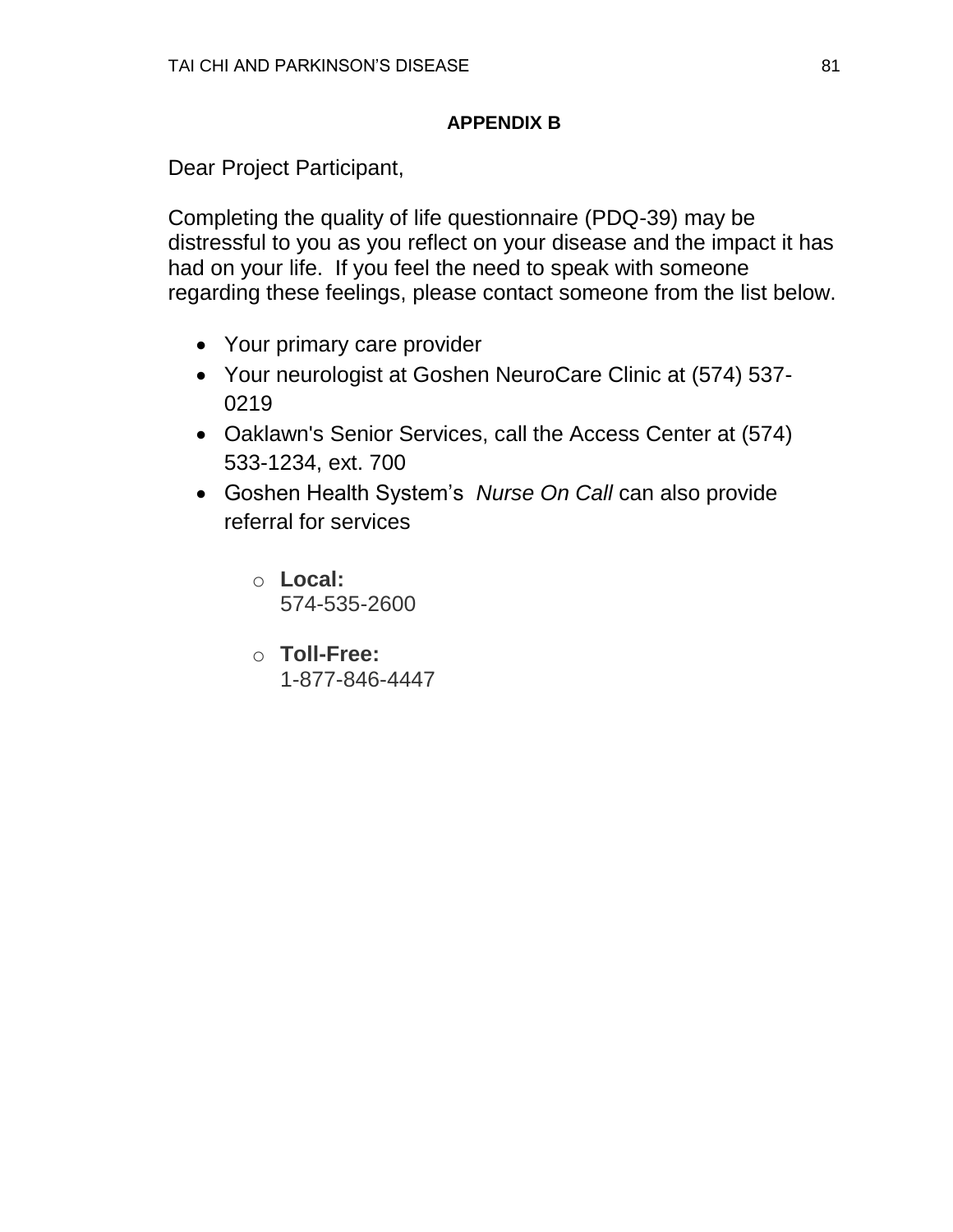## **APPENDIX C**

# **CONSENT FORM**

**Project Title**: The Effect of Tai Chi Exercise on Balance and Falls in Persons' with Parkinson's Disease

**Investigator**: Beth Gladfelter MSN, RN, NP-C, MSCN, DNP student, Valparaiso University.

**Purpose**: I, \_\_\_\_\_\_\_\_\_\_\_\_\_\_\_\_\_\_\_\_\_\_\_\_\_\_\_\_\_\_\_\_, understand that I am being asked to take part in a investigational program of Tai Chi exercise because I have Parkinson's disease. I was selected as a possible participant because I am a patient at Goshen NeuroCare Clinic.

**Procedure**: If I agree to participate in this project, I will be asked to: Agree to be placed by random assignment into either the Tai Chi exercise group or an exercise as usual group. Prior to being accepted into the study the inclusion and exclusion criteria must be met and will include testing of memory and answering a questionnaire. If assigned to the Tai Chi group, will attend one hour classes two days a week for 12 weeks at the Retreat in Goshen, IN. If assigned to the exercise as usual control group, I will continue my current exercise practice with no changes.

Both groups will keep an exercise/fall journal and will have balance testing completed at the beginning and end of the 12 weeks. Those in the Tai Chi exercise group will be given a DVD/VHS tape and handouts with exercises that should be practiced outside of class for each week. The Tai Chi classes will be taught by a qualified instructor and are of no charge.

**Risks**: There are no physical or other known risks to participating in the exercise program. Tai Chi is a low impact, safe exercise and the participant may sit when necessary. Those participating in the program will inconvenienced by the time required of the classes, keeping of the exercise and fall log, practice time and testing time. Those participating may be inconvenienced of their time for testing and keeping of the exercise and fall log.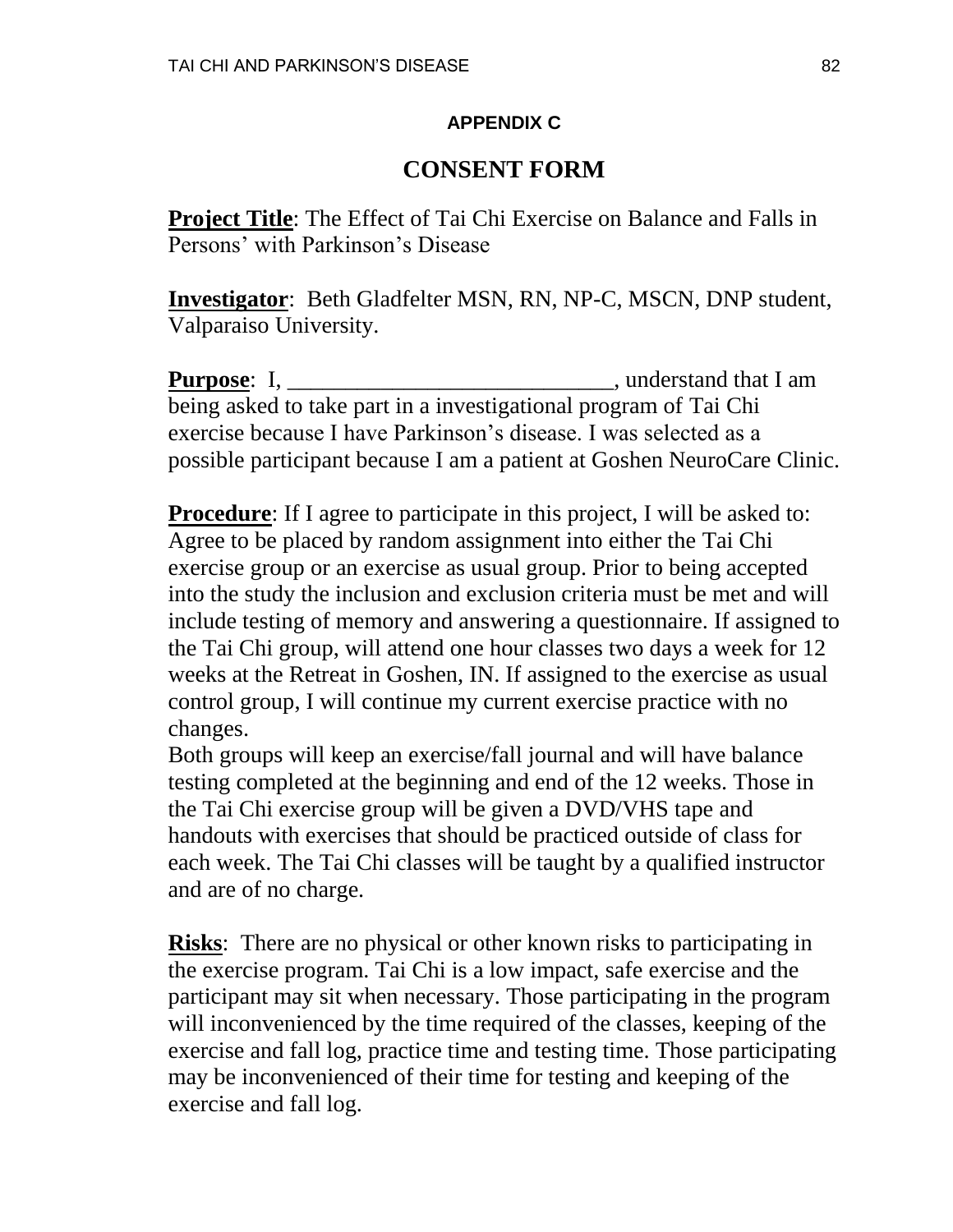## **APPENDIX C**

**Benefits**: Possible benefit to participating in the project could include improved health outcomes such as better balance and decreased risk of fall related to Tai Chi exercise.

**Voluntary participation/withdrawal**: I understand that participating in this project is my choice, and I am free to stop at any time and that this will not affect my current or future relations with Goshen NeuroCare Clinic or Goshen Health System.

**Questions**: If I have any questions about being in the study now or in the future, Beth Gladfelter, may be contacted at 574-534-6085. If I have any questions about my rights as a research participant, Julie Brandy, Chairman of the Institutional Review Board at Valparaiso University, may be contacted at 219-464-5298.

**Confidentiality/anonymity**: Although the information and results of the tests I complete will be used and reported by the DNP student, my name and other facts that would identify me will be kept strictly confidential.

**Consent to participate in the research study**: I have read or had read to me all of the above information about this project, the procedure, possible risks, and potential benefits to me, and I understand them. All of my questions have been answered. I give my consent freely, and offer to participate in this study.

\_\_\_\_\_\_\_\_\_\_\_\_\_\_\_\_\_ \_\_\_\_\_\_\_\_\_\_\_\_\_\_\_

Participant signature Date

Investigator signature

\_\_\_\_\_\_\_\_\_\_\_\_\_\_\_\_\_\_\_\_\_\_\_\_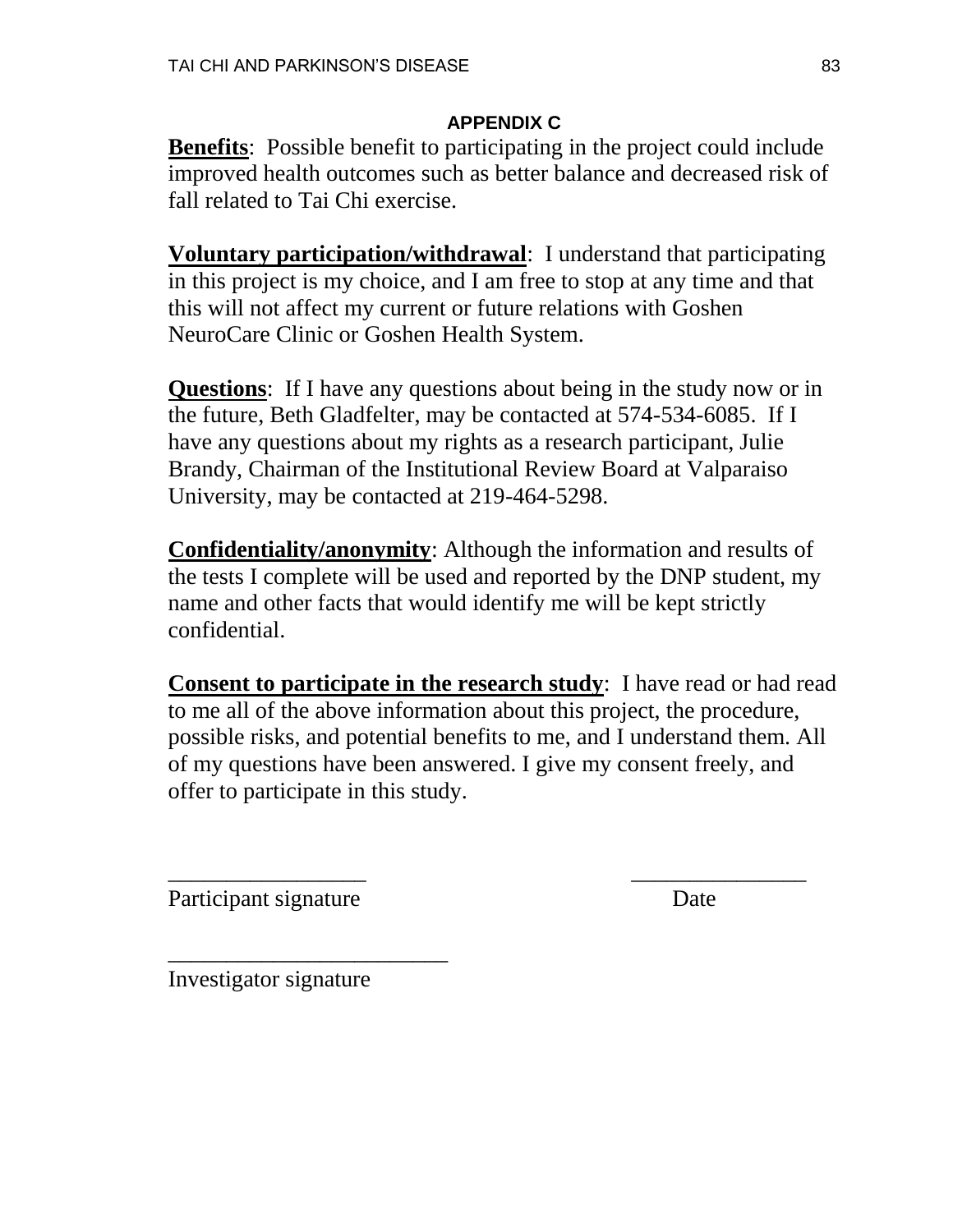# **APPENDIX D**

# **Demographic Information for Investigational Program**

| Subject number: ___________                                                     |  |  |  |  |  |  |  |  |
|---------------------------------------------------------------------------------|--|--|--|--|--|--|--|--|
| Age: Gender: M or F                                                             |  |  |  |  |  |  |  |  |
| Married ________ Divorced ________ Widowed_______ Single                        |  |  |  |  |  |  |  |  |
| Living situation: In home_________ Assisted living________                      |  |  |  |  |  |  |  |  |
| Nursing home________                                                            |  |  |  |  |  |  |  |  |
| With spouse/significant other_________ With family______                        |  |  |  |  |  |  |  |  |
| Alone $\qquad \qquad$                                                           |  |  |  |  |  |  |  |  |
|                                                                                 |  |  |  |  |  |  |  |  |
|                                                                                 |  |  |  |  |  |  |  |  |
| <b>Medication:</b>                                                              |  |  |  |  |  |  |  |  |
| Levodopa: Yes or No Daily dose: __________                                      |  |  |  |  |  |  |  |  |
| Dopamine agonists: Yes or No Daily dose: __________                             |  |  |  |  |  |  |  |  |
| Other PD medication:                                                            |  |  |  |  |  |  |  |  |
| Hoehn and Yahr Stage: I II III IV<br><b>Current Exercise Practices:</b>         |  |  |  |  |  |  |  |  |
| Do you experience falls? Yes or No If yes, approximately how<br>many per month? |  |  |  |  |  |  |  |  |
| Have you had Physical Therapy for gait/balance/falls/strengthening              |  |  |  |  |  |  |  |  |
| in the last 6 months?                                                           |  |  |  |  |  |  |  |  |
| Yes or No                                                                       |  |  |  |  |  |  |  |  |
| List other chronic illnesses that may affect your ability to exercise:          |  |  |  |  |  |  |  |  |
|                                                                                 |  |  |  |  |  |  |  |  |
|                                                                                 |  |  |  |  |  |  |  |  |
| List any recent surgeries, illnesses or hospitalizations:                       |  |  |  |  |  |  |  |  |

\_\_\_\_\_\_\_\_\_\_\_\_\_\_\_\_\_\_\_\_\_\_\_\_\_\_\_\_\_\_\_\_\_\_\_\_\_\_\_\_\_\_\_\_\_\_\_\_\_\_\_\_\_\_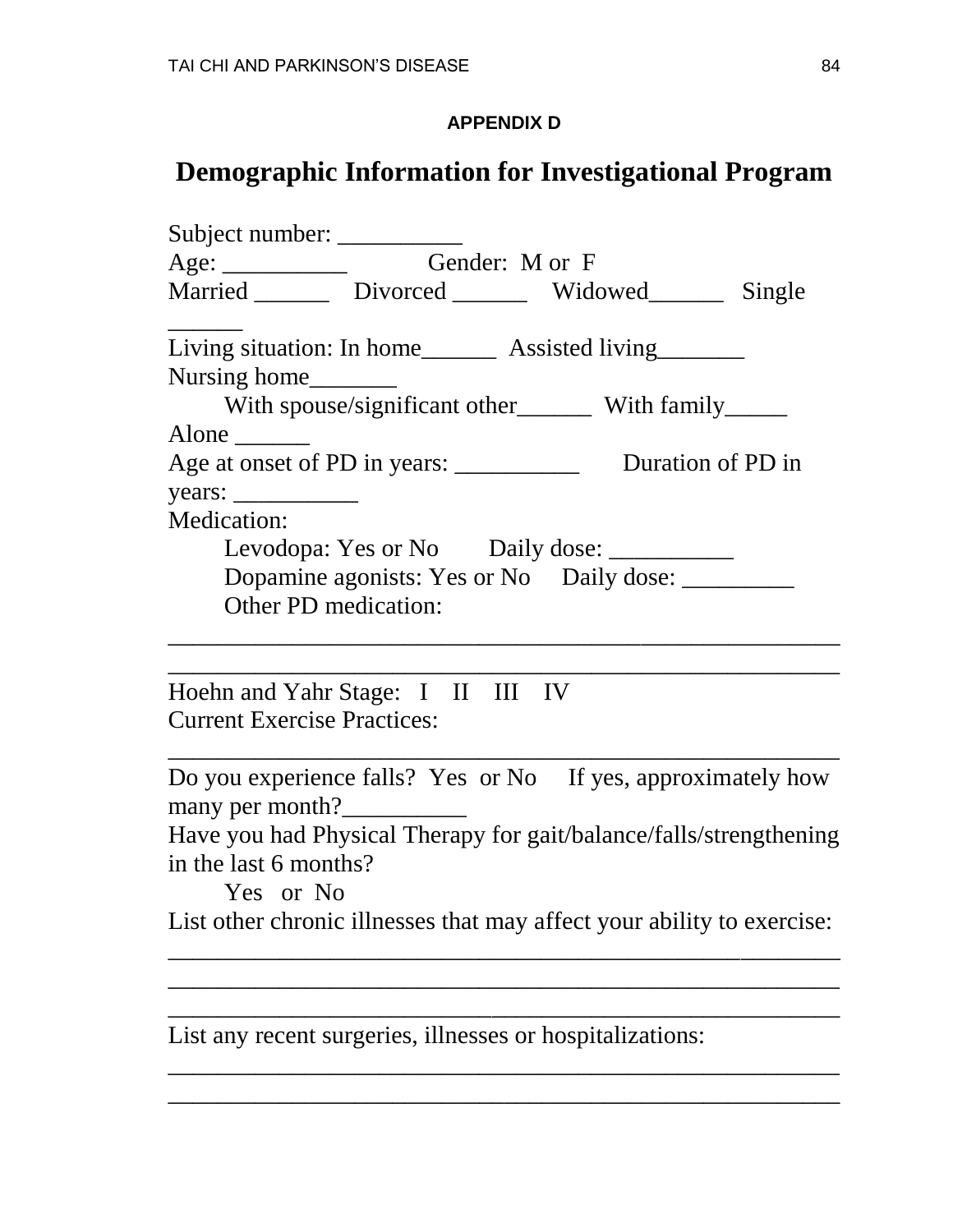## **APPENDIX E**

## **Post Program Survey**

Participant Number: \_\_\_\_\_\_\_\_\_\_

Number of Classes attended: \_\_\_\_\_\_\_\_

Circle the response that best describes what you thought about the Tai Chi

program. Use the scale below to rate the questions.

| (SA) |                                 | (A) | 1= strongly agree   2= agree   3= neither agree nor disagree   4= disagree    5= strongly disagree<br>(N) |    | (D)            |   | (SD)           |           |
|------|---------------------------------|-----|-----------------------------------------------------------------------------------------------------------|----|----------------|---|----------------|-----------|
|      |                                 |     |                                                                                                           | SA | A              | N | D              | <b>SD</b> |
|      | 1. The program was appropriate. |     |                                                                                                           |    | $\overline{2}$ | 3 | 4              | 5         |
|      | 2. The program was enjoyable.   |     |                                                                                                           |    | $\overline{2}$ | 3 | $\overline{4}$ | 5         |
|      |                                 |     | 3. I was satisfied with the program.                                                                      | 1  | $\overline{2}$ | 3 | $\overline{4}$ | 5         |
|      | 4. Tai Chi was easy to learn.   |     |                                                                                                           | 1  | $\overline{2}$ | 3 | $\overline{4}$ | 5         |
|      |                                 |     | 5. Tai Chi was easy to perform.                                                                           | 1  | $\overline{2}$ | 3 | $\overline{4}$ | 5         |
|      |                                 |     | 6. Tai Chi was safe to perform.                                                                           | 1  | $\overline{2}$ | 3 | $\overline{4}$ | 5         |
|      |                                 |     | 7. Tai Chi made me confident in walking.                                                                  | 1  | $\overline{2}$ | 3 | $\overline{4}$ | 5         |
|      | 8. My balance has improved.     |     |                                                                                                           | 1  | $\overline{2}$ | 3 | $\overline{4}$ | 5         |
|      |                                 |     | 9. It helped me be more independent.                                                                      | 1  | $\overline{2}$ | 3 | $\overline{4}$ | 5         |
|      |                                 |     | 10. Tai Chi helped improve my confidence. 1                                                               |    | $\overline{2}$ | 3 | $\overline{4}$ | 5         |
|      |                                 |     | 11. I would like to continue Tai Chi.                                                                     | 1  | $\overline{2}$ | 3 | $\overline{4}$ | 5         |
|      |                                 |     | 12. I would recommend Tai Chi to others.                                                                  | 1  | $\overline{2}$ | 3 | 4              | 5         |

**Thank you for your time and participation in this program.**